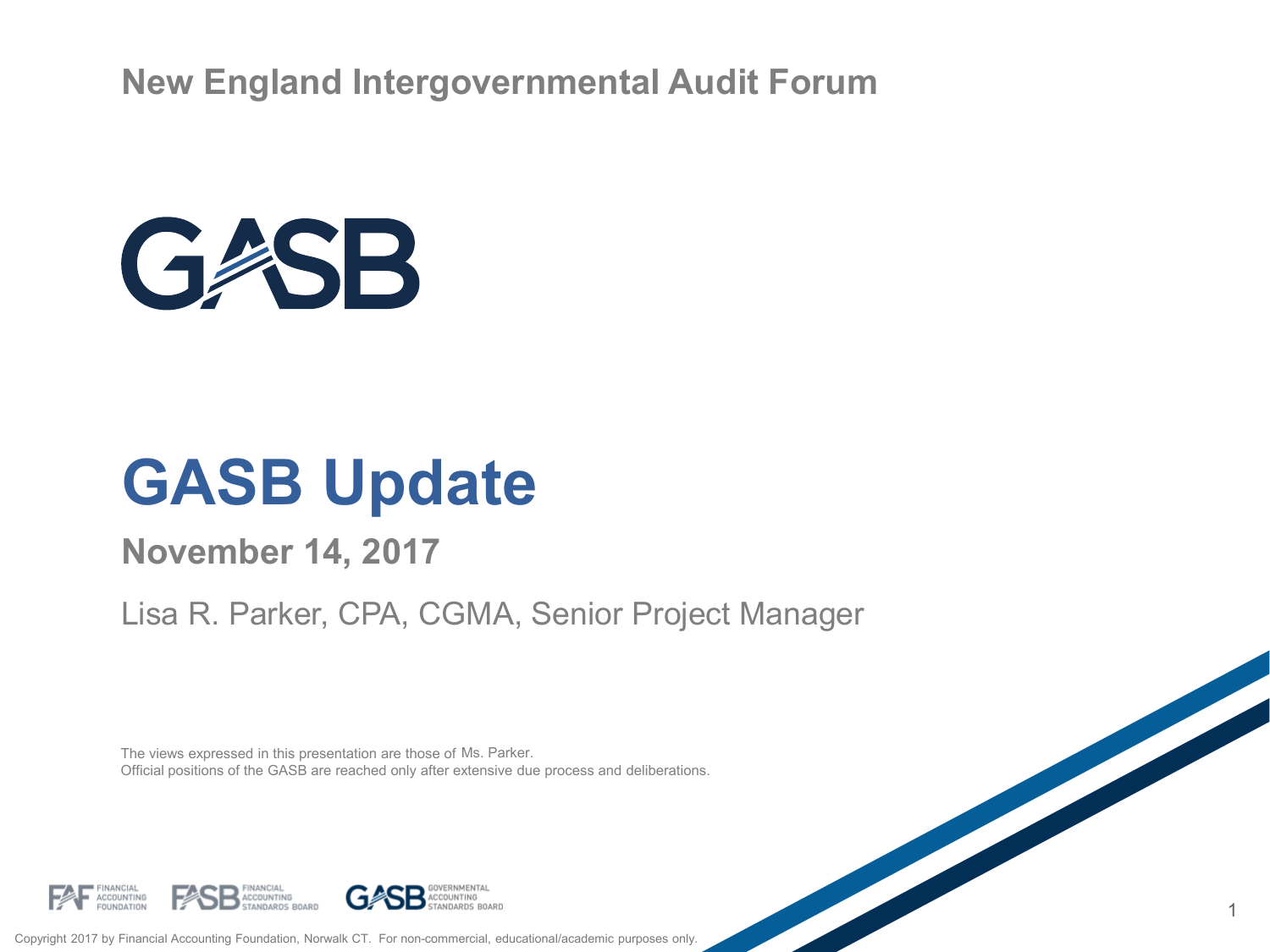### **Presentation Overview**

- **Information about the GASB**
- **Pronouncements currently being implemented**
- Proposals currently being exposed for public comment
- Projects currently being deliberated by the Board

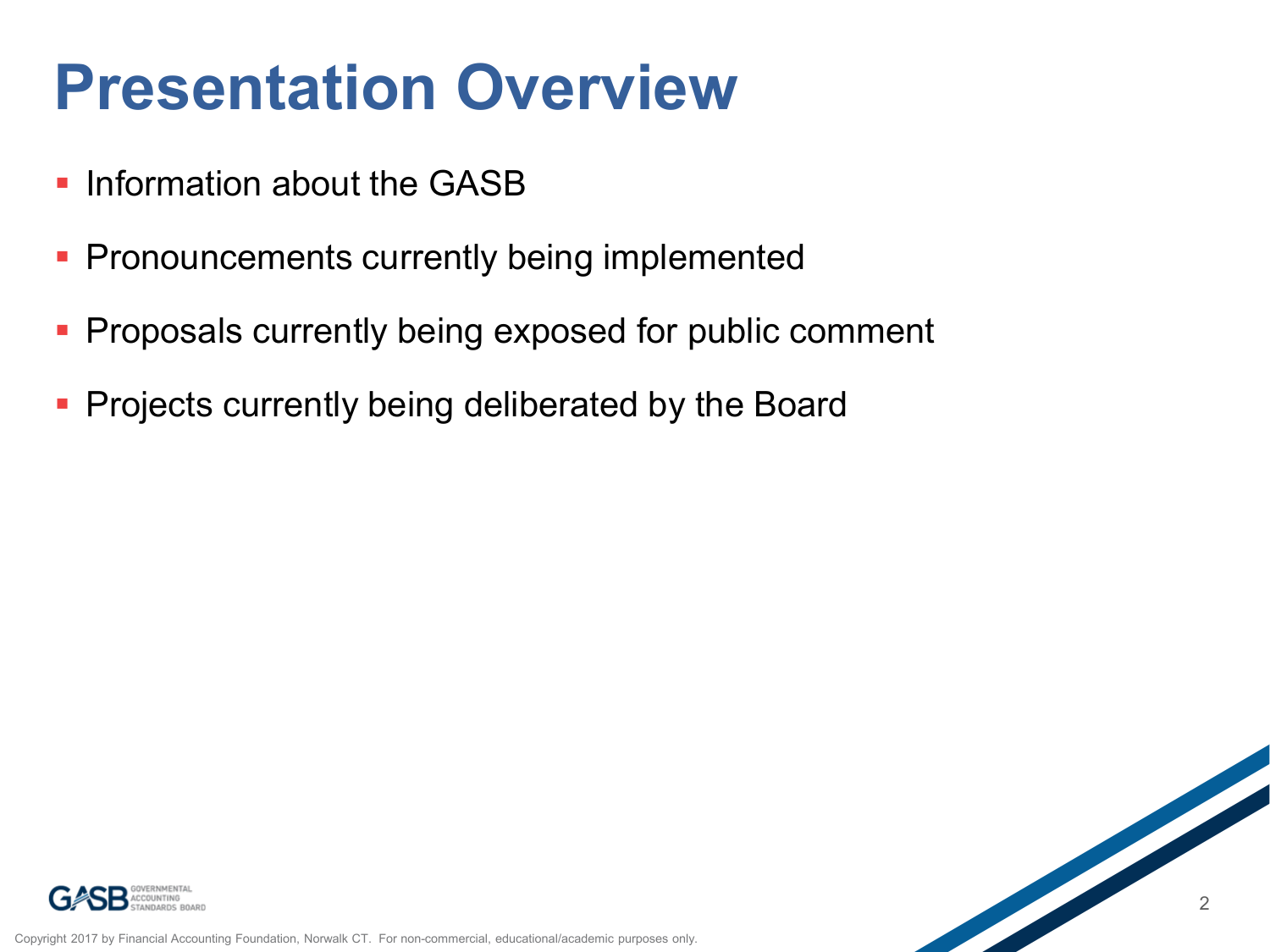## **GASB Members**

- David A. Vaudt (Chairman)
- **Jeffrey J. Previdi (Vice Chairman)**
- James E. Brown
- Brian W. Caputo
- Michael H. Granof
- Kristopher E. Knight
- David E. Sundstrom





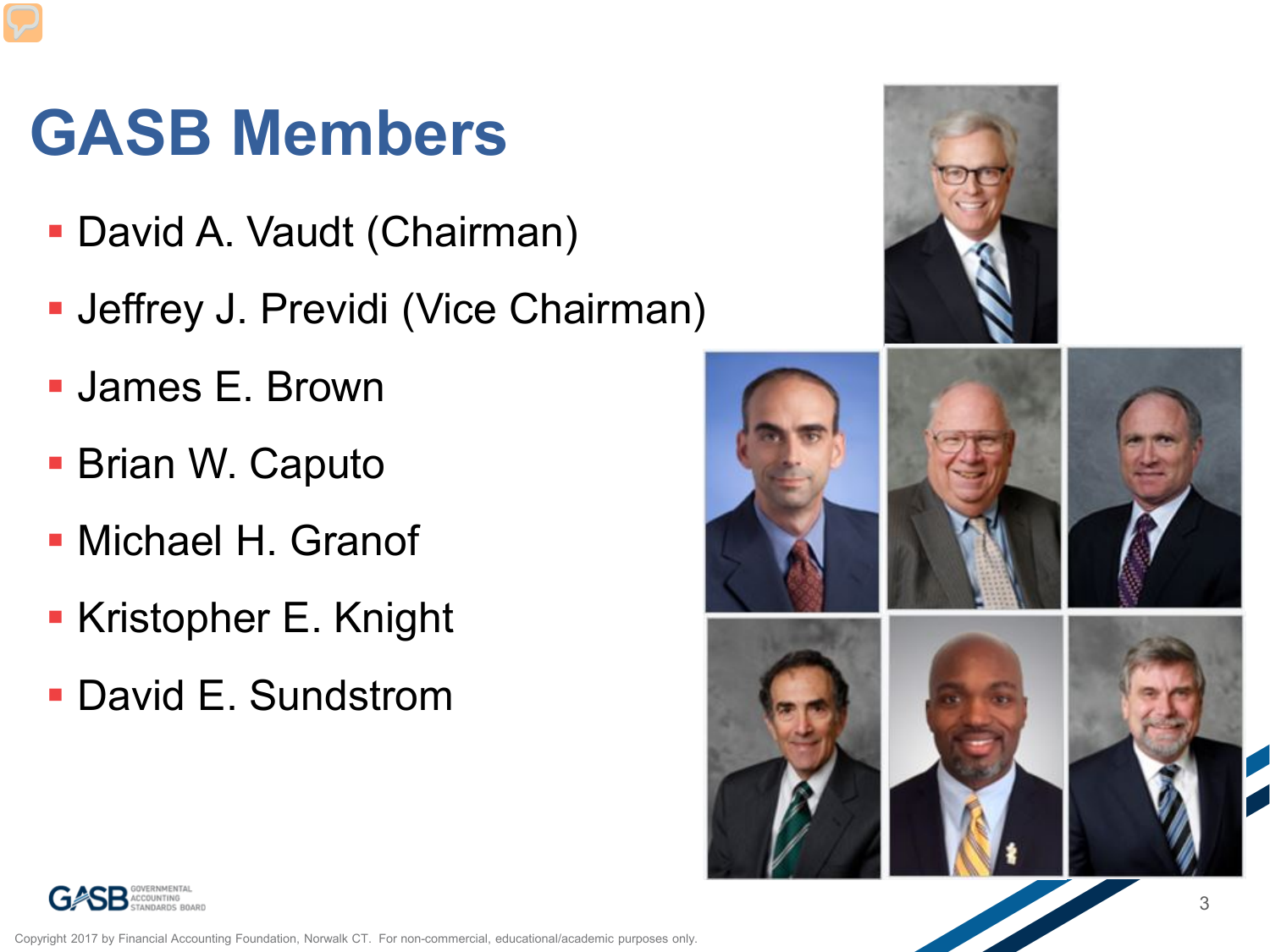#### **How Is the GASB Funded? 2017**



- Voluntary Reserve Fund Contribution (primarily derived from subscriptions & publications and investment income)
- GASB Accounting Support Fees (funds GASB recoverable expenses)

#### **GASB 2017 Accounting Support Fee Assessment**

Approx. 440 municipal bond broker-dealers (per Dodd-Frank)

\$8.3 million (approx. \$52 per firm per day)

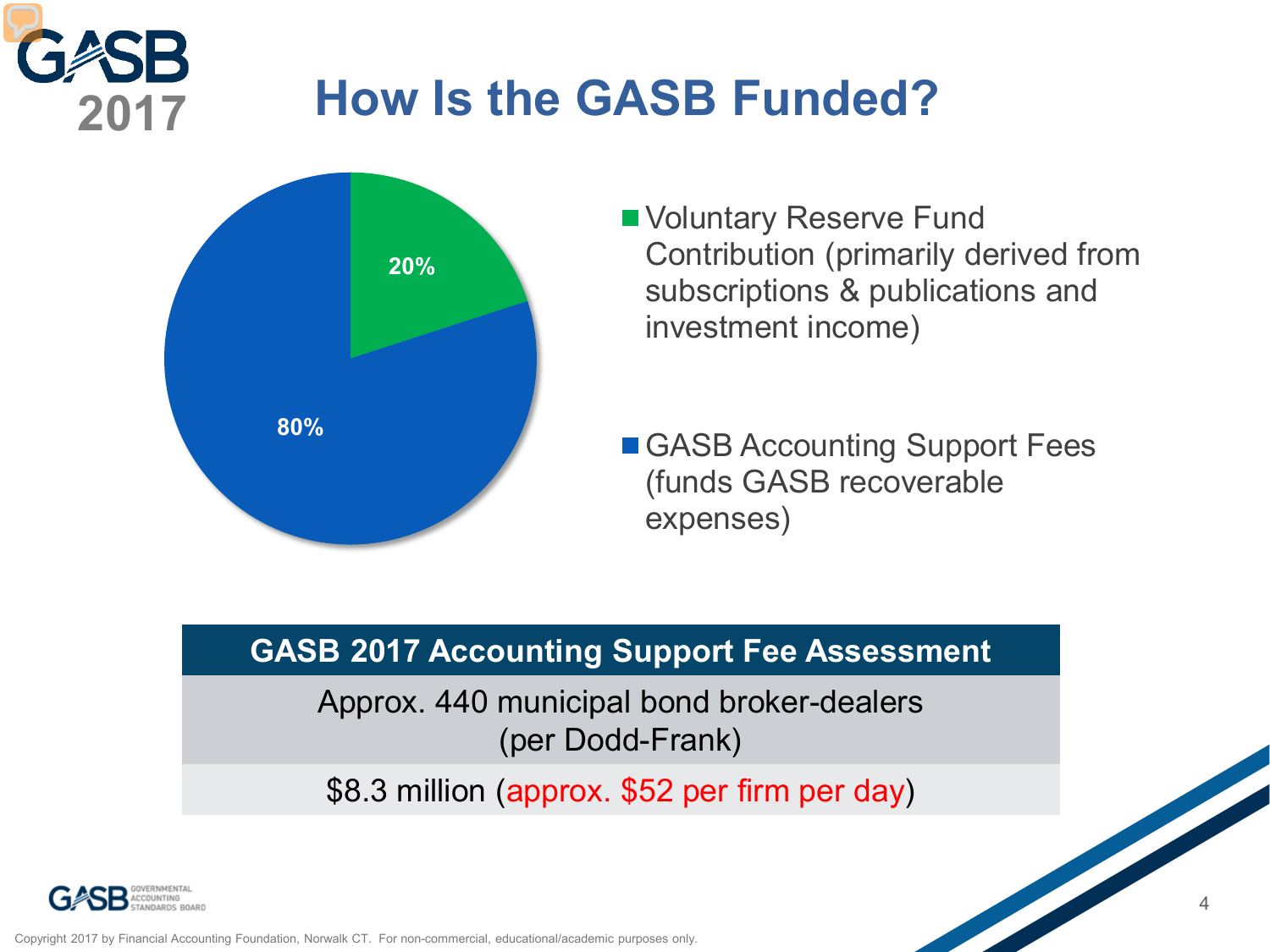### **Pronouncements Currently Being Implemented**



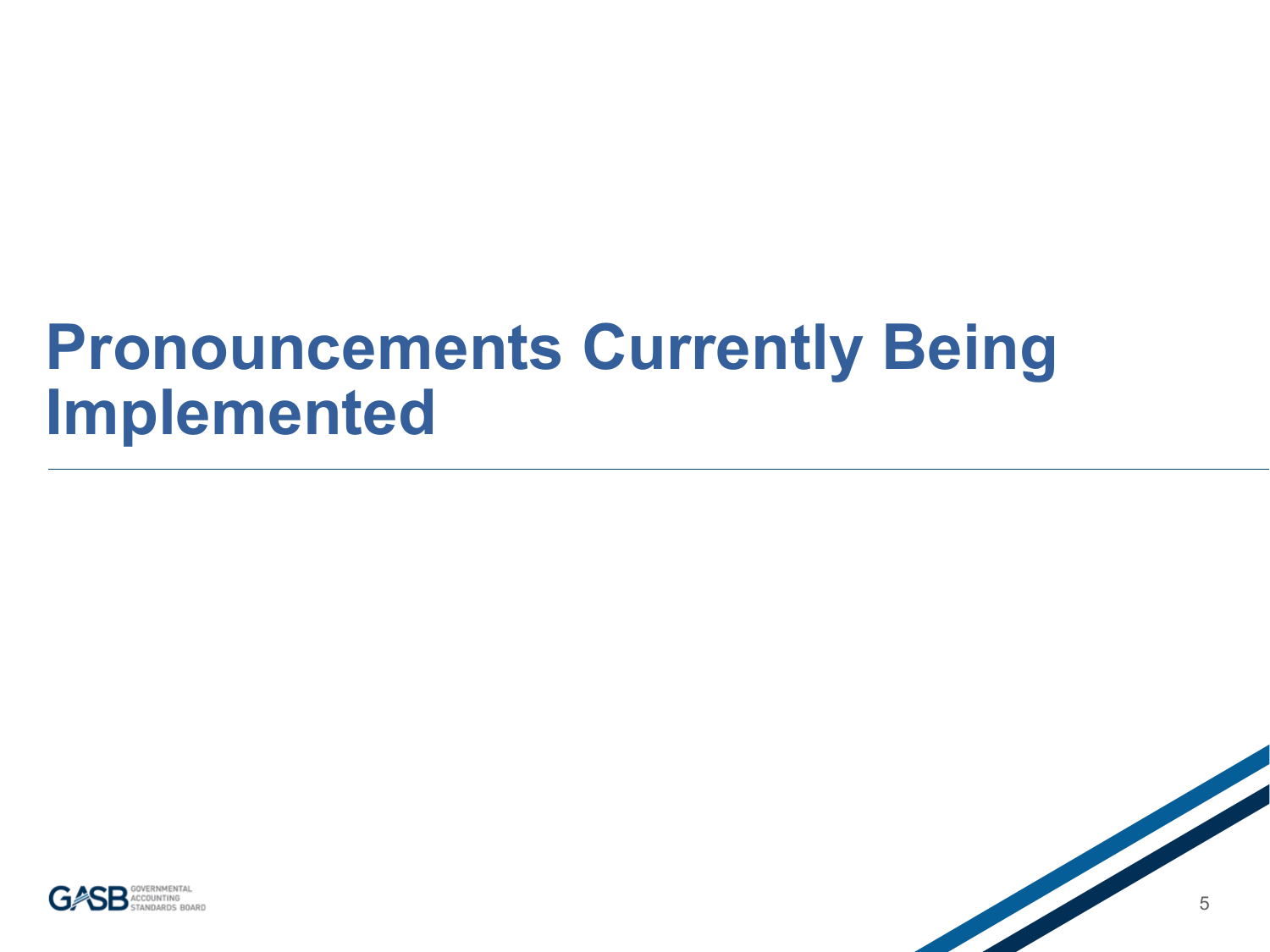# **Effective Dates—June 30**

#### 2017

- Statement 73—pensions not within the scope of 67/68
- Statement 74—OPEB (plans)
- Statement 77—tax abatement disclosures
- Statement 78—certain multiple-employer pension plans
- Statement 79—certain investment pools and participants\*
- Statement 80—blending requirements
- Statement 82-pension issues<sup>+</sup>
- Implementation Guide 2016-1

#### 2018

- Statement 75—OPEB (employers)
- Statement 81—irrevocable split-interest agreements
- Statement 85-omnibus<sup>#</sup>
- Statement 86—certain debt extinguishment issues
- Implementation Guide 2017-1

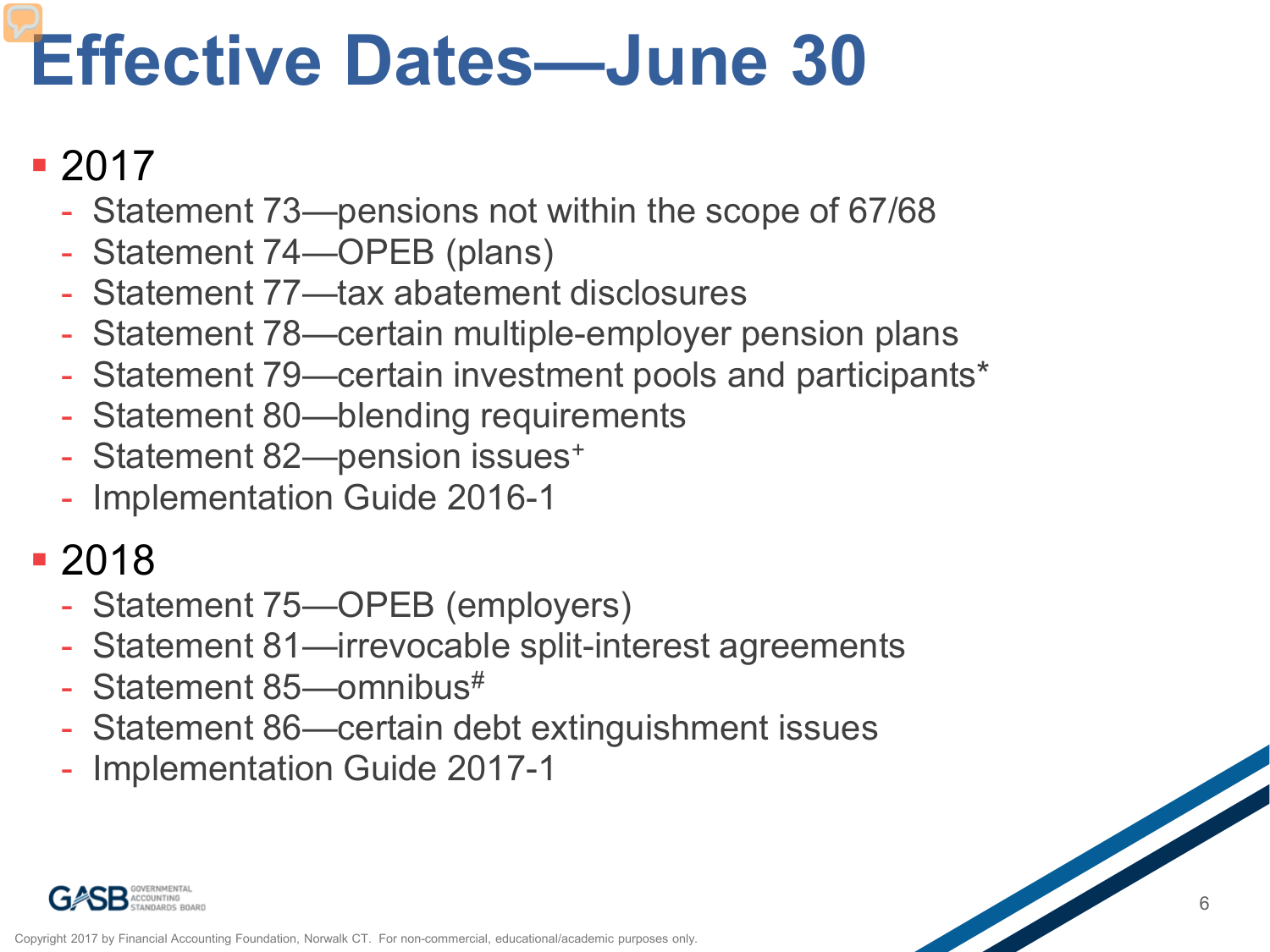# **Effective Dates—June 30 (continued)**

- 2019—Statement 83—certain asset retirement obligations
- 2020—Statement 84—fiduciary activities
- **2021**—Statement 87—leases



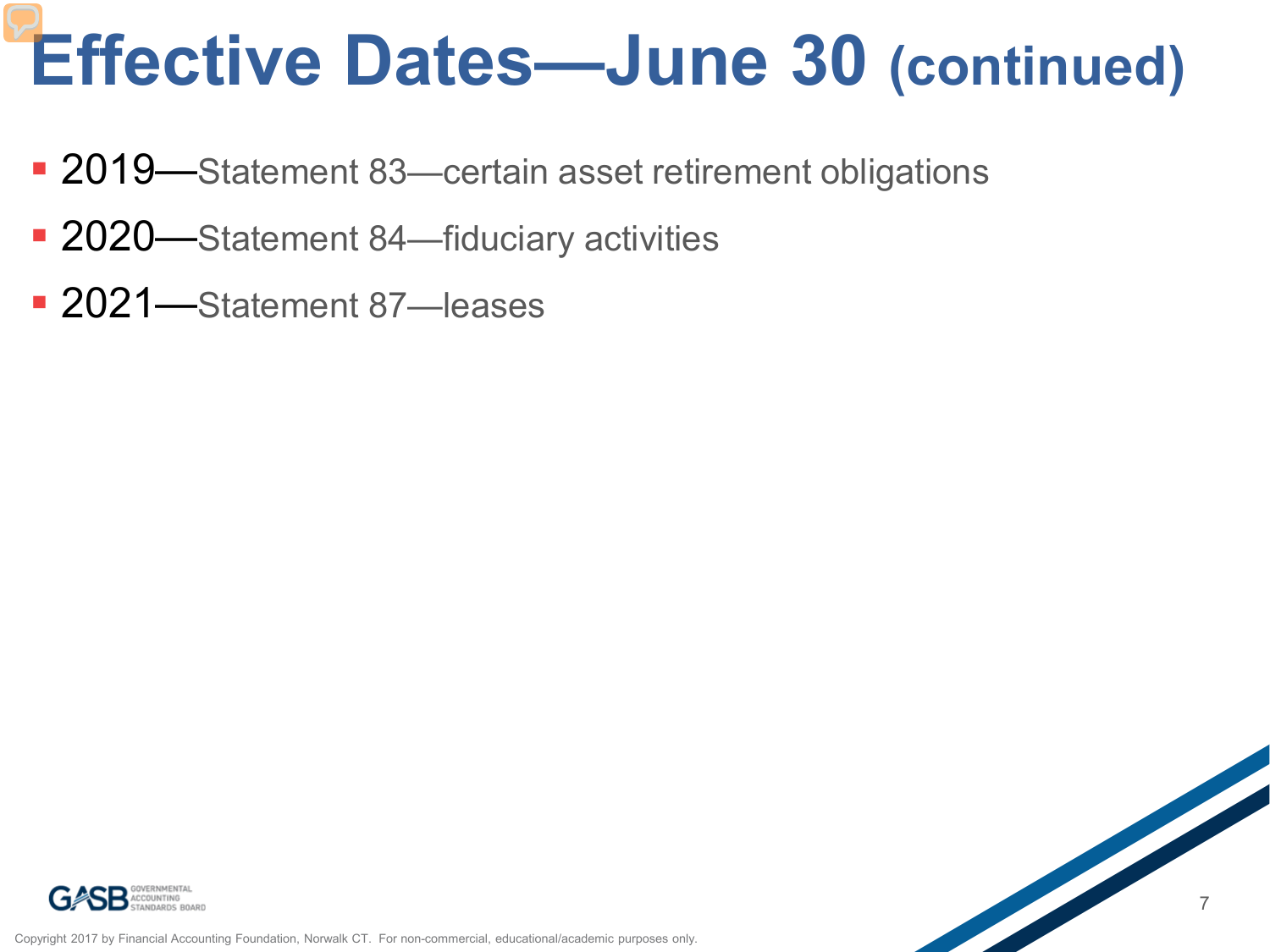# **Effective Dates—December 31**

#### **2017**

- Statement 73—pensions not within the scope of 67/68
- Statement 74—OPEB (plans)
- Statement 80—blending requirements
- Statement 81—irrevocable split-interest agreements
- Implementation Guide 2016-1
- Statement 82-pension issues<sup>+</sup>

#### 2018

- Statement 75—OPEB (employers)
- Statement 85-omnibus<sup>#</sup>
- Statement 86—certain debt extinguishment issues
- Implementation Guide 2017-1

#### ■ 2019

- Statement 83—asset retirement obligations
- Statement 84—fiduciary activities
- 2020—Statement 87—leases

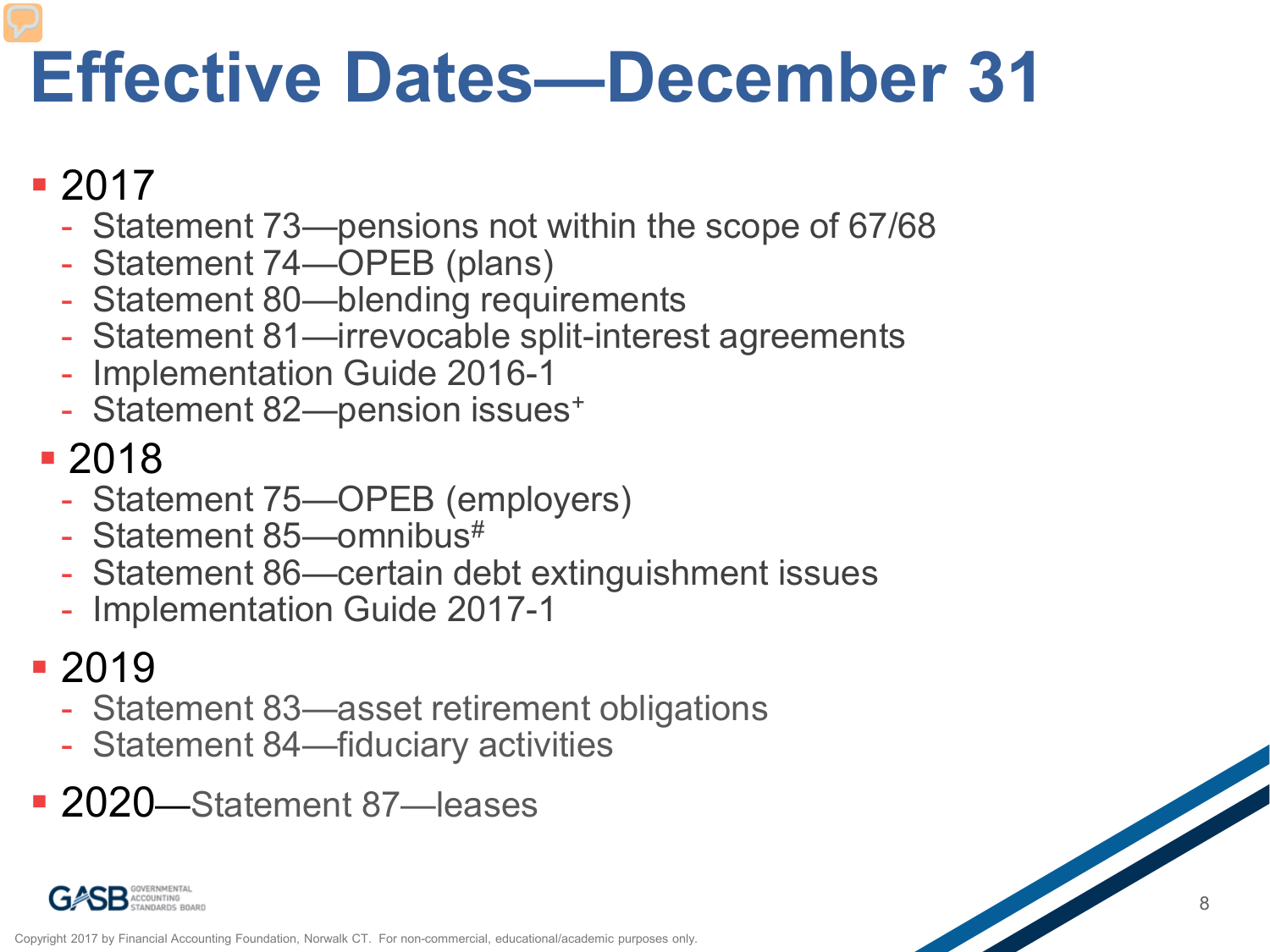## **Other Postemployment Benefits**

#### Statements No. 74 and No. 75



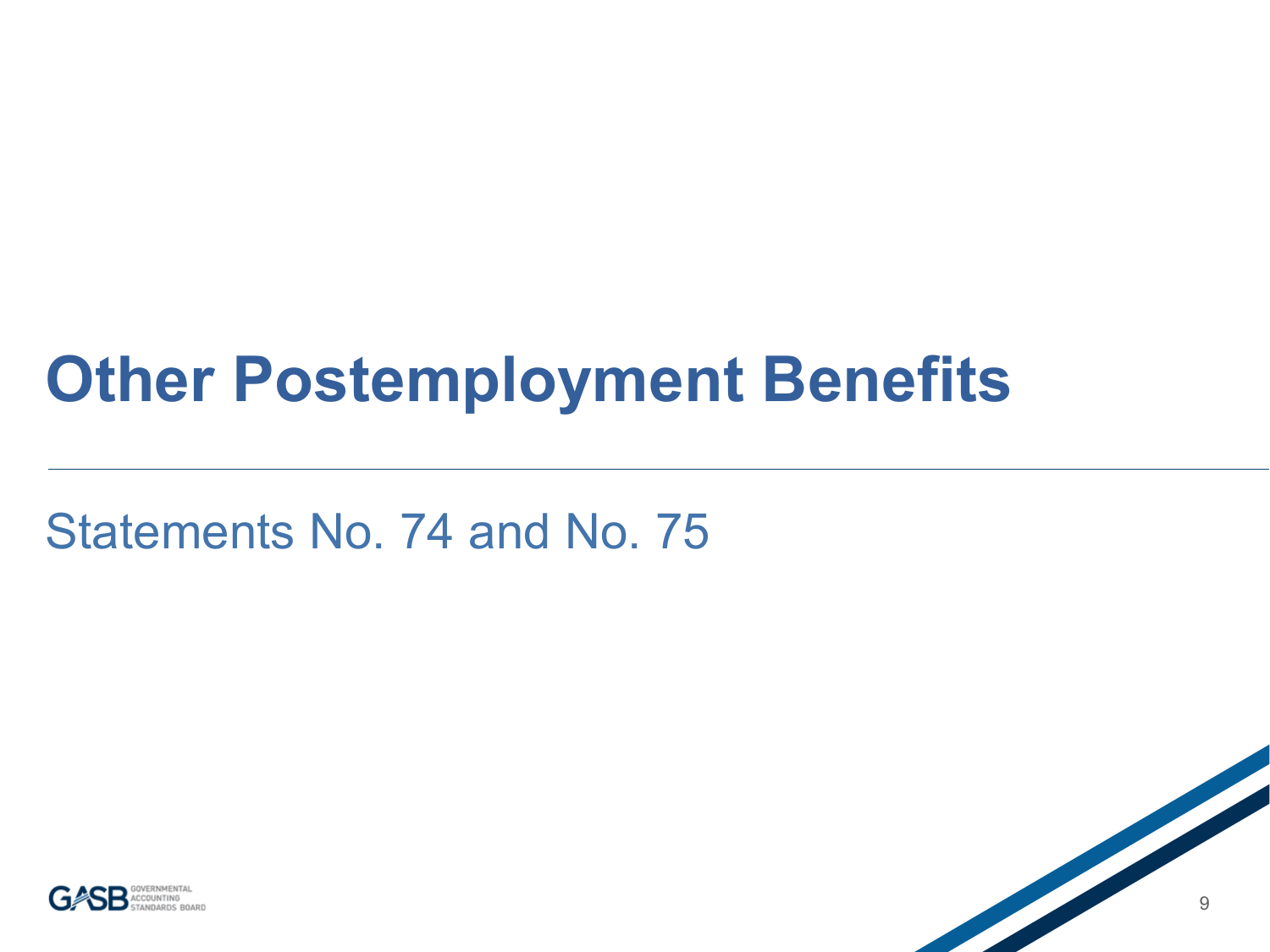## **Overview**

- **What:** The Board issued Statements 74 (plans) and 75 (employers), making OPEB accounting and financial reporting consistent with the pension standards in Statements 67 and 68
- **Why:** Pension and OPEB standards were updated subsequent to a review of the effectiveness of the standards―objective was to establish a consistent set of standards for all postemployment benefits, providing more transparent reporting of the liability and more useful information about the liability and costs of benefits
- **When:** Effective for periods beginning after June 15, 2016 (plans) and June 15, 2017 (employers)

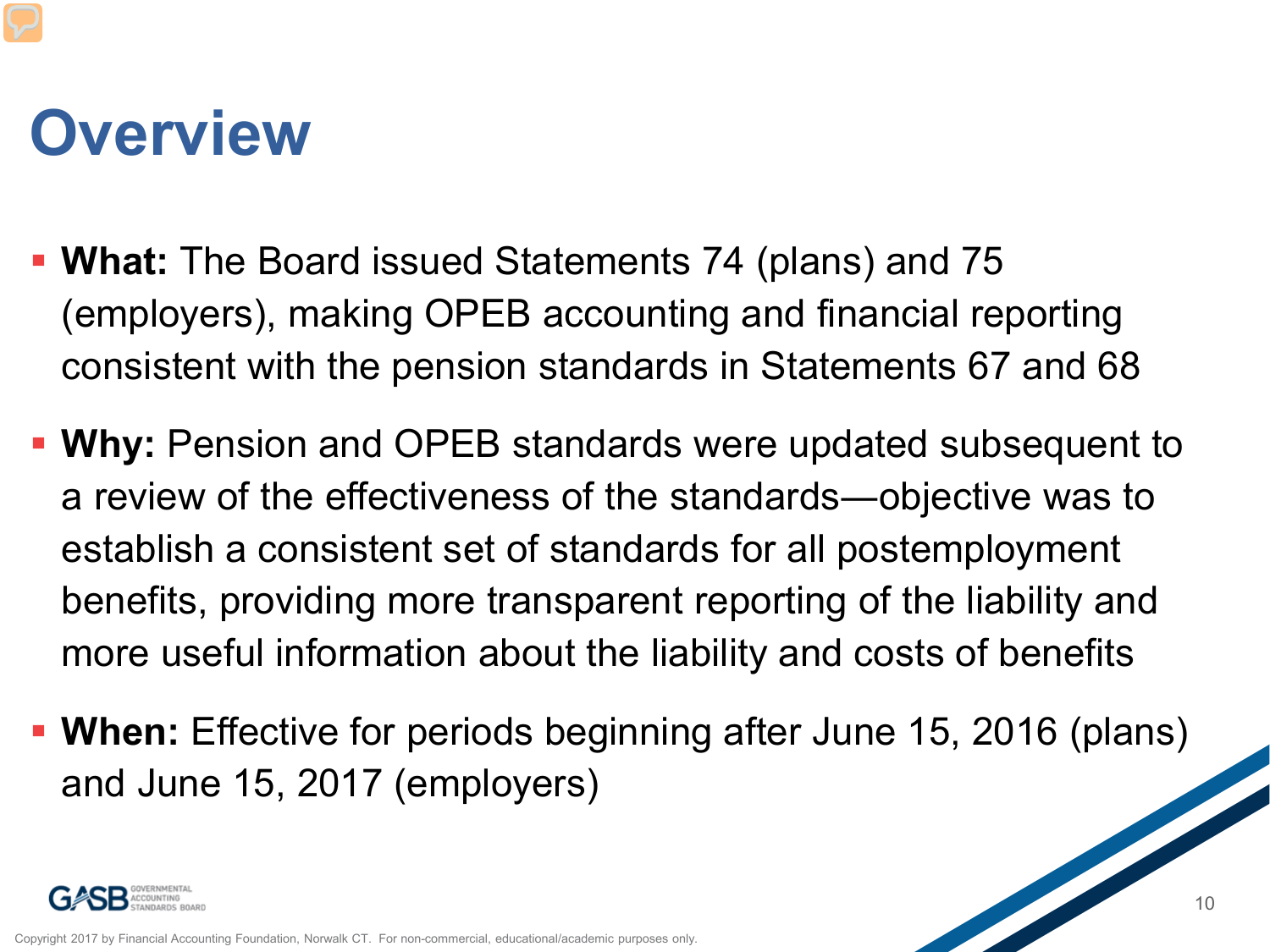## **Plan and Asset Reporting**

- Scope includes defined benefit and defined contribution OPEB plans administered through trusts that meet specified criteria
- Also addresses assets accumulated for purposes of providing OPEB through defined benefit OPEB plans that are *not* administered through trusts that meet the criteria
	- Assets reported as assets in employer's governmental/ proprietary funds
	- Assets held for other government reported in an agency fund
- Few changes from Statement 43 for financial statement recognition
- Notes/RSI changes primarily to reflect changes in measurement of defined benefit liabilities of employers

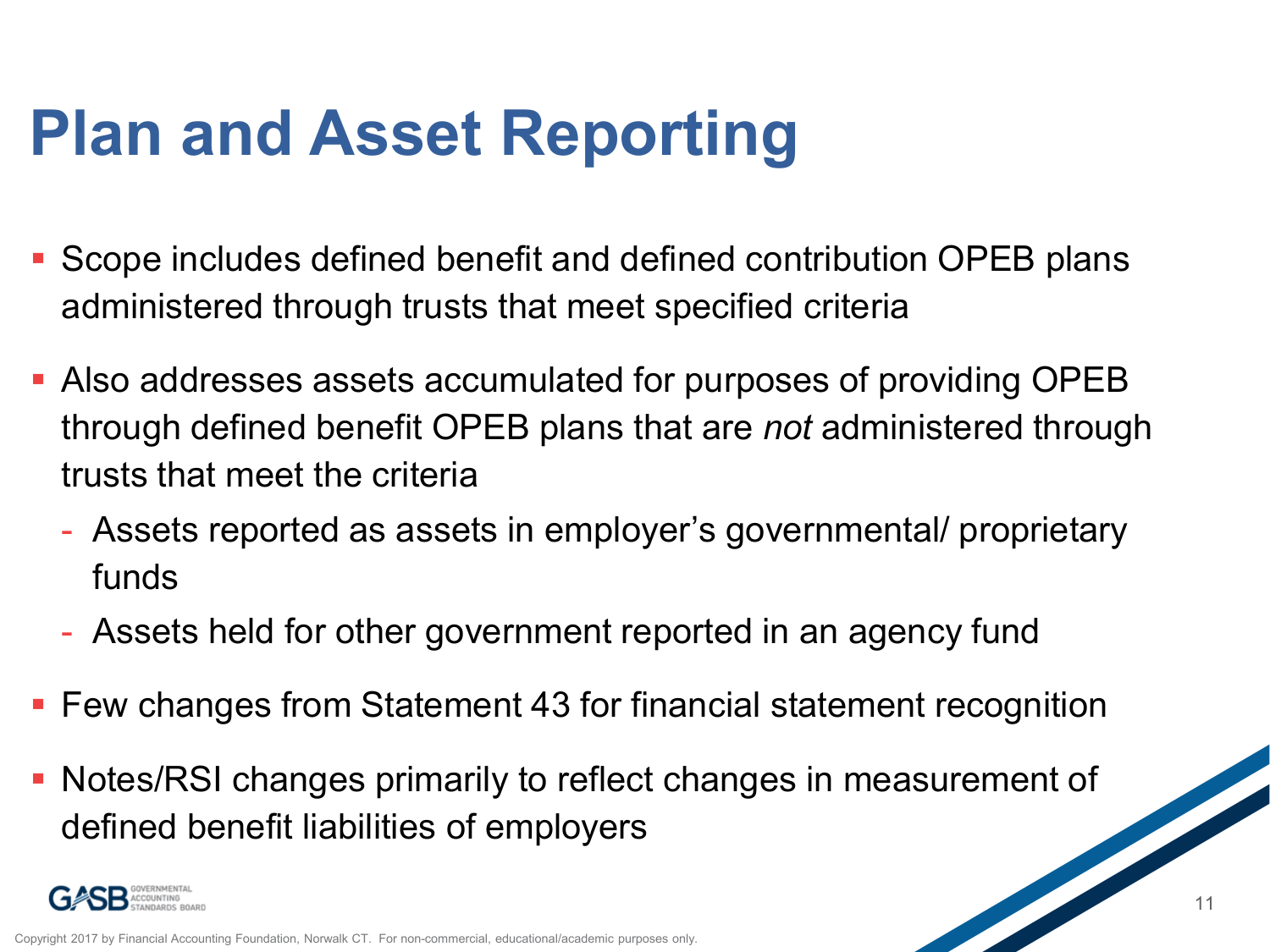# **Employer Scope and Applicability**

- Applies same definition of OPEB as used in Statement 45
	- All postemployment healthcare benefits
	- Other forms of postemployment benefits not provided through a pension plan
- Addresses both defined benefit OPEB and defined contribution OPEB
- Applies to employers and nonemployer contributing entities that have a legal obligation to make contributions directly to an OPEB plan or to make benefit payments as those payments come due

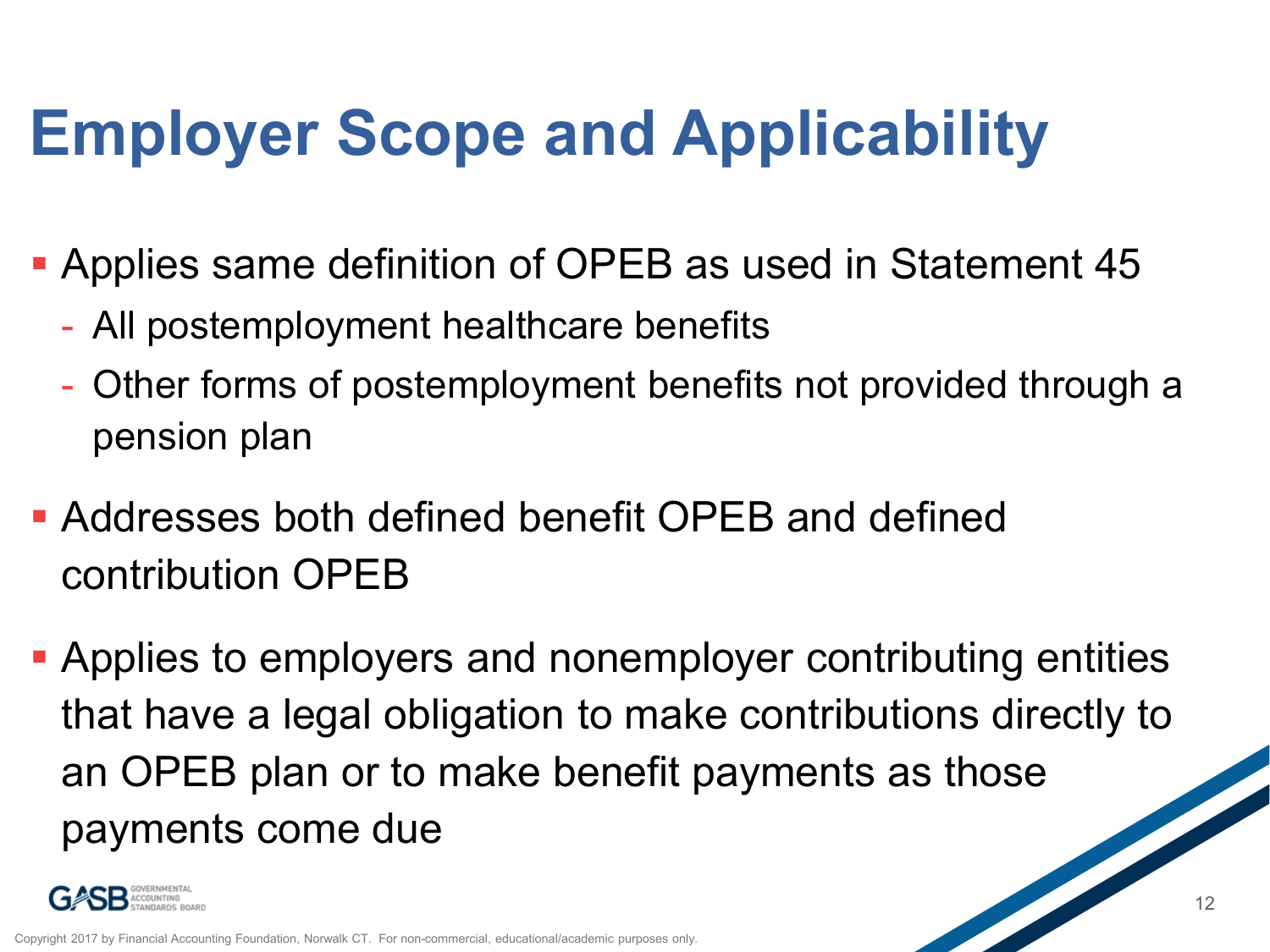# **Liability to Employees for OPEB**

- Based on total OPEB liability—the portion of the actuarial present value of projected benefit payments that is attributed to past periods of employee service
- Is OPEB administered through a trust that meets the specified criteria?
	- Yes—recognize net OPEB liability (total OPEB liability, net of OPEB plan fiduciary net position)
	- No—recognize total OPEB liability
- **Employer's liability to employees for OPEB measured as of a date no** earlier than the end of the employer's prior fiscal year and no later than the employer's current fiscal year
	- Based on an actuarial valuation obtained at least biennially no more than 30 months and 1 day earlier than the employer's most recent fiscal yearend

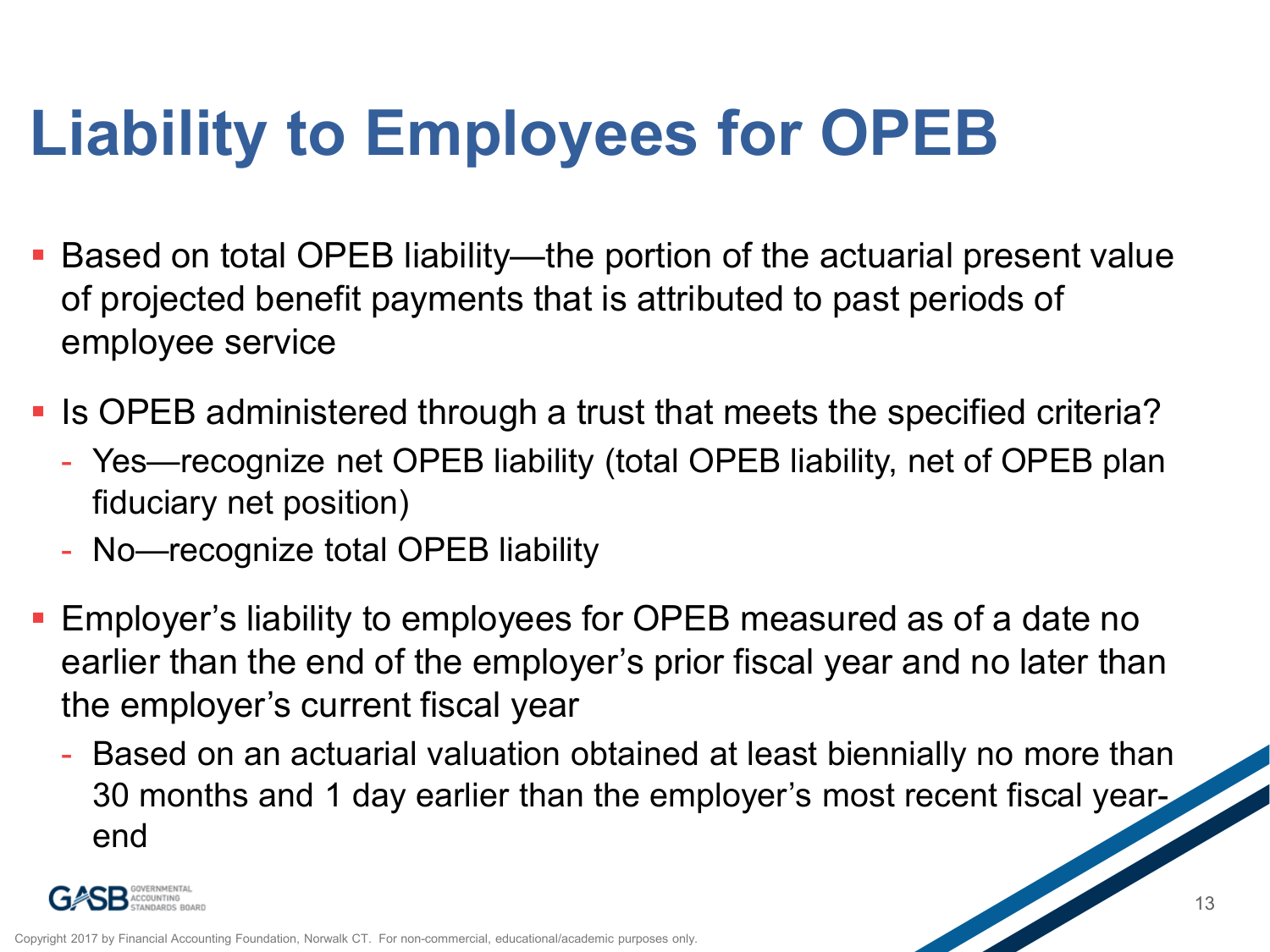#### **Measurement of the Total OPEB Liability— General Approach**

- **Three broad steps** 
	- Project benefit payments
	- Discount projected benefit payments to actuarial present value
	- Attribute actuarial present value to periods
- Methods and assumptions
	- Generally, assumptions in conformity with Actuarial Standards of Practice
	- Single attribution method—entry age, level percentage of pay

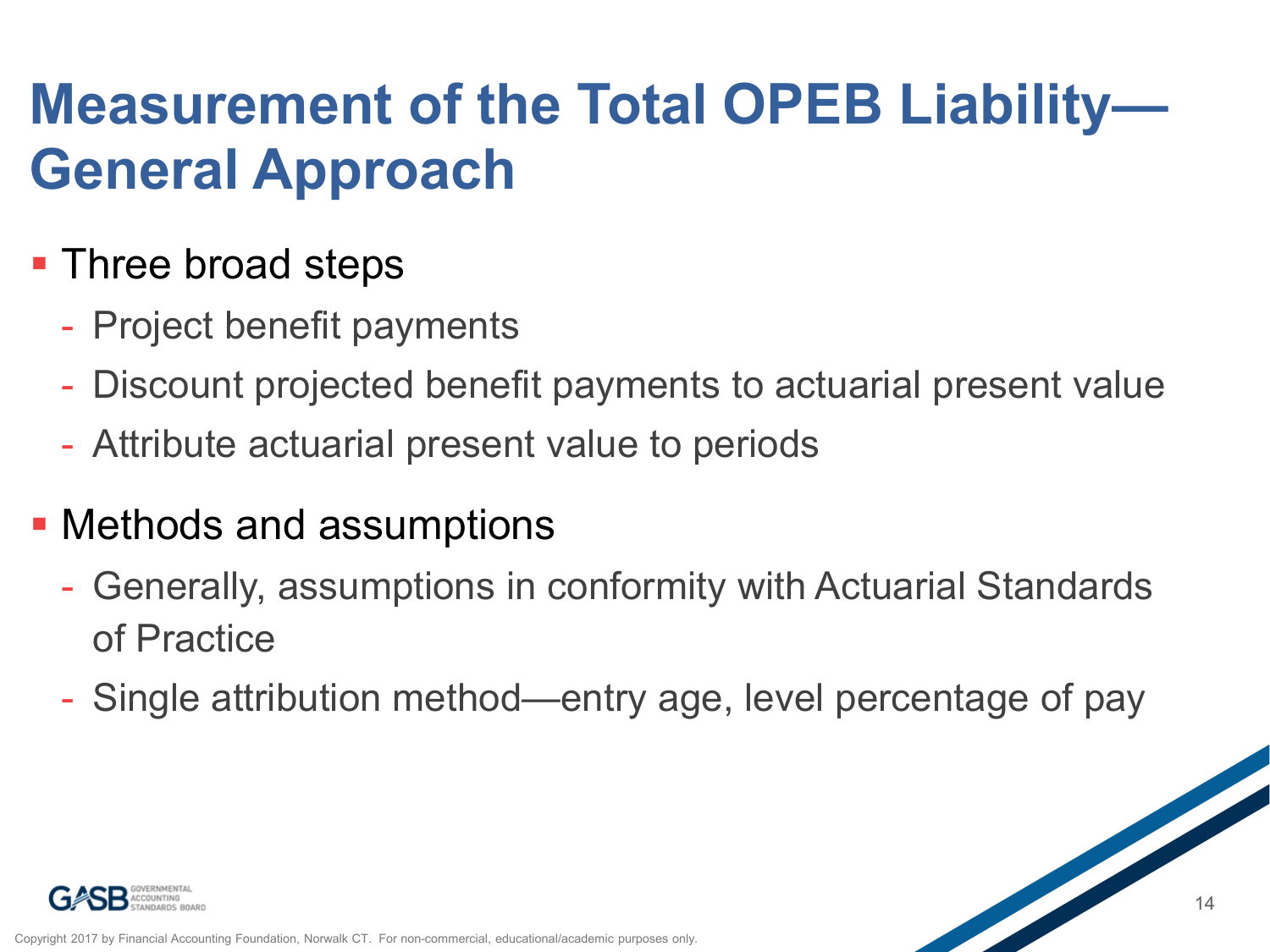#### **Measurement of the Total OPEB Liability: Projections of OPEB Payments**

- Consider established pattern of practice with regard to sharing of benefit-related costs with inactive employees
- **Based on claims costs or age-adjusted premiums** approximating claims costs, in accordance with Actuarial Standards of Practice
- **Includes taxes or other assessments expected to be** imposed on benefit payments
- Consider legal or contractual benefit caps if determined to be effective

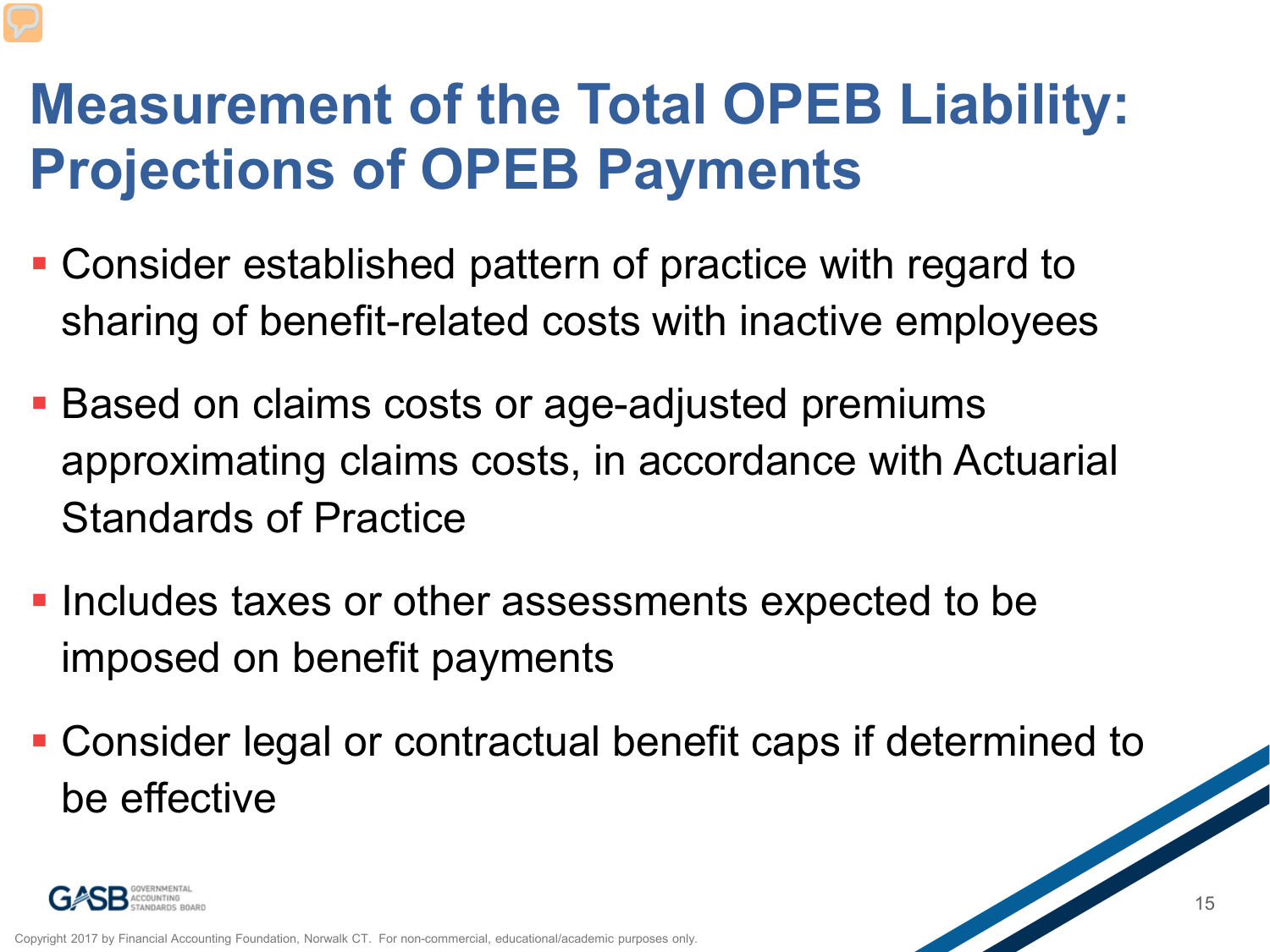#### **Measurement of the Total OPEB Liability: Alternative Measurement Method**

- Alternative measurement method may be applied if fewer than 100 employees (active and inactive) are provided benefits through plan as of the beginning of the measurement period
	- Generally, same simplifications to assumptions can be used as were permitted by Statement 45

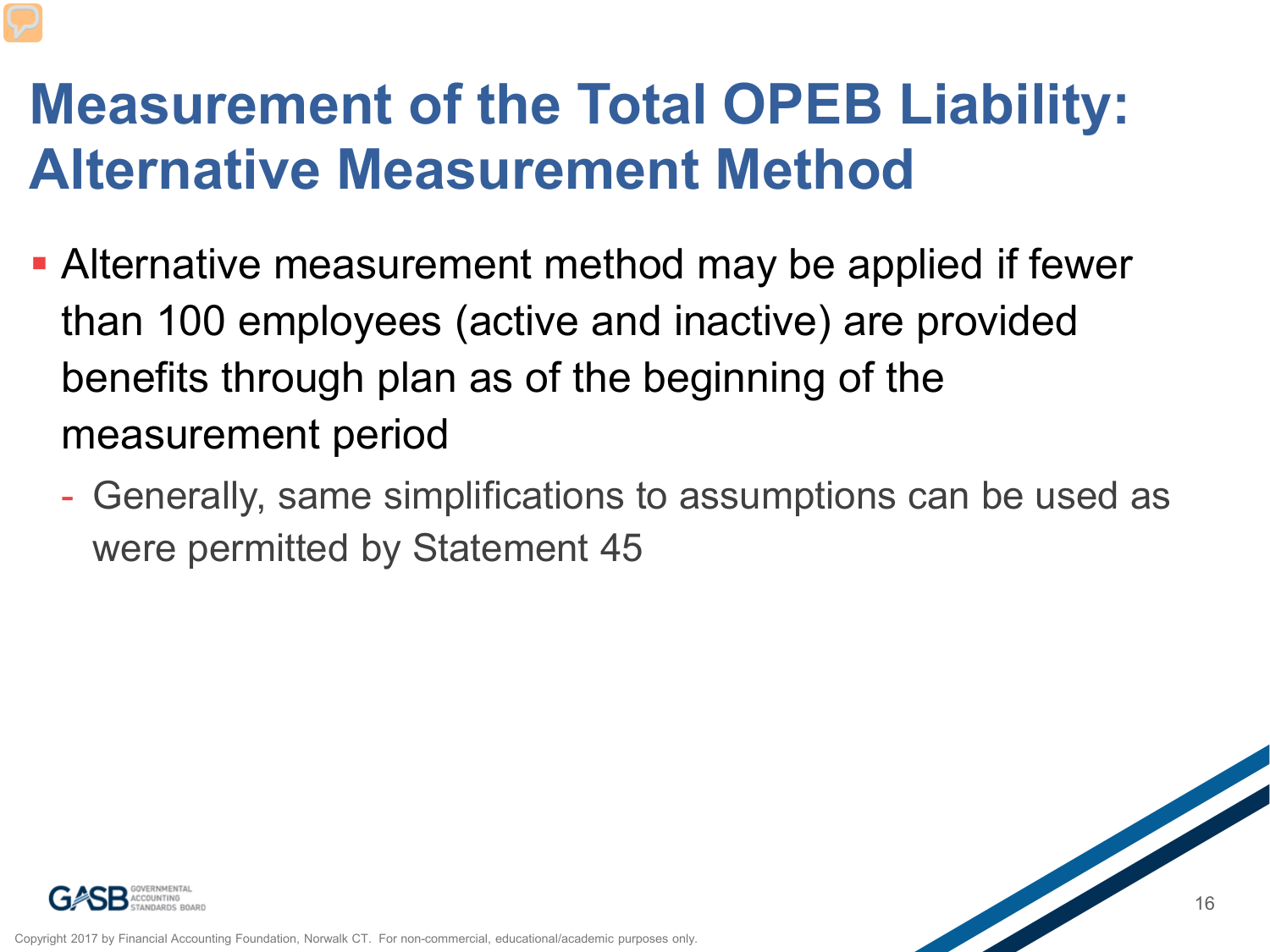# **Changes in Liability**

- **Recognize most changes in liability for the current reporting** period as OPEB expense immediately, except:
	- Changes in total OPEB liability:
		- Differences between expected and actual experience with regard to economic and demographic factors in the measurement of the total OPEB liability
		- Changes of assumptions in the measurement of the total OPEB liability
		- For OPEB not administered through a trust in which specified criteria are met, benefit payments
	- For OPEB administered through trust in which specified criteria are met:
		- Difference between projected and actual earnings on OPEB plan investments 17
		- Employer contributions

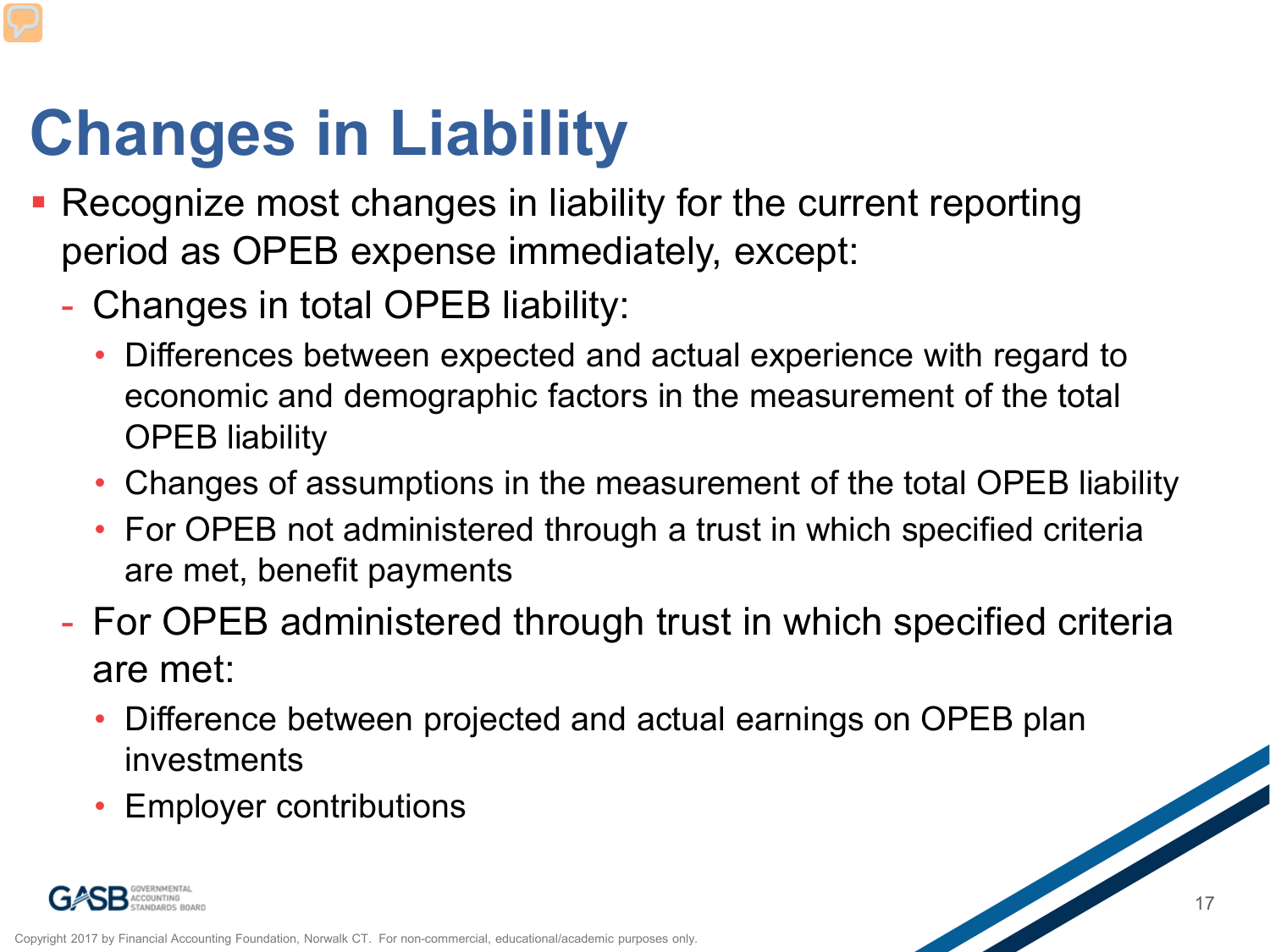# **Cost-Sharing Employers**

- **Relevant only for OPEB administered through trust in which** specified criteria are met
- Recognize proportionate shares of collective net OPEB liability, OPEB expense, and deferred outflows of resources/deferred inflows of resources related to OPEB
- Proportion (%)
	- Basis required to be consistent with contributions
	- Use of relative long-term projected contribution effort encouraged
- $\blacksquare$  Collective measure  $\times$  proportion = proportionate share of collective measure

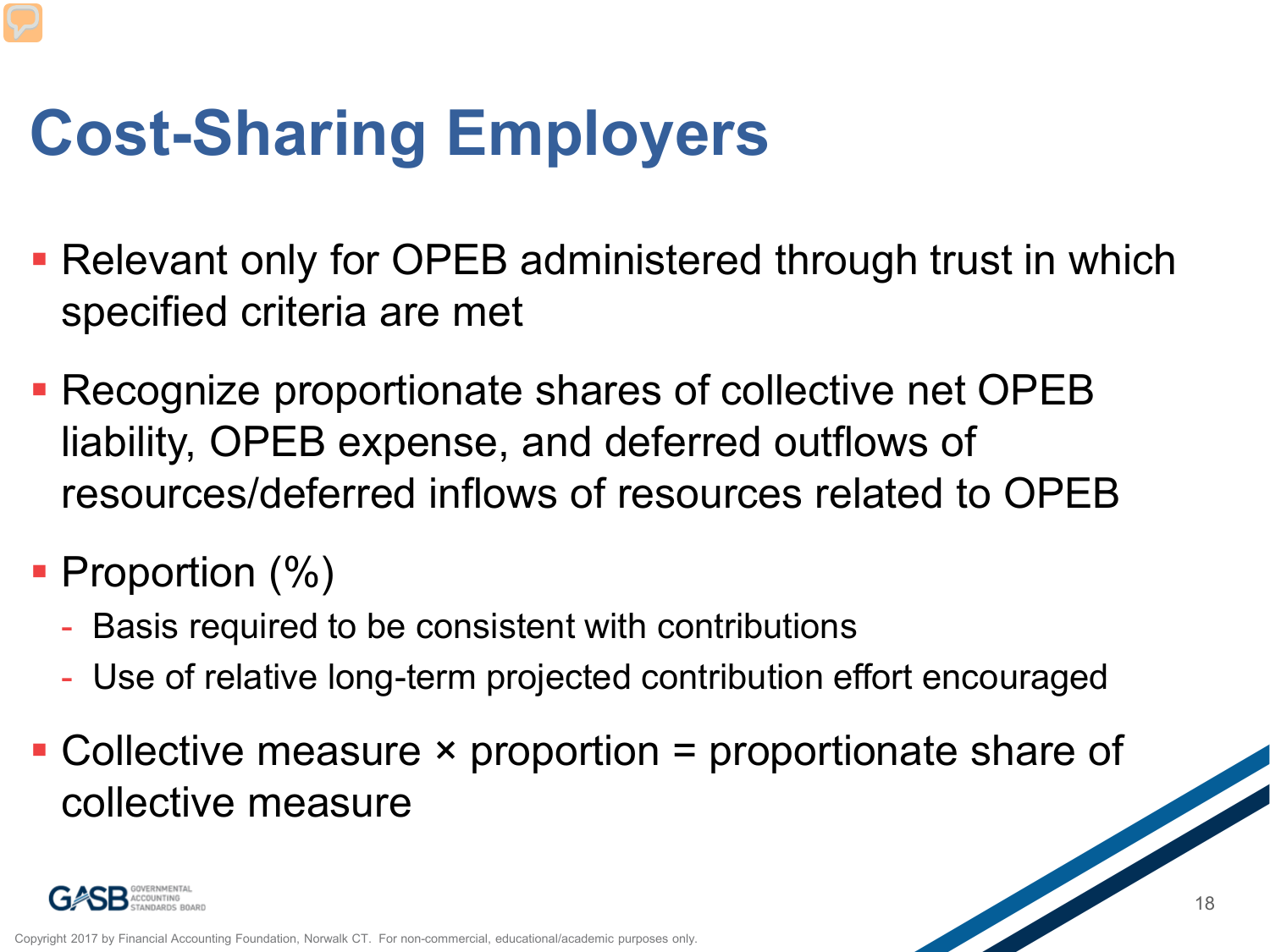## **Notes and RSI**

- **Similar to those required for pensions**
- Disclosure of effect on net/total OPEB liability of a discount rate +/- 1 percent
- Disclosure of effect on net/total OPEB liability of a healthcare cost trend rate +/- 1 percent
- Single and agent employers: 10-year RSI schedules for changes in the net OPEB liability, ratios, and actuarially determined contributions (statutorily or contractually determined contributions, if no actuarially determined contribution is calculated)
- Cost-sharing employers: 10-year RSI schedules for proportionate share/ratios, and statutorily or contractually determined contributions

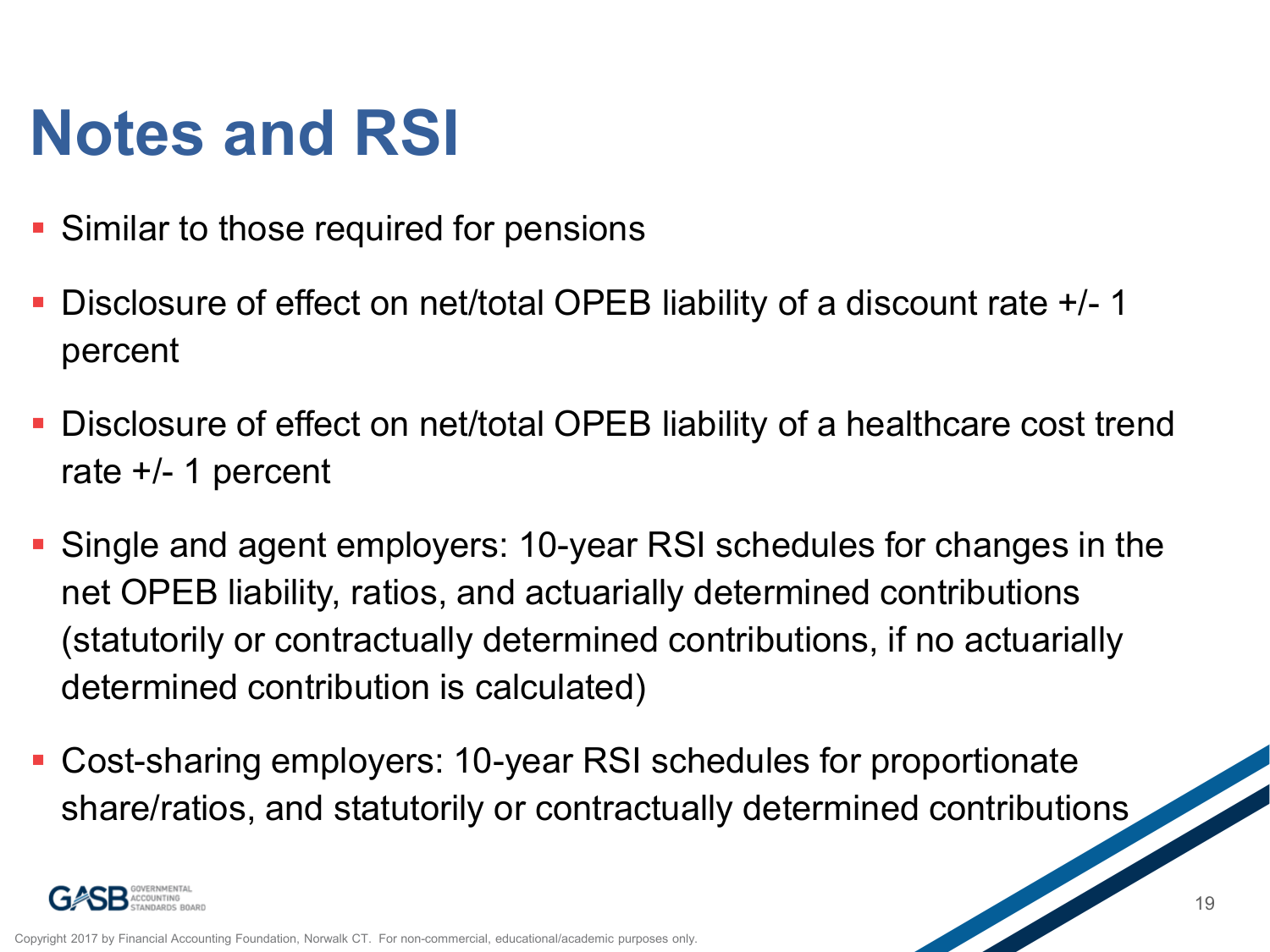### **Tax Abatement Disclosures**

Statement No. 77



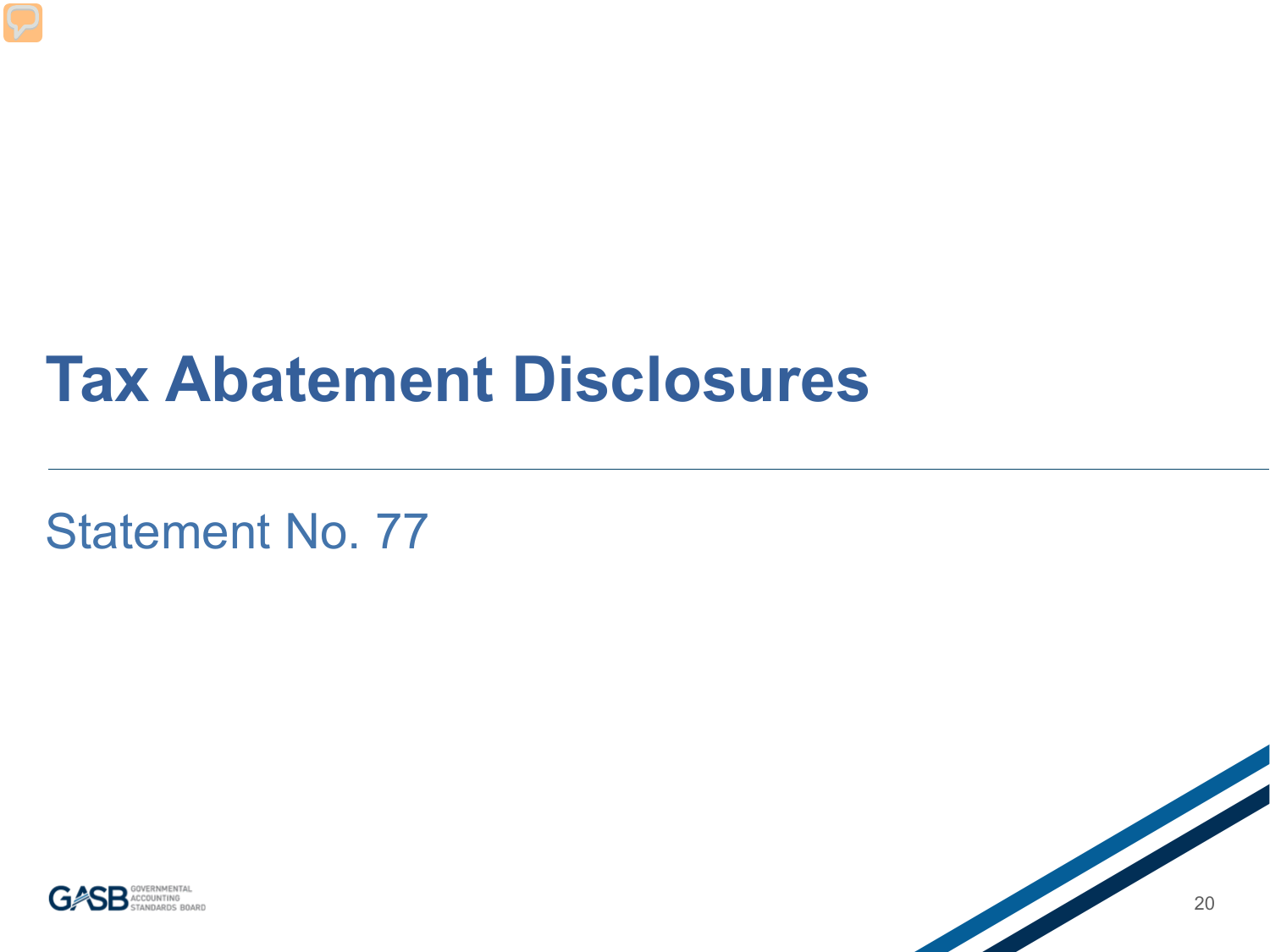## **Tax Abatement Disclosures**

- **What:** The Board issued Statement 77, which requires disclosures about a government's tax abatement agreements
- **Why:** Information about revenues that governments forgo is essential to understanding financial position and economic condition, interperiod equity, sources and uses of financial resources, and compliance with finance related legal or contractual requirements
- **When:** Effective for periods beginning after December 15, 2015

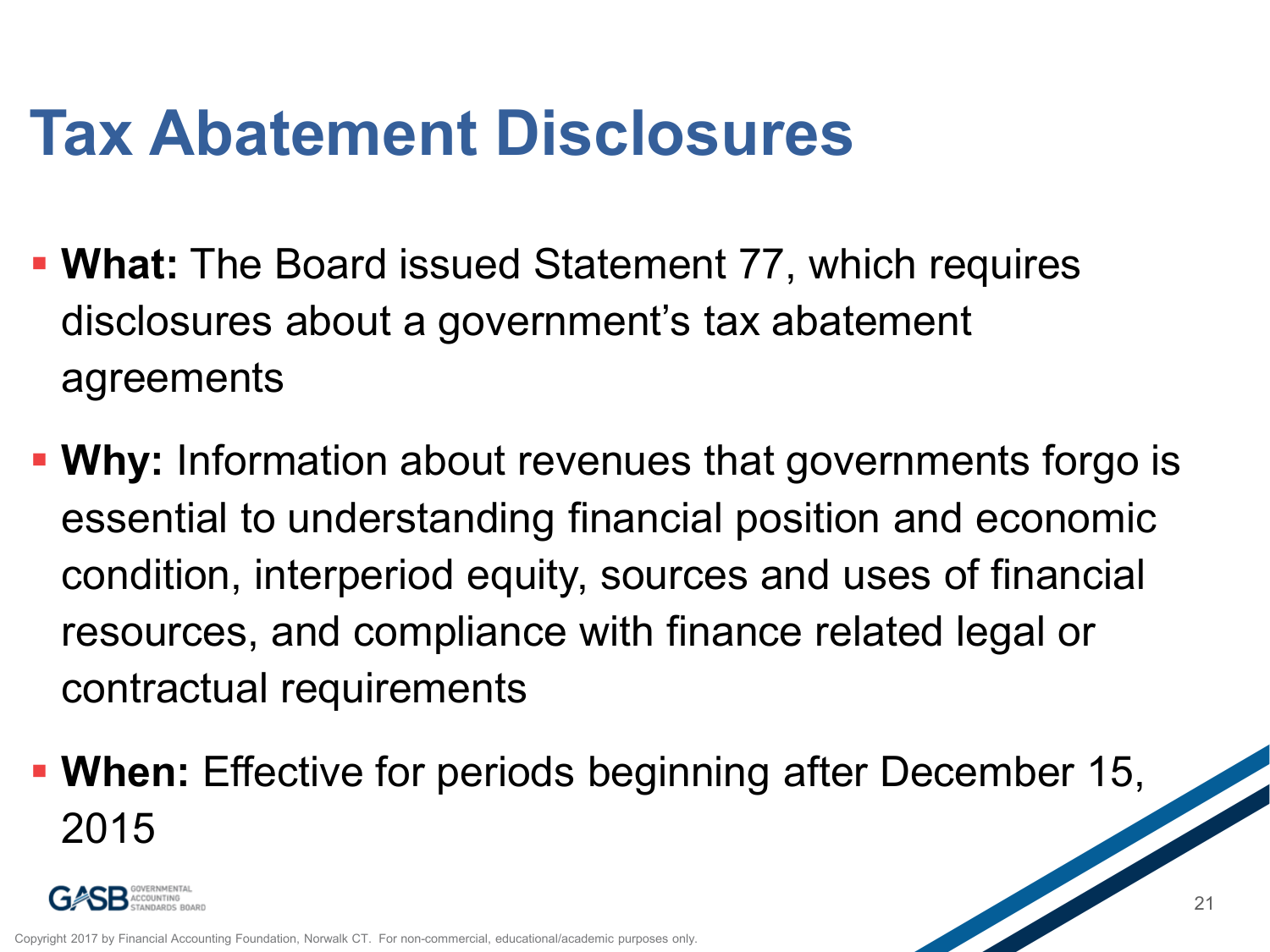## **Definition and Scope**

- Does not include all transactions that reduce tax revenues
- **Emphasis is on the substance of the arrangement meeting** the definition, not on its name or form
- Would apply only to arrangements meeting this definition:
	- A reduction in tax revenues that results from an agreement between one or more governments and an individual or entity in which (a) one or more governments promise to forgo tax revenues to which they are otherwise entitled and (b) the individual or entity promises to take a specific action after the agreement has been entered into that contributes to economic development or otherwise benefits the governments or the citizens of those governments.

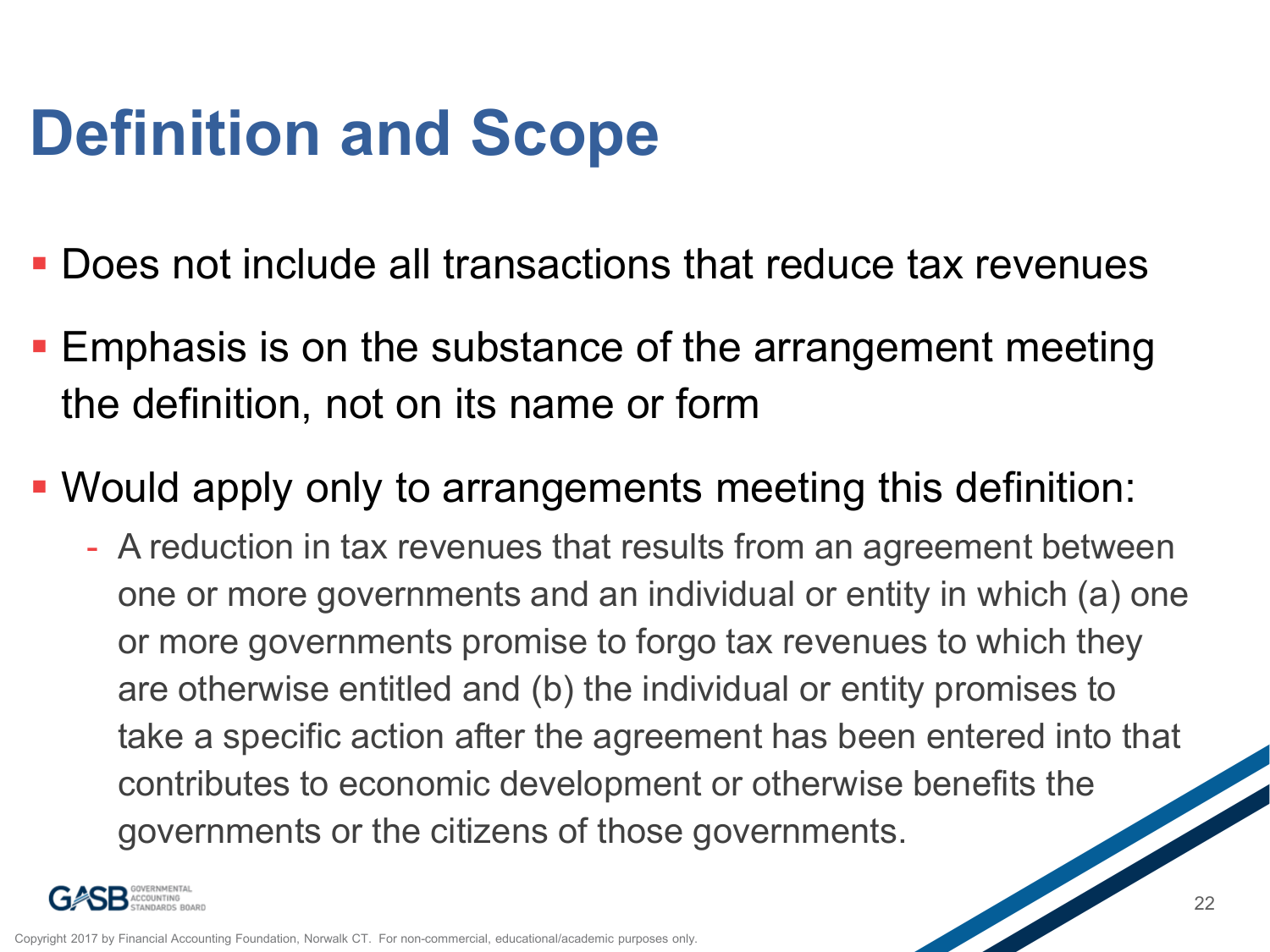# **Scope: Tax Increment Financings (TIF)**

#### **IG 2016-1, Question 4.77**

Government uses TIF to encourage economic development

- Bonds issued by government to finance infrastructure in specific area
- Baseline for sales tax revenues for the area, including proposed development, is established prior to the start of the project
- Additional sales tax revenues above baseline are set aside for payment of the bonds

#### Disclose under 77? NO

#### **IG 2017-1, Question 4.40**

Government enters into agreement with developer to stimulate economic growth

- Developer will construct building
- Baseline for property tax revenues for the specific area will be established prior to the start of the project
- Developer will receive amount from additional property tax revenues above baseline, based on certain costs incurred by the developer related only to the developer's building.

#### Disclose under 77? YES

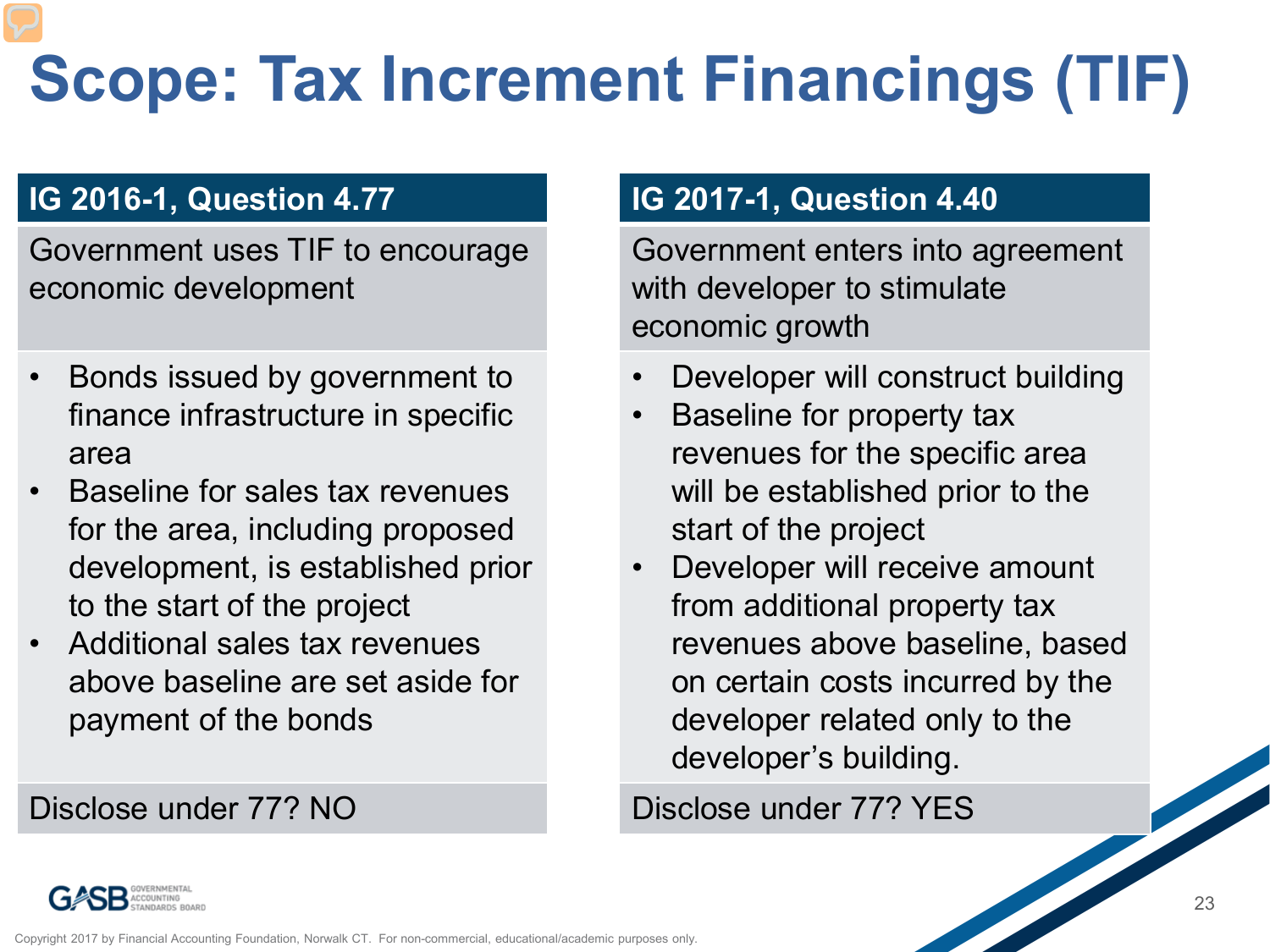# **Scope: Existence of Property Tax Cap**

- Government is subject to a property tax cap that limits the growth of property tax levy to 2 percent per year. Full amount allowed under the cap is levied on properties that are not subject to agreements to lower taxes of individual taxpayers. Therefore, *overall* tax revenues will not be reduced. Are those agreements tax abatements under Statement 77?
- Yes, if they meet the other parts of the definition. It is not necessary that the government forgo tax revenue in the aggregate. The fact that the government may effectively recoup the tax revenue associated with the agreements from other taxpayers is not relevant to determining whether the agreement meets the definition of a tax abatement.



• Source: IG 2017-1, Question 4.39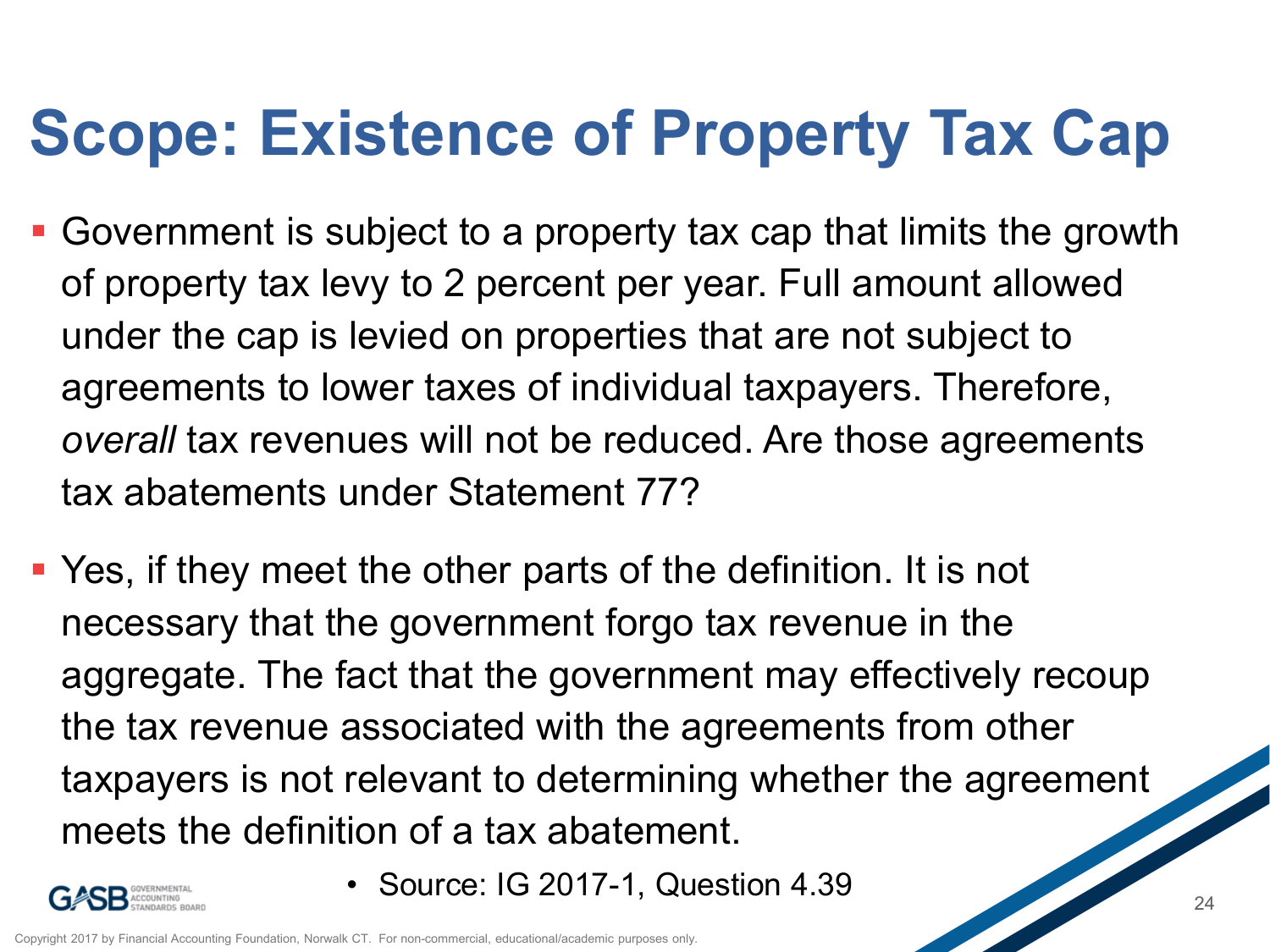## **General Disclosure Principles**

- A government would disclose separately (a) its own tax abatements and (b) tax abatements that are entered into by other governments and reduce the reporting government's taxes
- **Disclose own tax abatements by major program**
- **Disclose those of other governments by the government** and specific tax abated
- May disclose individual tax abatements above quantitative threshold established by the government
- **Disclosure would commence in the period in which a tax** abatement agreement is entered into and continue until the tax abatement agreement expires, unless otherwise specified

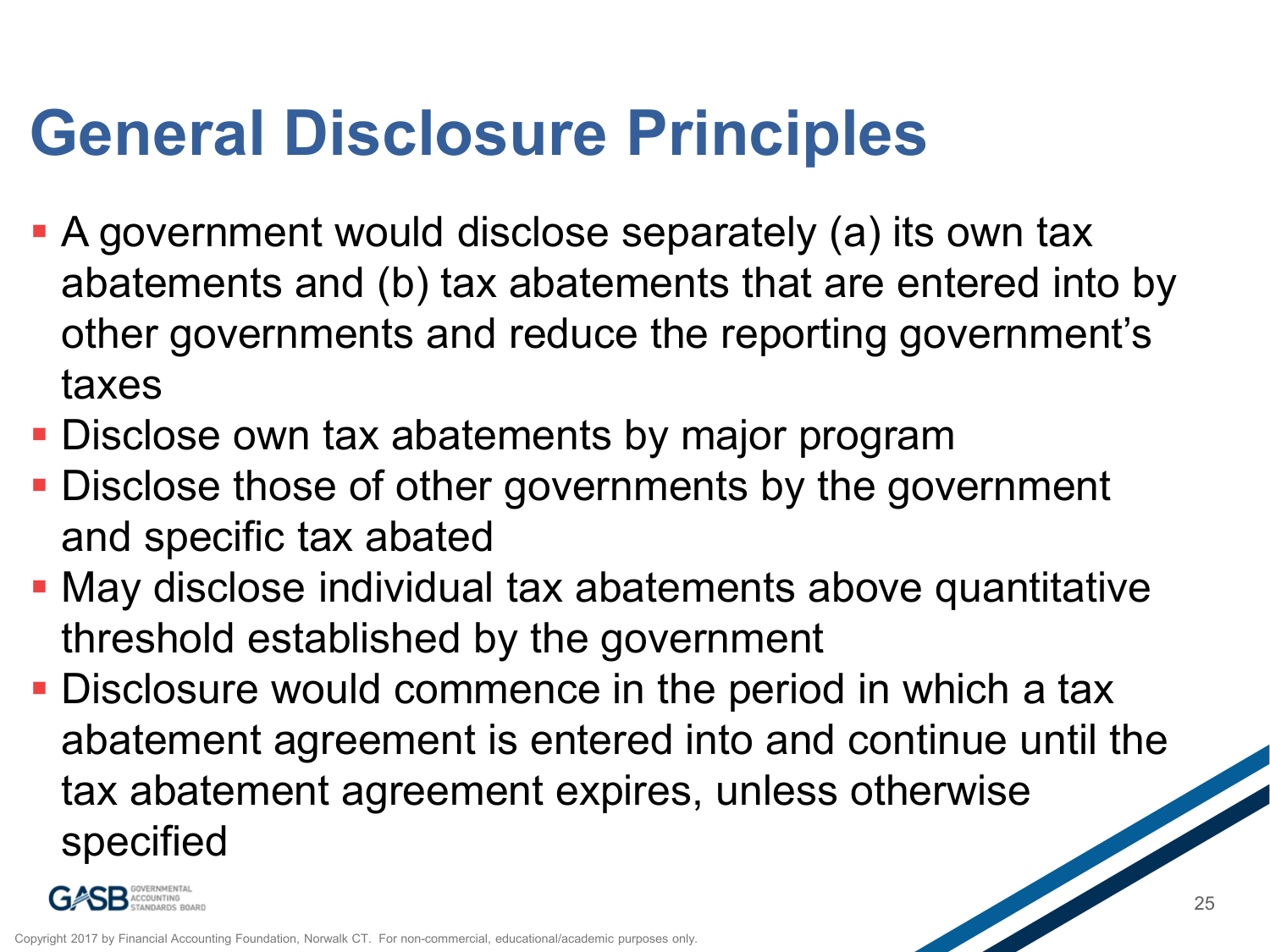## **Required Disclosures**

| <b>Brief Descriptive Information</b>                                                                                   | Government's<br><b>Own</b><br><b>Abatements</b> | <b>Other</b><br>Government's<br><b>Abatements</b> |
|------------------------------------------------------------------------------------------------------------------------|-------------------------------------------------|---------------------------------------------------|
| Name of program                                                                                                        |                                                 |                                                   |
| Purpose of program                                                                                                     |                                                 |                                                   |
| Name of government                                                                                                     |                                                 |                                                   |
| Tax being abated                                                                                                       | $\checkmark$                                    |                                                   |
| Authority to abate taxes                                                                                               |                                                 |                                                   |
| <b>Eligibility criteria</b>                                                                                            |                                                 |                                                   |
| Abatement mechanism                                                                                                    | $\checkmark$                                    |                                                   |
| <b>Recapture provisions</b>                                                                                            |                                                 |                                                   |
| Types of recipient commitments                                                                                         |                                                 |                                                   |
| Copyright 2017 by Financial Accounting Foundation, Norwalk CT. For non-commercial, educational/academic purposes only. |                                                 | $\frac{1}{\sqrt{2}}$                              |

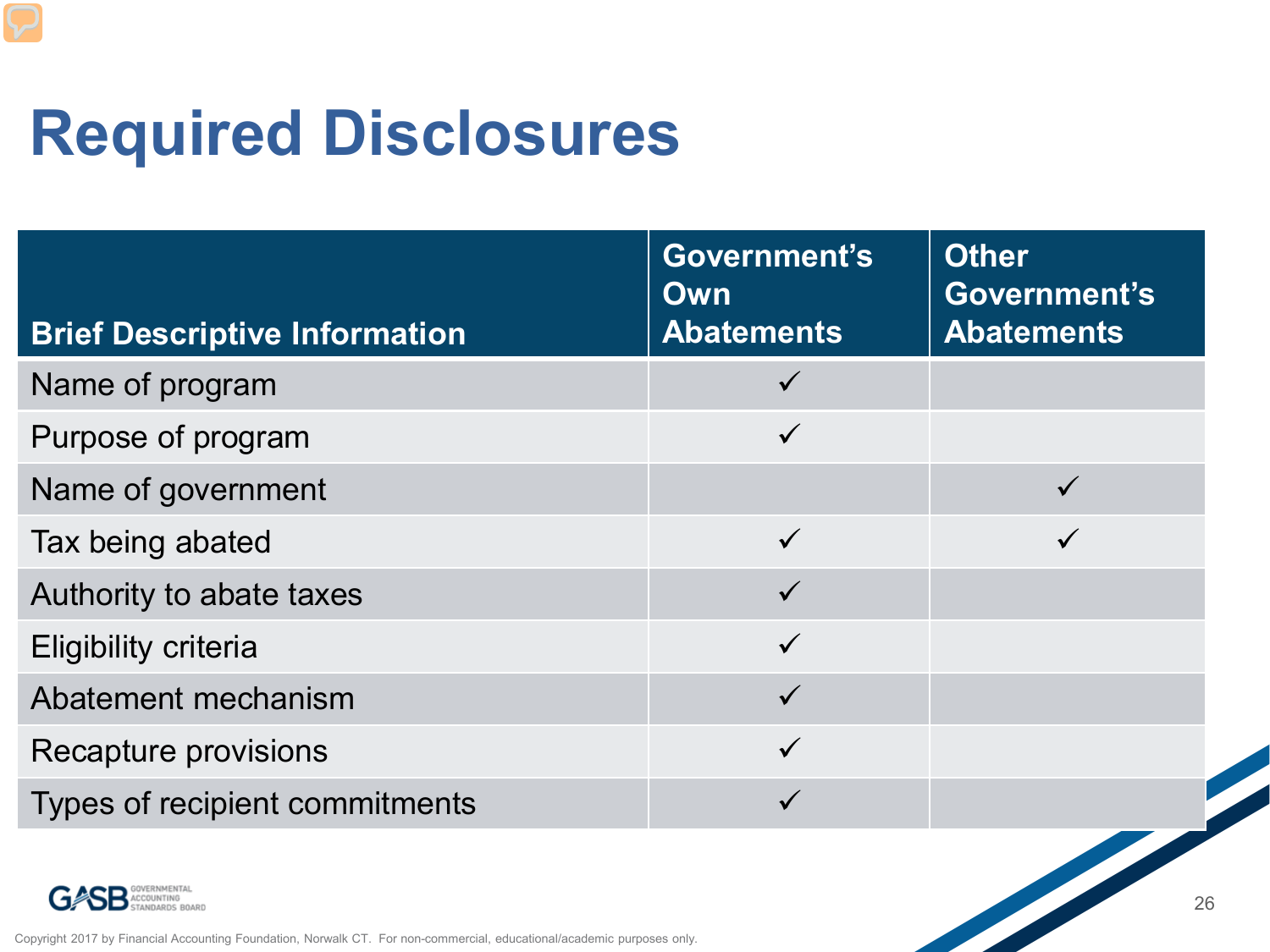## **Required Disclosures**

| <b>Other Disclosures</b>                                                              | Government's<br><b>Own</b><br><b>Abatements</b> | <b>Other</b><br>Government's<br><b>Abatements</b> |
|---------------------------------------------------------------------------------------|-------------------------------------------------|---------------------------------------------------|
| Dollar amount of taxes abated                                                         |                                                 |                                                   |
| Amounts received or receivable from other<br>governments associated with abated taxes |                                                 |                                                   |
| Other commitments by the government                                                   | $\checkmark$                                    |                                                   |
| Quantitative threshold for individual disclosure                                      | $\checkmark$                                    |                                                   |
| Information omitted due to legal prohibitions                                         |                                                 |                                                   |



Copyright 2017 by Financial Accounting Foundation, Norwalk CT. For non-commercial, educational/academic purposes only.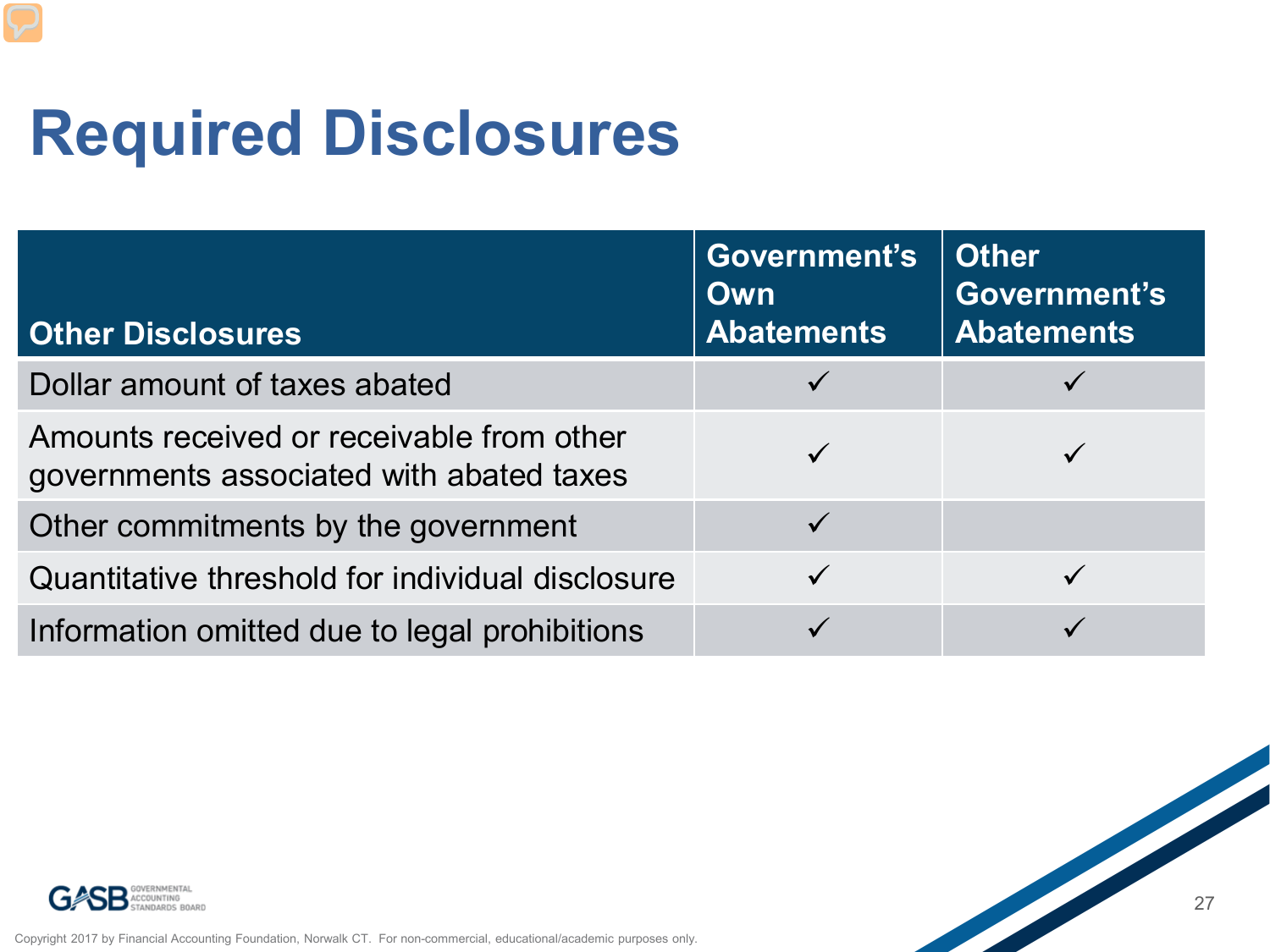### **Pensions Provided through Certain Multiple-Employer Pension Plans**

Statement No. 78



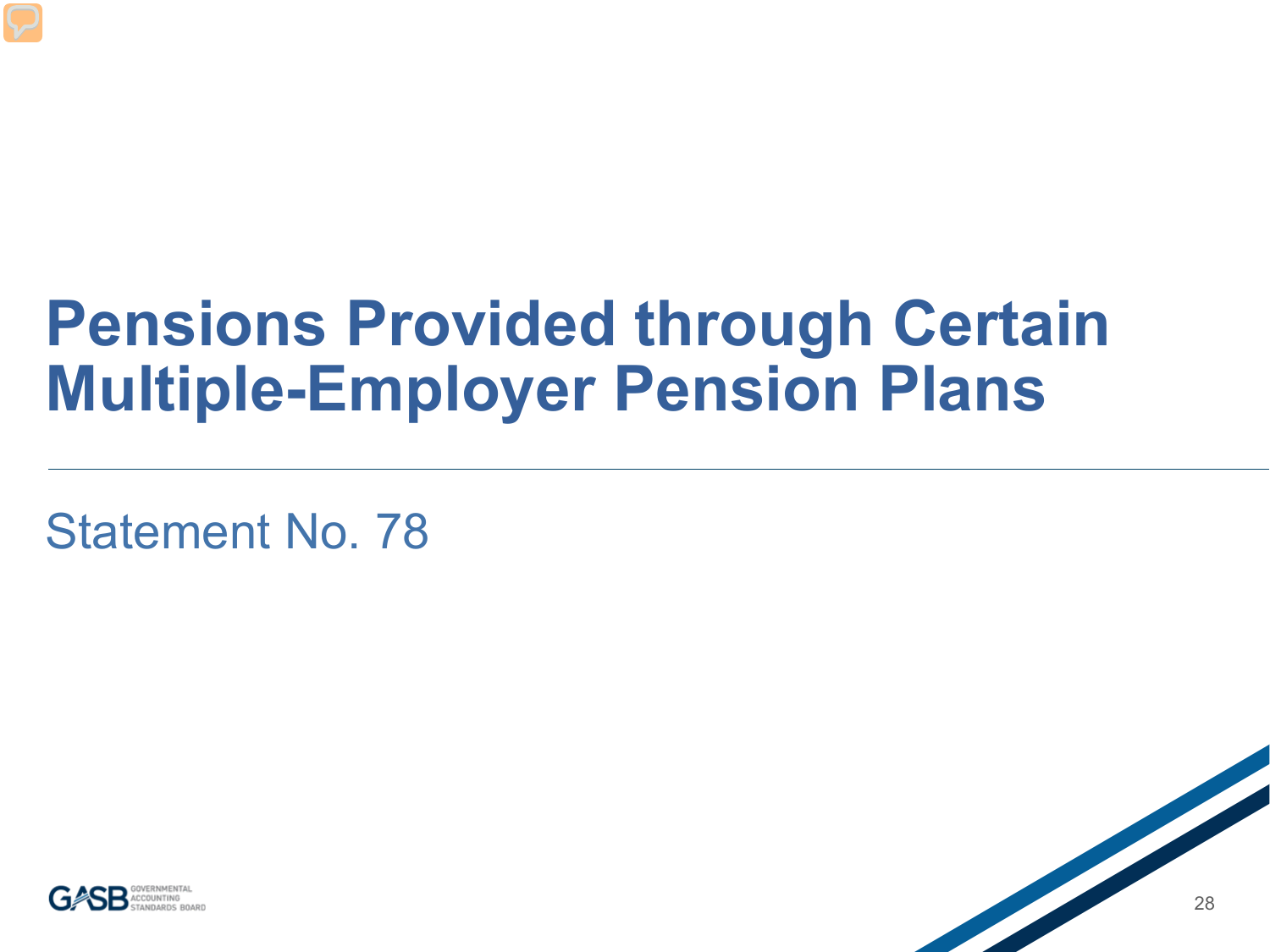#### **Pensions Provided through Certain Multiple-Employer Pension Plans**

- **What:** The Board issued Statement 78 to address stakeholder concerns about application of Statement 68 to defined benefit pensions provided through federally sponsored or private multiple-employer pension plans (such as Taft-Hartley plans)
- **Why:** The Board addresses requests to revisit existing standards when the concerns are significant and raise new issues
- **When:** Effective for periods beginning after December 15, 2015

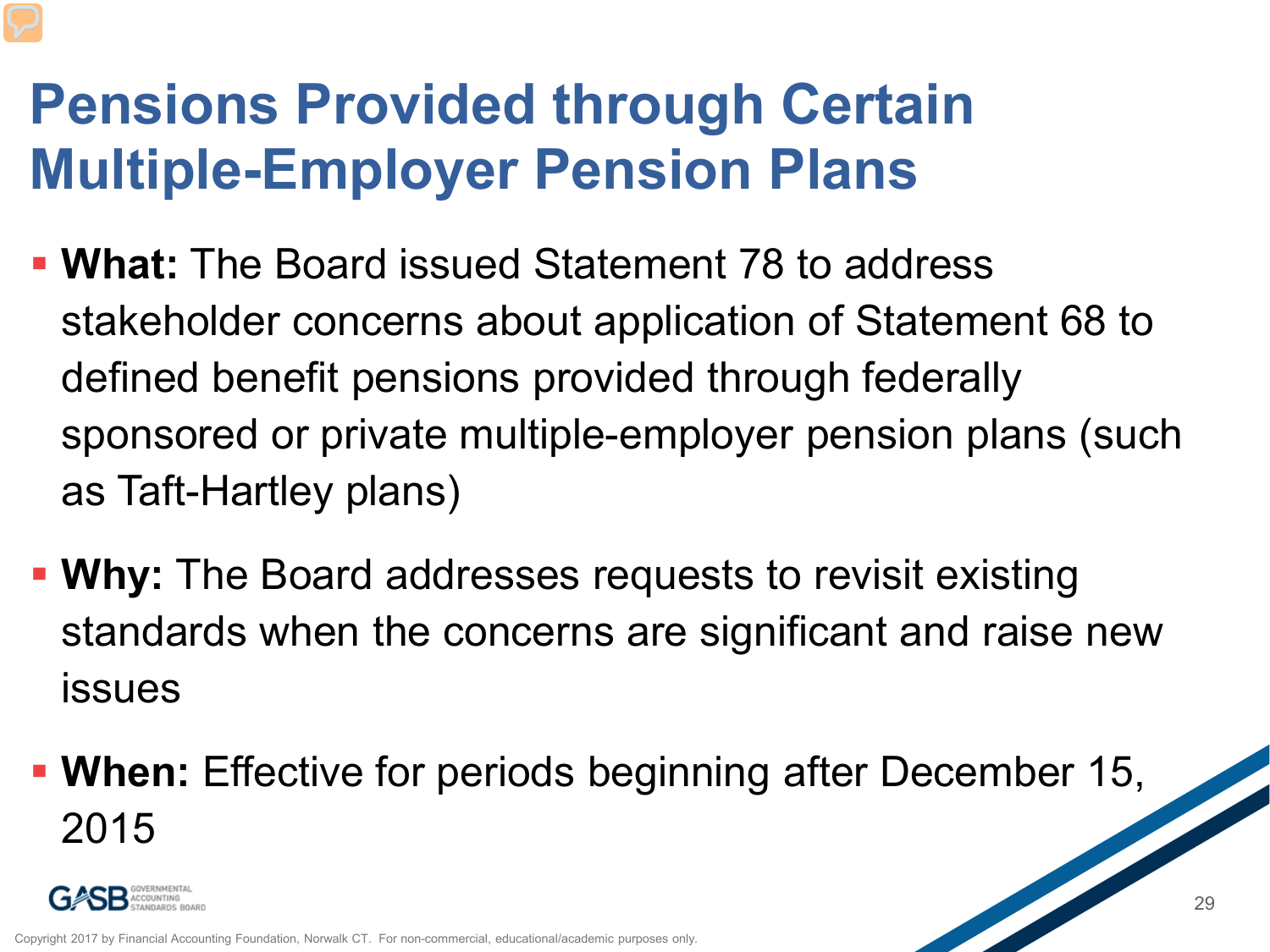### **Statement 78: Exception to Statement 68**

- **The Statement should be applied only to pensions provided to** employees of state or local governmental employers through a costsharing multiple-employer defined benefit pension plan that has all of the following characteristics:
	- It is not a state or local governmental pension plan
	- It is used to provide defined benefit pensions both to employees of state or local governments and to employees of employers that are not state or local governmental employers
	- It has no predominant state or local governmental employer
- Statement 78 provides an exception to the general requirements of Statement 68, to be replaced with recognition of required contributions, descriptive note disclosures, and an RSI schedule of required contributions for the past 10 years

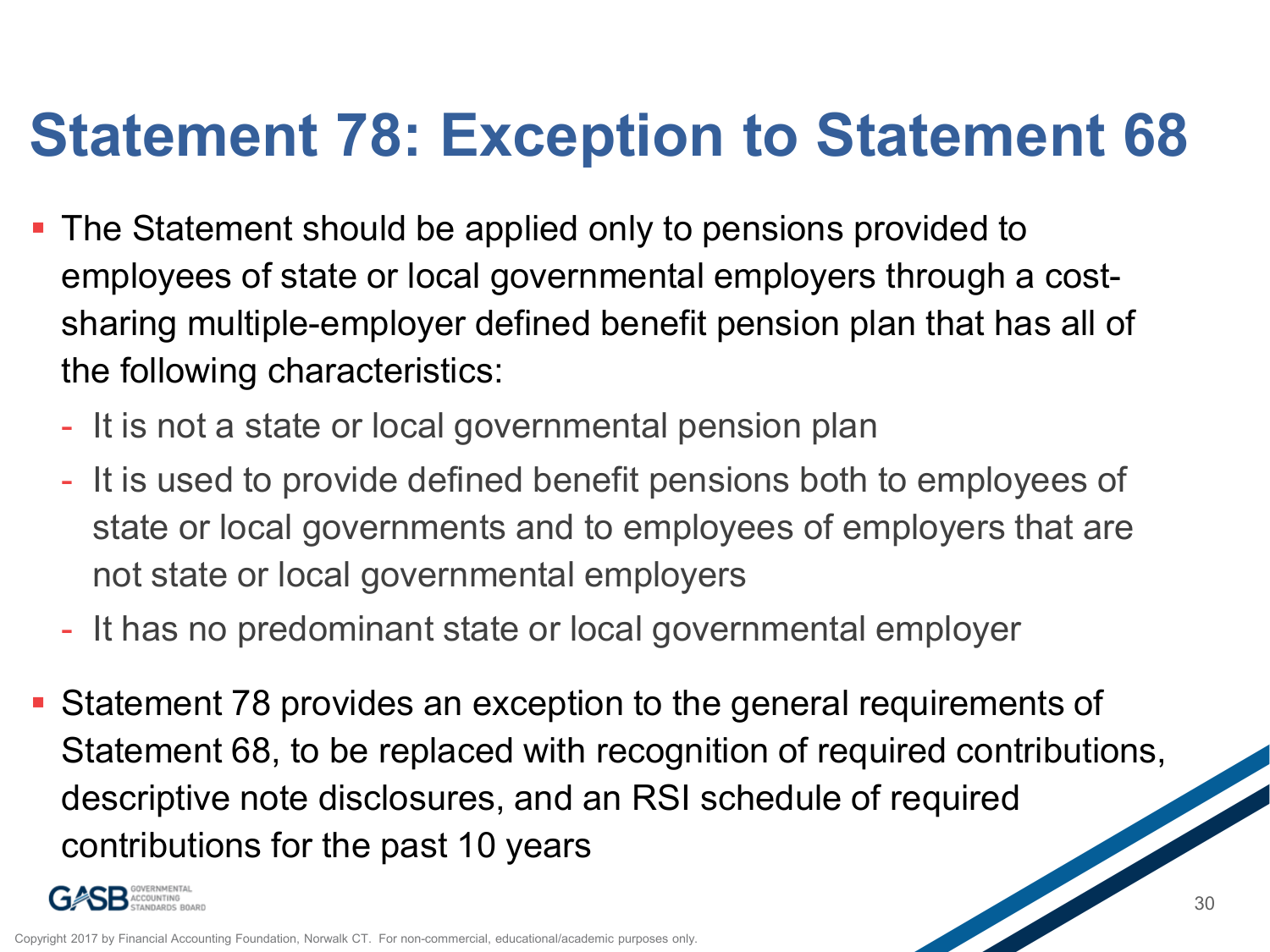#### **Certain External Investment Pools and Pool Participants**

Statement No. 79



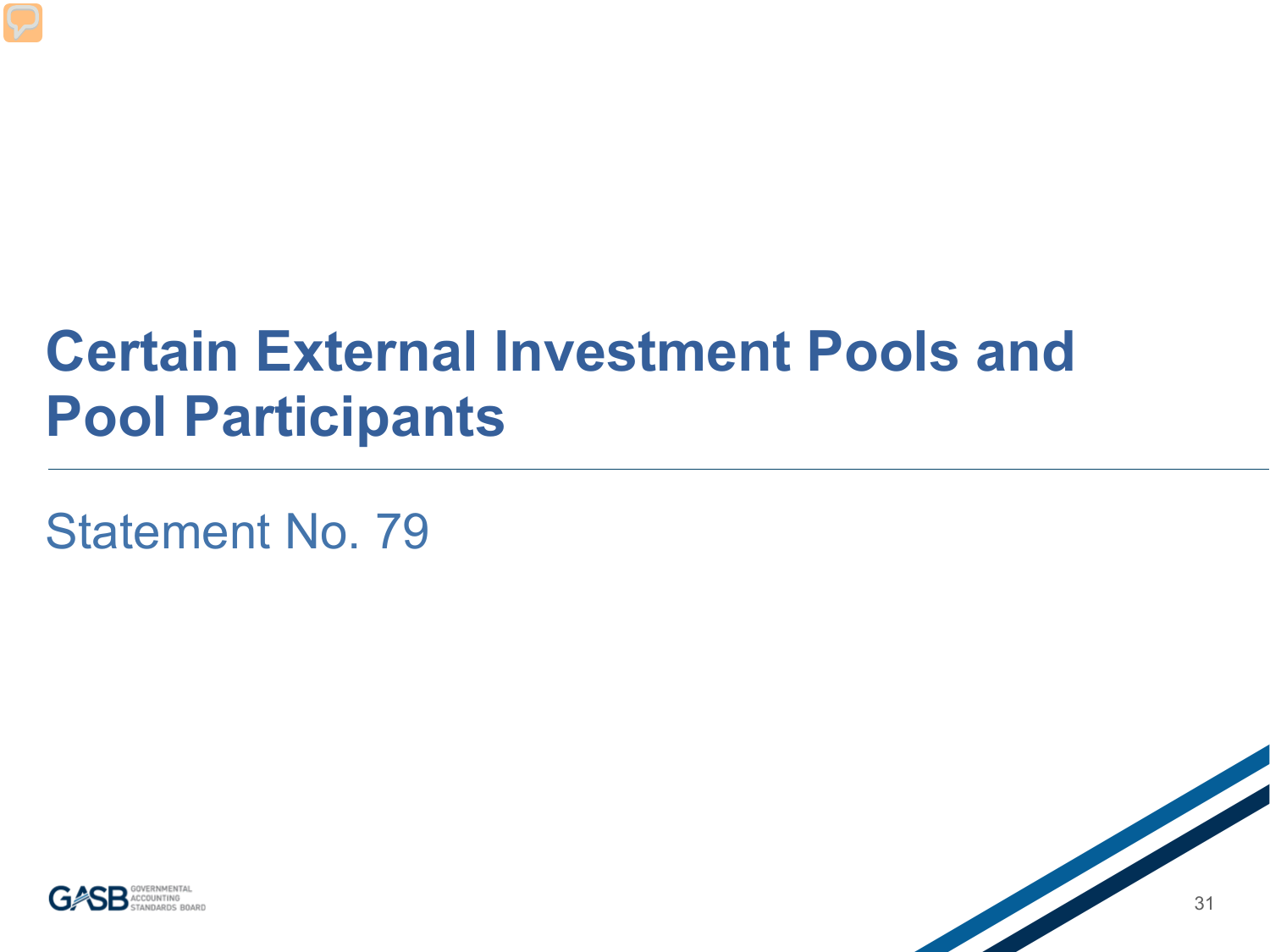#### **Certain External Investment Pools and Pool Participants**

- **What:** The GASB has revised the accounting and financial reporting standards for 2a7-like investment pools
- **Why:** Securities and Exchange Commission changes to Rule 2a7 would make it difficult for external investment pools to meet the criteria to continue to report as 2a7-like
- **When:** Effective for reporting periods beginning after June 15, 2015, except for the provisions in paragraphs 18, 19, 23−26, and 40, which are effective for reporting periods beginning after December 15, 2015

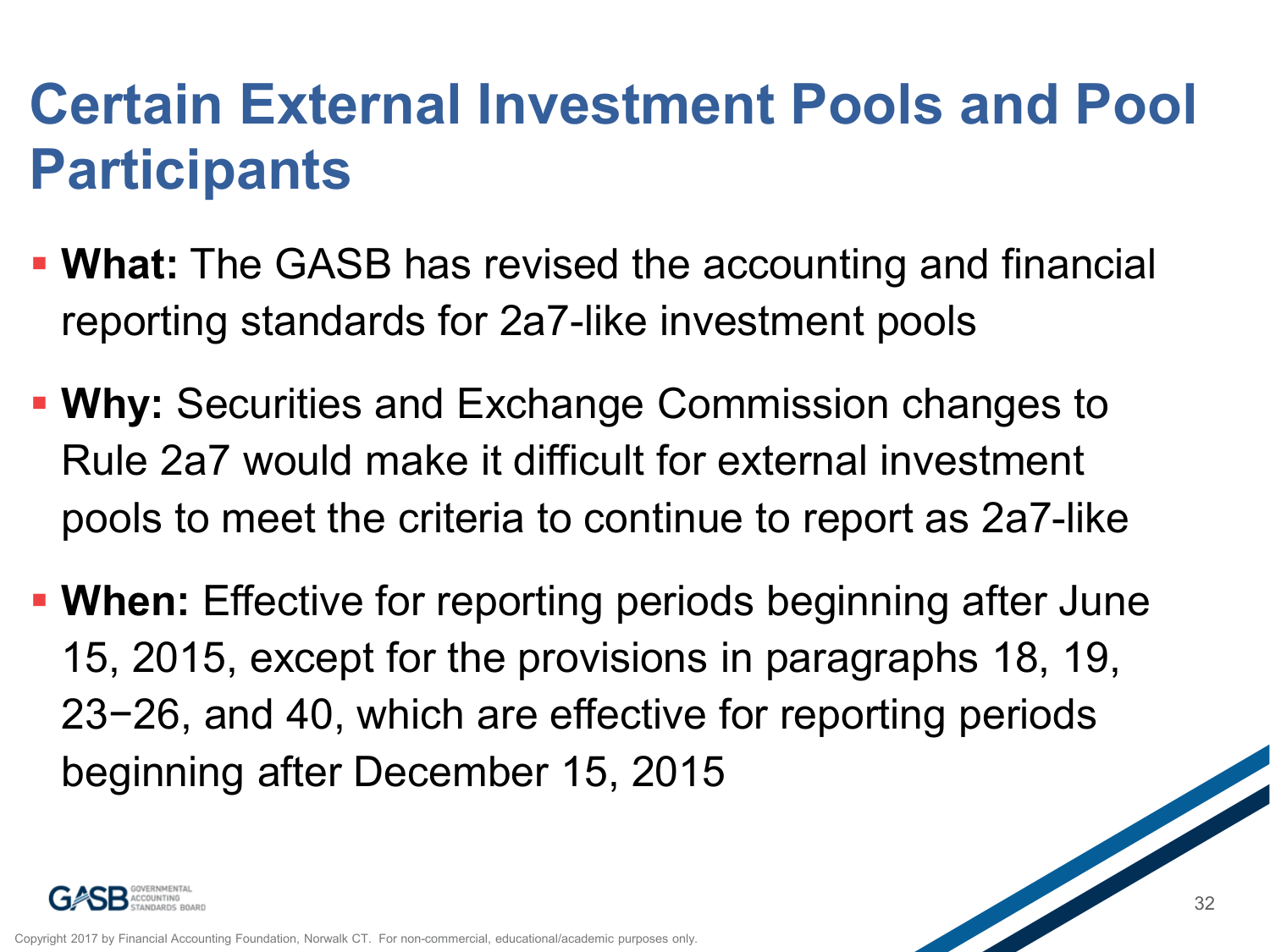### **Criteria for Pools to Use Amortized Cost**

- An external investment pool needs to meet all of the following in order to report investments at amortized cost:
	- Transact with participants at stable net asset value per share \$1.00 per share
	- Meet certain portfolio maturity requirements
	- Meet certain portfolio quality requirements
	- Meet certain portfolio diversification requirements
	- Meet certain pool liquidity requirements
	- Meet shadow price requirements

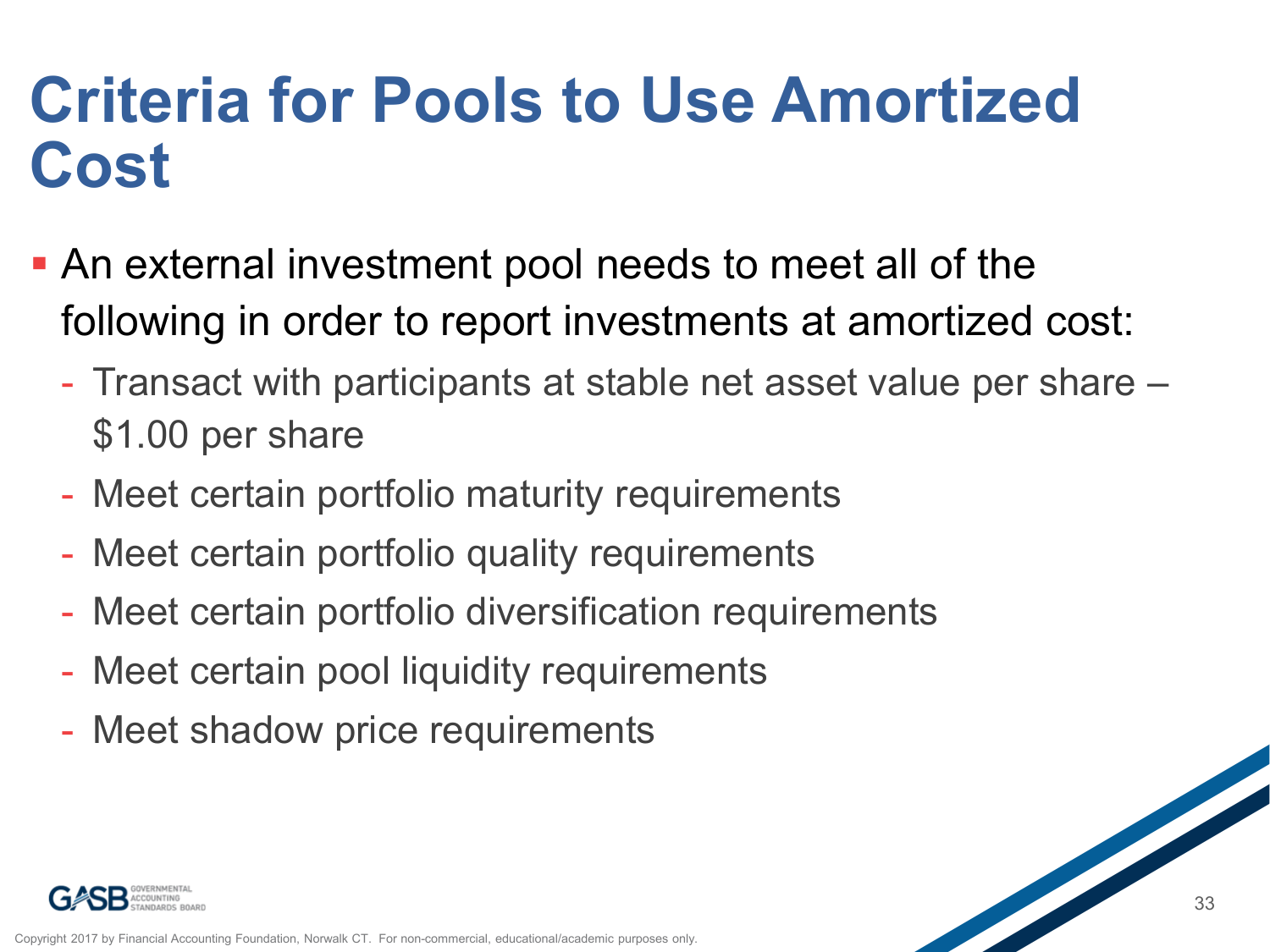## **Disclosures for Pools and Participants**

- Pools that report at amortized cost should disclose the fair value measurements as required by paragraphs 80–82 of Statement 72
- Pools and pool participants that report at amortized cost should disclose the presence of any limitations or restrictions on participant withdrawals, such as redemption notice periods, maximum transaction amounts, and the pools' authority to impose liquidity fees or redemption gates

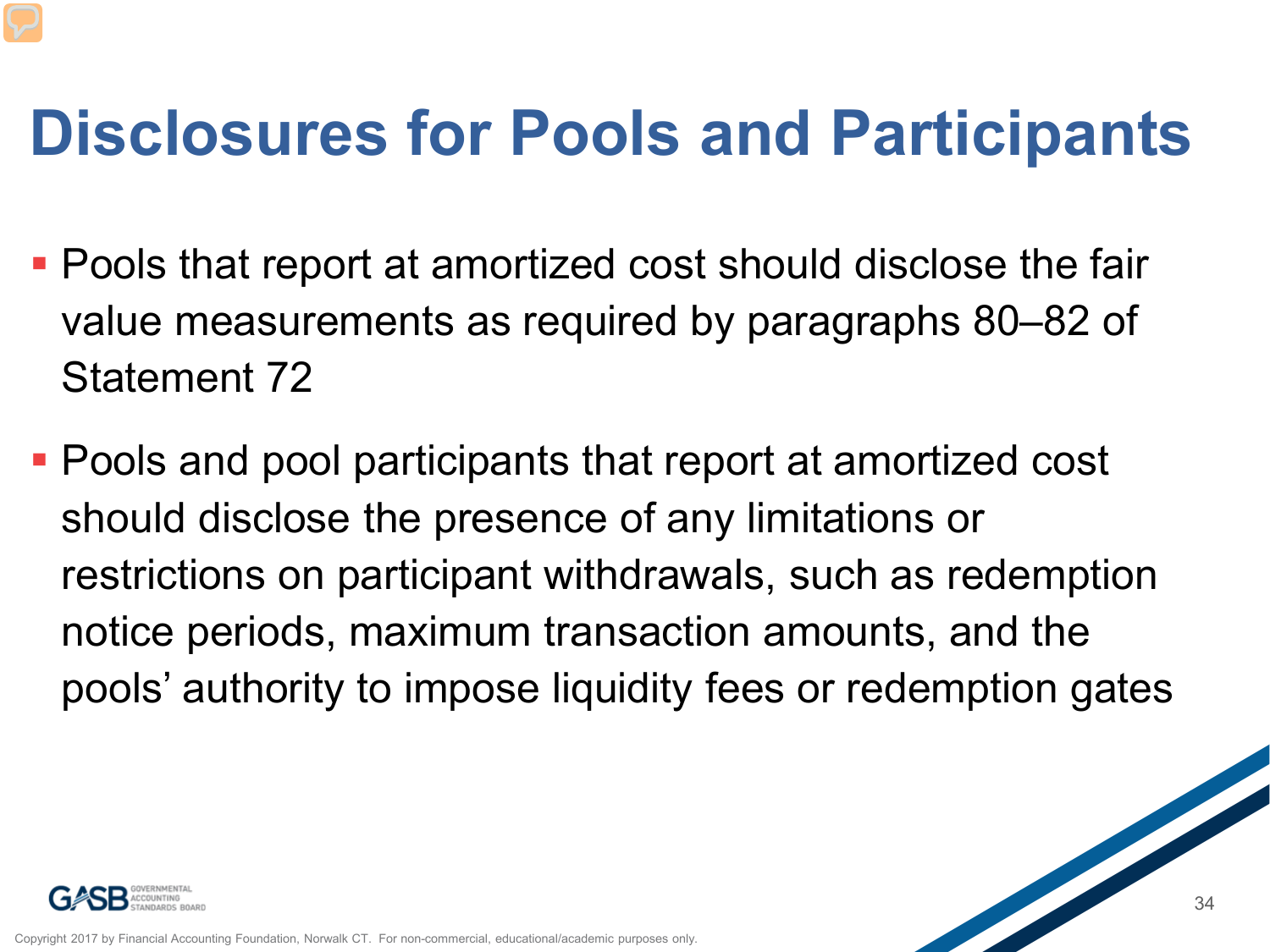#### **Blending Requirements for Certain Component Units**

Statement No. 80



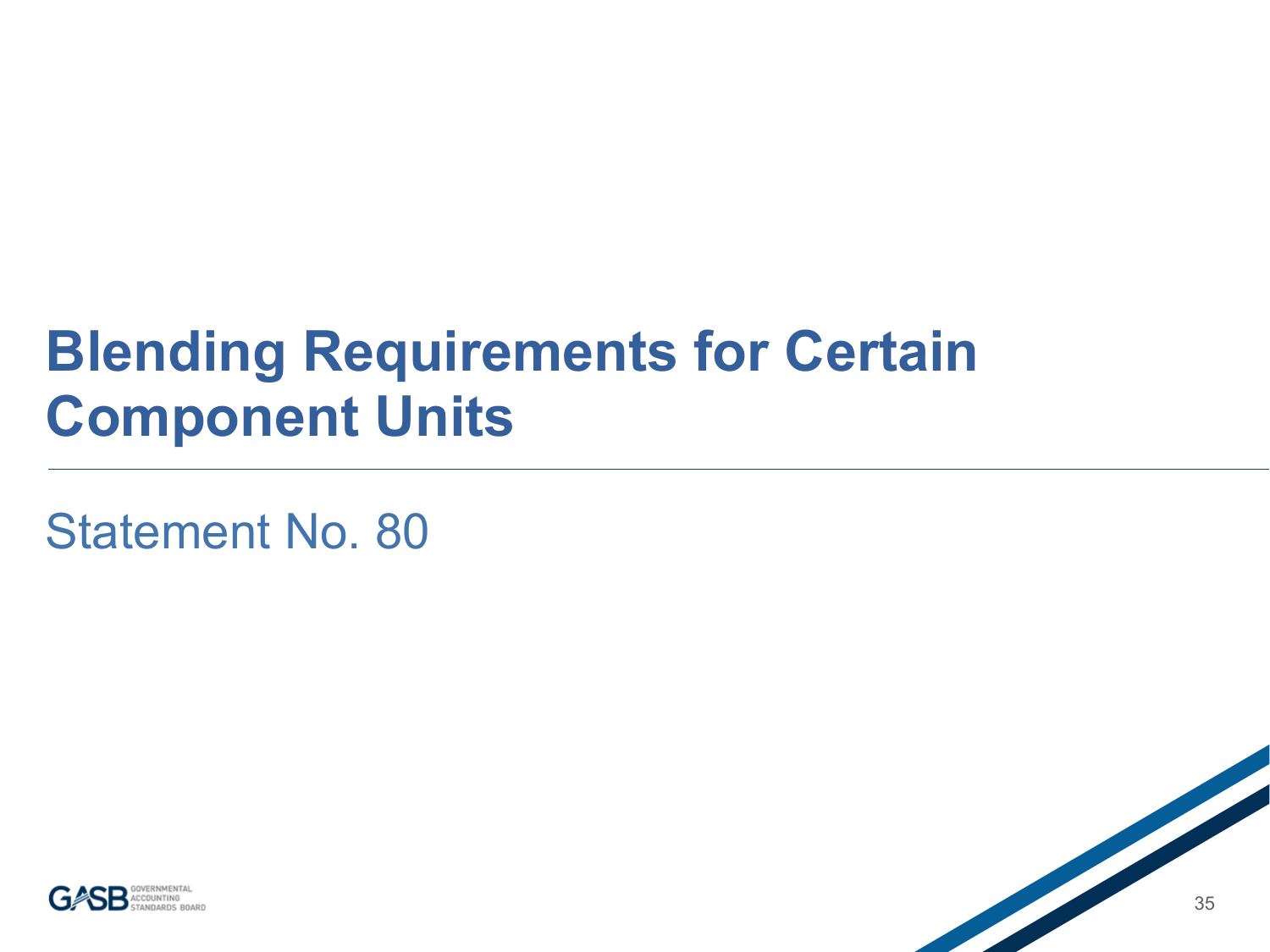## **Blending Requirements**

- **What:** Statement 80 revises the standards regarding how certain component units should be presented in the financial statements of the primary government
- **Why:** There is diversity in practice, with some component units
- **When:** Effective for reporting periods beginning after June 15, 2016

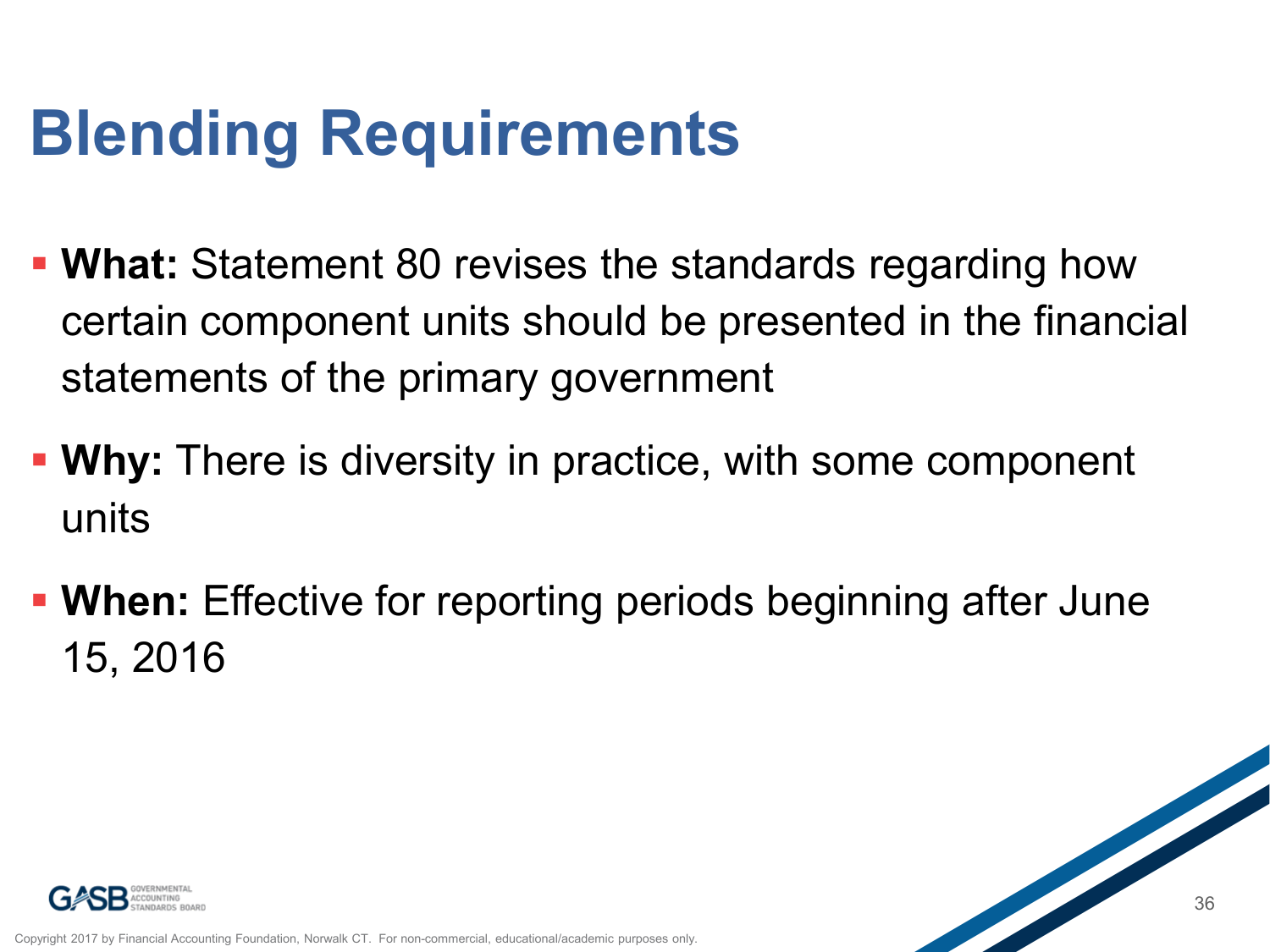## **Reporting Entity Standards**

- Most component units should be included in the financial reporting entity by discrete presentation. Before Statement 80, the blending presentation was required only when:
	- Primary government and component unit have substantively the same governing body AND
		- A financial benefit/burden relationship exists, OR
		- Management (below the elected official level) of the primary government has "operational responsibility" for the activities of the component unit
	- Services of the component unit exclusively benefit the primary government
	- Debt of the component unit is expected to be repaid entirely or almost entirely with resources of the primary government

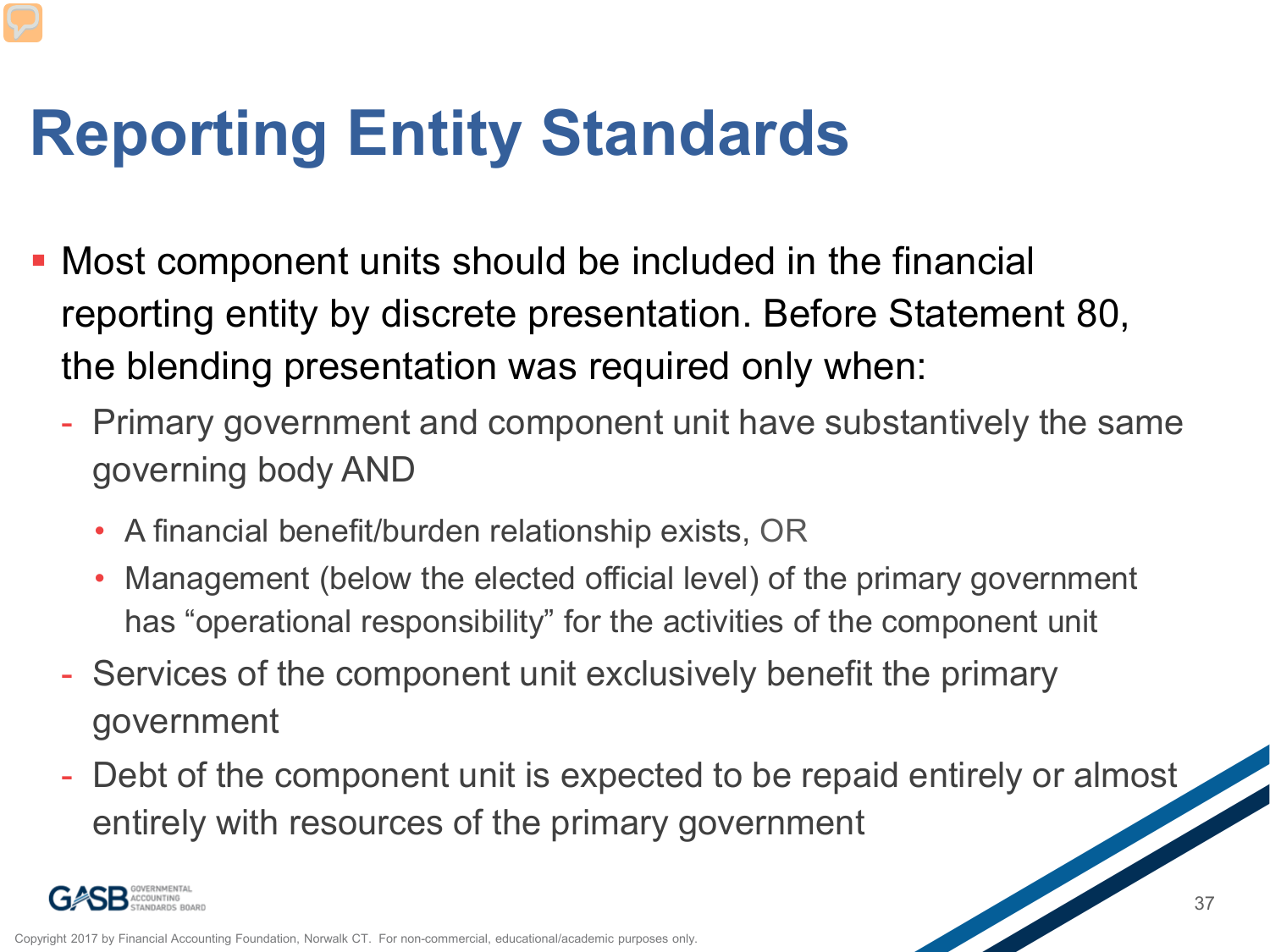## **Additional Blending Criterion**

- A component unit should be included in the reporting entity financial statements using the blended method if:
	- The component unit is organized as a not-for-profit corporation in which the primary government is the sole corporate member,<sup>\*</sup> as identified in the component unit's articles of incorporation or bylaws, AND
	- The component unit is included in the financial reporting entity pursuant to the provisions in paragraphs 21–37 of Statement 14, as amended.

\* The sole corporate member requirement should not be analogized to any other situations that may be considered similar to those in which the primary government is the sole corporate member, such as situations in which the primary government is the residual equity interest owner.

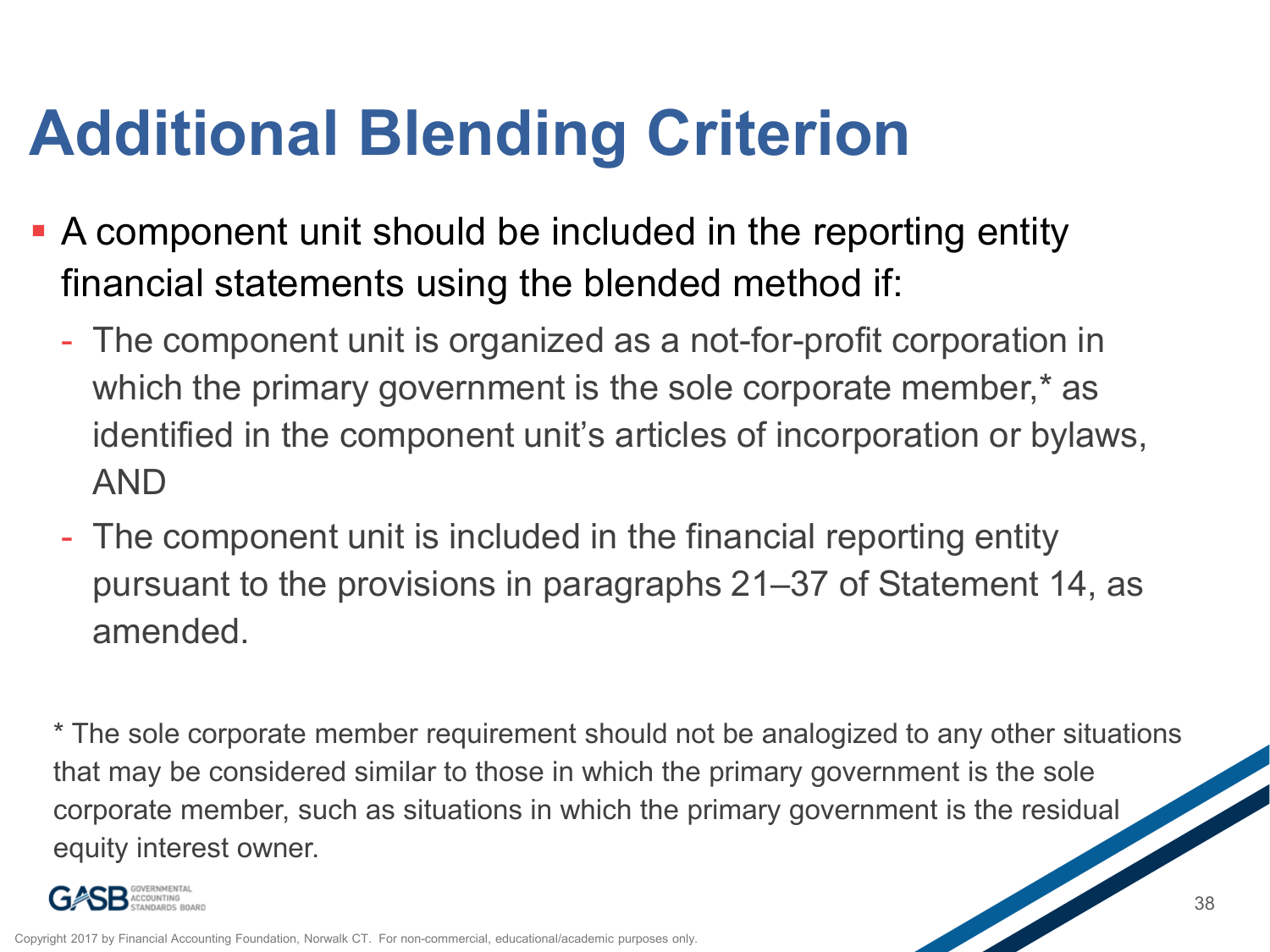#### **Irrevocable Split-Interest Agreements**

Statement No. 81



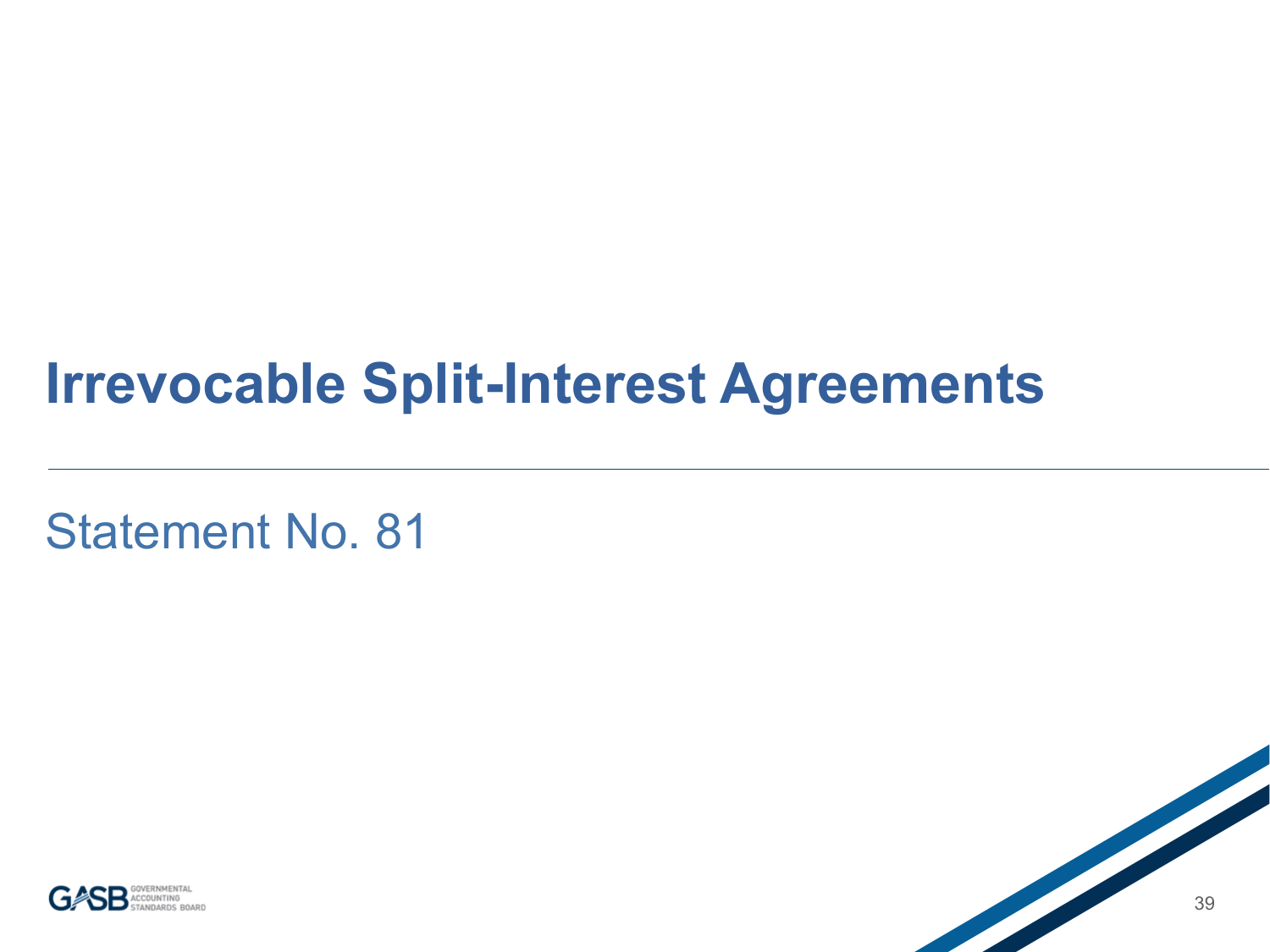## **Irrevocable Split-Interest Agreements**

- **What:** Statement 81 addresses irrevocable split-interest agreements, which are particularly prevalent among public colleges and universities and public healthcare entities
- **Why:** Limited guidance exists for irrevocable split-interest agreements in which the government acts as trustee (and is one of the beneficiaries); no guidance exists for situations in which a third party is the trustee and the government is one of the beneficiaries; users need information about these arrangements
- **When:** Effective for periods beginning after December 15, 2016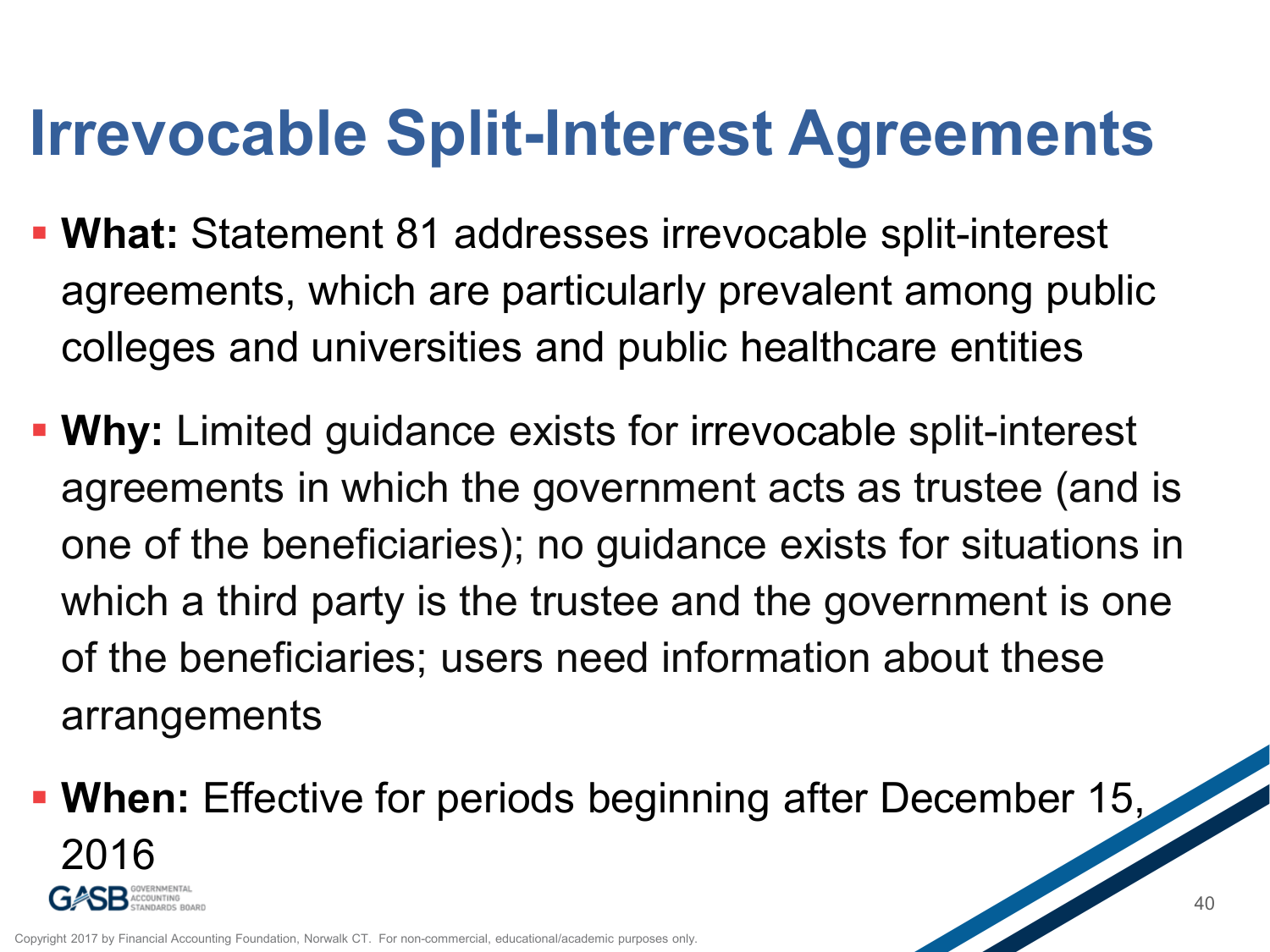## **Scope**

- **Irrevocable split-interest agreements** for which the government is the intermediary (trustee or agent) and a beneficiary
	- Donor gives resources to government that also is a beneficiary in the agreement
	- Lead interest: payments during the life of the agreement, generally to non-governmental beneficiary (donor or donor's relative)
	- Remainder interest: assets remaining at termination of the agreement; generally goes to government
- **Beneficial interests** in resources held and administered by 3rd parties
	- Refers to the right to receive resources in a future reporting period, from resources administered by a 3<sup>rd</sup> party

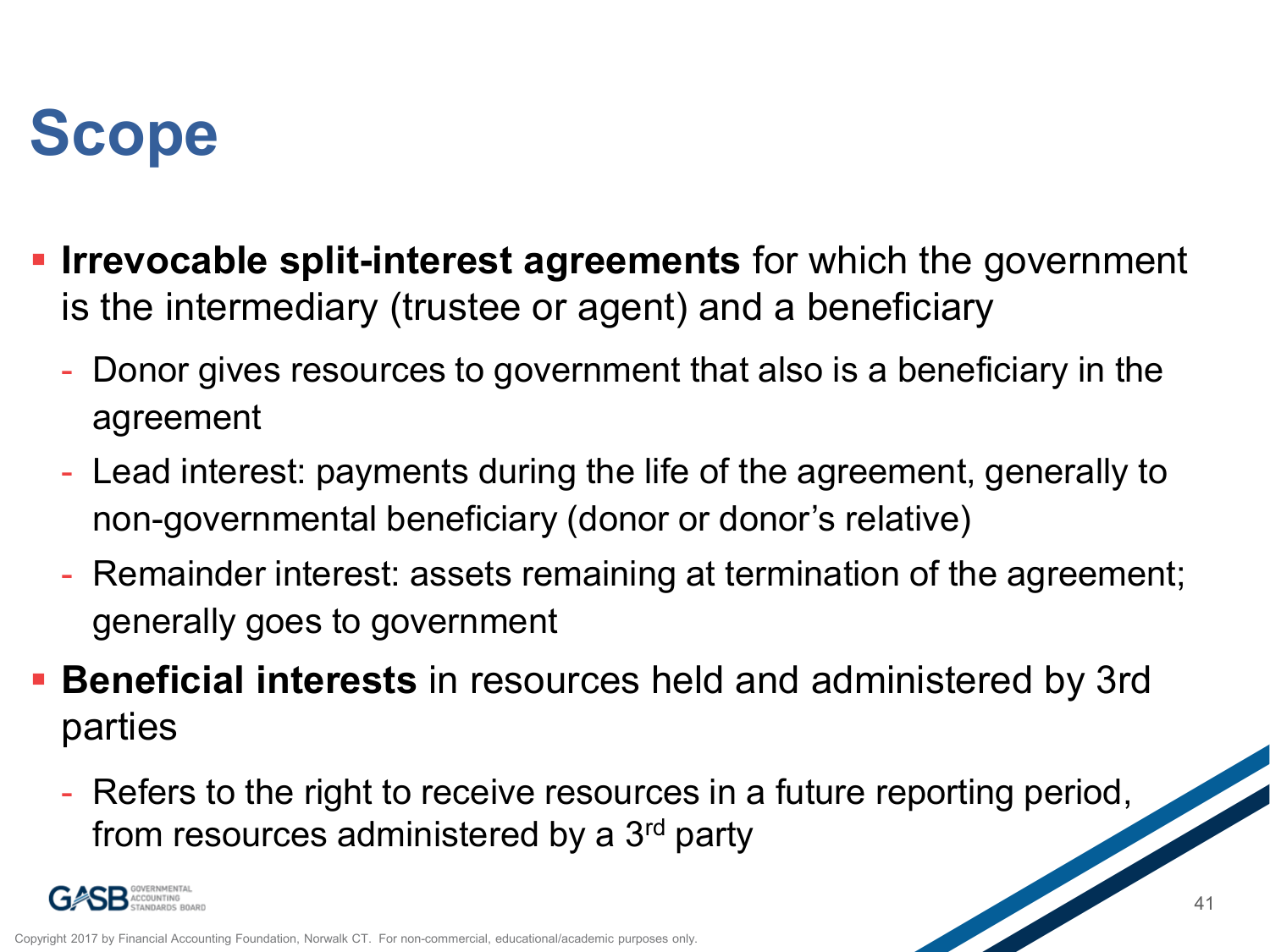#### **Irrevocable Split-Interest Agreements with Resources Held by Government**

| <b>Measurement</b> | <b>Asset</b>                                                                                                   | <b>Liability</b>                                                                                                     | <b>Deferred Inflow</b>                                                                                           |
|--------------------|----------------------------------------------------------------------------------------------------------------|----------------------------------------------------------------------------------------------------------------------|------------------------------------------------------------------------------------------------------------------|
| <b>Initial</b>     | <b>Resources</b><br>measured at fair<br>value                                                                  | For benefit of<br>nongovernmental<br>beneficiary:<br>• Lead interest-<br>measure directly<br>at settlement<br>amount | For government's<br>benefit in resources:<br>• Remainder interest-<br>residual amount<br>(assets less liability) |
| Subsequent         | Investments<br>remeasured at<br>fair value;<br>changes in<br>assets will be<br>reflected in<br>deferred inflow | Distributions to lead<br>interest<br>beneficiaries reduce<br>the liability                                           |                                                                                                                  |



Copyright 2017 by Financial Accounting Foundation, Norwalk CT. For non-commercial, educational/academic purposes only.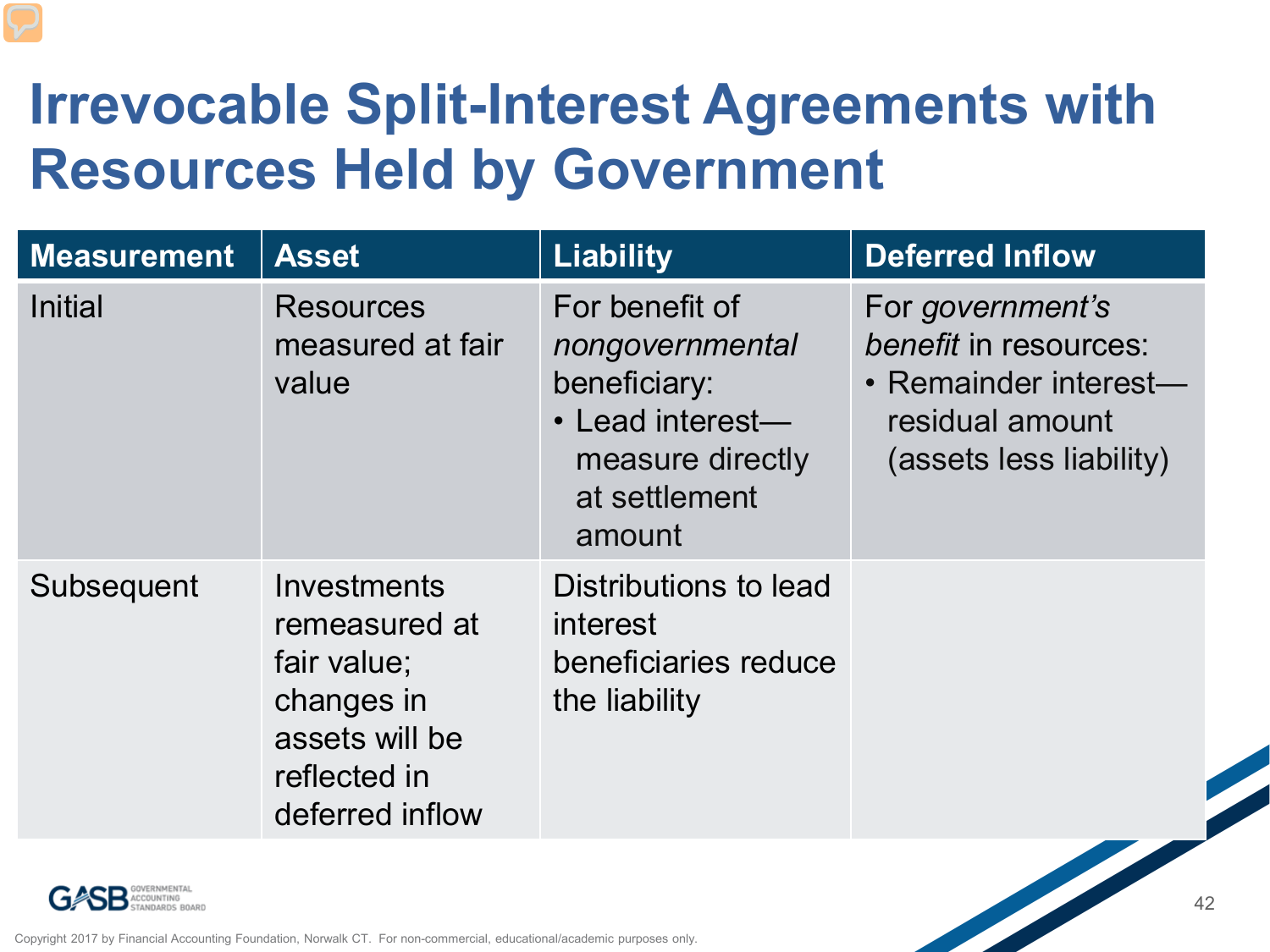### **Irrevocable Split-Interest Agreements with Resources Held by Third Party**

| <b>Measurement</b> | <b>Asset</b>                                                              | Deferred Inflow   |
|--------------------|---------------------------------------------------------------------------|-------------------|
| Initial            | <b>Resources initially</b><br>measured at fair value                      | Same as the asset |
| Subsequent         | Changes in fair value of<br>resources reflected in the<br>deferred inflow |                   |





Copyright 2017 by Financial Accounting Foundation, Norwalk CT. For non-commercial, educational/academic purposes only.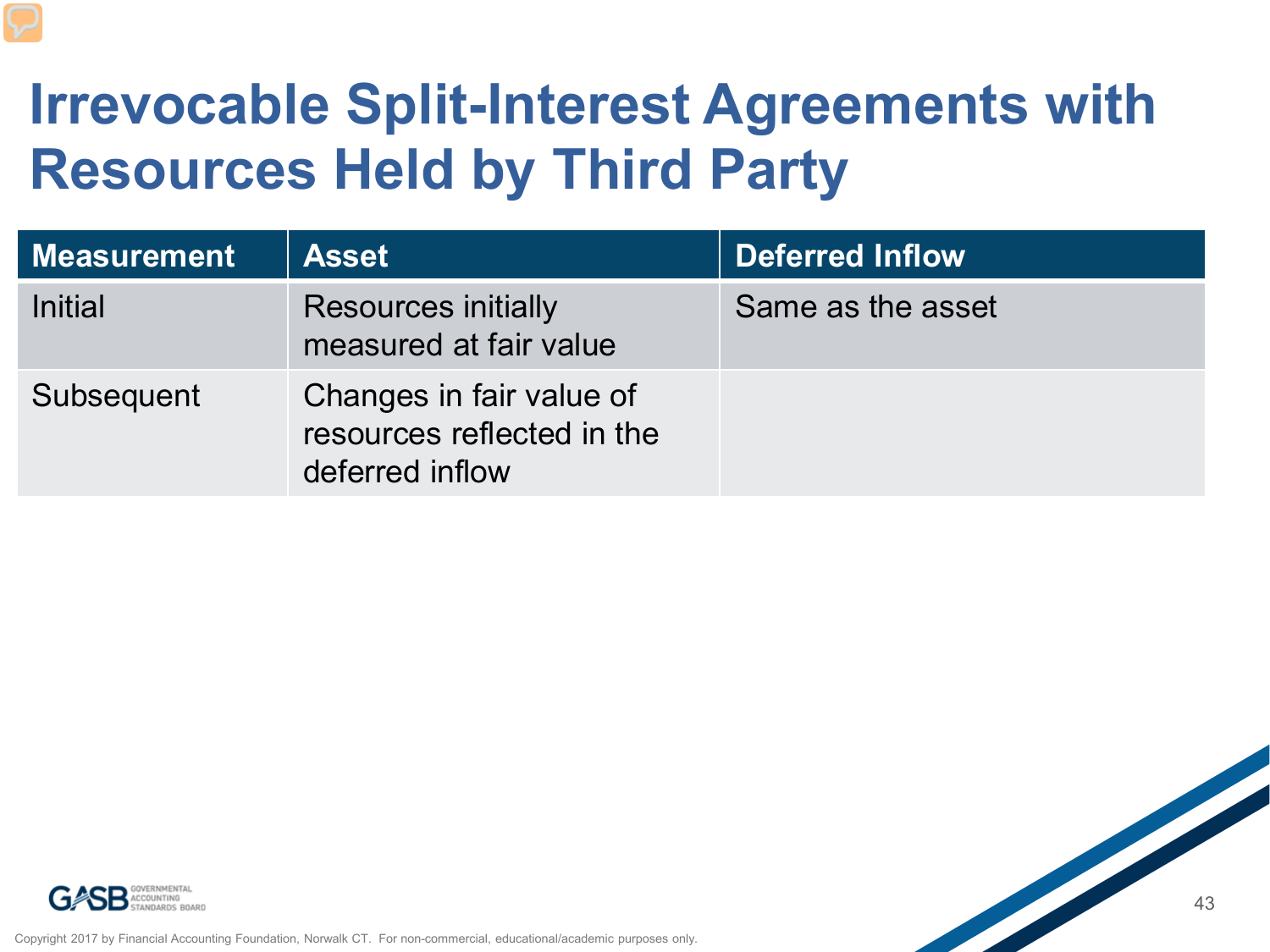#### **Pension Issues**

Statement No. 82



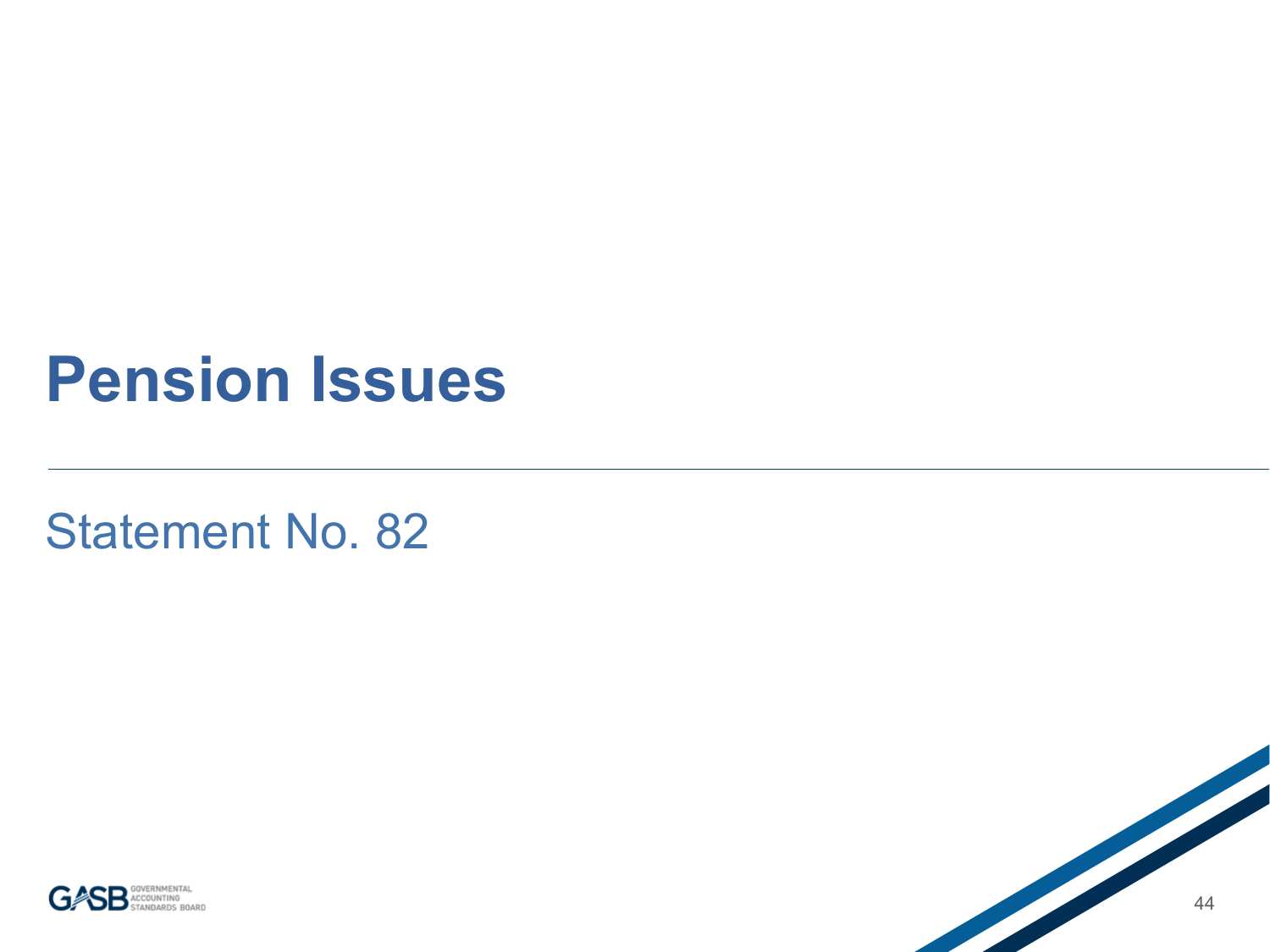## **Pension Issues**

- **What:** Statement 82 addresses concerns raised by stakeholders during the implementation process of Statements 67 and 68
- **Why:** The Board addresses requests to revisit existing standards when the concerns are significant and raise new issues
- **When:** Effective for reporting periods beginning after June 15, 2016, except requirements related to selection of assumptions in a circumstance in which an employer's NPL is measured as of a date other than the employer's most recent FYE.
	- In that circumstance, those requirements are effective for that employer in the first reporting period in which the measurement date of the NPL is on or after June 15, 2017 or later

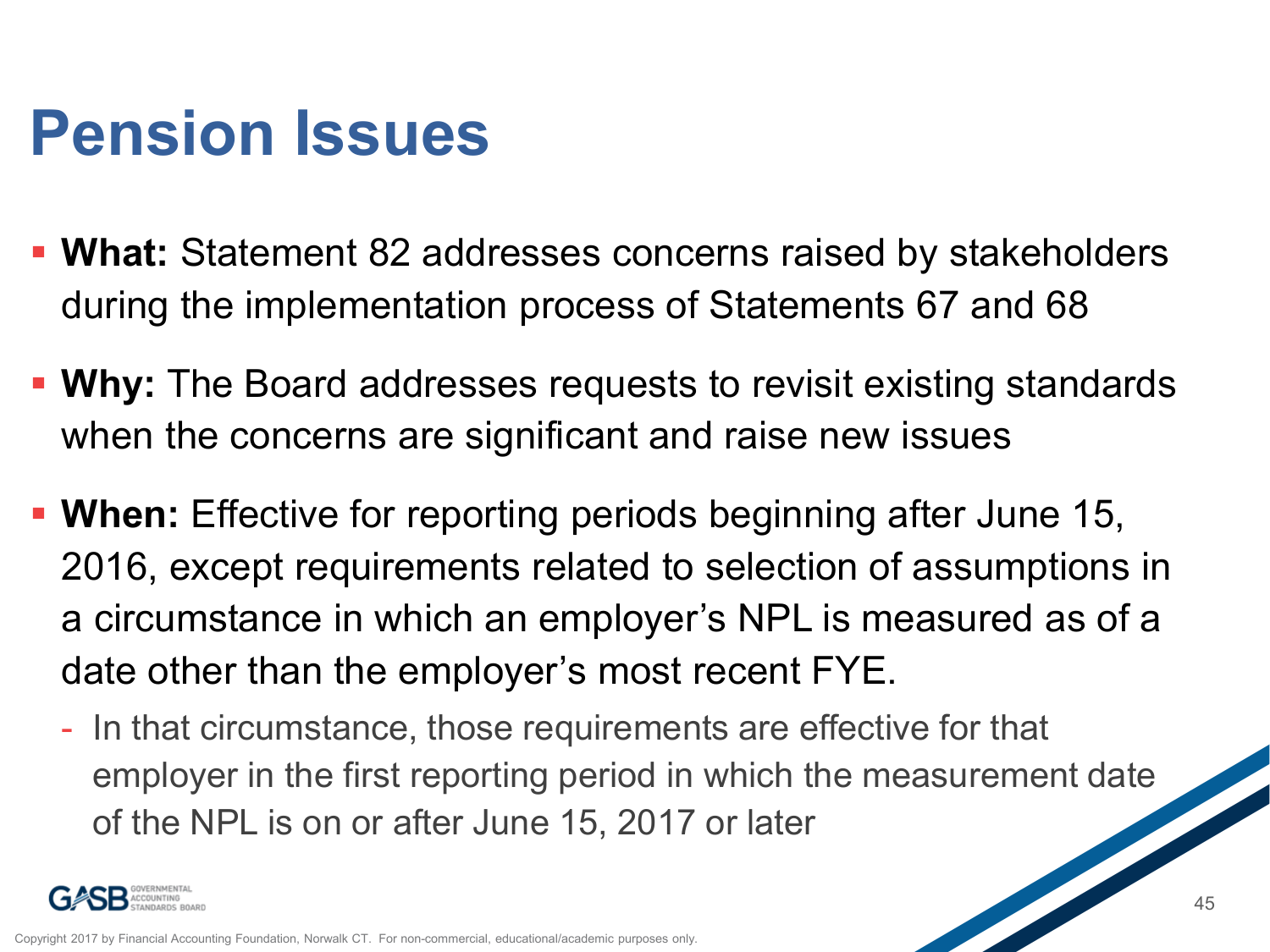## **Provisions of Statement 82**

- Return to the use of *covered payroll,* defined as the payroll on which contributions to a pension plan are based, for the RSI schedules required by Statements 67 and 68
- Clarify that a *deviation* from the guidance in Actuarial Standards of Practice, as the term is used in ASOPs, is not considered to be in conformity with the requirements of Statements 67, 68, or 73 for the selection of assumptions in determining the total pension liability
- Payments made by an employer to satisfy contribution requirements identified by plan terms as plan member contributions should be classified as plan member contributions for purposes of Statement 67 and as employee contributions for purposes of Statement 68
	- Also requires that an employer's expense/expenditures for those amounts be classified as a type of compensation expense/expenditures but not as pension expense/expenditures

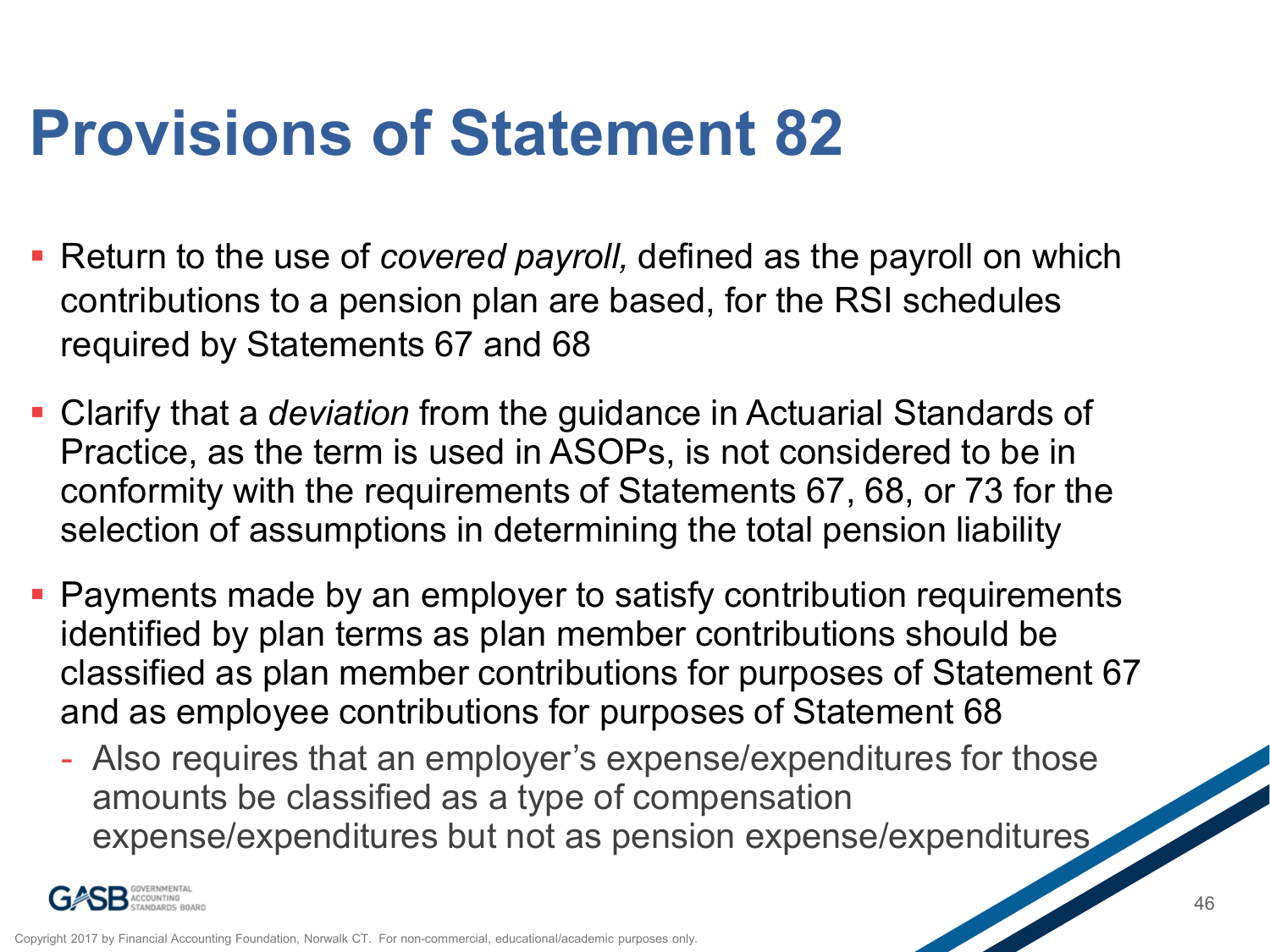#### **Certain Asset Retirement Obligations**

Statement No. 83



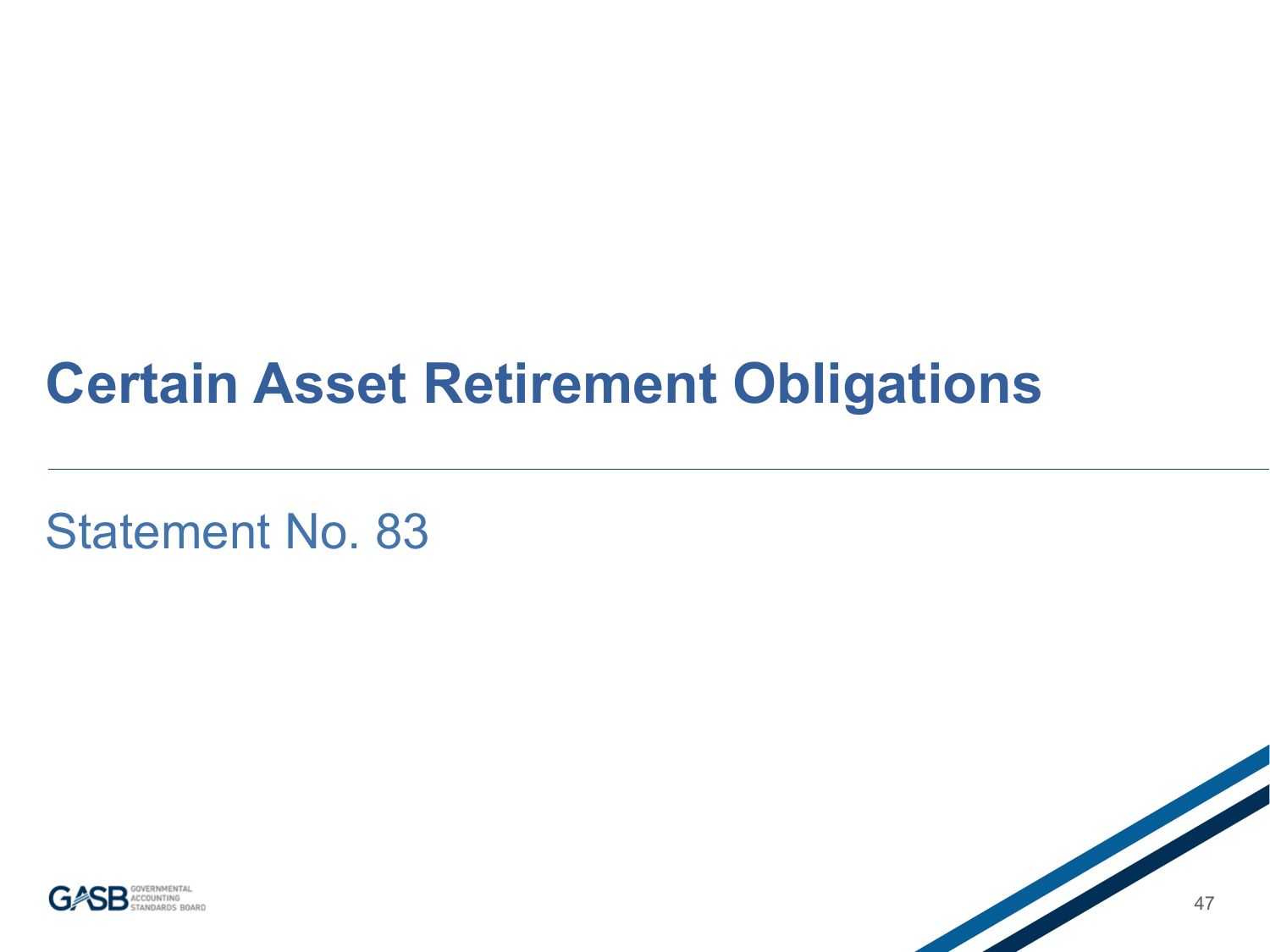## **Certain Asset Retirement Obligations**

- **What:** The Board issued Statement 83 to establish accounting and financial reporting standards for legal obligations to retire certain capital assets, such as decommissioning nuclear power plants and removing sewage treatment plants
- **Why:** Statement 18 addressed only municipal landfills but governments have retirement obligations for other types of capital assets. Diversity exists in practice.
- **When:** Effective for fiscal years beginning after June 15, 2018. Earlier application is encouraged.

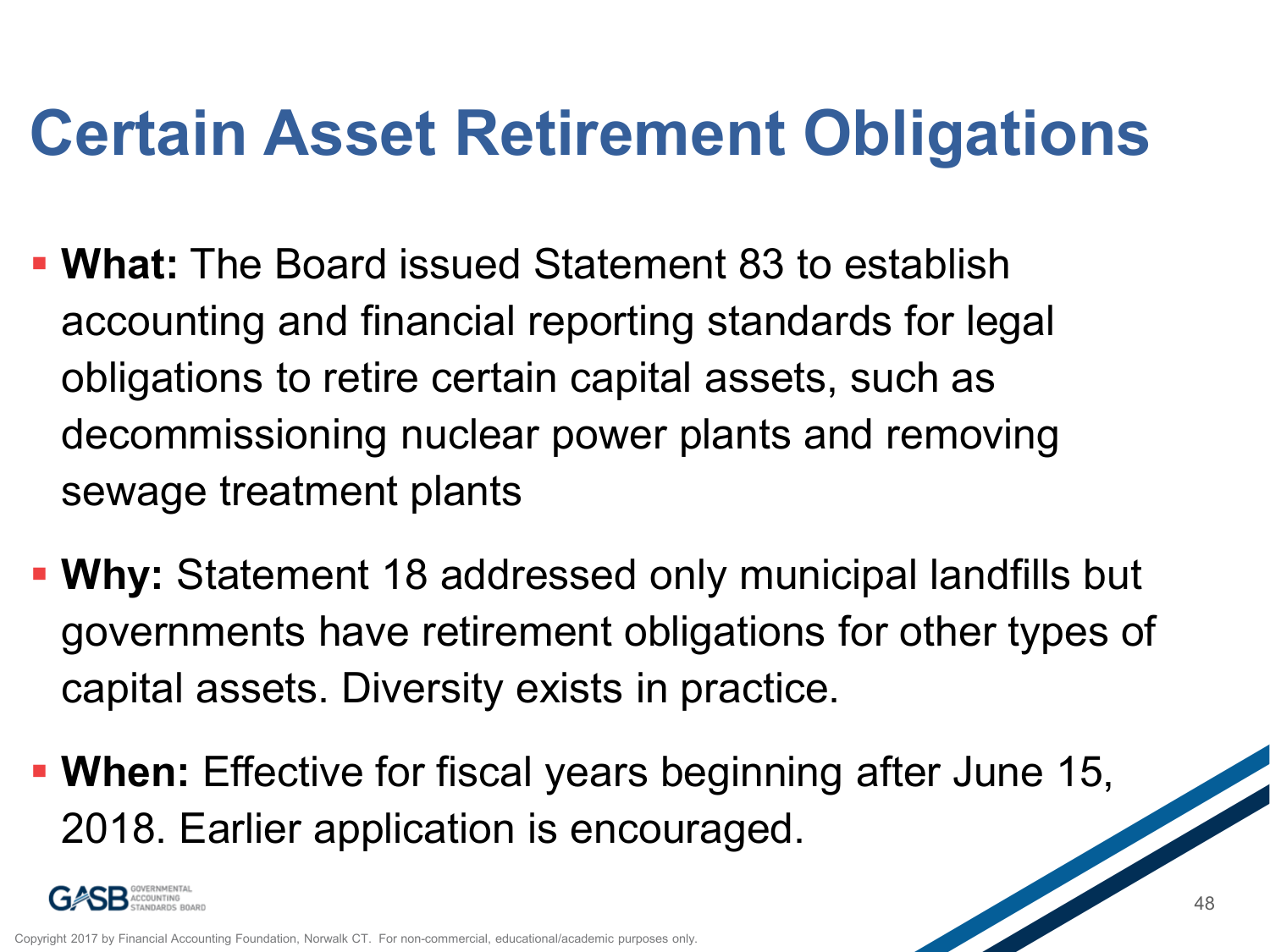## **Definitions and Scope**

- **Asset retirement obligation**—Legally enforceable liability associated with the retirement of a tangible capital asset
- **Retirement** of a tangible capital asset—The permanent removal of a capital asset from service (such as from sale, abandonment, recycling, or disposal)
- **Includes:** 
	- Nuclear power plant decommissioning
	- Coal ash pond closure
	- Contractually required land restoration, such as removal of wind turbines
	- Other similar obligations

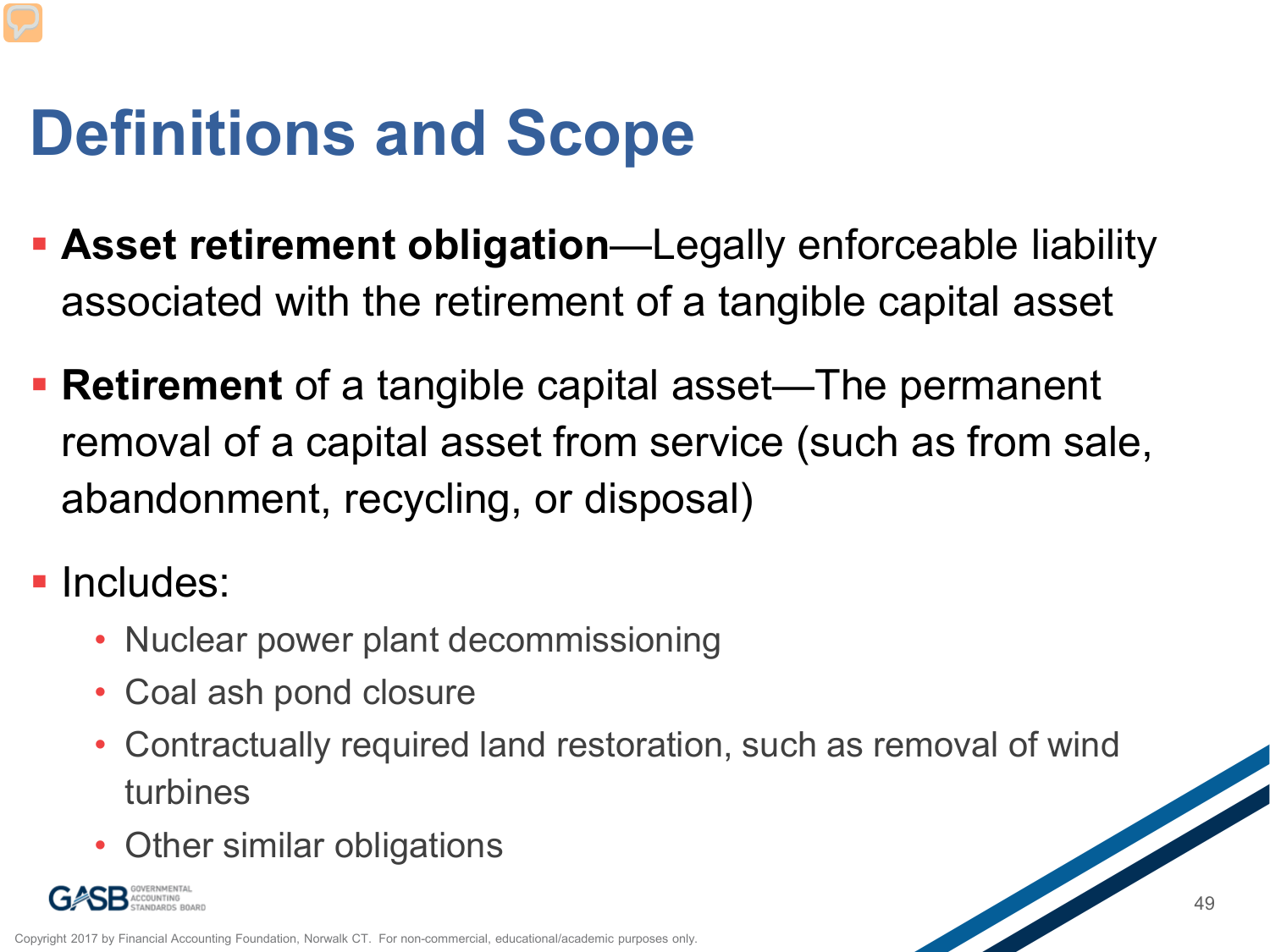## **Recognition & Measurement**

| <b>Initial</b><br>Recognition | ARO liability when incurred and<br>reasonably estimable. Incurrence<br>manifested by both external and<br>internal obligating events.<br>Measured based on the best estimate<br>of the current value of outlays expected<br>to be incurred.  | Deferred outflow of<br>resources—same amount<br>as the ARO liability                                                                                                                                       |
|-------------------------------|----------------------------------------------------------------------------------------------------------------------------------------------------------------------------------------------------------------------------------------------|------------------------------------------------------------------------------------------------------------------------------------------------------------------------------------------------------------|
| Subsequent<br>Recognition     | • At least annually, adjust for general<br>inflation or deflation<br>• At least annually, evaluate relevant<br>factors to determine if there is a<br>significant change in the estimated<br>outlays; remeasure liability when<br>significant | An outflow of resources<br>(such as expense) in a<br>systematic and rational<br>manner over the<br>estimated useful life of the<br>capital asset. Immediately<br>expense if capital asset is<br>abandoned. |

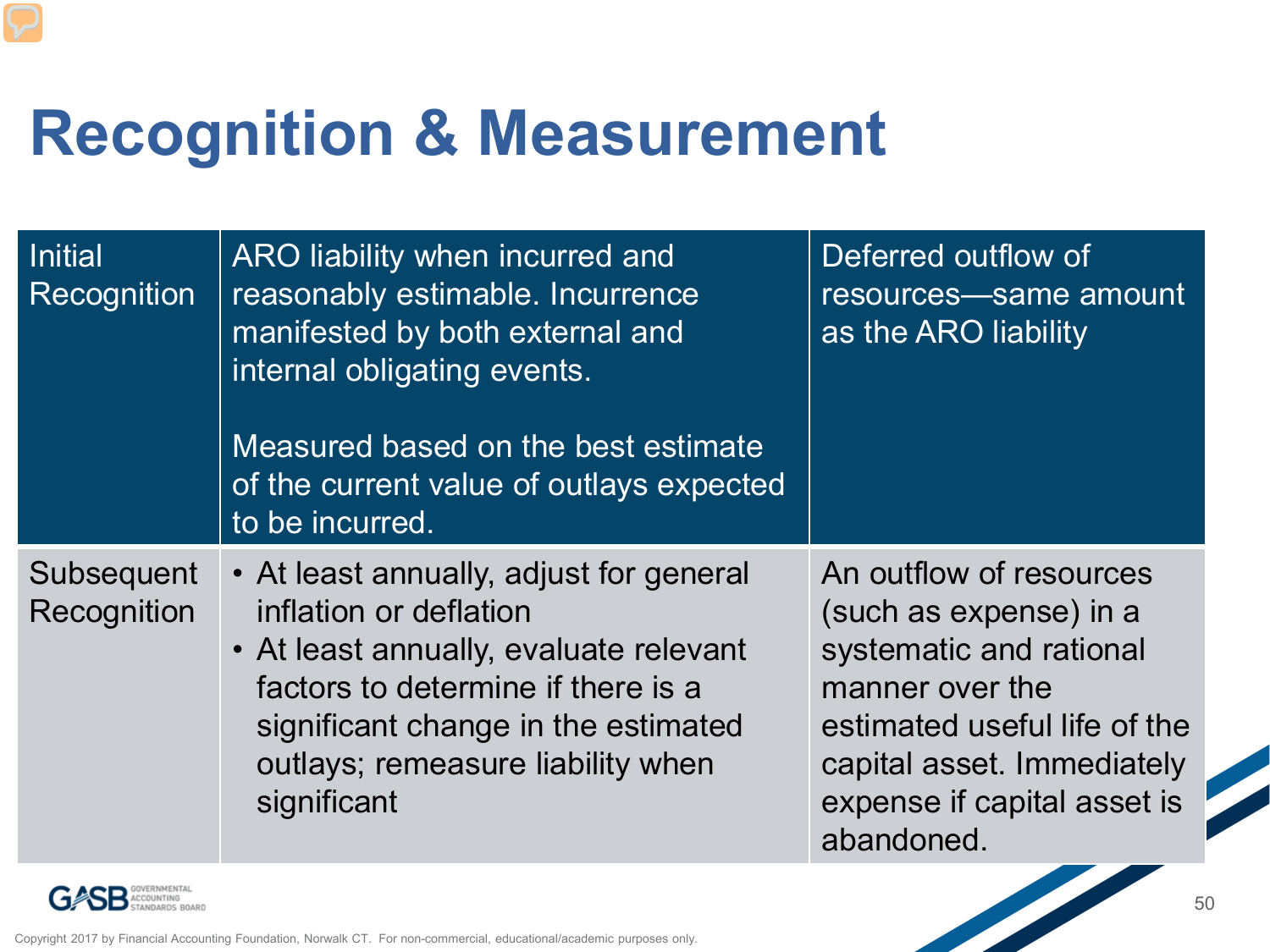### **Measurement Exception for a Minority Owner of a Jointly Owned Capital Asset**

- Minority share (less than 50 percent) of ownership interest in an undivided interest arrangement is one of the following:
	- A nongovernmental entity is the majority owner
	- No majority owner, but a nongovernmental owner has the operational responsibility
- **Initial and Subsequent Measurement Exception** 
	- The governmental minority owner should report its minority share of ARO using the measurement produced by the nongovernmental joint owner
- **The measurement date of such an ARO should be no more than one** year and one day prior to the government's financial reporting date
- **Specific disclosure requirements in this circumstance**

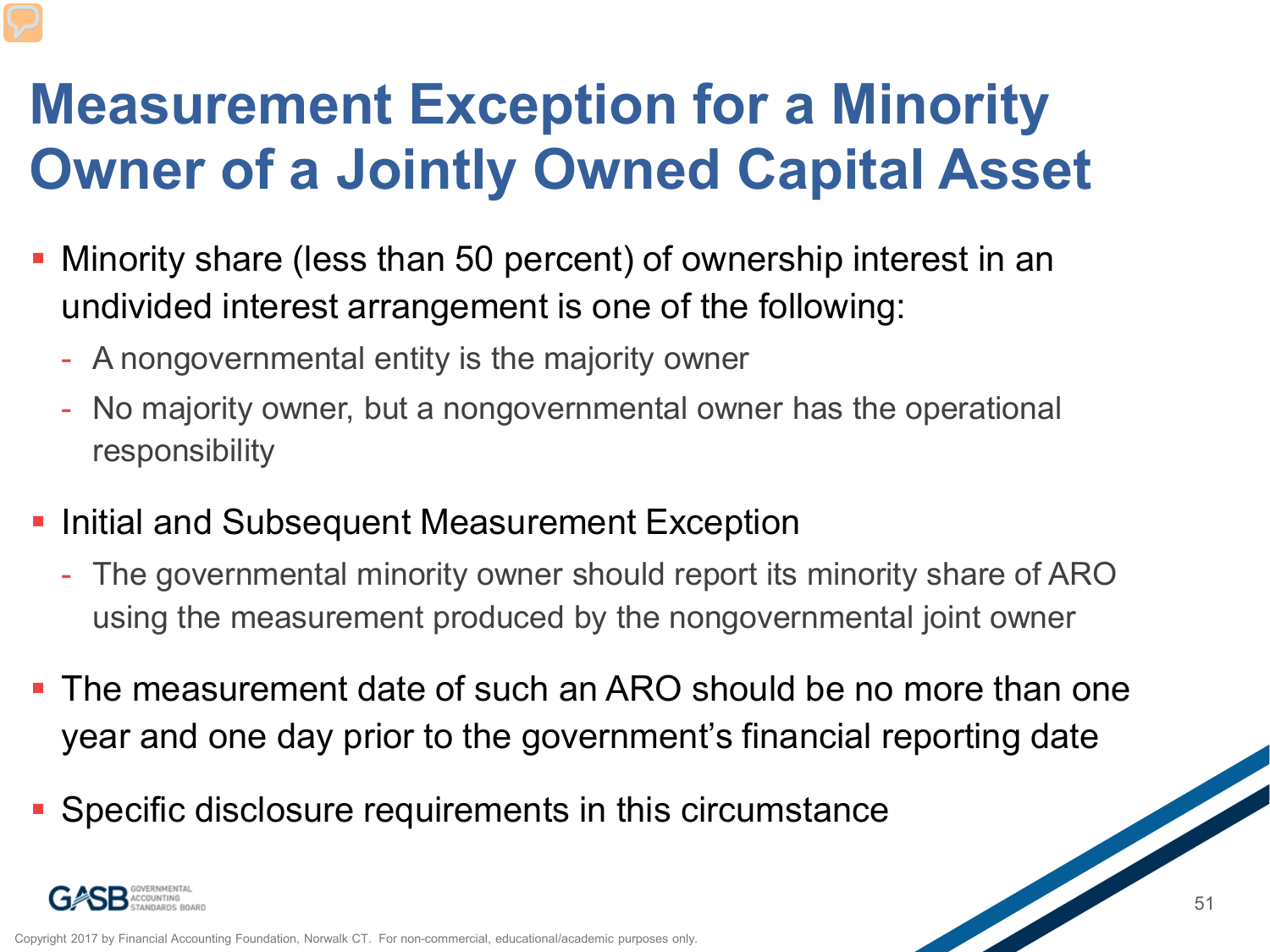## **Effects of Funding and Assurance**

- **If legally required to provide funding and assurance,** disclose that fact
- Do not offset ARO with assets restricted for payment of the ARO
- Costs to comply with funding and assurance provisions are period costs separate from the ARO expense



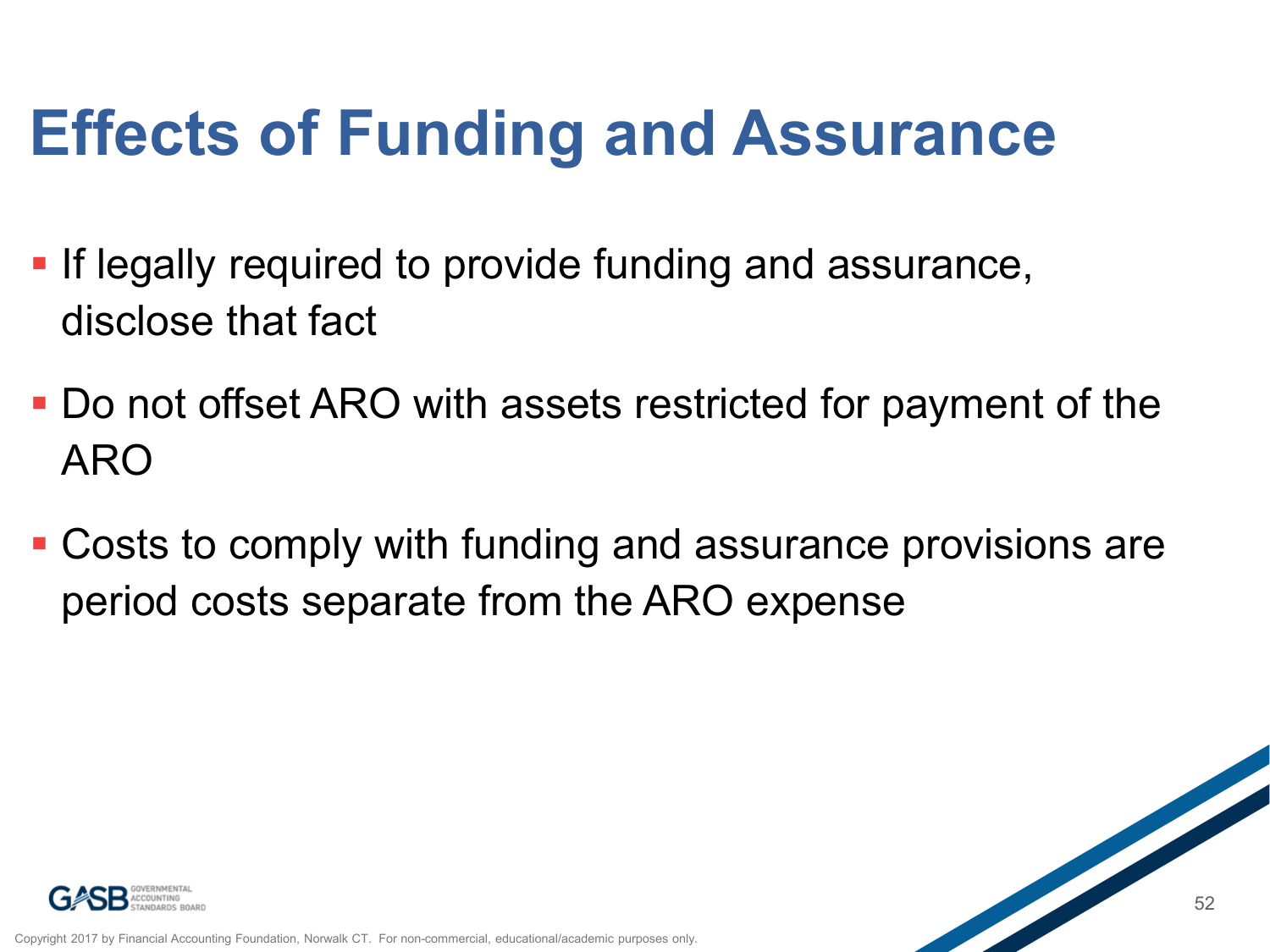## **Disclosures**

- General description of ARO and associated tangible capital assets
	- Include source of AROs (federal, state, or local laws and regulations, contracts, or court judgments)
- Methods and assumptions used to measure ARO liabilities
- Estimated remaining useful life of tangible capital assets
- **How financial assurance requirements, if any, are being met**
- Amount of assets restricted for payment of ARO liabilities, if not separately displayed in financial statements
- **If a government has an ARO (or portions of an ARO) that is** incurred but not yet recognized because it cannot be reasonably estimated, that fact and the reasons therefor

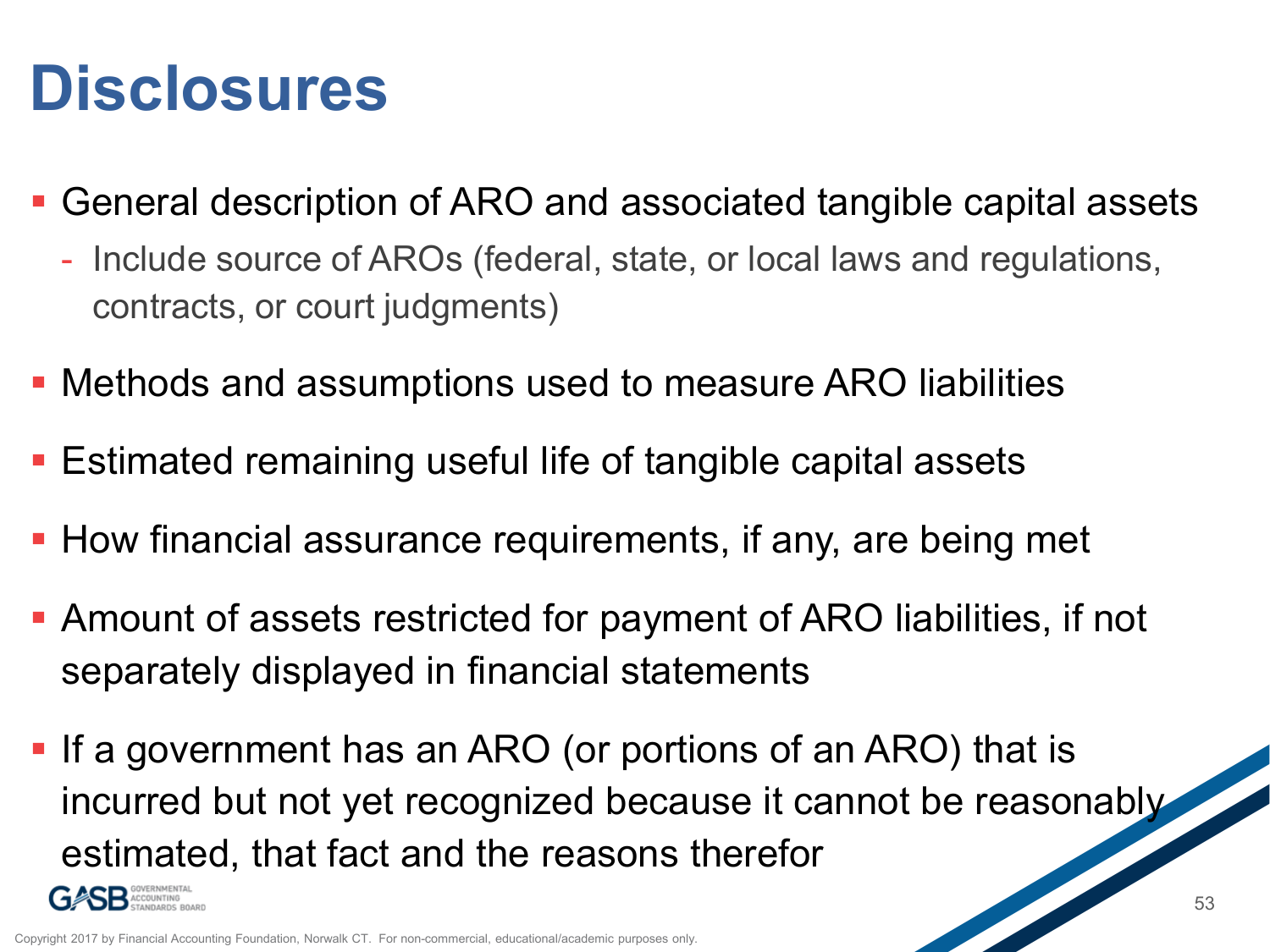## **Fiduciary Activities**

Statement No. 84



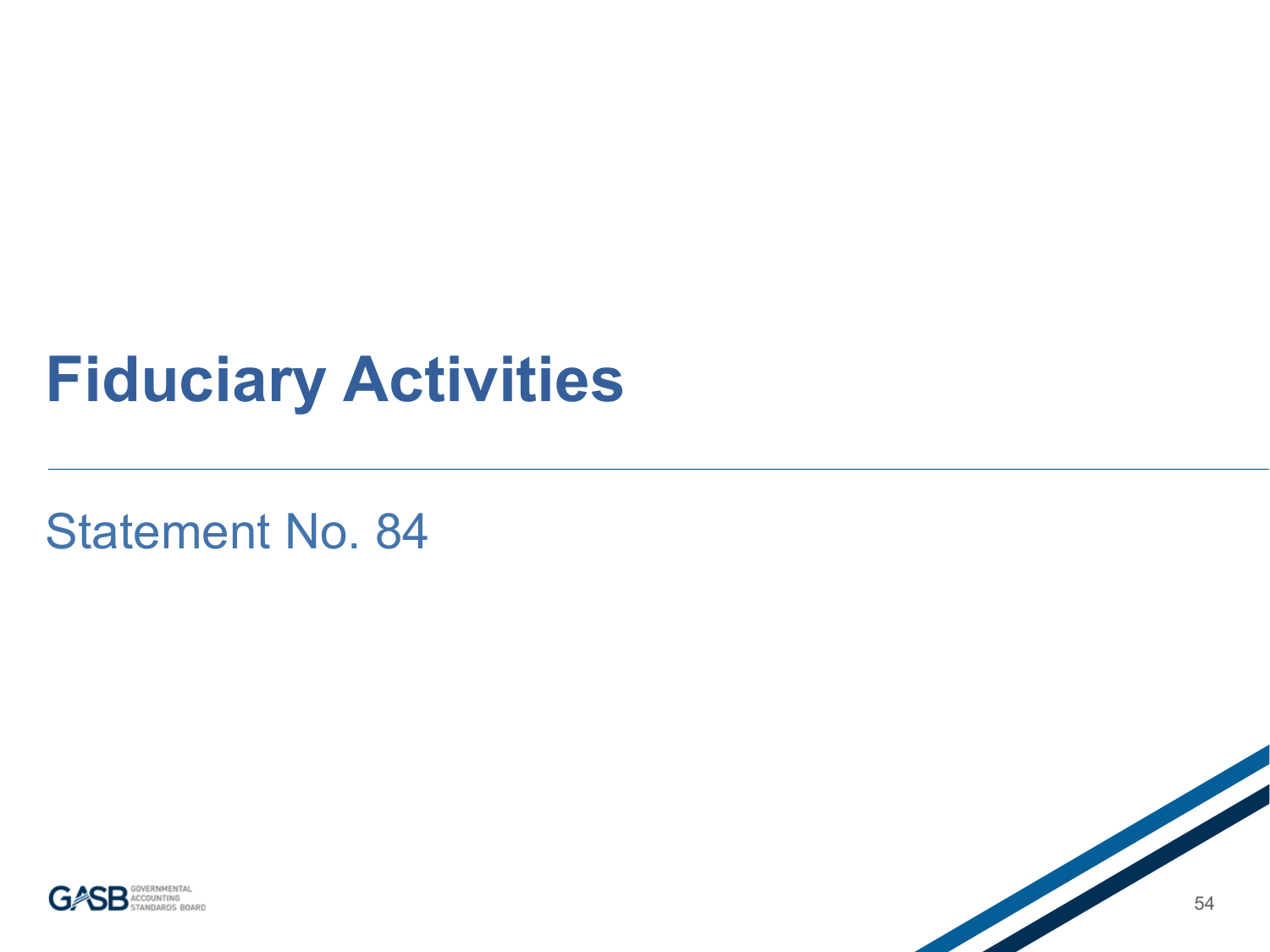## **Fiduciary Activities**

- **What:** The Board issued Statement 84 to clarify when a government has a fiduciary responsibility and is required to present fiduciary fund financial statements
- **Why:** Existing standards require reporting of fiduciary responsibilities but do not define what they are; use of private-purpose trust funds and agency funds is inconsistent; business-type activities are uncertain about how to report fiduciary activities
- **When:** Effective for fiscal years beginning after December 15, 2018. Earlier application is encouraged.

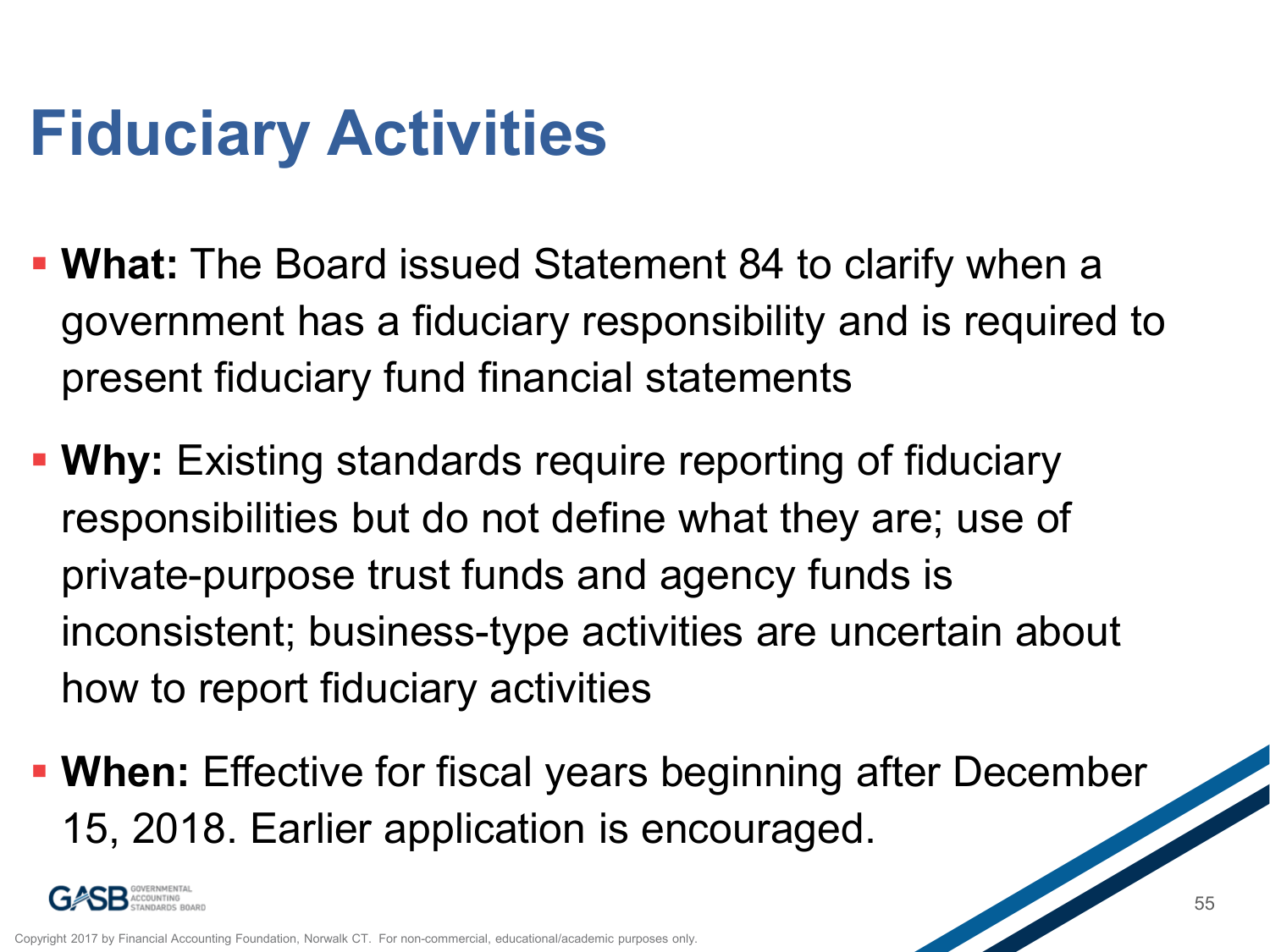#### **When Should a Government Report Assets in a Fiduciary Fund?**

Four paths to making this determination:

- Component units that provide postemployment benefits
- Component units that do not provide postemployment benefits
- **Postemployment benefit arrangements that are not** component units
- **All other activities**



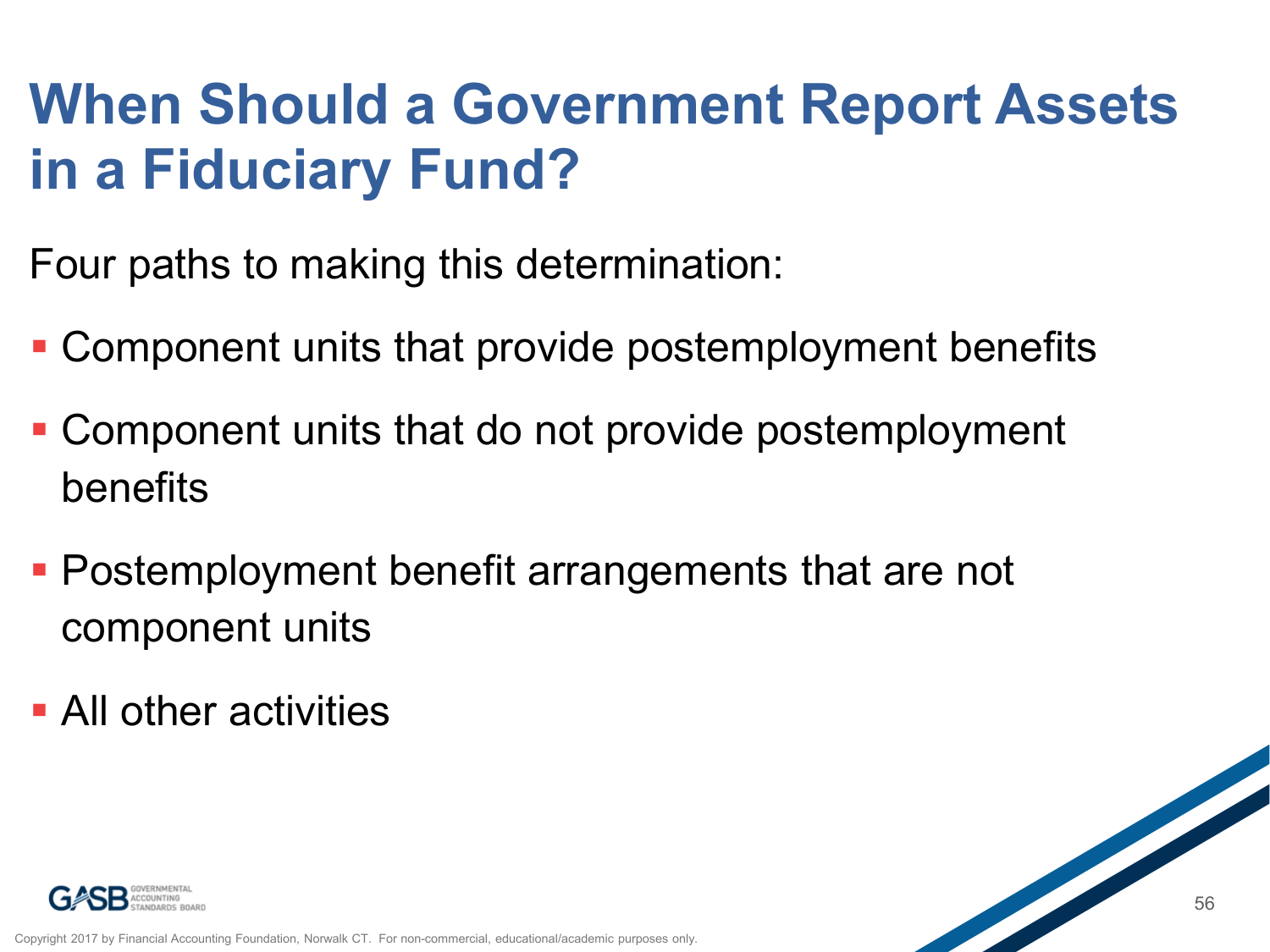### **When Should a Government Report Assets in a Fiduciary Fund?**

Four paths to making this determination:





Copyright 2017 by Financial Accounting Foundation, Norwalk CT. For non-commercial, educational/academic purposes only.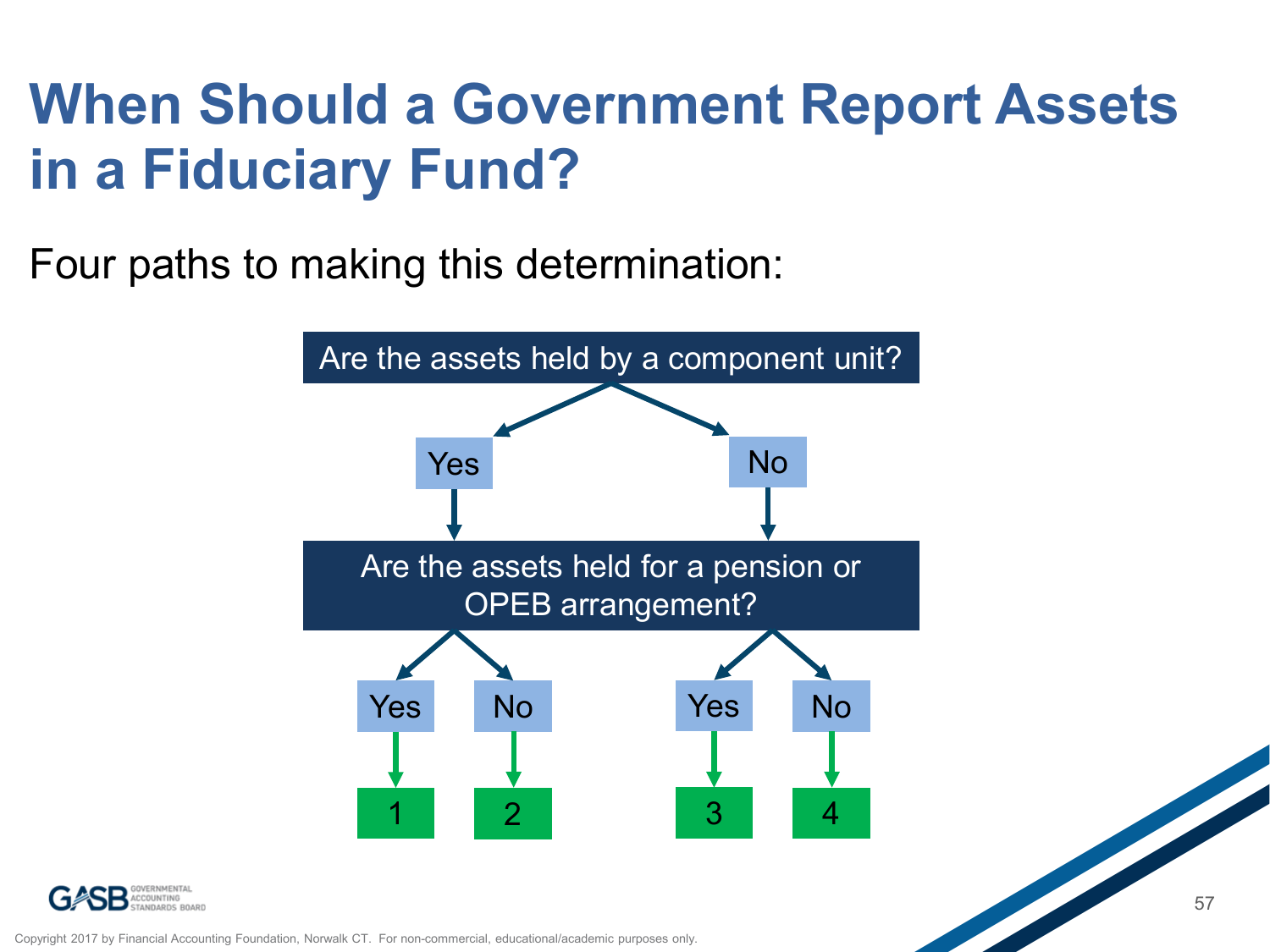

#### **Component Units That Provide Postemployment Benefits Are Fiduciary if…**

- **They are one of the following arrangements:** 
	- A pension plan that is administered through a trust that meets the criteria in paragraph 3 of Statement 67
	- An OPEB plan that is administered through a trust that meets the criteria in paragraph 3 of Statement 74
	- A circumstance in which assets from entities that are not part of the reporting entity are accumulated for pensions as described in paragraph 116 of Statement 73
	- A circumstance in which assets from entities that are not part of the reporting entity are accumulated for OPEB as described in paragraph 59 of Statement 74.

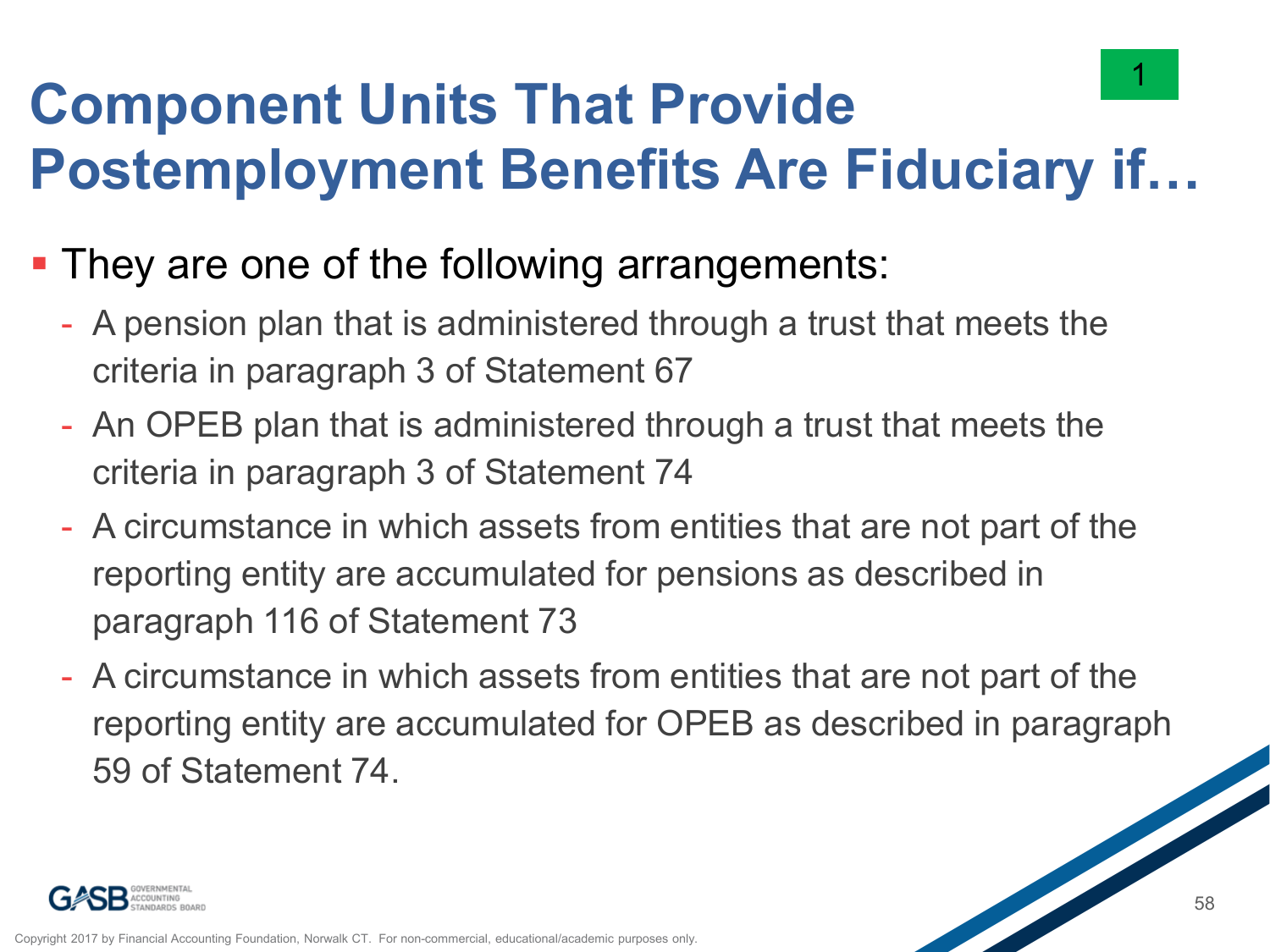#### **Other Component Units Are Fiduciary if…** 2

#### **They have one or more of the following characteristics:**

- The assets are (1) administered through a trust agreement or equivalent arrangement in which the government itself is *not* a beneficiary, (2) dedicated to providing benefits to recipients in accordance with the benefit terms, and (3) legally protected from the creditors of the government.
- The assets are for the benefit of individuals and the government does *not* have administrative involvement with the assets or direct financial involvement with the assets. In addition, the assets are *not* derived from the government's provision of goods or services to those individuals.
- The assets are for the benefit of organizations or other governments that are *not* part of the financial reporting entity. In addition, the assets are *not* derived from the government's provision of goods or services to those organizations or other governments.

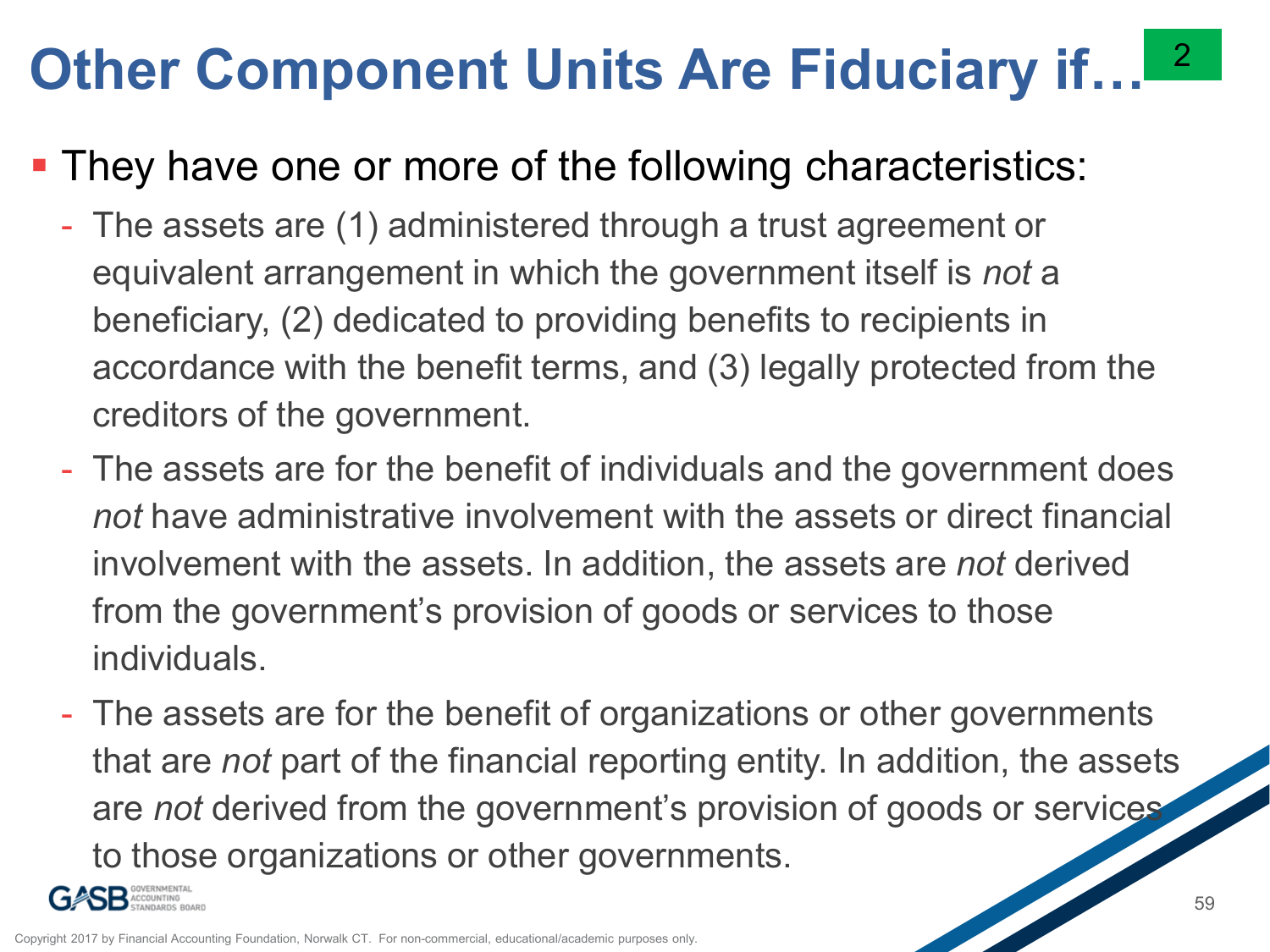#### **When Does a Government Have Administrative Involvement or Direct Financial Involvement?**

- **Examples of administrative involvement** 
	- If it monitors compliance with the requirements of the activity that are established by the government or by a resource provider that does not receive the direct benefits of the activity
	- If it determines eligible expenditures that are established by the government or by a resource provider that does not receive the direct benefits of the activity
	- If it has the ability to exercise discretion in how assets are allocated
- **Example of direct financial involvement** 
	- If it provides matching resources for the activities

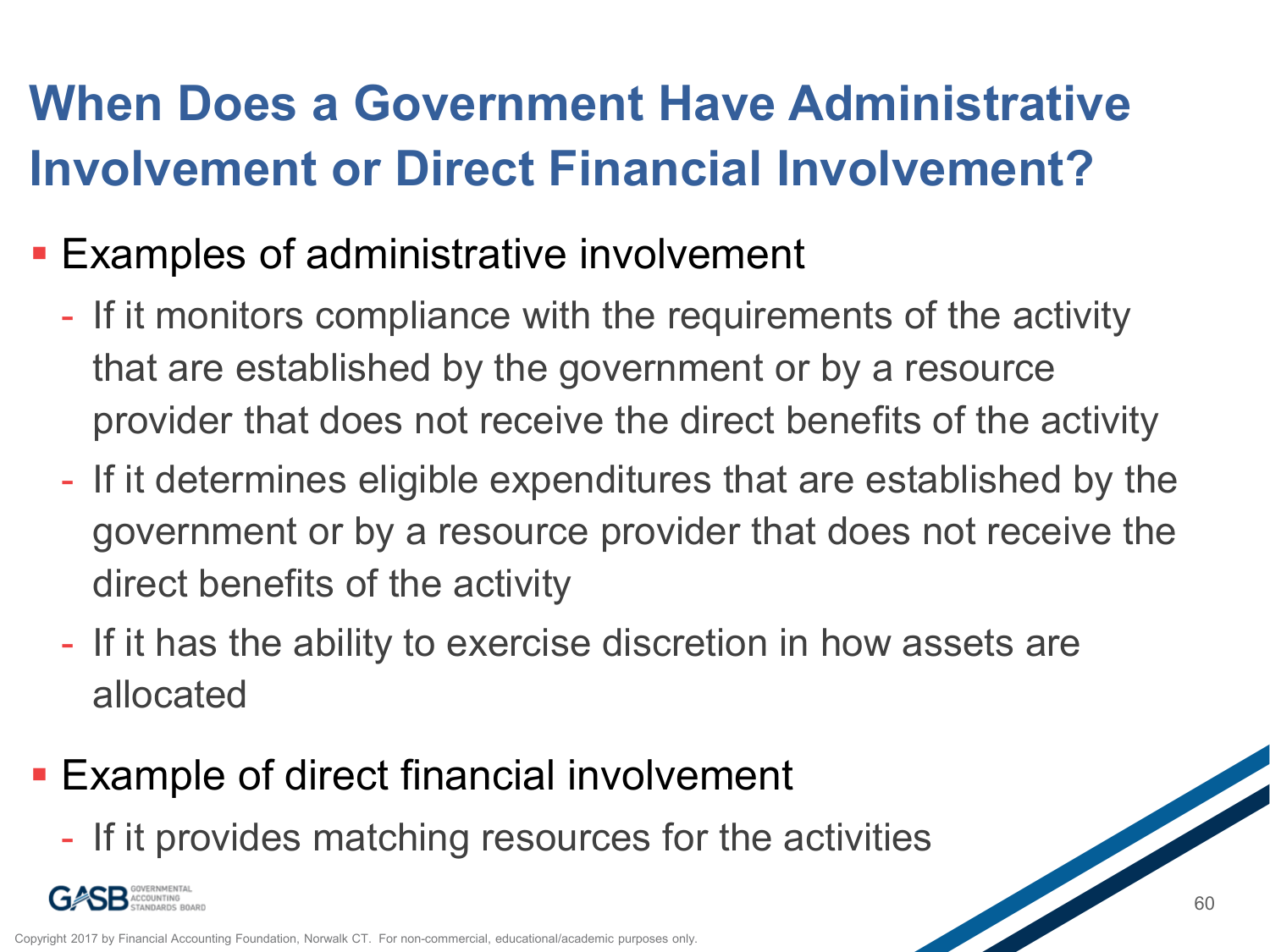#### **Postemployment Benefit That Are Not Component Units Are Fiduciary if…**

- **The government controls** the assets of the arrangement and the arrangement is one of the following arrangements:
	- A pension plan that is administered through a trust that meets the criteria in paragraph 3 of Statement 67
	- An OPEB plan that is administered through a trust that meets the criteria in paragraph 3 of Statement 74
	- A circumstance in which assets from entities that are not part of the reporting entity are accumulated for pensions as described in paragraph 116 of Statement 73
	- A circumstance in which assets from entities that are not part of the reporting entity are accumulated for OPEB as described in paragraph 59 of Statement 74.



3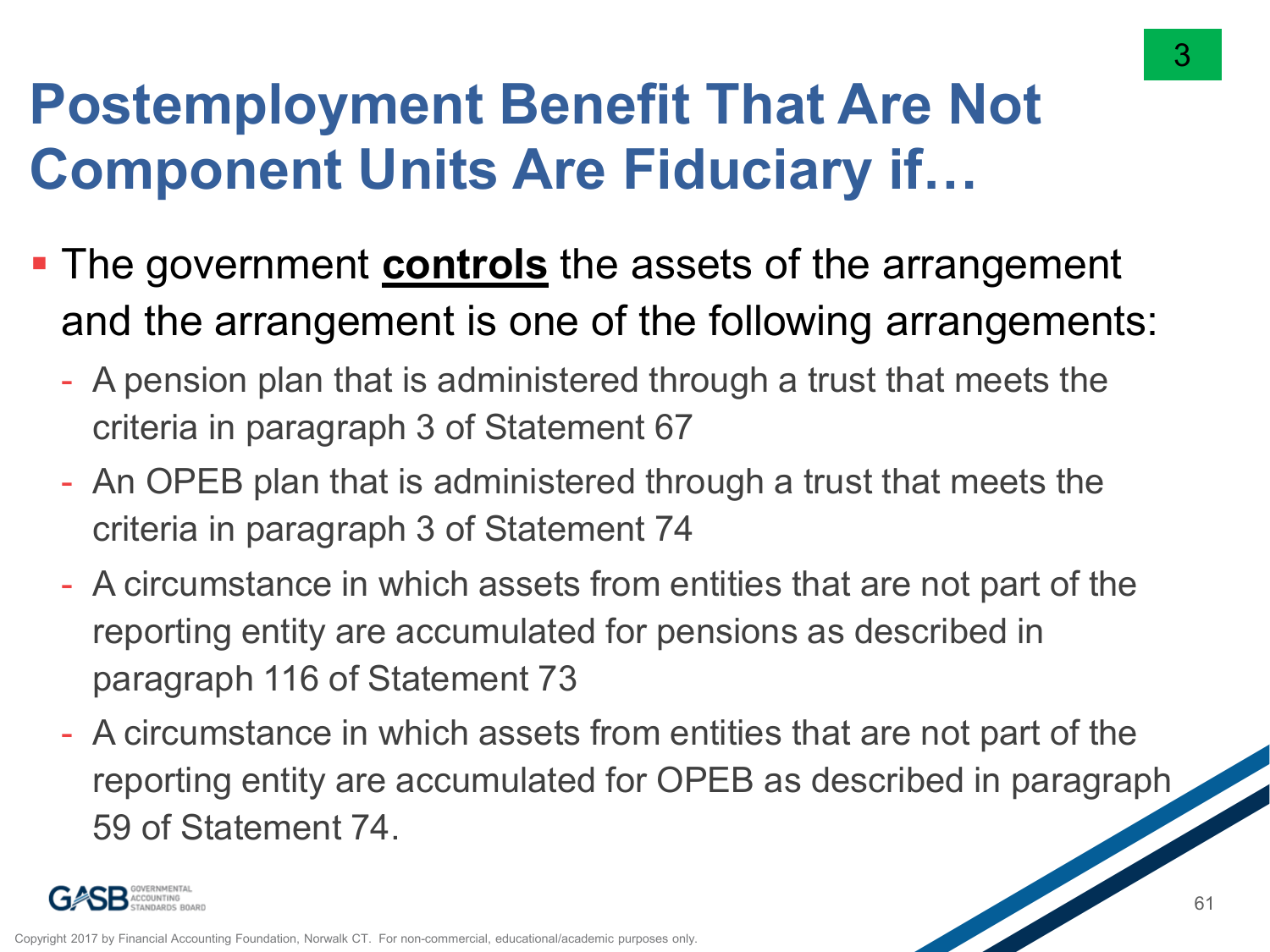### **When Is a Government Controlling Assets?**

- A government controls the assets of an activity if:
	- The government *holds* the assets.
	- The government has the ability to *direct* the use, exchange, or employment of the assets in a manner that provides benefits to the specified or intended beneficiaries.



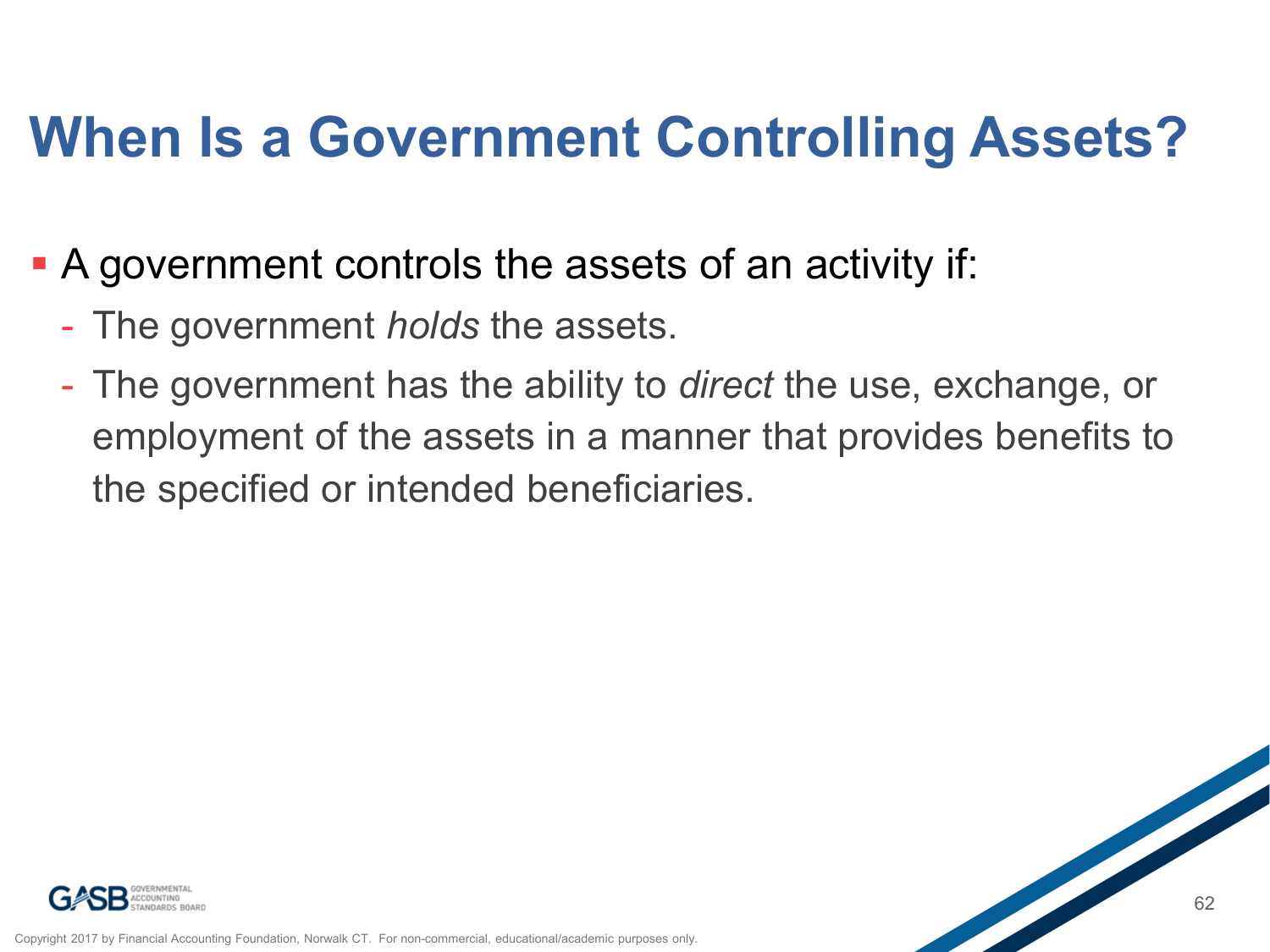## **All Other Activities Are Fiduciary if…**

All three of the following are met:

- **The government controls** the assets
- Those assets are *not* derived either:
	- Solely from the government's own-source revenues, or
	- From government-mandated nonexchange transactions or voluntary nonexchange transactions with the exception of passthrough grants and for which the government does not have administrative or direct financial involvement
- One of the criteria on the next slide is met

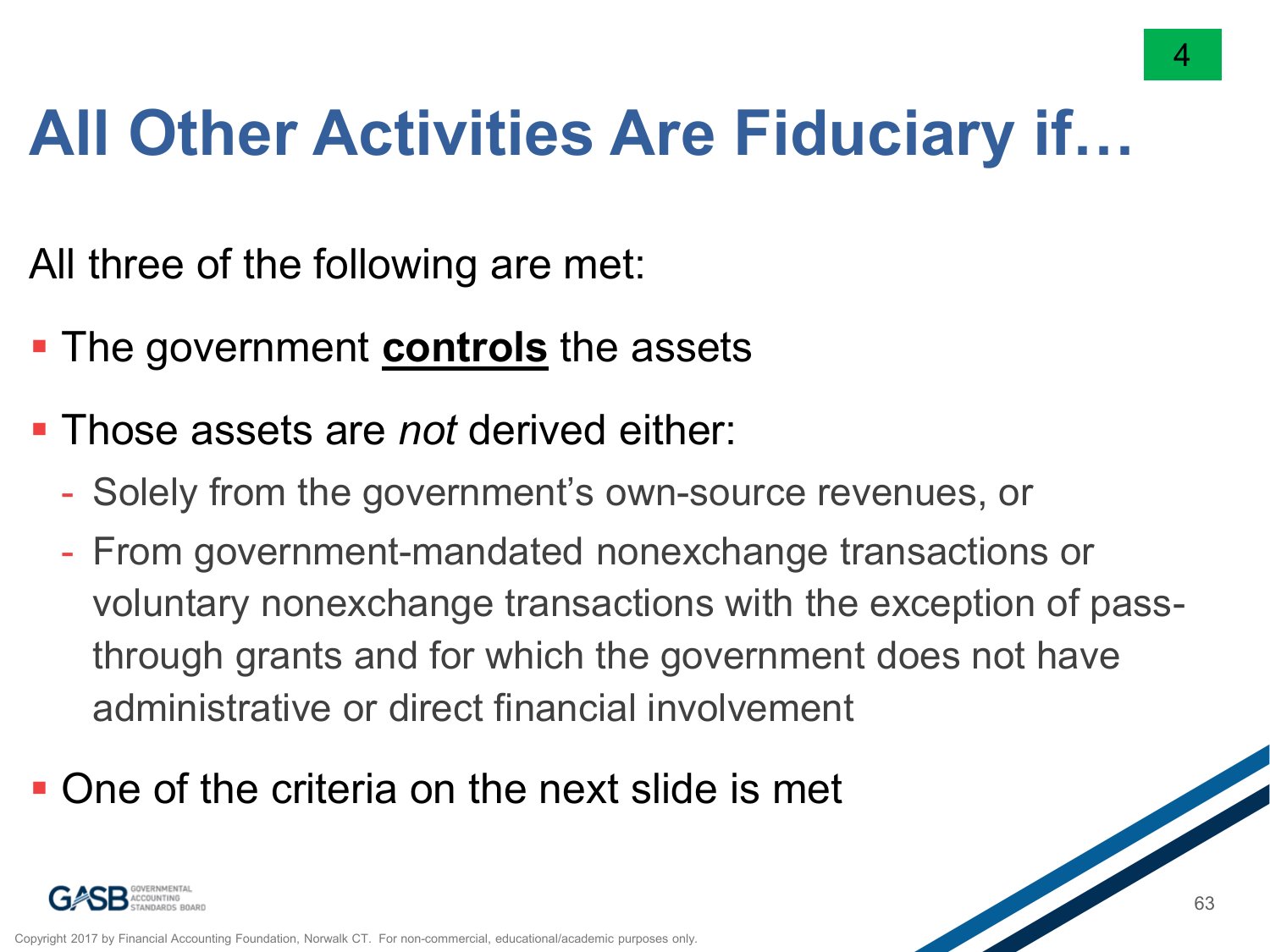## **All Other Activities (continued)**

- The assets are (1) administered through a trust agreement or equivalent arrangement in which the government itself is *not* a beneficiary, (2) dedicated to providing benefits to recipients in accordance with the benefit terms, and (3) legally protected from the creditors of the government.
- The assets are for the benefit of individuals and the government does *not* have administrative involvement with the assets or direct financial involvement with the assets. In addition, the assets are *not* derived from the government's provision of goods or services to those individuals.
- The assets are for the benefit of organizations or other governments that are *not* part of the financial reporting entity. In addition, the assets are *not* derived from the government's provision of goods or services to those organizations or other governments.



4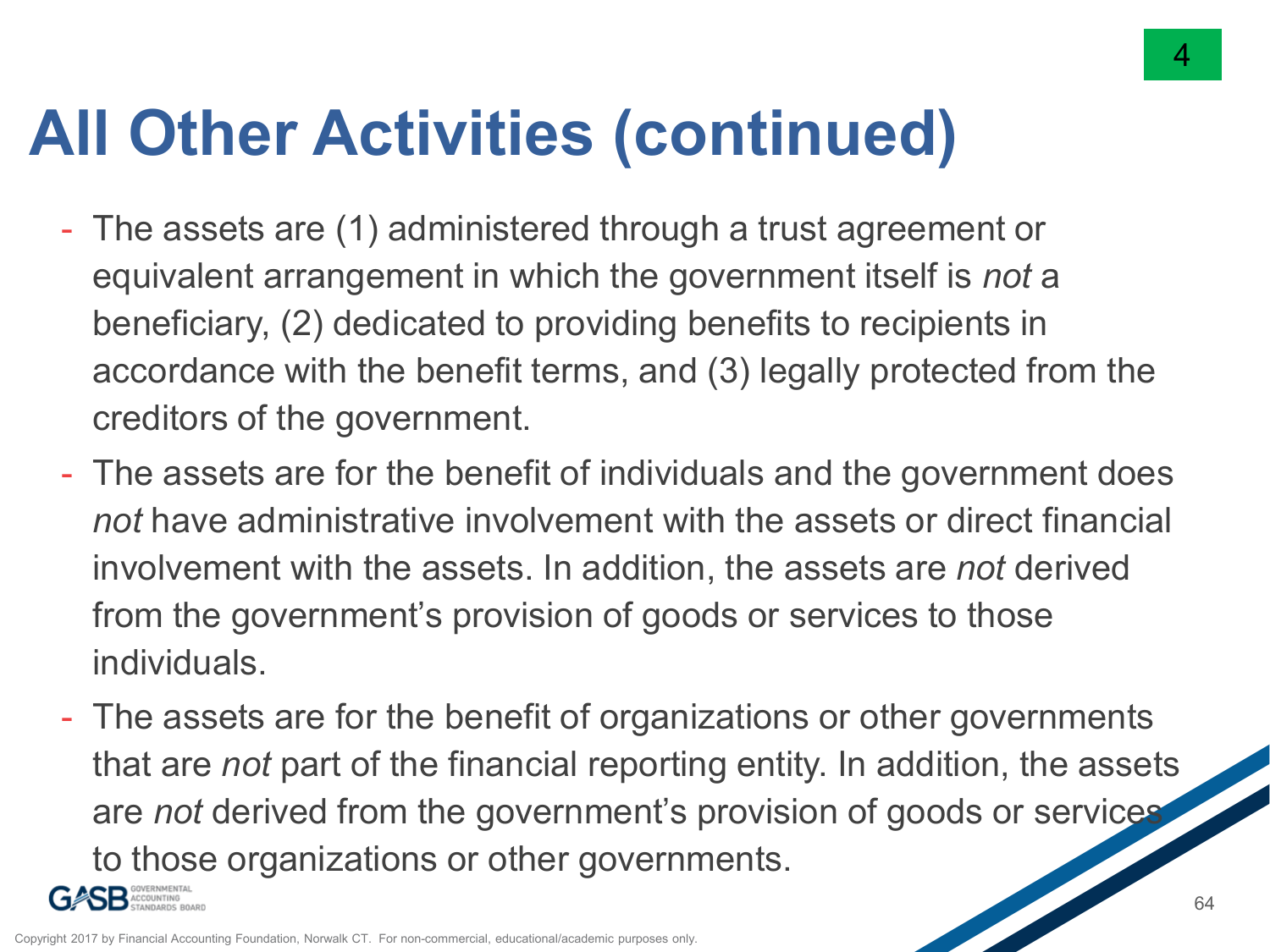# **Fiduciary Fund Types**

- New definitions for pension trust funds, investment trust funds, and private-purpose trust funds that focus on the resources that should be reported within each.
	- Trust agreement or equivalent arrangement should be present for an activity to be reported in a trust fund.
- *Custodial funds* would report fiduciary activities for which there is no trust agreement or equivalent arrangement.
	- External portions of investment pools that are *not* held in trust should be reported in a separate column under the custodial fund umbrella

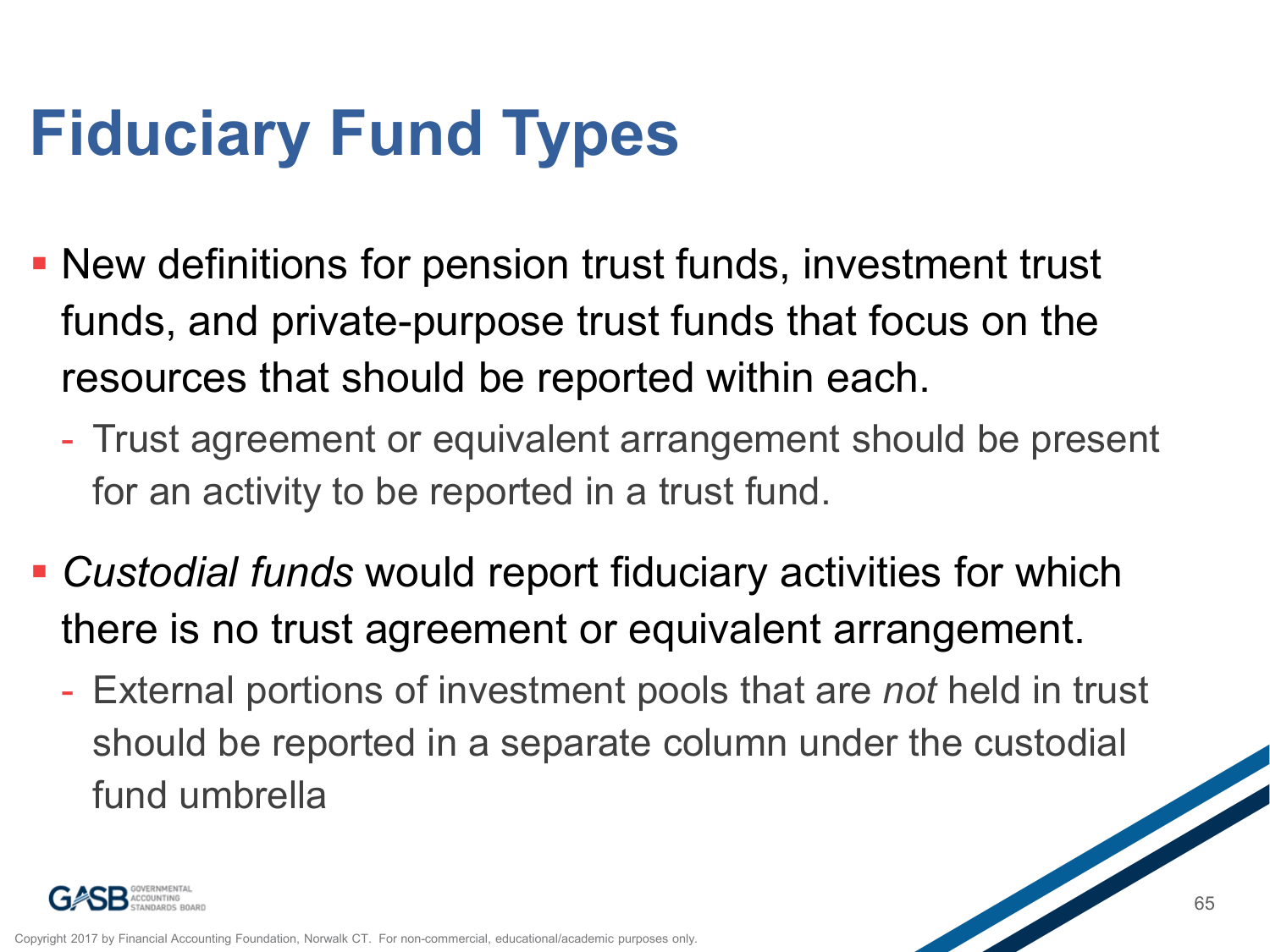## **Stand-Alone Business-Type Activities**

- A stand alone BTA's fiduciary activities should be reported in separate fiduciary fund financial statements.
- Resources expected to be held 3 months or less can be reported instead in the statement of net position, with inflows and outflows reported as operating cash flows in the statement of cash flows



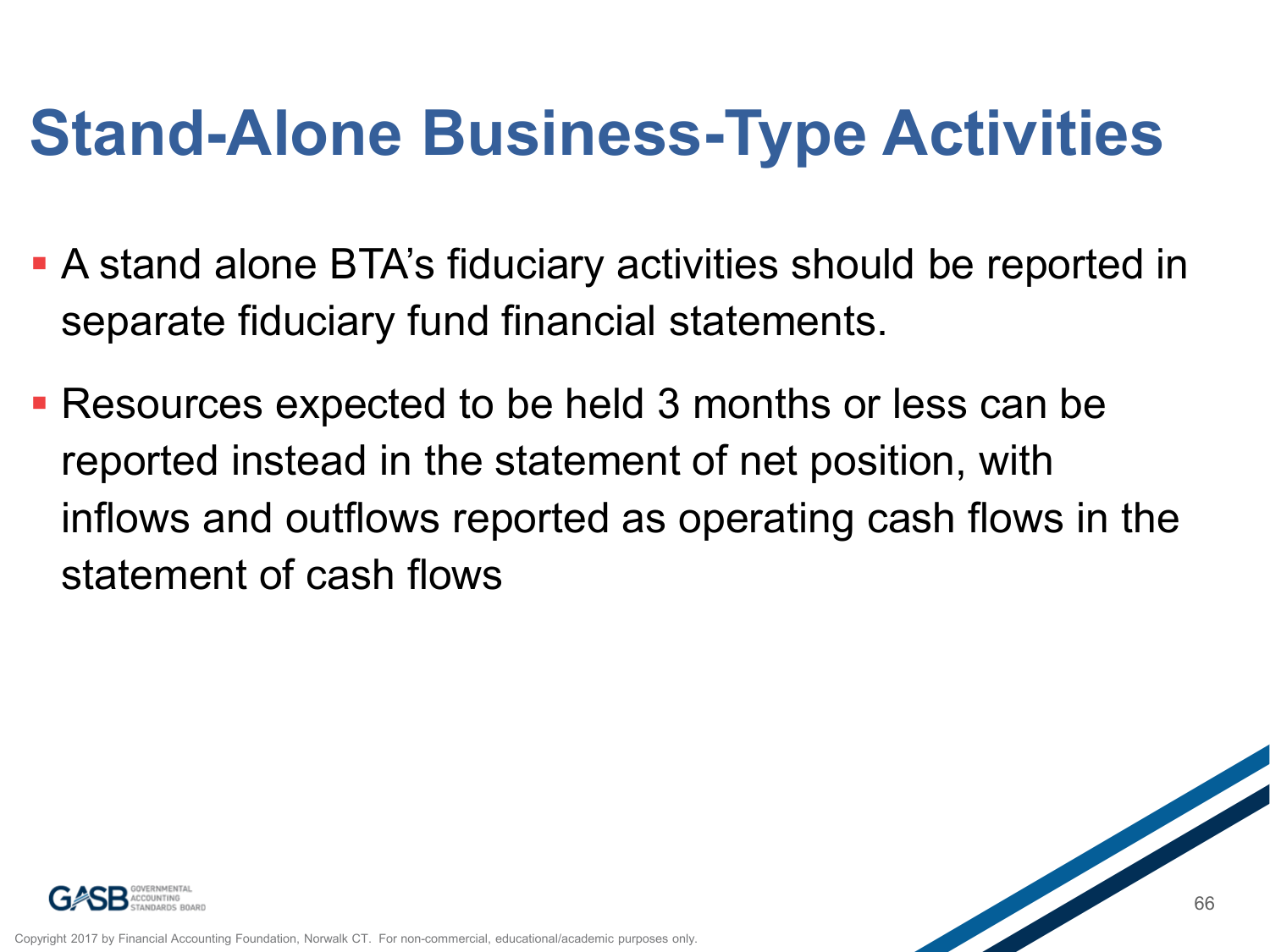### **Omnibus 2017**

#### Statement No. 85



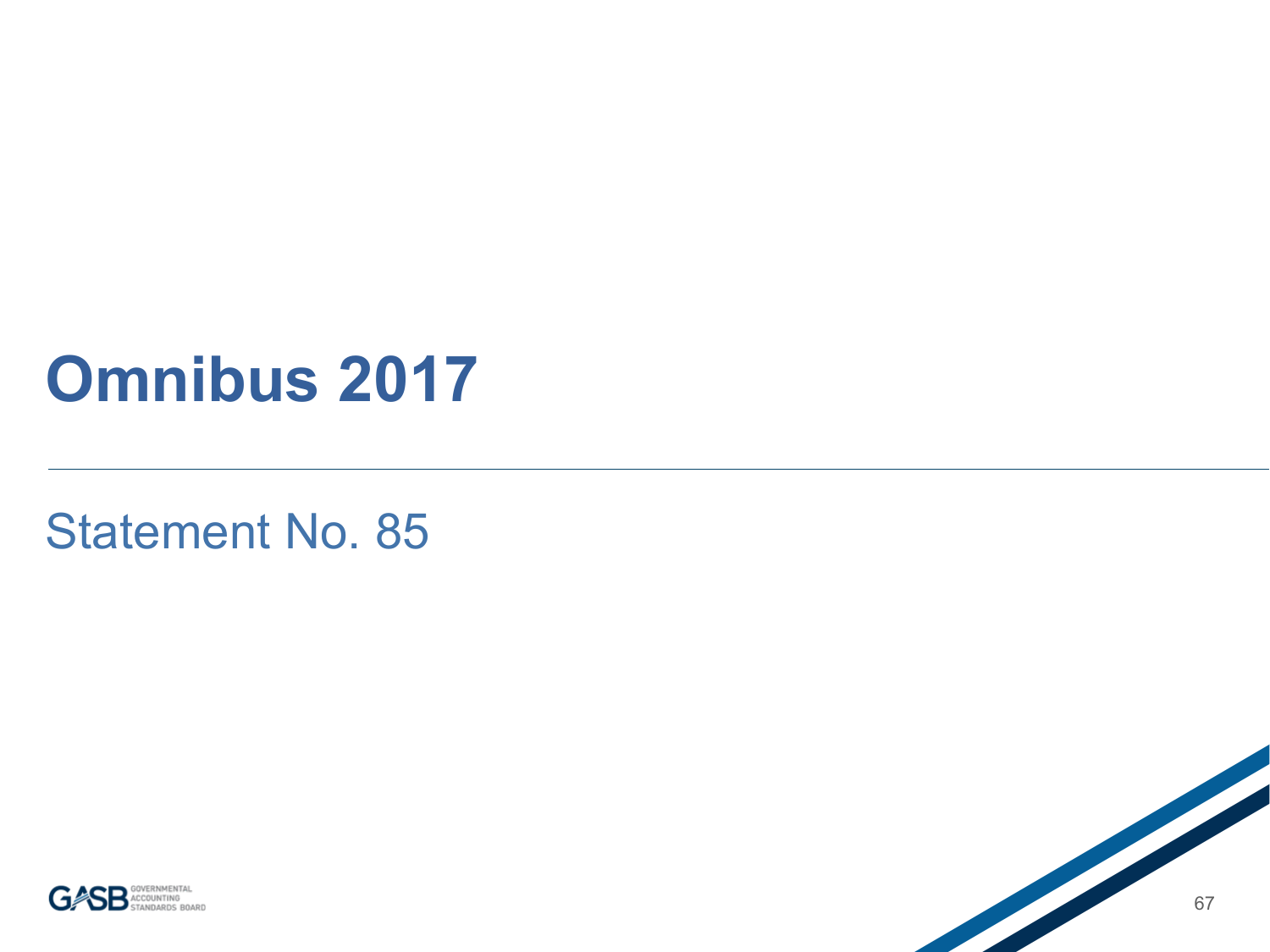## **Omnibus 2017**

- **What:** The Board issued Statement 85 which includes amendments to certain existing literature
- **Why:** The Board periodically reviews the need for amendments to existing literature based on stakeholder feedback and technical inquiries. Omnibus projects are used to address issues in multiple pronouncements that, individually, would not justify a separate project.
- **When:** Effective for periods beginning after June 15, 2017 (may be early implemented by topic)

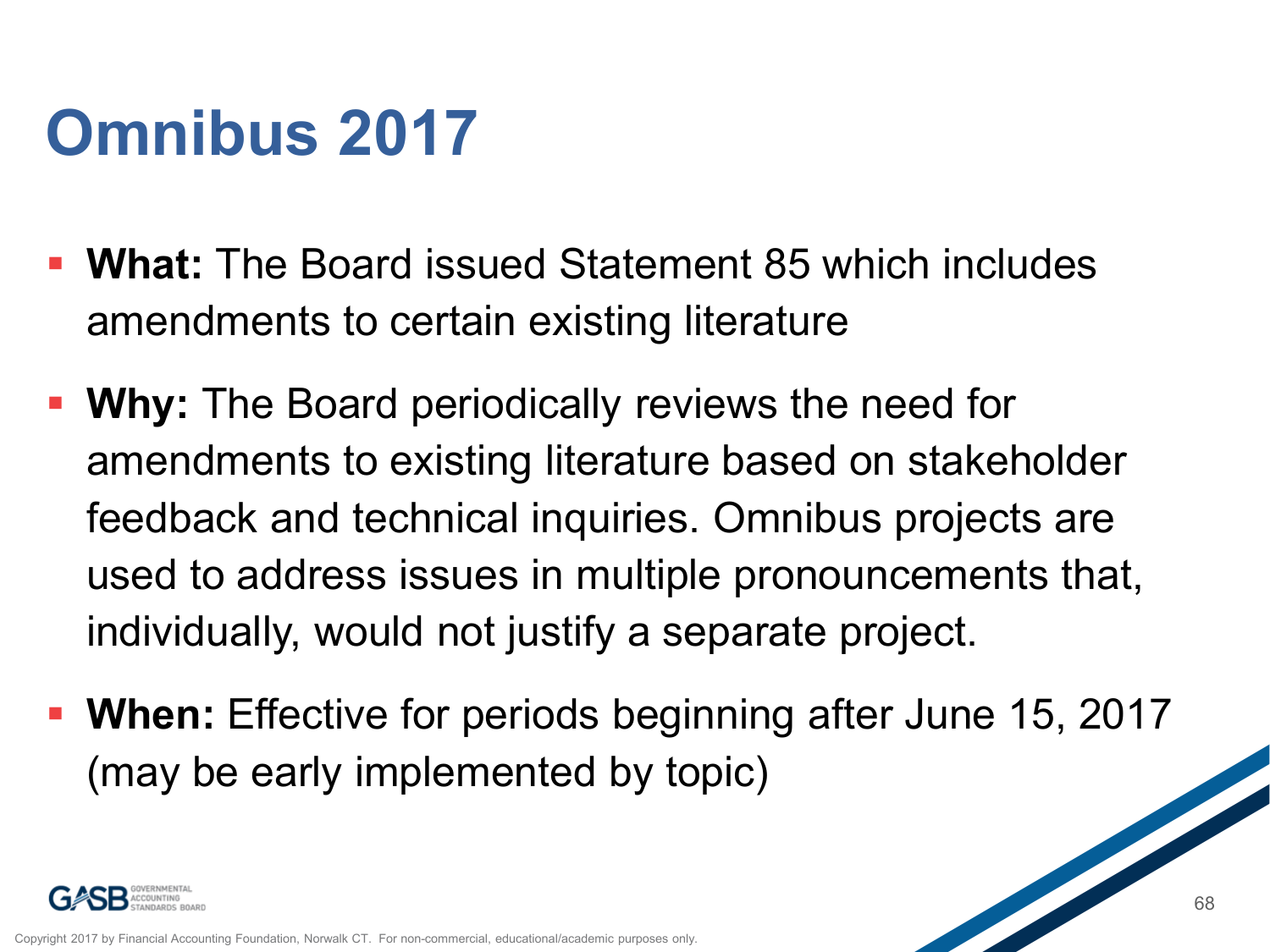#### **Component Units & Government Combinations**

- Component unit presentation: Requirements for blending component units for single-column business-type activities
	- Component units must meet a criterion for blending in paragraph 53 of Statement 14, as amended
- Government combinations: Treatment of goodwill and "negative" goodwill
	- Reclassify existing goodwill as deferred outflows of resources
	- Include existing negative goodwill as part of restatement of beginning net position

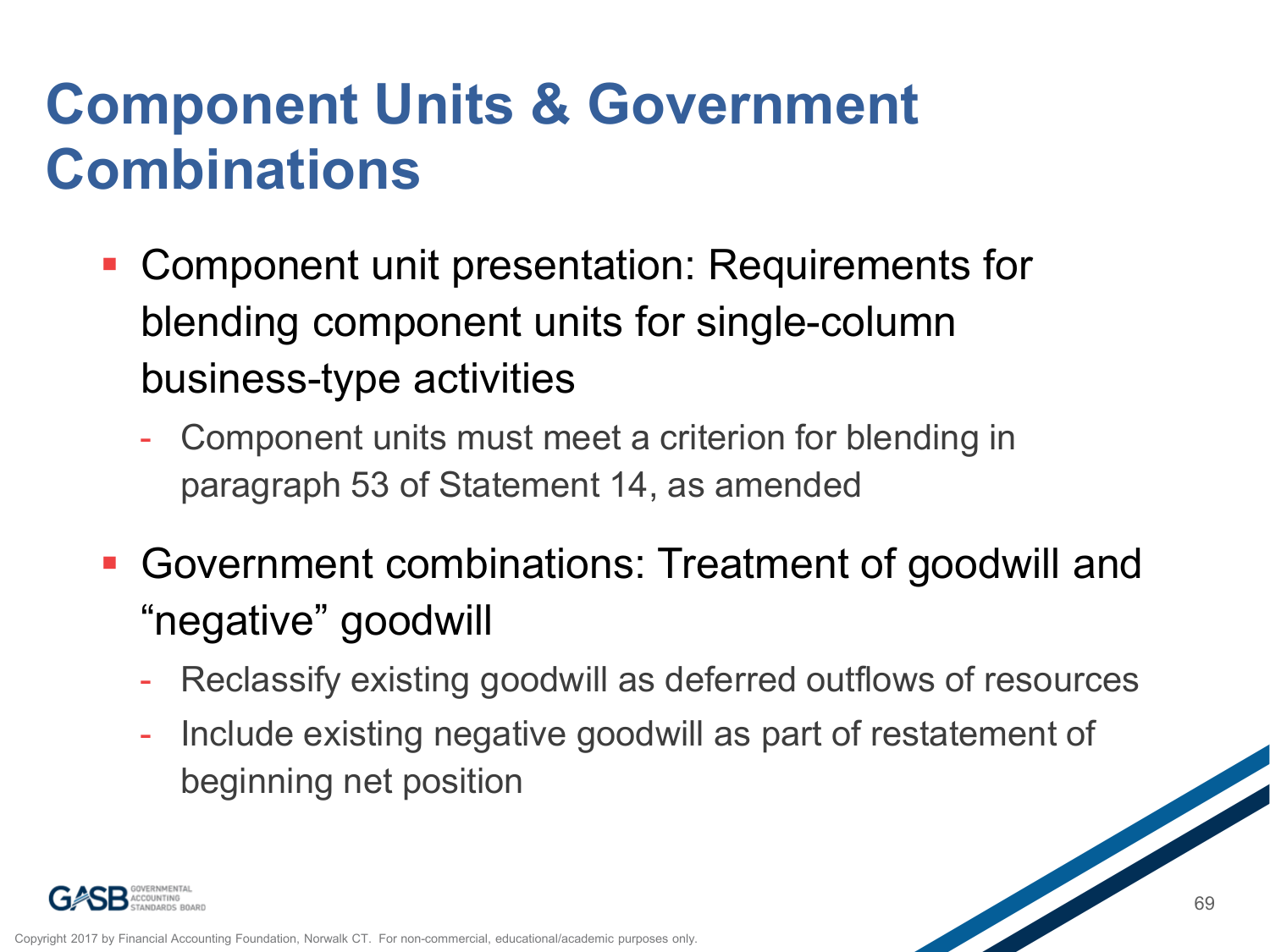## **Fair Value Measurement & Application**

- **How to classify real estate held for both operations** and investment purposes by insurance entities
	- Based on whether unit of account meets the definition of an investment
- Measuring certain money market investments and participating interest-earning investment contracts at amortized cost
	- May be measured at amortized cost to the extent permitted by paragraph 9 of Statement 31

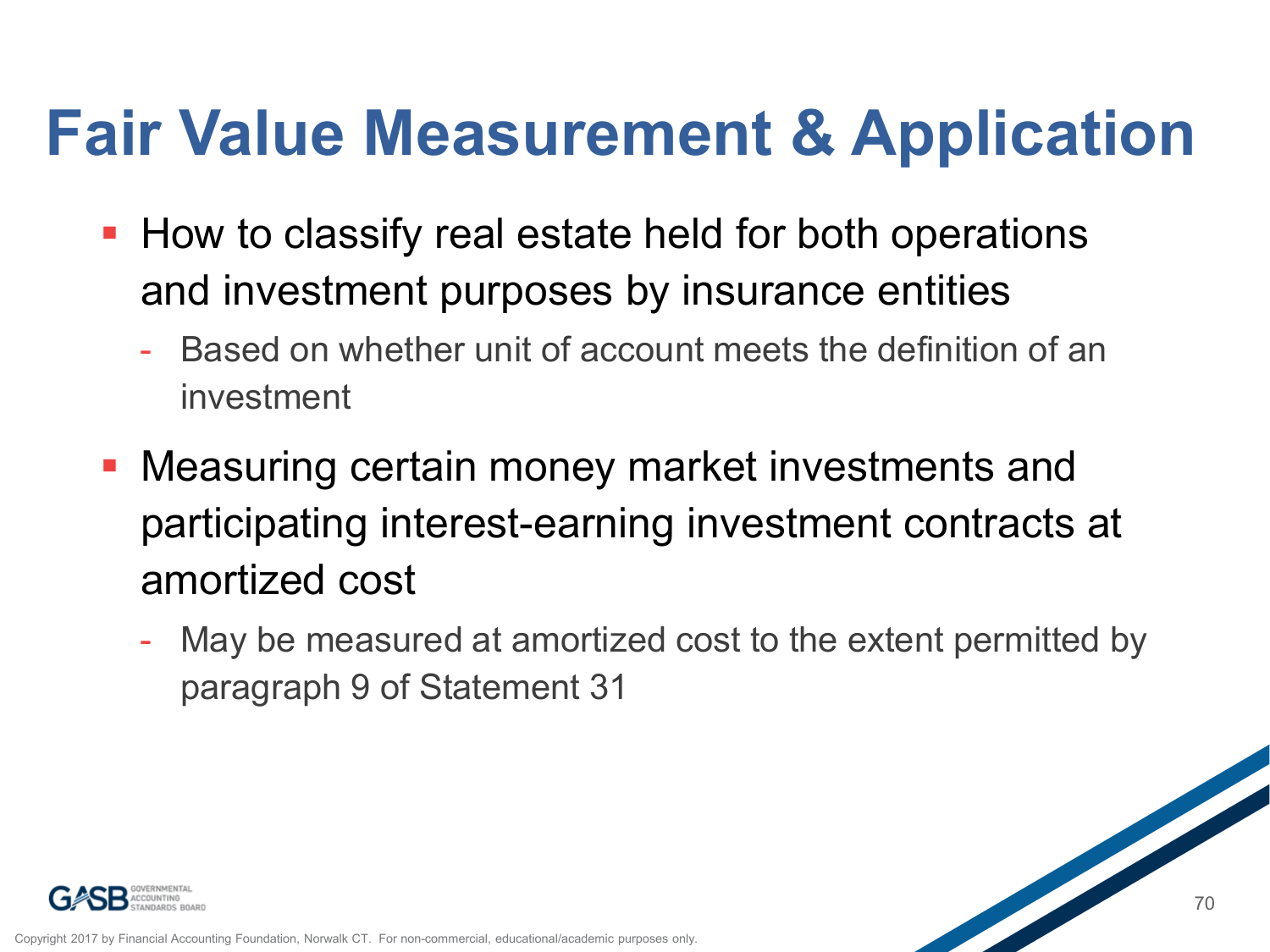## **Pensions & OPEB**

- **Timing of the measurement of pension and OPEB** liabilities and related expenditures in financial statements prepared using the current financial resources measurement focus
	- Based on reporting period (rather than measurement period)
- Recognition of on-behalf payments for pensions or OPEB in employer financial statements
	- Primarily clarifies that expenditures and revenue should be recognized in employers' financial statements prepared using the current financial resources measurement focus

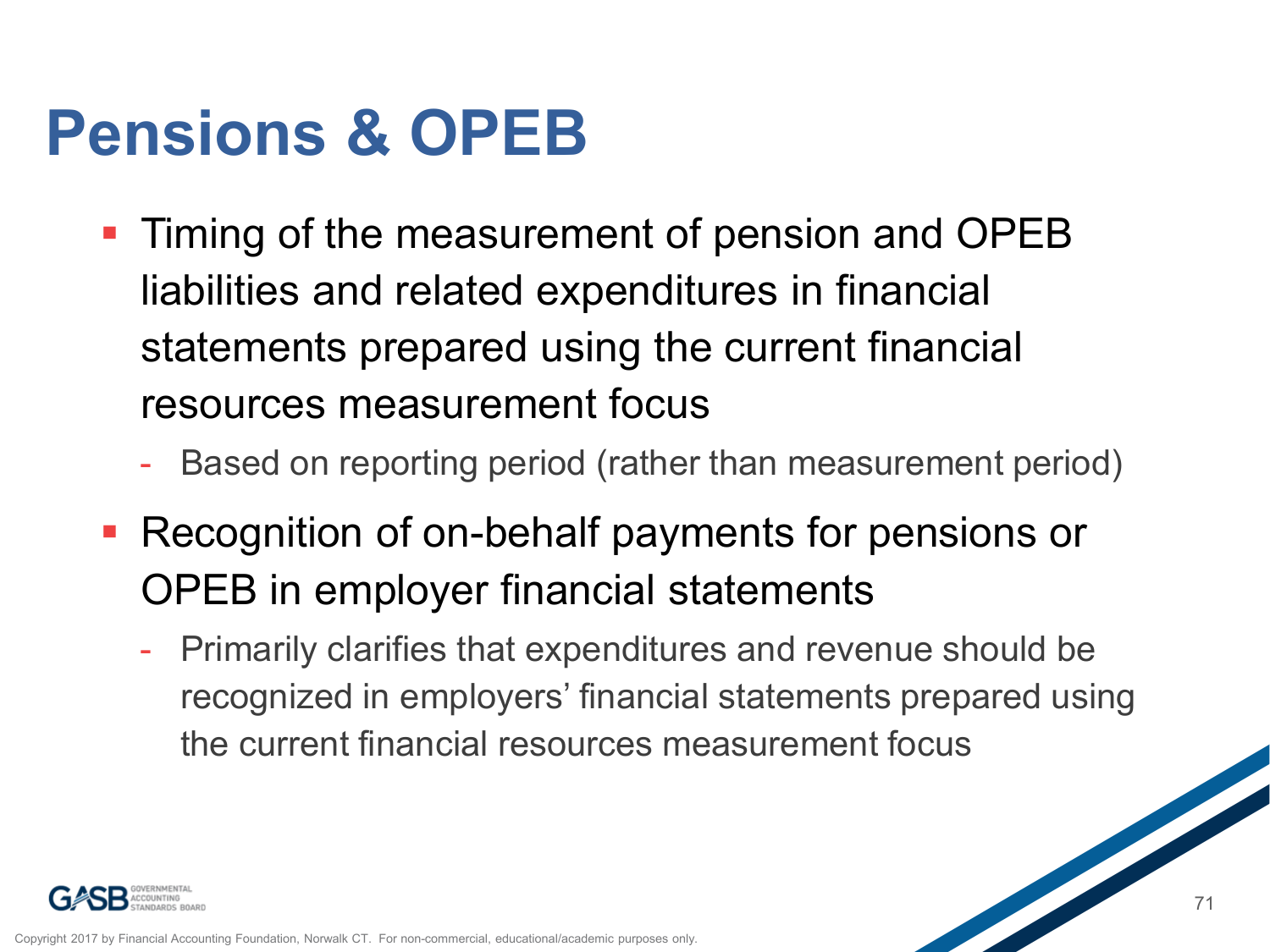## **OPEB**

- **Presentation of payroll-related measures in required** supplementary information for purposes of reporting by OPEB plans and employers that provide OPEB
	- OPEB plans present covered payroll, if contributions are based on pay; otherwise, no measure
	- Employers present covered payroll, if contributions are based on pay; otherwise, covered-employee payroll
- **Requirements for employer-paid member contributions** for OPEB
	- If employer makes payments to satisfy contribution requirements identified by OPEB plan terms as plan member contribution requirements, amounts should be classified as plan member (employee) contributions

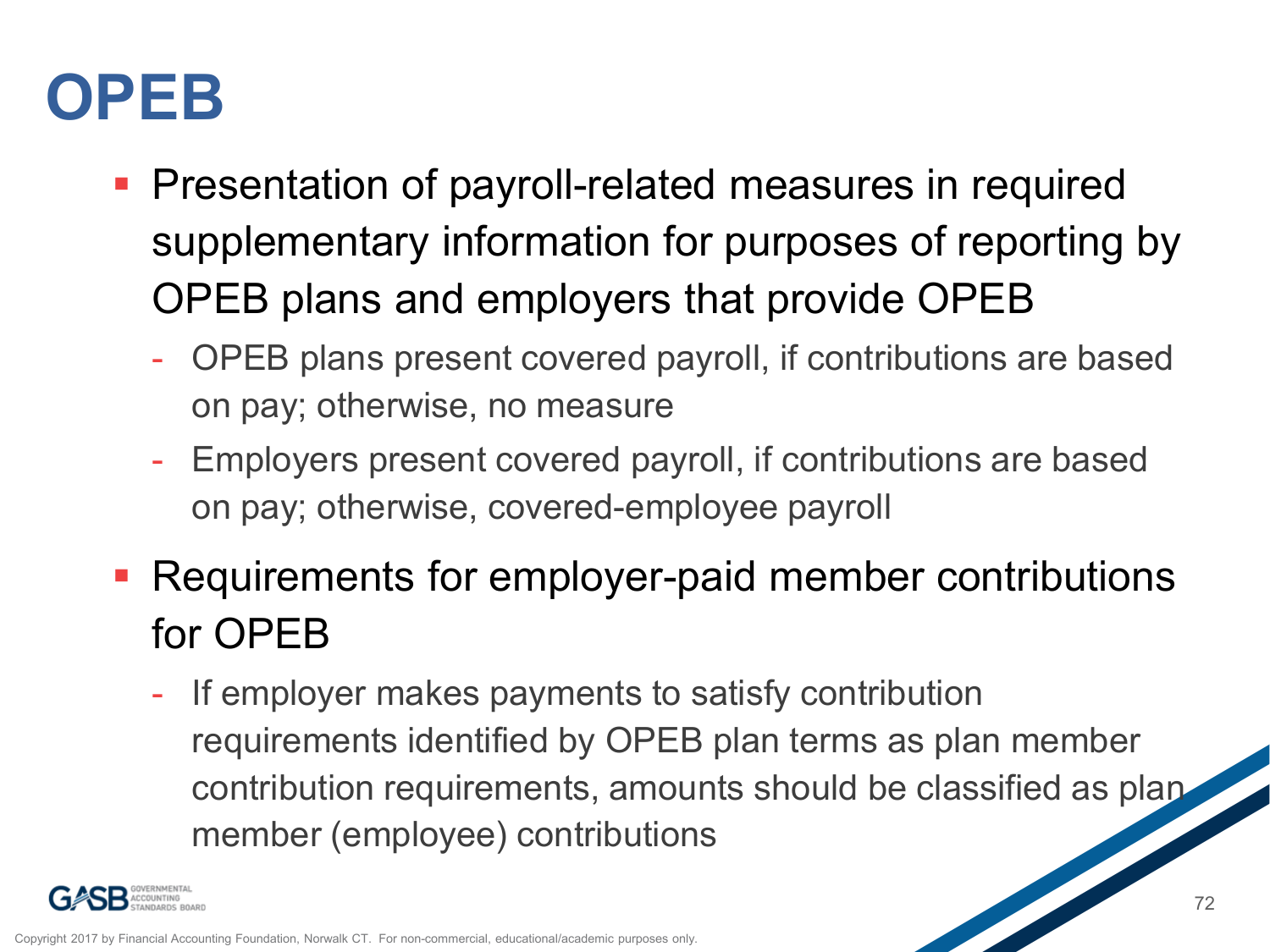## **OPEB (continued)**

- Simplifications related to the alternative measurement method
- **Applicability of Statement 75 for employers whose** employees are provided with OPEB through multipleemployer defined benefit OPEB plans that have characteristics similar to those identified in Statement 78



Copyright 2017 by Financial Accounting Foundation, Norwalk CT. For non-commercial, educational/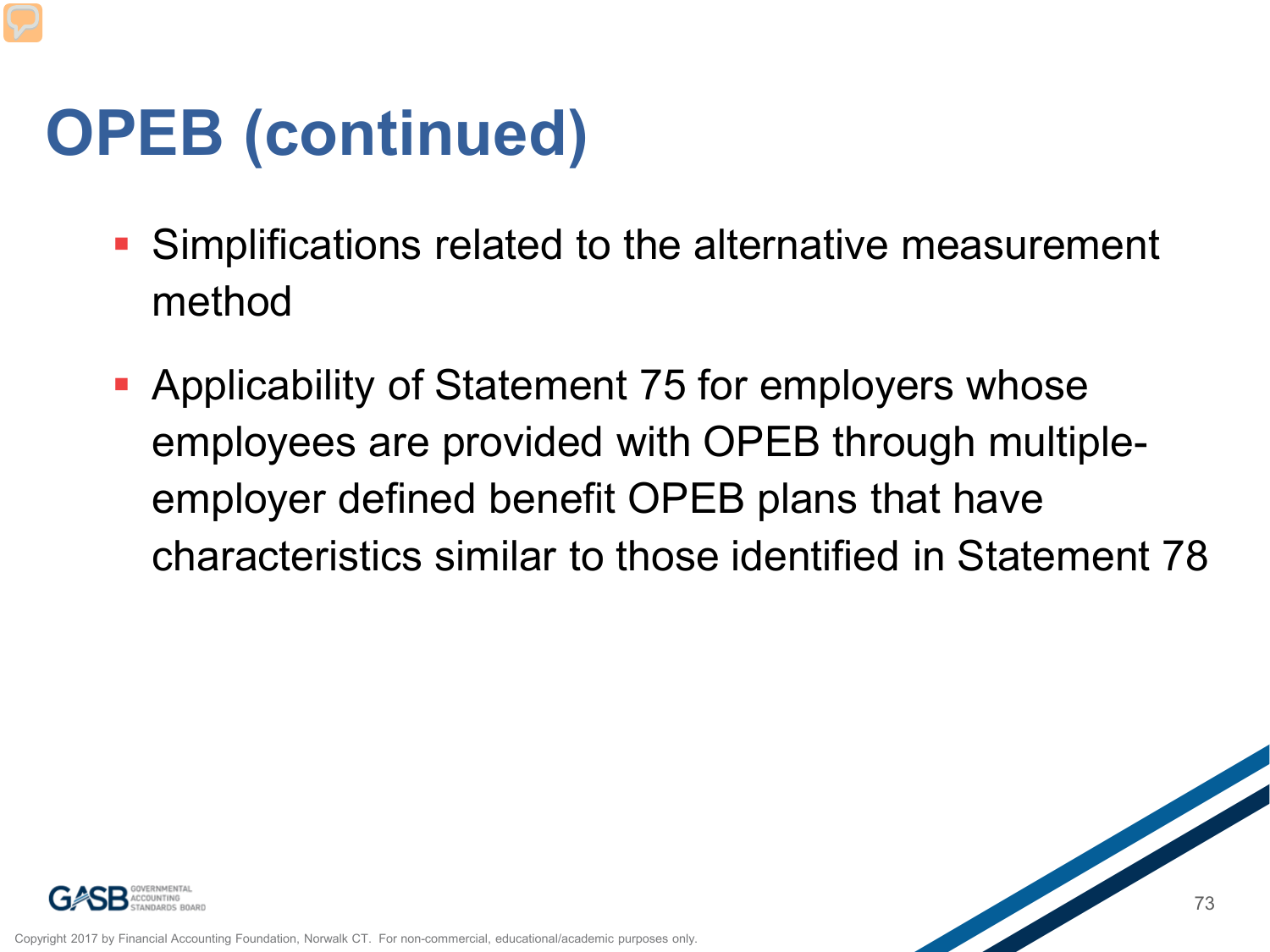#### **Certain Debt Extinguishment Issues**

Statement No. 86



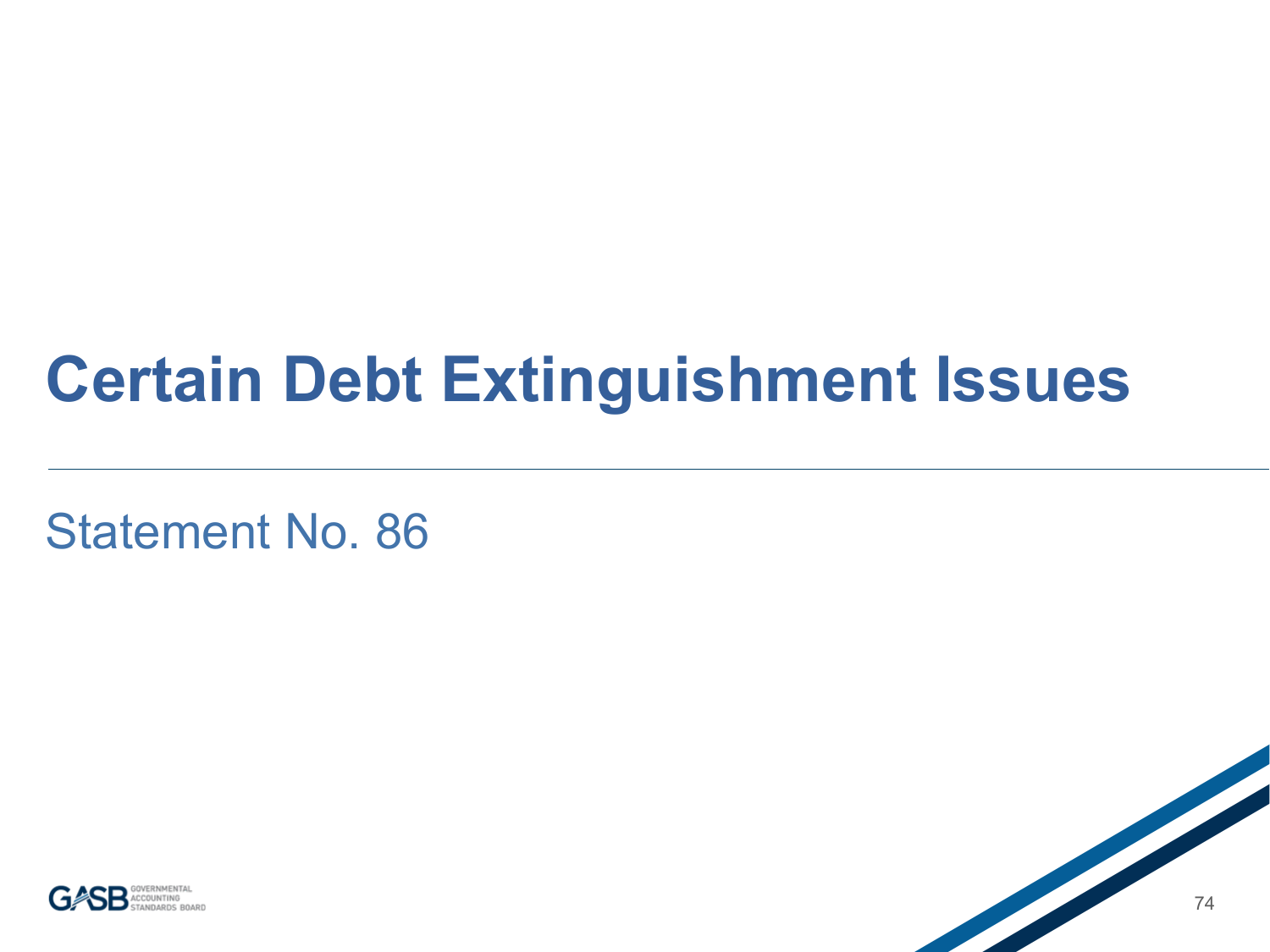## **Certain Debt Extinguishment Issues**

- **What:** The Board issued Statement 86 to establish guidance for certain issues related to debt extinguishments, primarily in-substance defeasance of debt
- **Why:** Research found that Statements 7 and 23 on debt refundings and Statement 62 on debt extinguishments are working effectively, but that certain issues needed to be addressed
- **When:** Effective date is periods beginning after June 15, 2017.

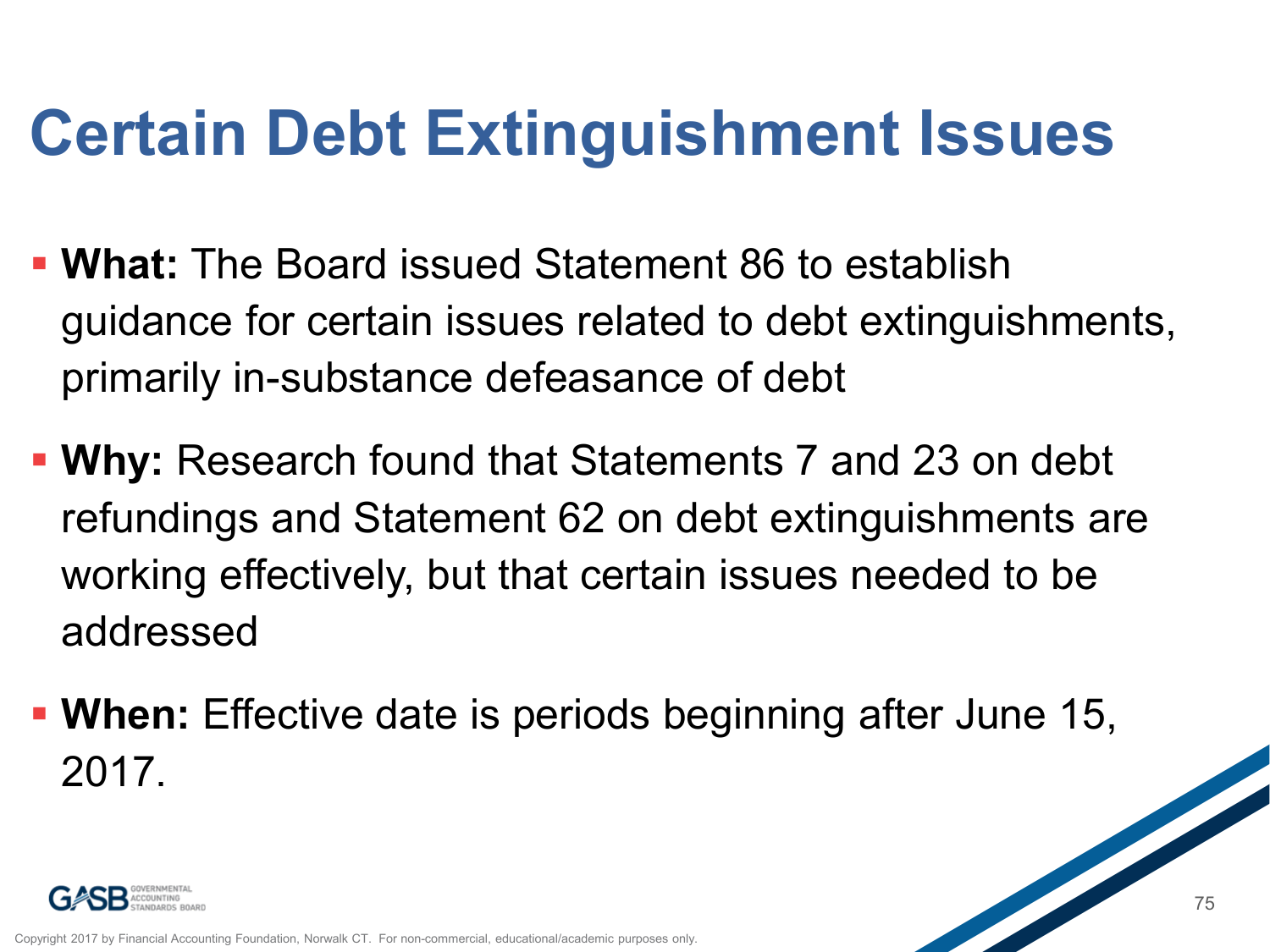#### **In-Substance Defeasance Using Only Existing Resources**

- Debt is considered defeased in substance (like advance refundings) if only existing resources are used to fund an irrevocable trust that is restricted to owning only essentially riskfree monetary assets (like for refundings)
- Recognize the difference between the net carrying amount of the debt and the reacquisition price as a gain or loss in the period of defeasance (*unlike* advance refundings, which defer and amortize the difference)
- Notes to the financial statements:
	- Describe the transaction in the period it occurs (like refundings)
	- Disclose remaining outstanding balance in each period the defeased debt remains outstanding (may combine with refunded amount)

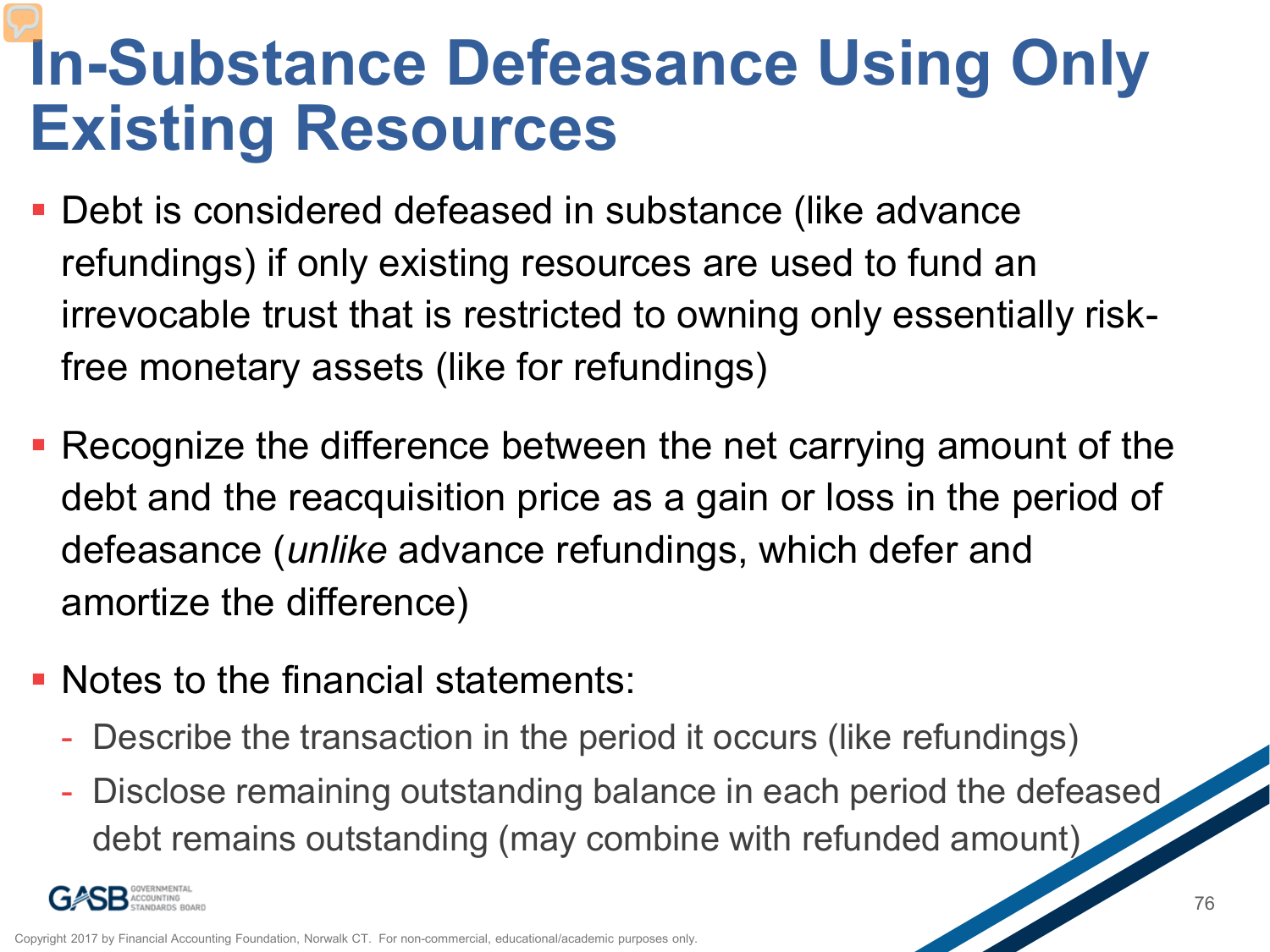#### **Prepaid Insurance for** *All* **Debt Extinguishments**

 At the time debt is extinguished/defeased, any related prepaid insurance that remains should be included in the net carrying amount of the debt for the purpose of calculating the difference between its reacquisition price and net carrying amount



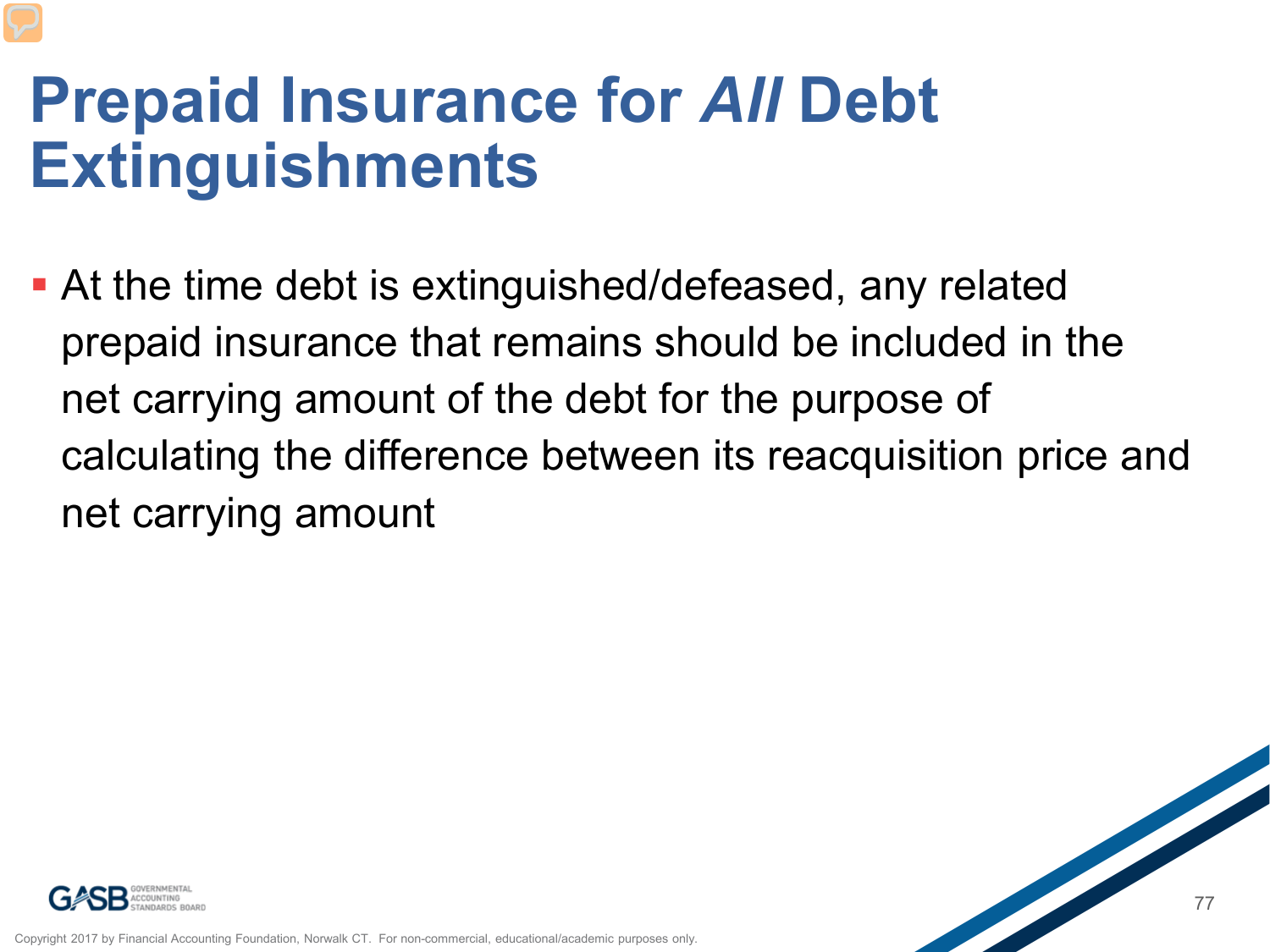### **Note Disclosure on Substitution Risk**

- Applies to *all* in-substance defeasances
- **If substitution of the essentially risk-free monetary assets in** escrow with monetary assets that are not essentially riskfree is *not* prohibited, a government should disclose in the notes to the financial statements:
	- In the period of the defeasance: the fact that substitution is not prohibited
	- In subsequent periods: the amount of debt defeased in substance that remains outstanding for which that risk of substitution exists

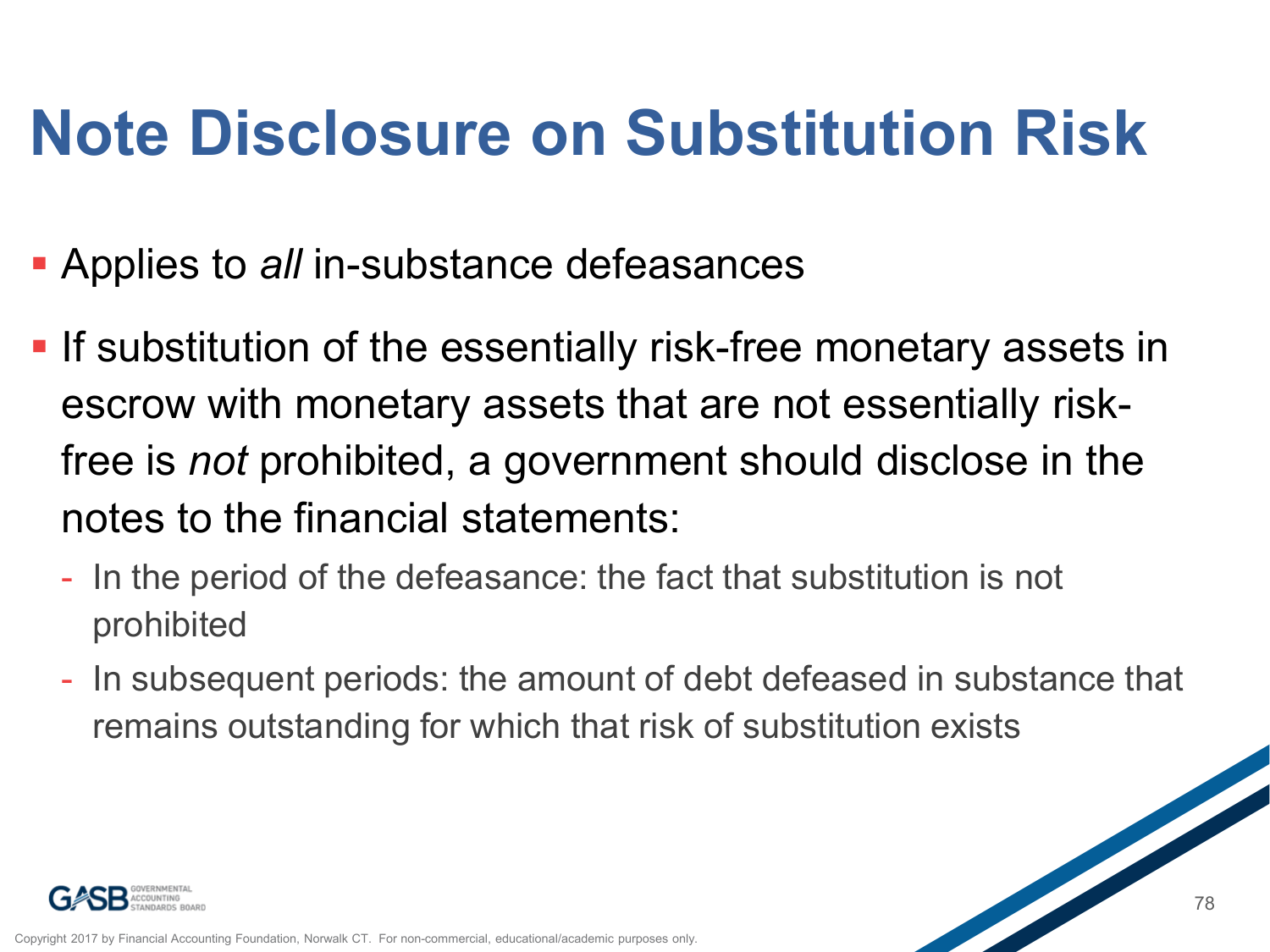#### **Leases**

#### Statement No. 87



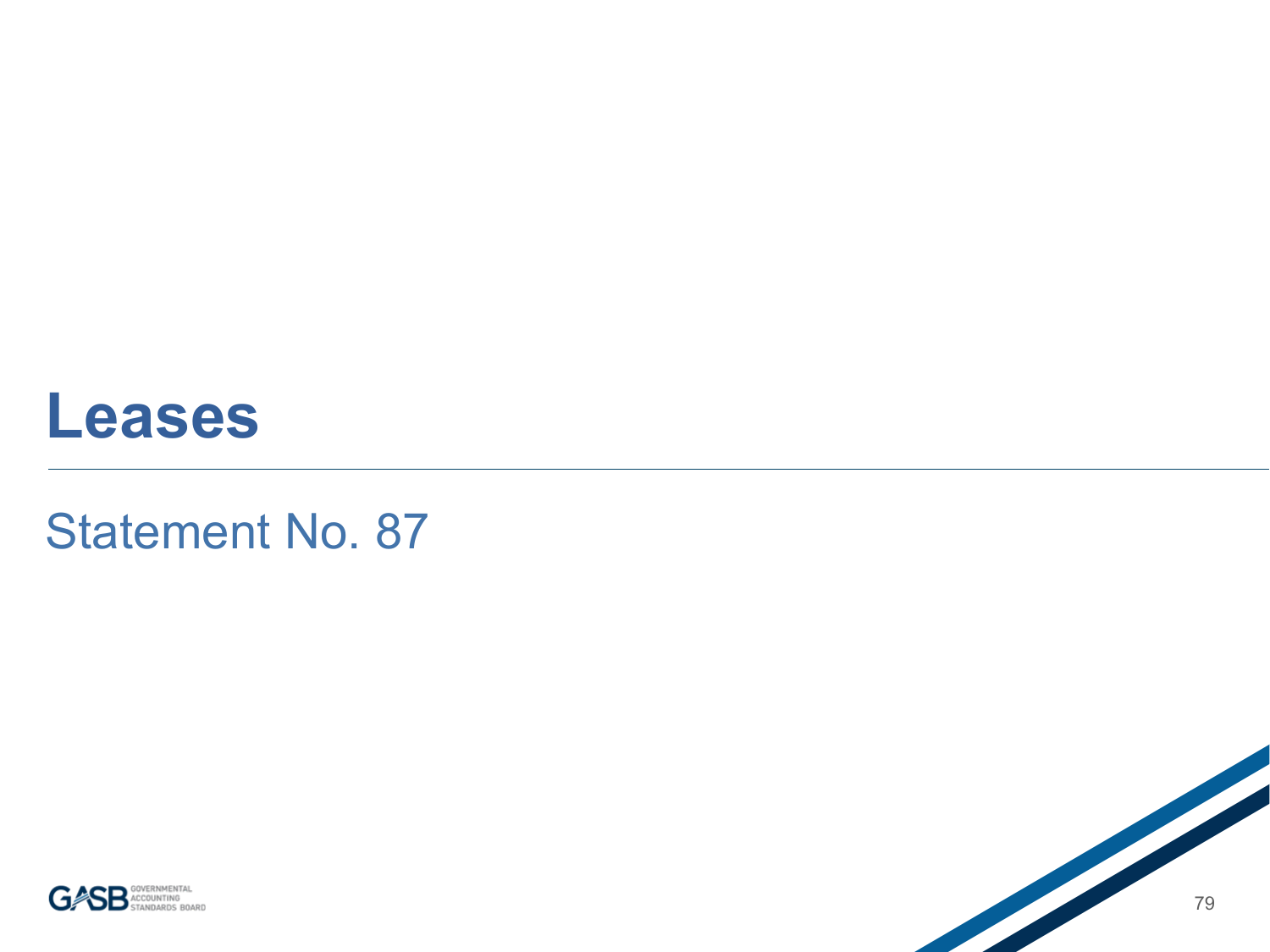#### **Leases**

- **What:** The Board issued Statement 87 to improve lease accounting and financial reporting
- **Why:** The existing standards had been in effect for decades without review to determine if they remain appropriate in light of GASB conceptual framework and continue to result in useful information; FASB and IASB conducted a joint project to update their lease standards; opportunity to increase comparability and usefulness of information and reduce complexity for preparers
- **When:** Effective date is periods beginning after December 15, 2019

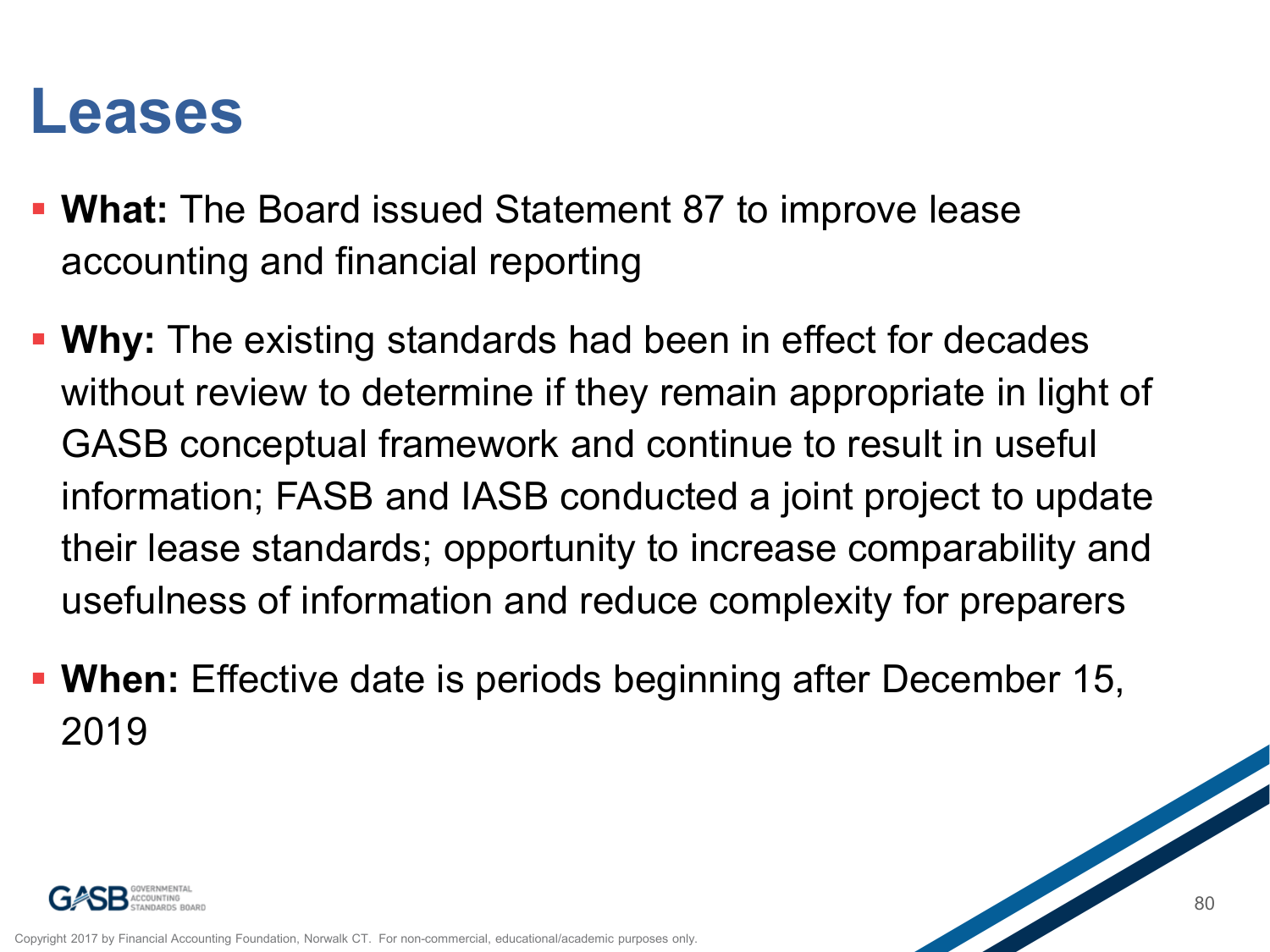## **Scope and Approach**

- Applied to any contract that meets the definition of a lease: "A lease is a contract that conveys control of the right to use another entity's nonfinancial asset (the underlying asset) for a period of time in an exchange or exchange-like transaction."
	- The right-to-use asset is that "specified in the contract"
	- Control is manifested by (1) the right to obtain present service capacity from use of the underlying asset and (2) the right to determine the nature and manner of use of the underlying asset
- Leases are financings of the right to use an underlying asset
	- Therefore, single approach applied to accounting for leases with some exceptions, such as short-term leases

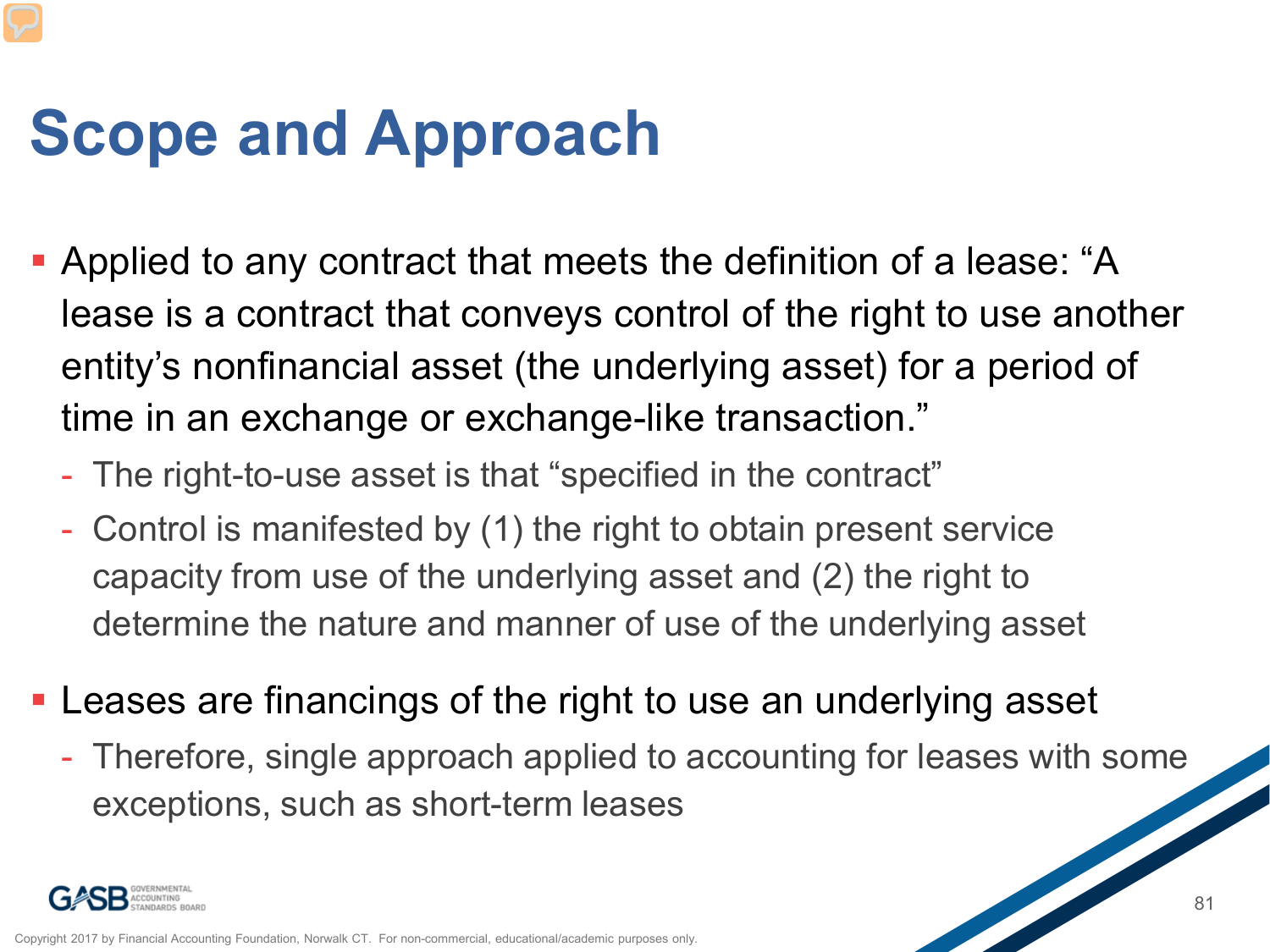### **Scope Exclusions**

- **-** Intangible assets (mineral rights, patents, software, copyrights), except for the sublease of an intangible right-to-use asset
- Biological assets (including timber, living plants, and living animals)
- **Inventory**
- Service concession arrangements (Statement 60)
- Assets financed with outstanding conduit debt, unless both the asset and the debt are reported by the lessor
- Supply contracts (such as power purchase agreements that do not convey control of the right to use the underlying power generating facility)

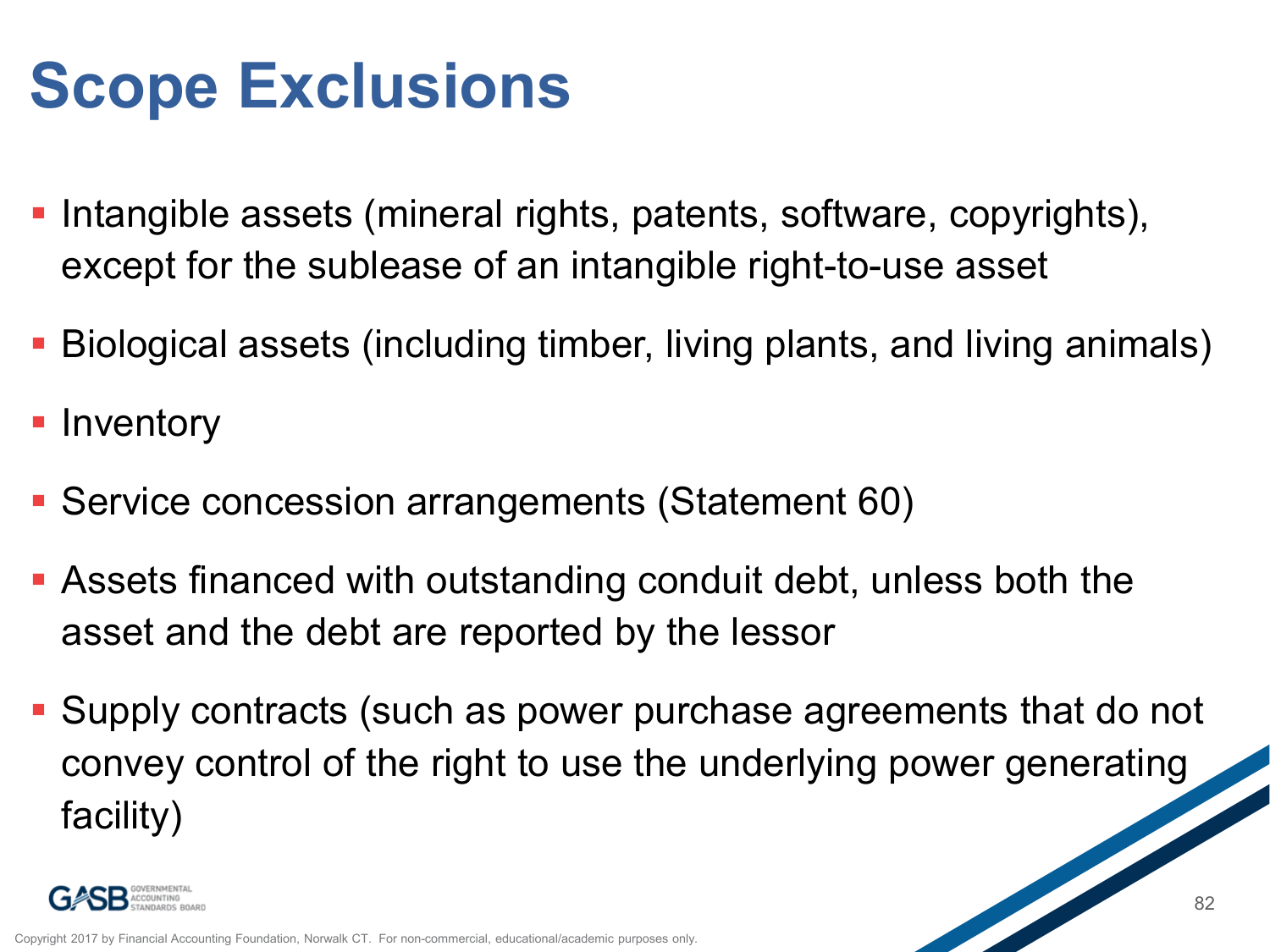## **Short-Term Leases**

- At beginning of lease, *maximum possible term* under the contract is 12 months or less
- Lessees recognize expenses/expenditures based on the terms of the contract
	- Do not recognize assets or liabilities associated with the right to use the underlying asset for short-term leases
- Lessors recognize lease payments as revenue based on the payment provisions of the contract
	- Do not recognize receivables or deferred inflows associated with the lease

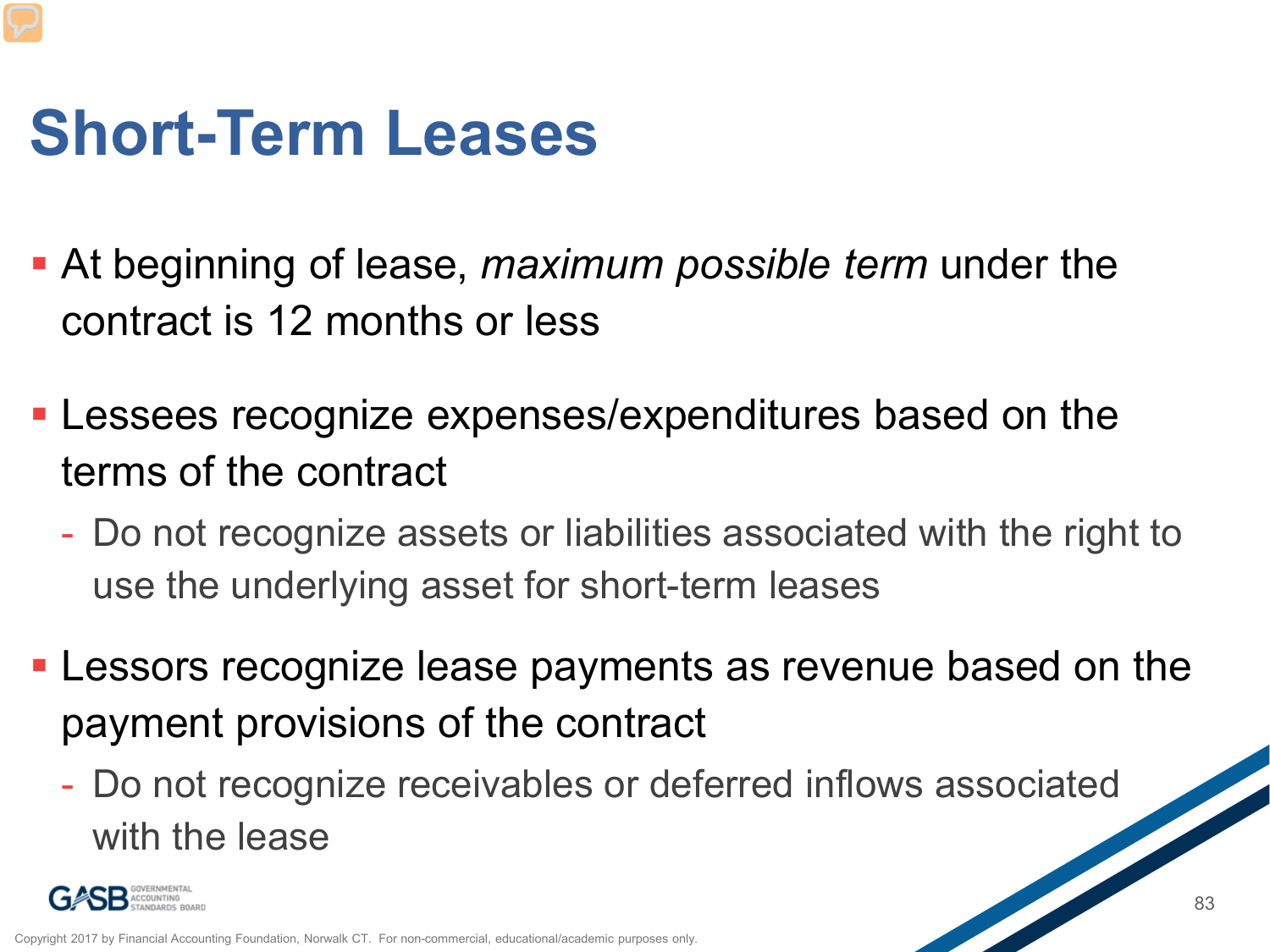# **Initial Reporting**

|               | <b>Assets</b>                                                                                                                                                                     | <b>Liability</b>                                                                                                                                                              | <b>Deferred Inflow</b>                                                                                   |
|---------------|-----------------------------------------------------------------------------------------------------------------------------------------------------------------------------------|-------------------------------------------------------------------------------------------------------------------------------------------------------------------------------|----------------------------------------------------------------------------------------------------------|
| <b>Lessee</b> | Intangible lease asset (right to<br>use underlying asset)—value<br>of lease liability plus<br>prepayments and initial direct<br>costs that are ancillary to<br>place asset in use | Present value of<br>future lease<br>payments (incl.<br>fixed payments,<br>variable payments<br>based on index or<br>rate, reasonably<br>certain residual<br>guarantees, etc.) | <b>NA</b>                                                                                                |
| <b>Lessor</b> | • Lease receivable (generally<br>includes same items as<br>lessee's liability)<br>• Continue to report the<br>leased asset                                                        | NA.                                                                                                                                                                           | Equal to lease<br>receivable plus<br>any cash received<br>up front that<br>relates to a future<br>period |

**SB** <sup>GOVERNMENTAL<br>STANDARDS BOARD</sup> G

Copyright 2017 by Financial Accounting Foundation, Norwalk CT. For non-commercial, educational/academic purposes only.

**Stational Contract Contract Contract Contract Contract Contract Contract Contract Contract Contract Contract C** 

Z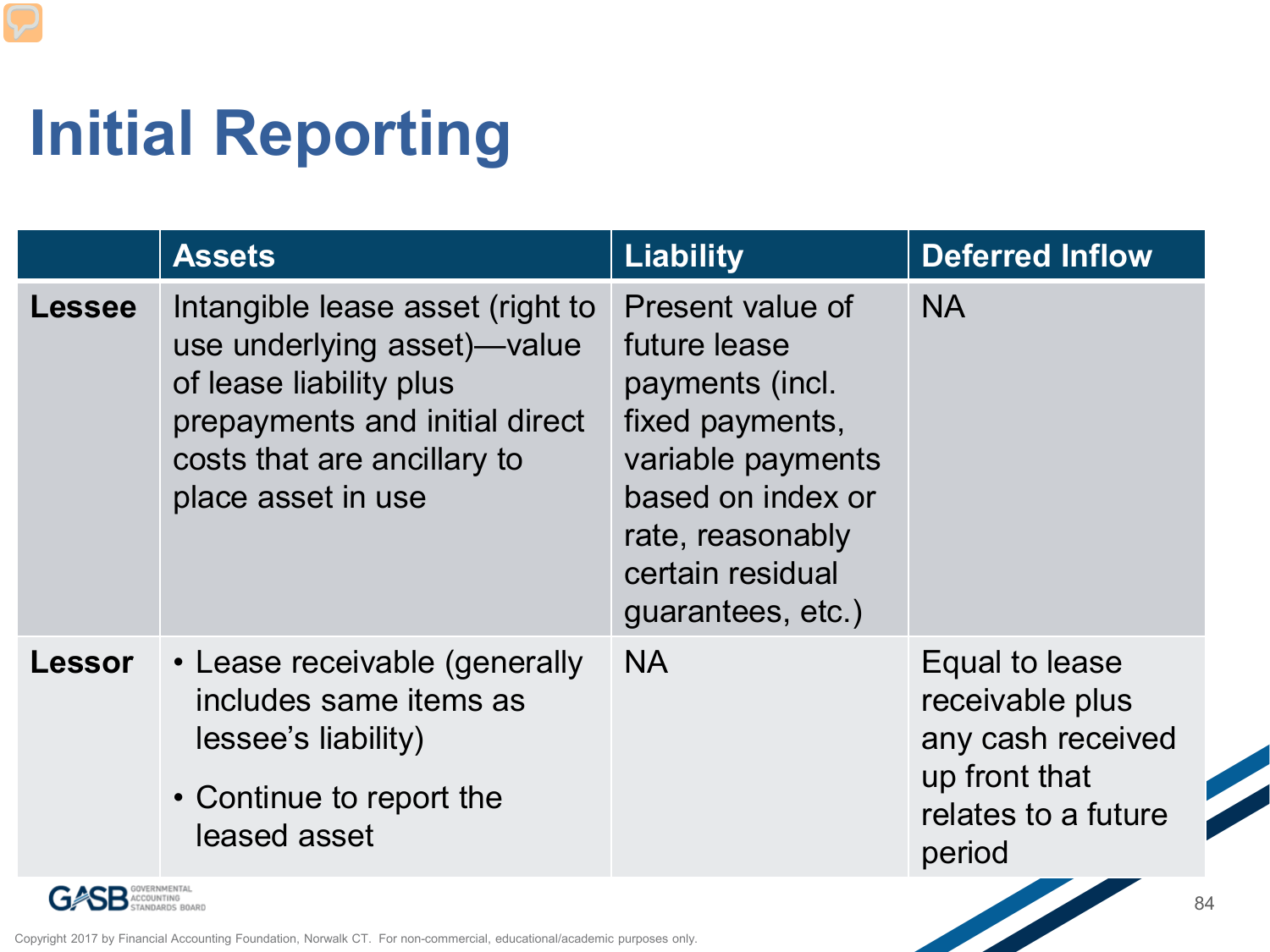## **Subsequent Reporting**

|        | <b>Assets</b>                                                                                                                                                                                                           | <b>Liability</b>                                                           | <b>Deferred</b><br><b>Inflow</b>                                                            |
|--------|-------------------------------------------------------------------------------------------------------------------------------------------------------------------------------------------------------------------------|----------------------------------------------------------------------------|---------------------------------------------------------------------------------------------|
| Lessee | Amortize the intangible lease asset over<br>shorter of useful life or lease term                                                                                                                                        | Reduce by<br>lease<br>payments<br>(less amount<br>for interest<br>expense) | <b>NA</b>                                                                                   |
| Lessor | • Depreciate leased asset (unless<br>indefinite life or required to be returned<br>in its original or enhanced condition)<br>• Reduce receivable by lease payments<br>(less amount needed to cover accrued<br>interest) | <b>NA</b>                                                                  | Recognize<br>revenue over<br>the lease<br>term in a<br>systematic<br>and rational<br>manner |

**SB** GOVERNMENTAL G

Copyright 2017 by Financial Accounting Foundation, Norwalk CT. For non-commercial, educational/academic purposes only.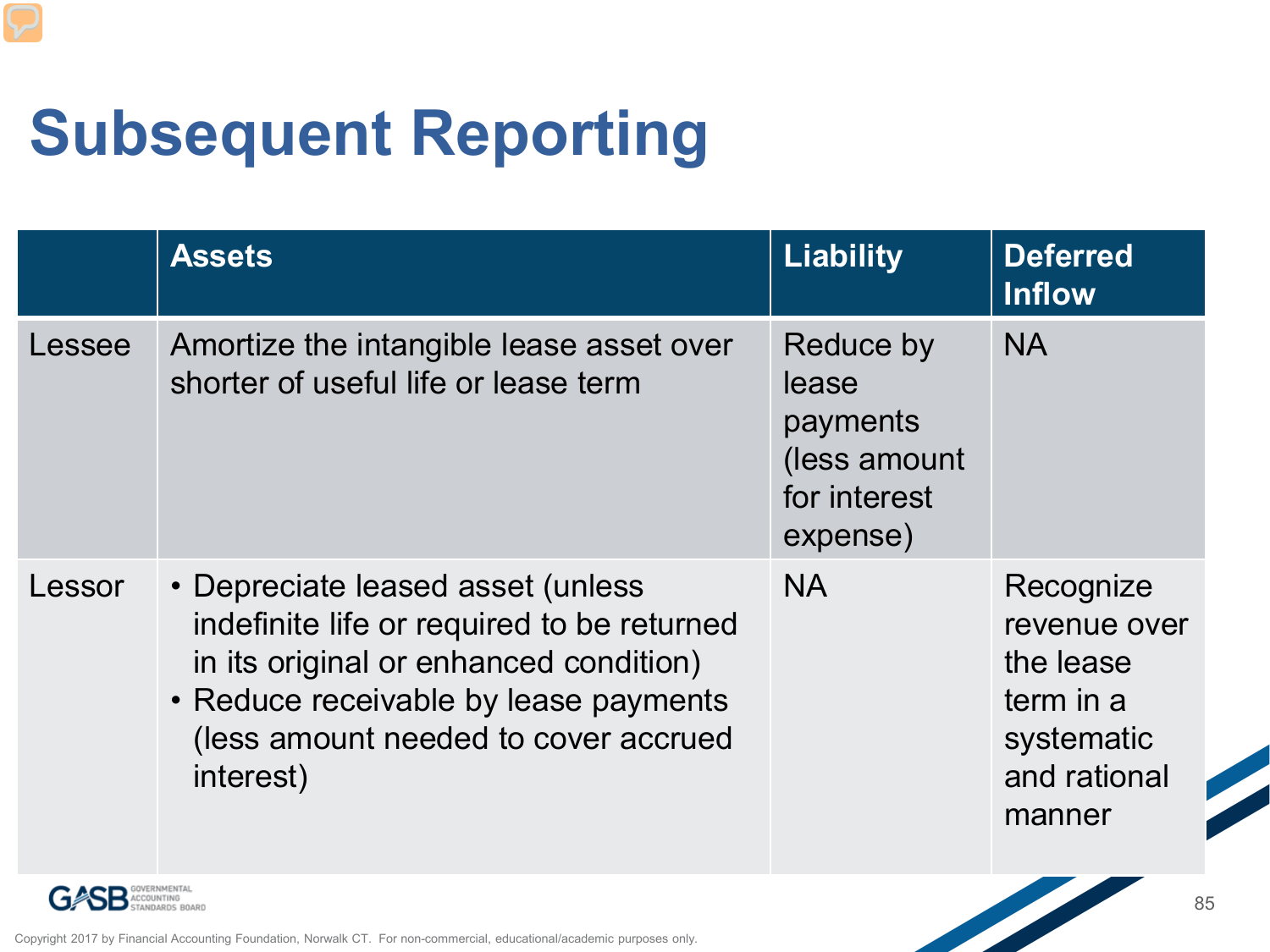#### **General Lessee Disclosures**

- General description of leasing arrangements
- Total amount of lease assets (by major classes of underlying assets), and the related accumulated amortization
- Amount of outflows of resources recognized for the period for variable payments and other payments (such as residual value guarantees or penalties) not previously included in the measurement of the lease liability
- Principal & interest requirements to maturity for each of the next 5 fiscal years and in 5-year increments thereafter
- Commitments under leases that have not yet begun (other than short-term leases)
- Components of any net impairment loss recognized on the lease asset during the period.

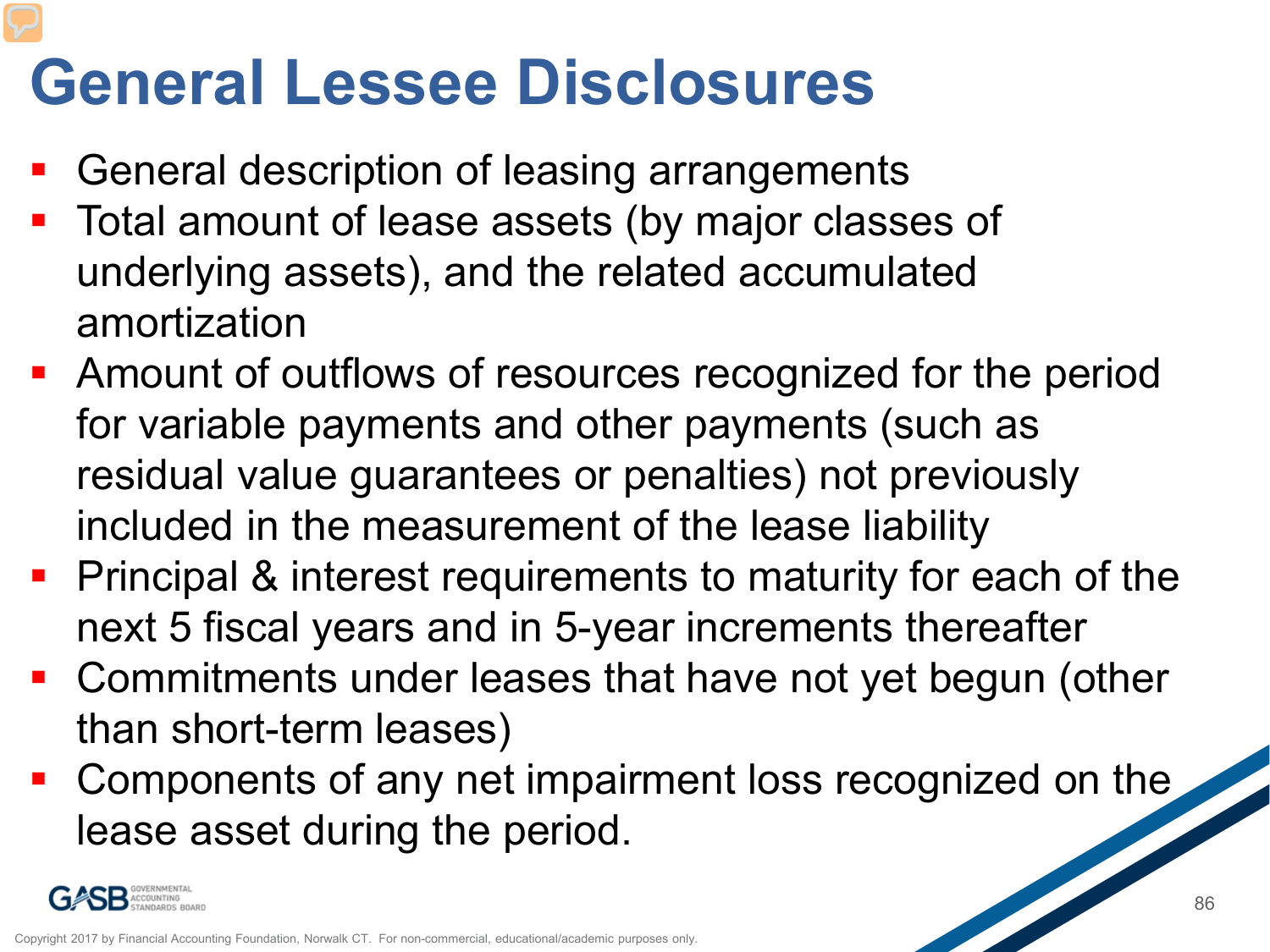#### **General Lessor Disclosures**

- General description of leasing arrangements
- Total amount of inflows of resources (such as lease revenue and interest revenue, if not otherwise displayed
- **-** Amount of inflows of resources recognized for the period for variable payments and other payments (such as residual value guarantees or penalties) not previously included in the measurement of the lease receivable
- **The existence, terms, and conditions of options by the** lessee to terminate the lease or abate payments if the lessor government has issued debt for which the principal and interest payments are secured by the lease payments

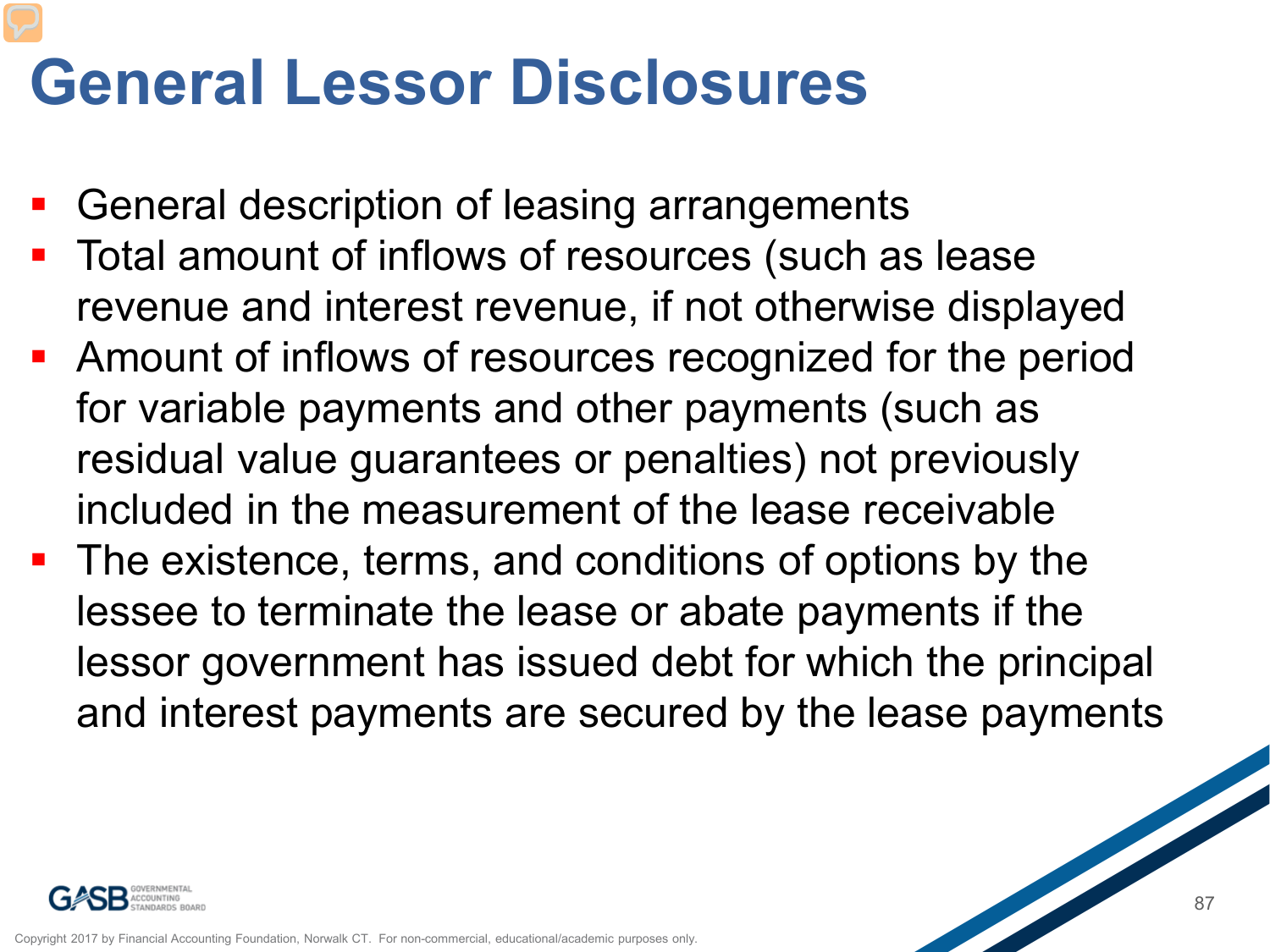## **Other Topics Covered by Statement 87**

- Lease term
- Contracts with multiple components
- Contract combinations
- Lease modifications & terminations
- Lease incentives
- **Subleases**
- Sale-leasebacks
- Lease-leasebacks



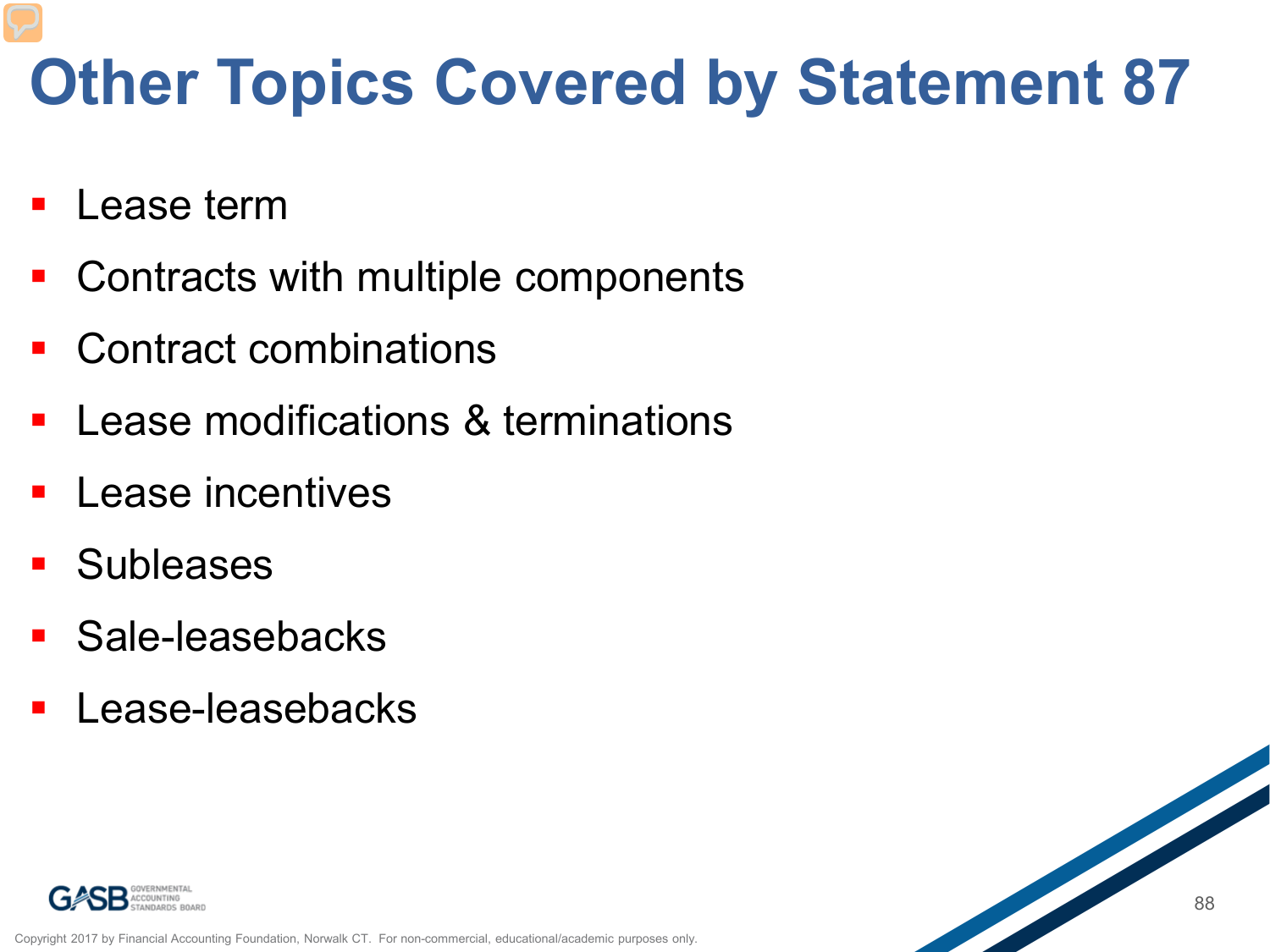#### **Implementation Guidance Updates**

2016-1 and 2017-1



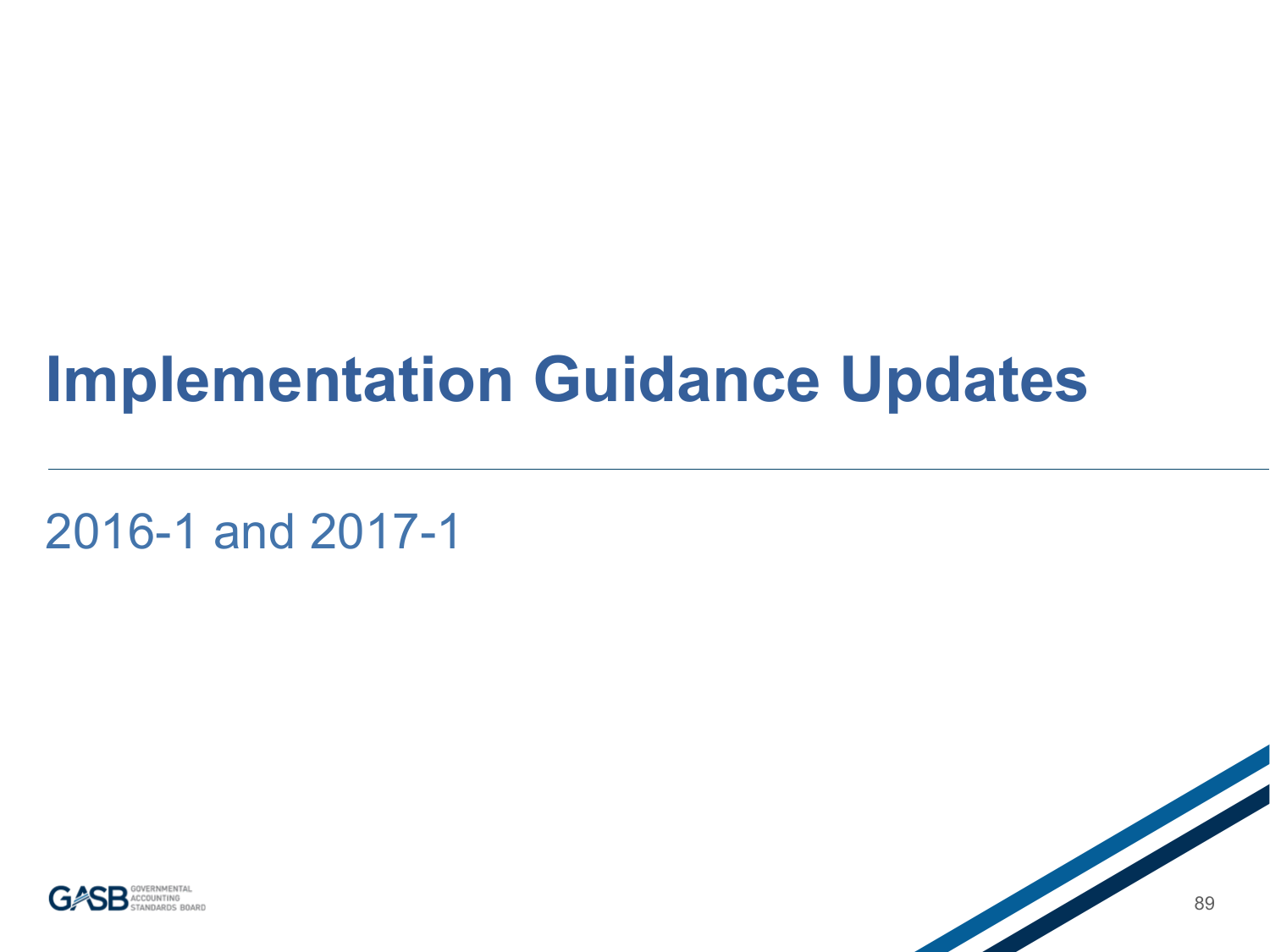#### **Implementation Guidance Updates**

- **What:** GASB annual updates its Q&A implementation guidance
- **Why:** New guidance is added as new pronouncements are issued and new issues arise; existing guidance is revised to reflect the effects of new pronouncements
- **When:** 2016-1 is effective for periods beginning after June 15, 2016. 2017-1 is effective for periods beginning after June 15, 2017.

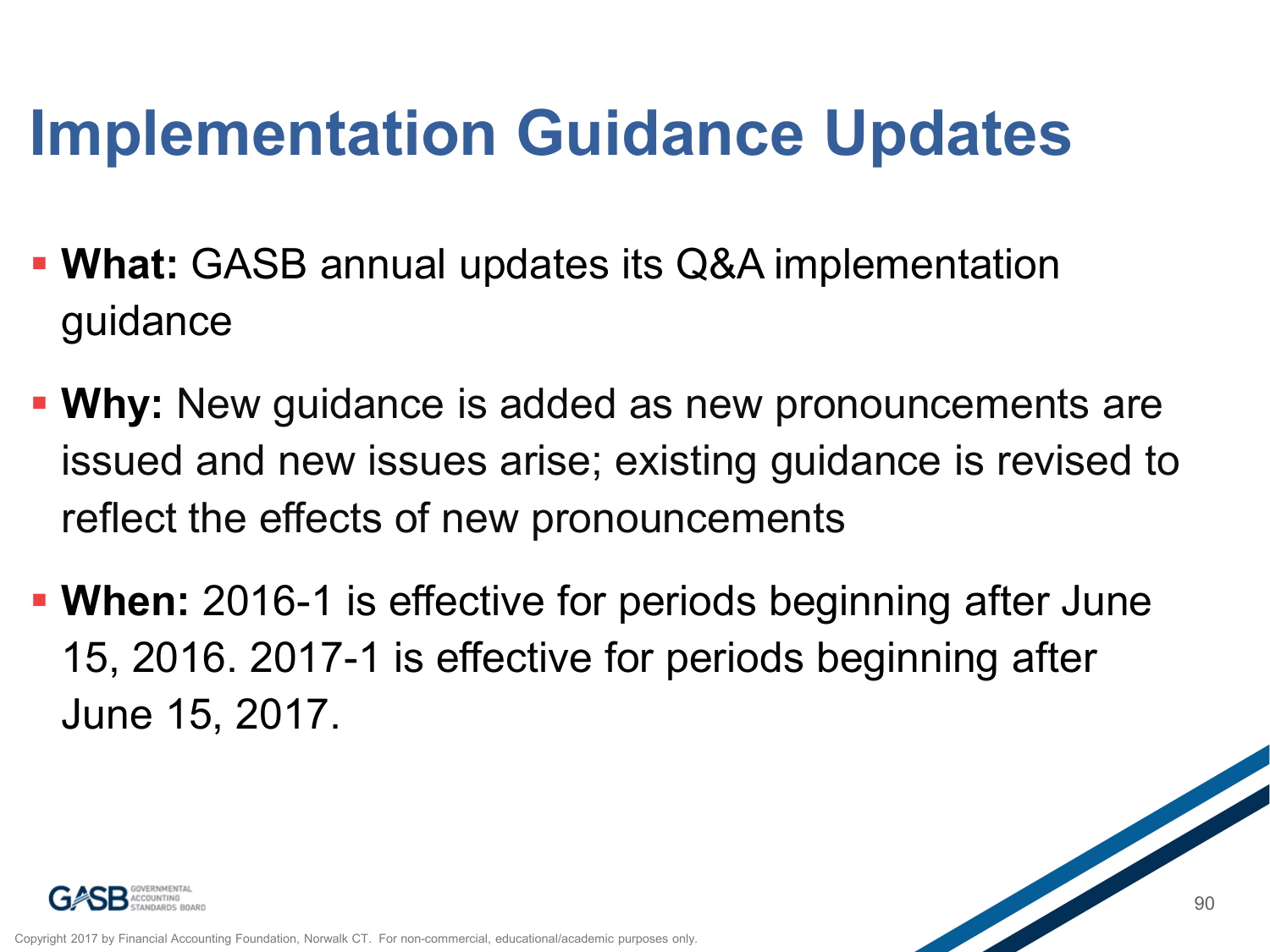#### **Implementation Guide 2016-1**

- Adds new questions on recent standards regarding fair value and tax abatement disclosures
- Reinstates certain previously superseded Q&As that have been updated for the effects of recent standards on pensions, other postemployment benefits, and fair value



Financial Accounting Foundation, Norwalk CT. For non-commercial, educational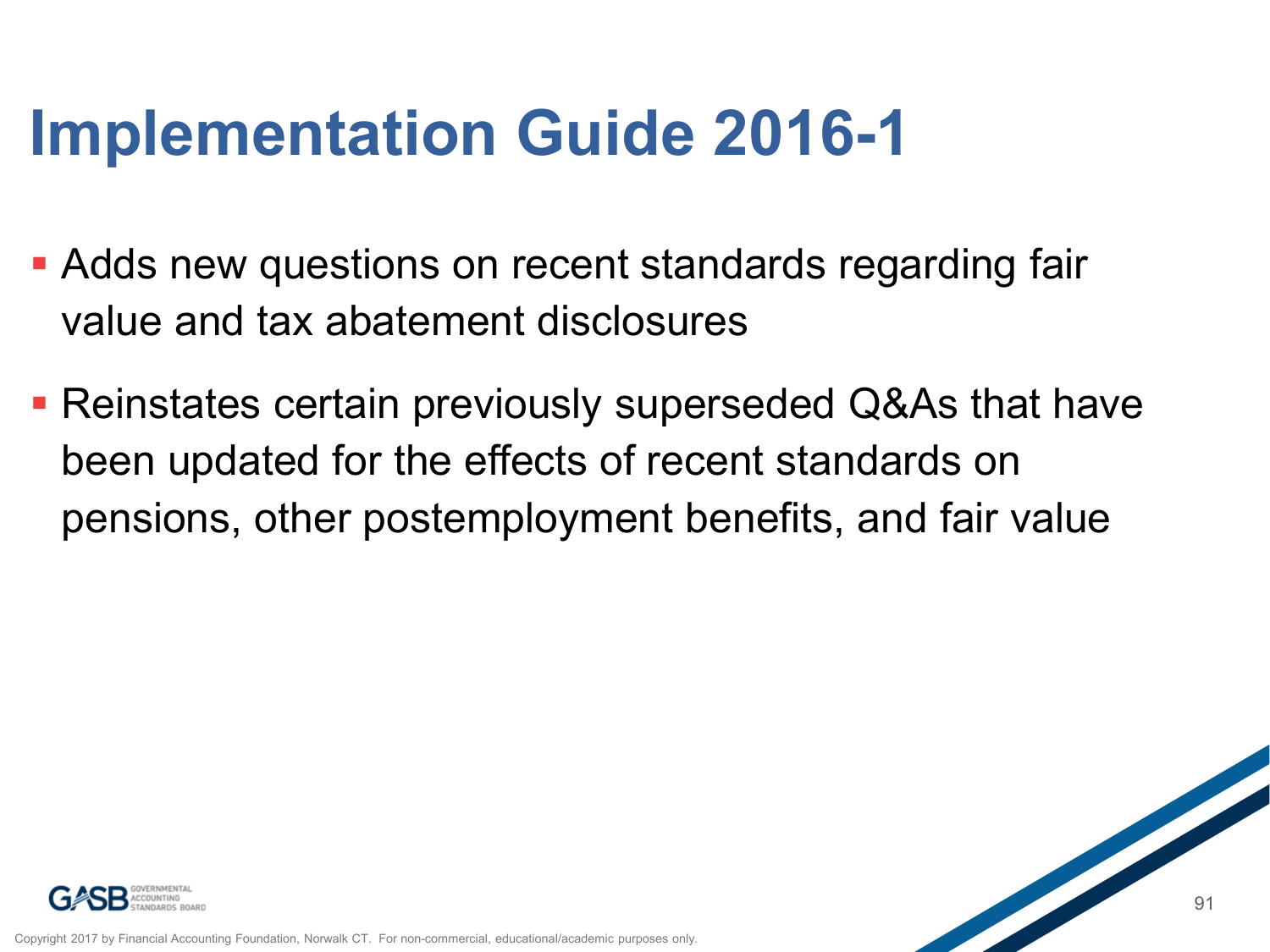#### **Implementation Guide 2017-1**

- Adds new questions related to pensions, tax abatements, external investment pools, and other topics
- Updates existing Q&A guidance related to pensions, the financial reporting entity, the financial reporting model, and other topics



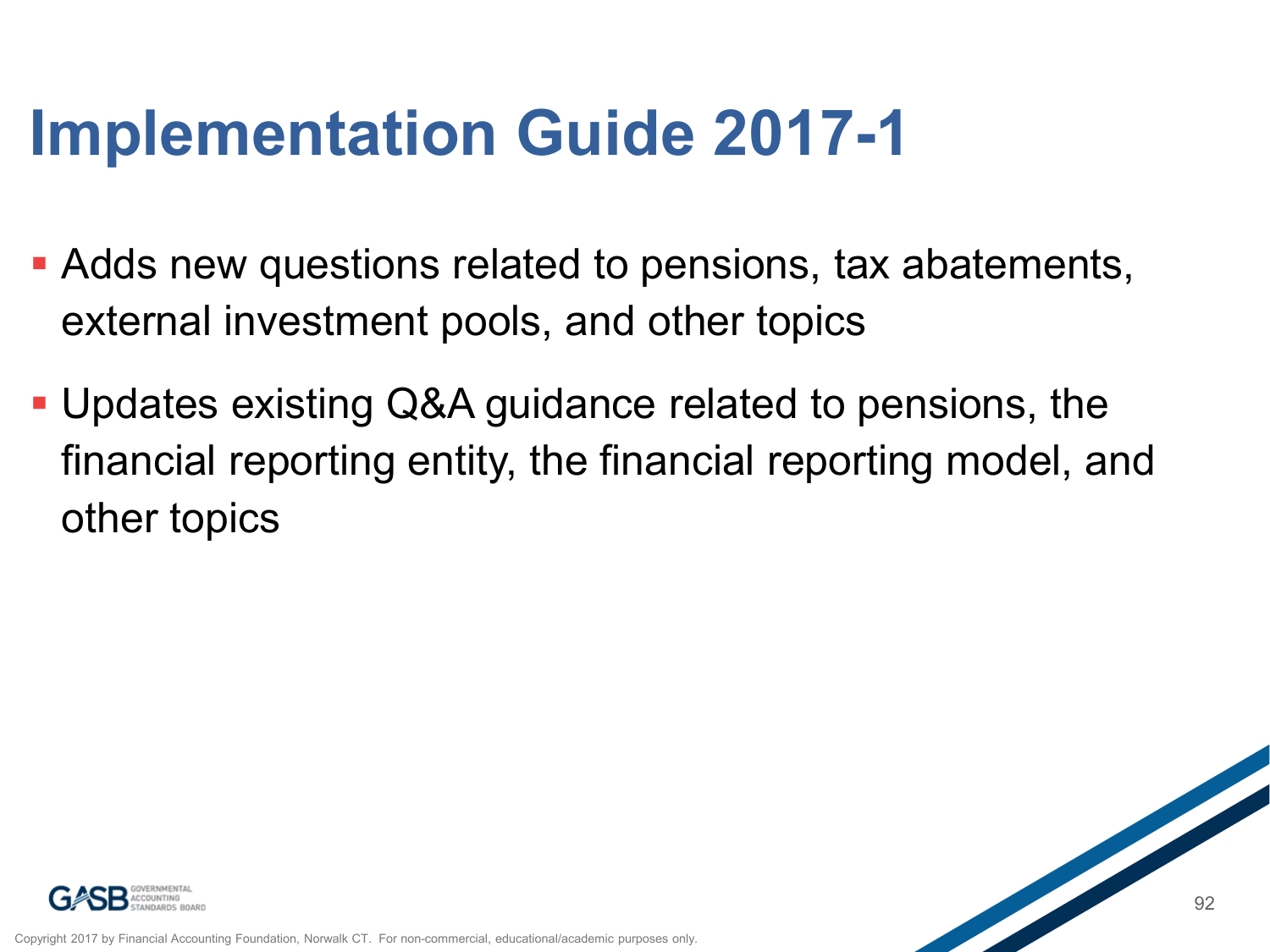### **Current Proposals**



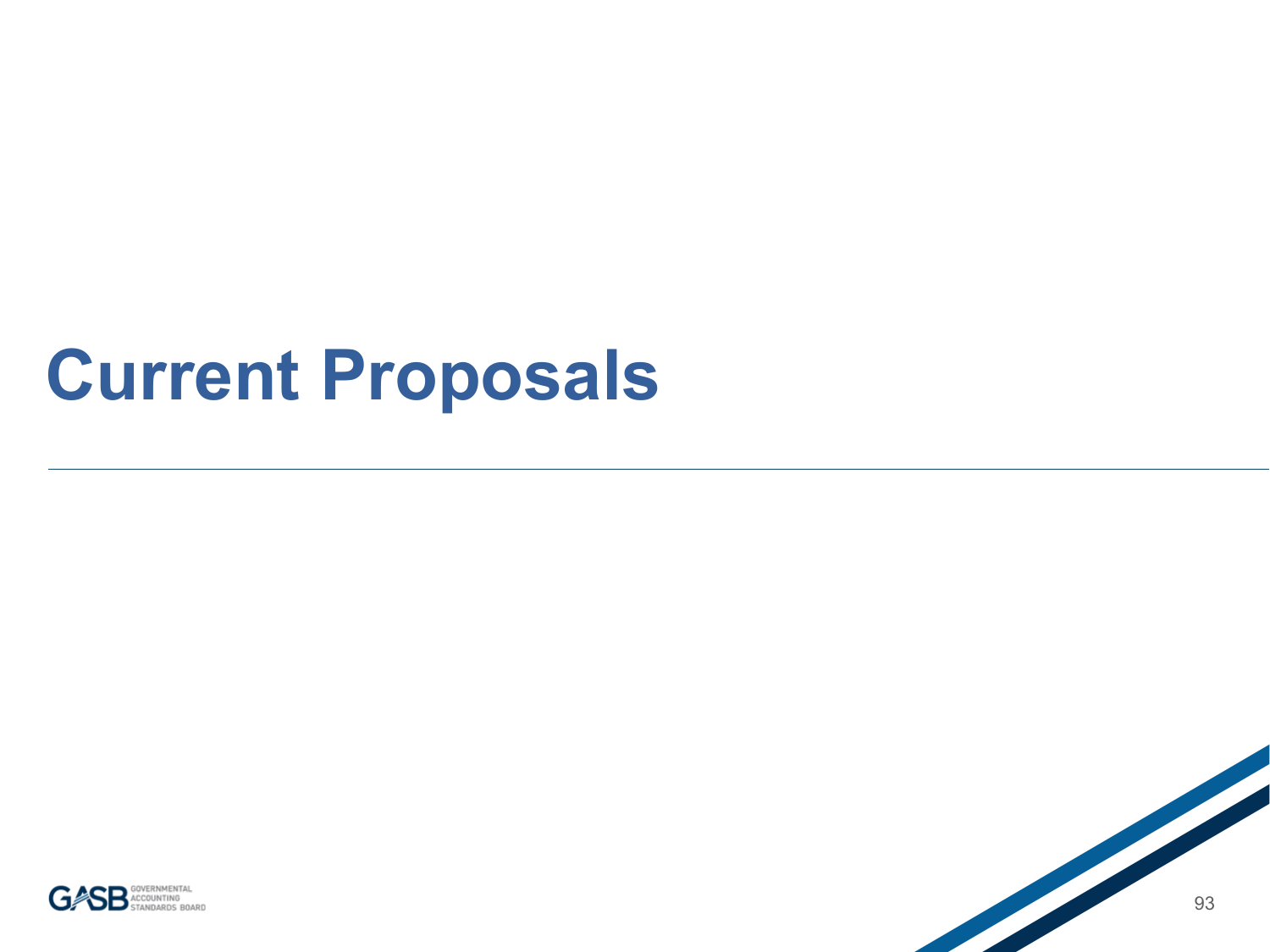#### **Exposure Draft,** *Certain Disclosures Related to Debt, including Direct Borrowings and Direct Placements*

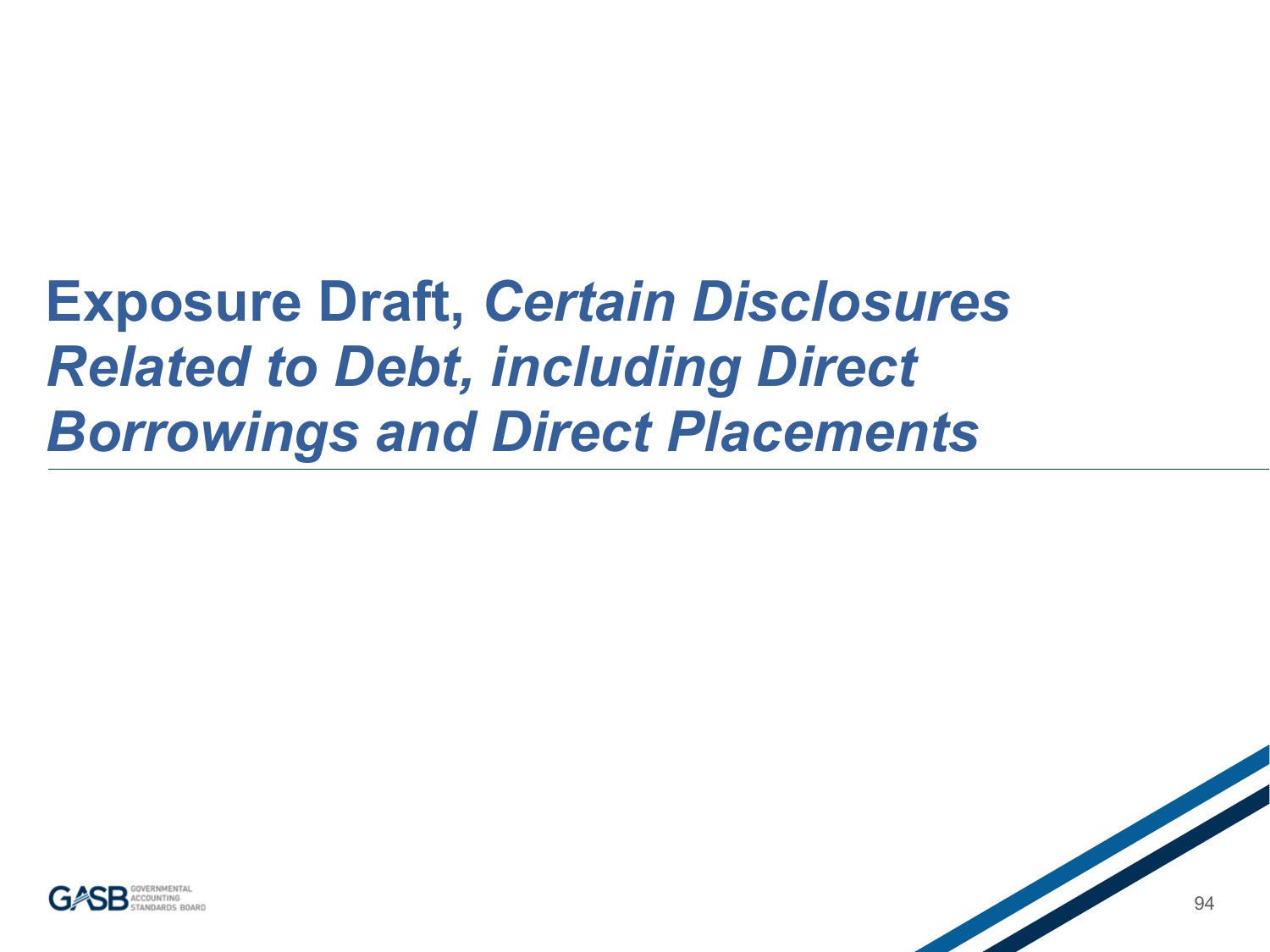#### **Debt Disclosures**

- **What:** The Board has proposed improvements to existing standards for disclosure of debt.
- **Why:** A review of existing standards related to disclosures of debt found that debt disclosures provide useful information, but that certain improvements could be made.
- **When:** The deadline for comments was September 15, 2017.



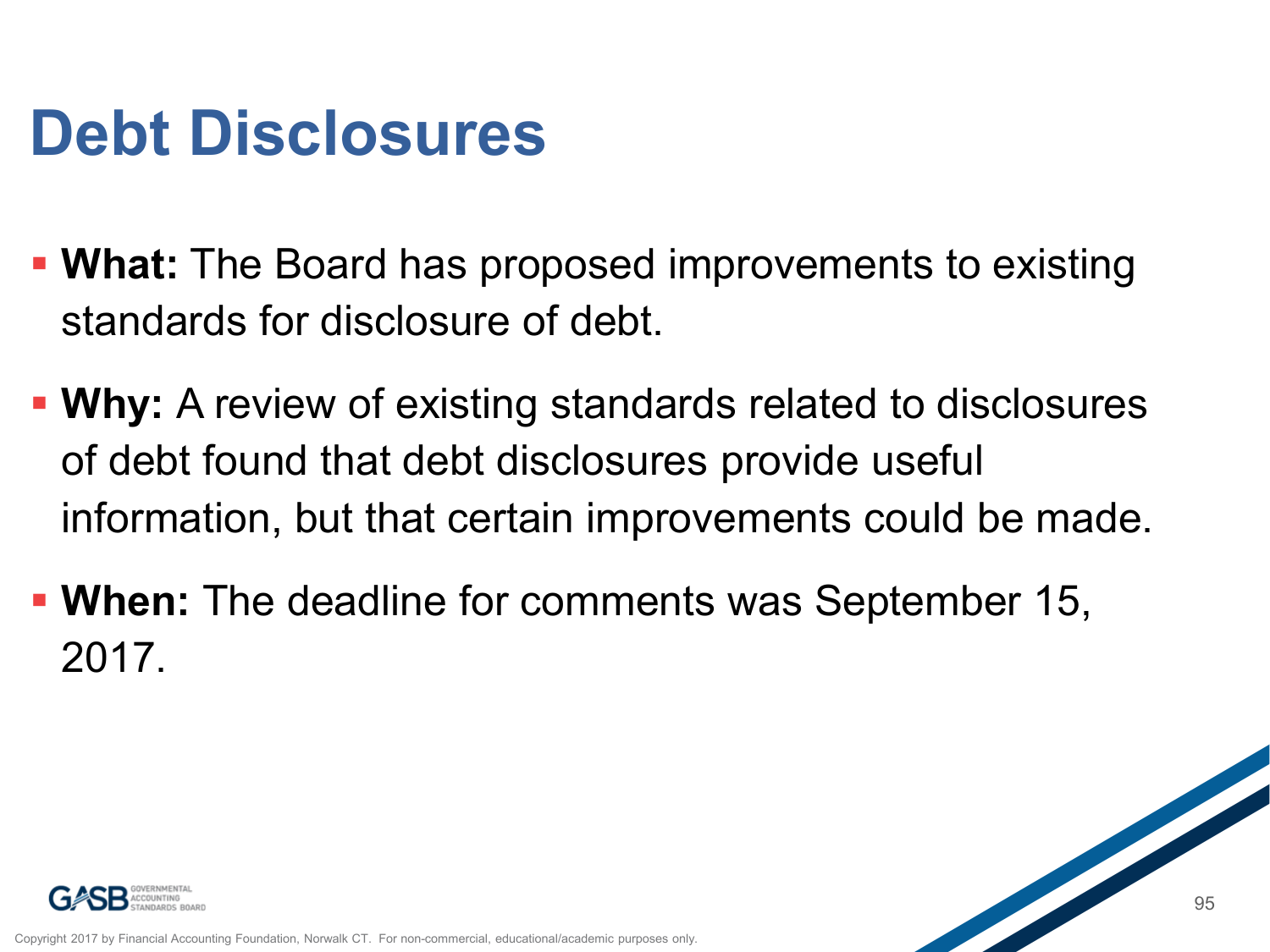## **Proposed Definition of Debt**

- **The definition of debt for disclosure purposes would be "a** liability that arises from a contractual obligation to pay cash (or other assets that may be used in lieu of payment of cash) in one or more payments to settle an amount that is fixed at the date the contractual obligation is established."
	- For purposes of this determination, interest to be accrued and subsequently paid (such as variable-rate interest) or added to the principal amount of the obligation, such as capital appreciation bonds, would not preclude the amount to be settled from being considered fixed at the date the contractual obligation is established.
- **Leases and trade accounts payable would be excluded from** the definition of debt.

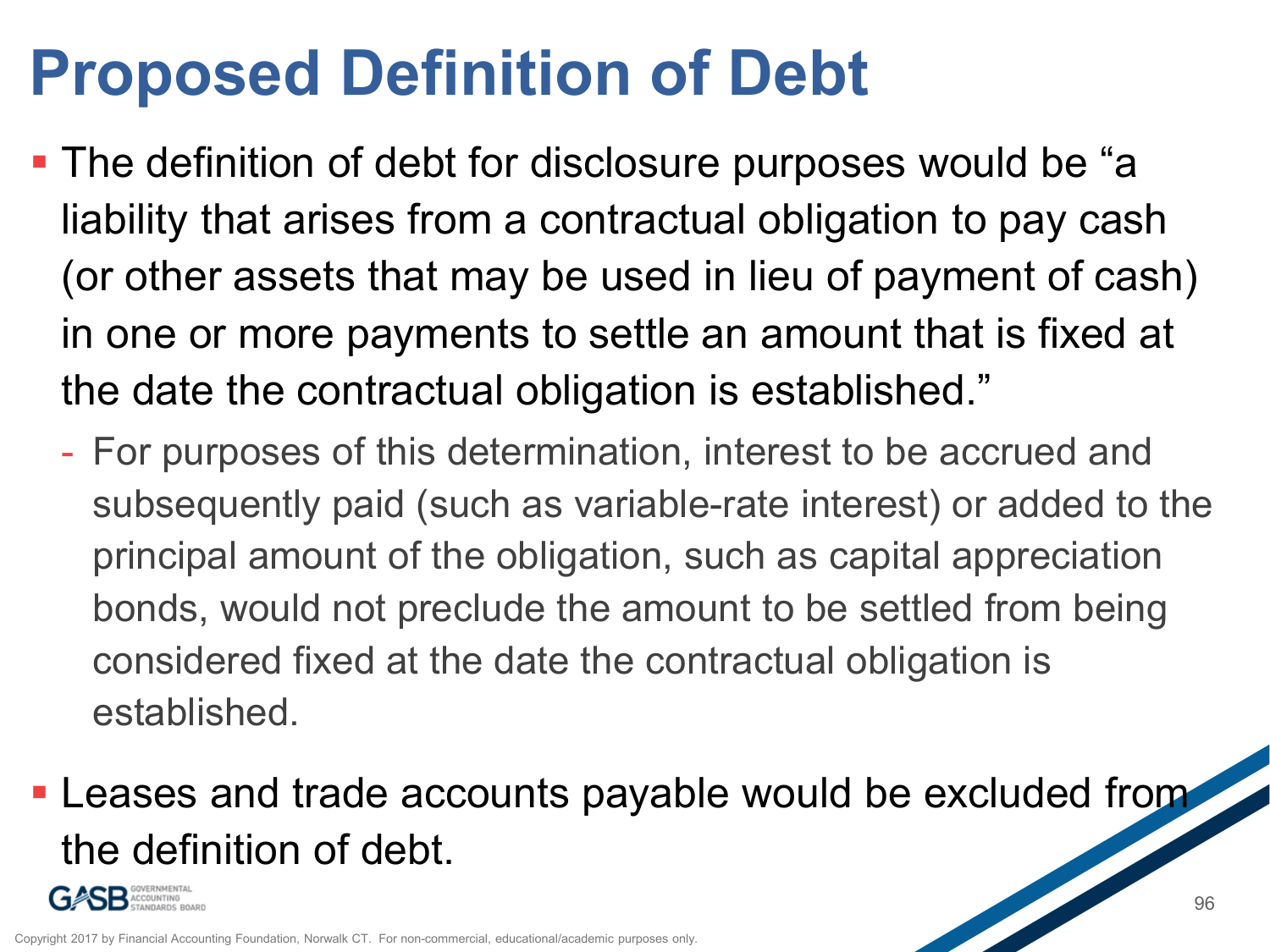## **Proposed Disclosures**

- **Information about direct borrowings and direct placements of debt** would be distinguishable from information about other types of debt
- **In addition to existing debt disclosures, governments would** disclose the following about all types of debt:
	- Amount of unused lines of credit
	- Collateral pledged as security for debt
	- Terms specified in debt agreements related to significant:
		- Events of default with finance-related consequences
		- Termination events with finance-related consequences
		- Subjective acceleration clauses.

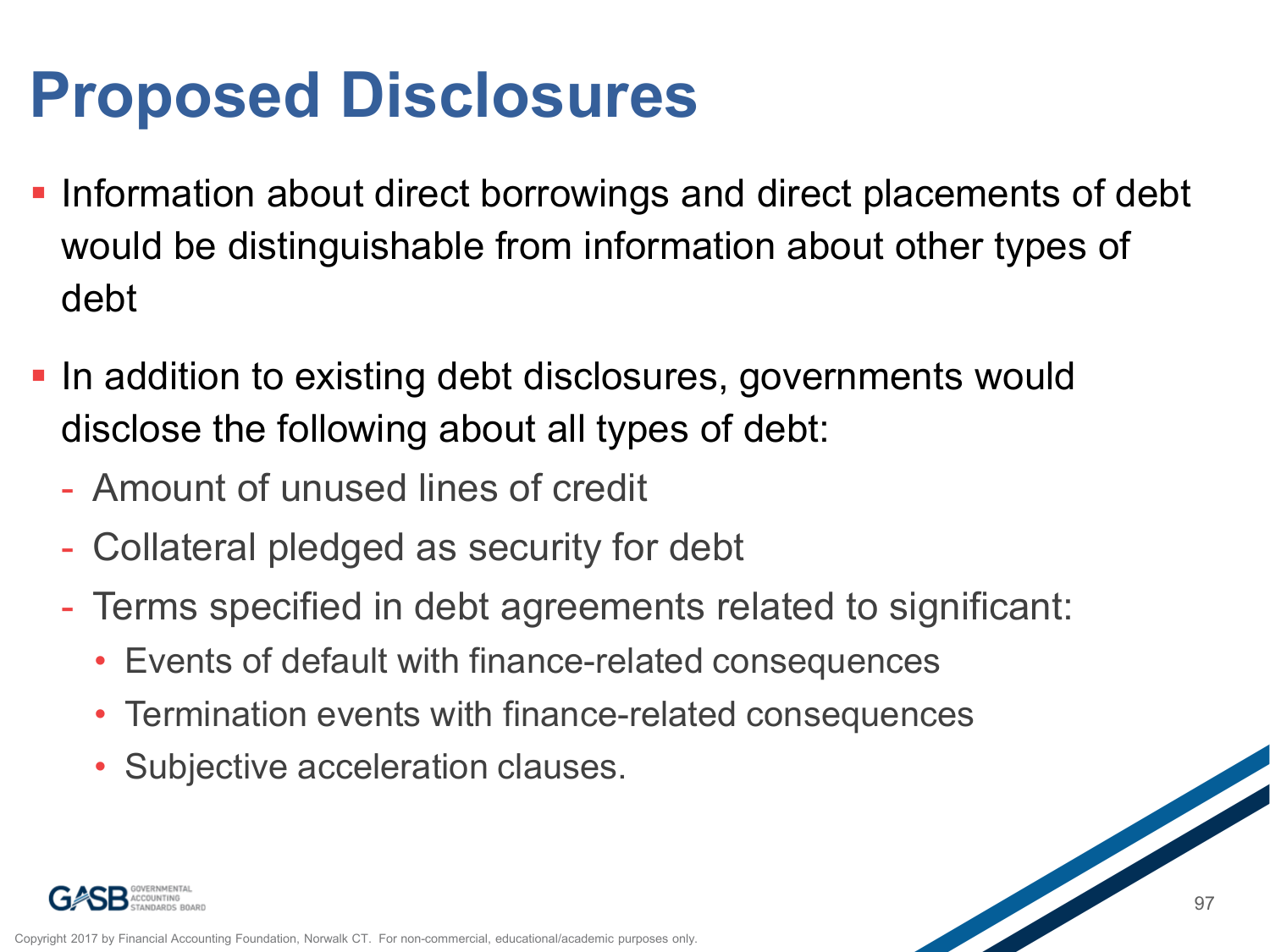## **Project Timeline**

| Pre-Agenda Research Started       | <b>April 2015</b>  |
|-----------------------------------|--------------------|
| Added to Current Technical Agenda | August 2016        |
| <b>Exposure Draft Approved</b>    | June 2017          |
| <b>Comment Deadline</b>           | September 15, 2017 |



Copyright 2017 by Financial Accounting Foundation, Norwalk CT. For non-commercial, educational/academic purposes only.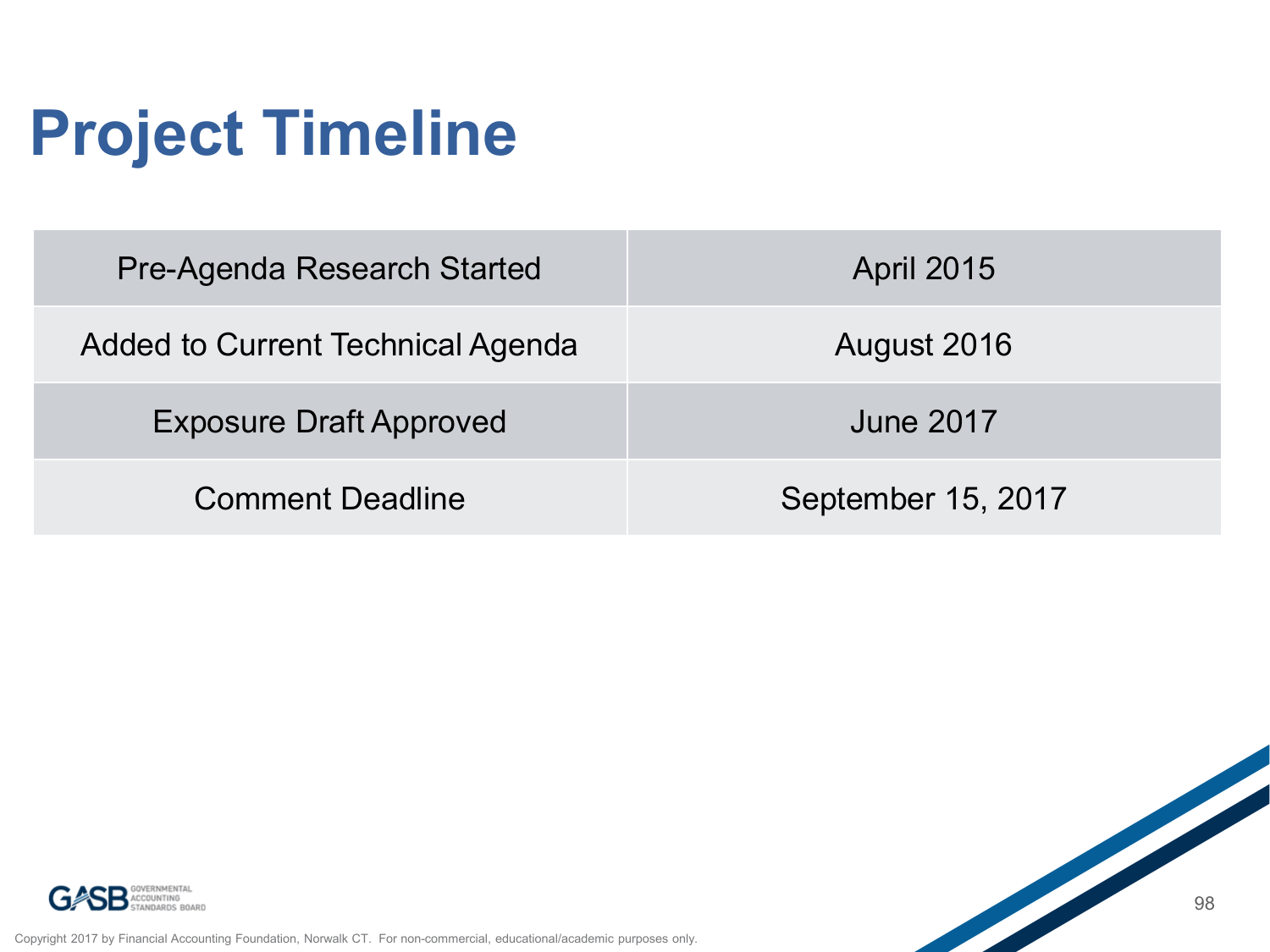**Exposure Draft:** *Implementation Guide No. 201X-Z, Accounting and Financial Reporting for Postemployment Benefits Other Than Pensions (and Certain Issues Related to OPEB Plan Reporting)*

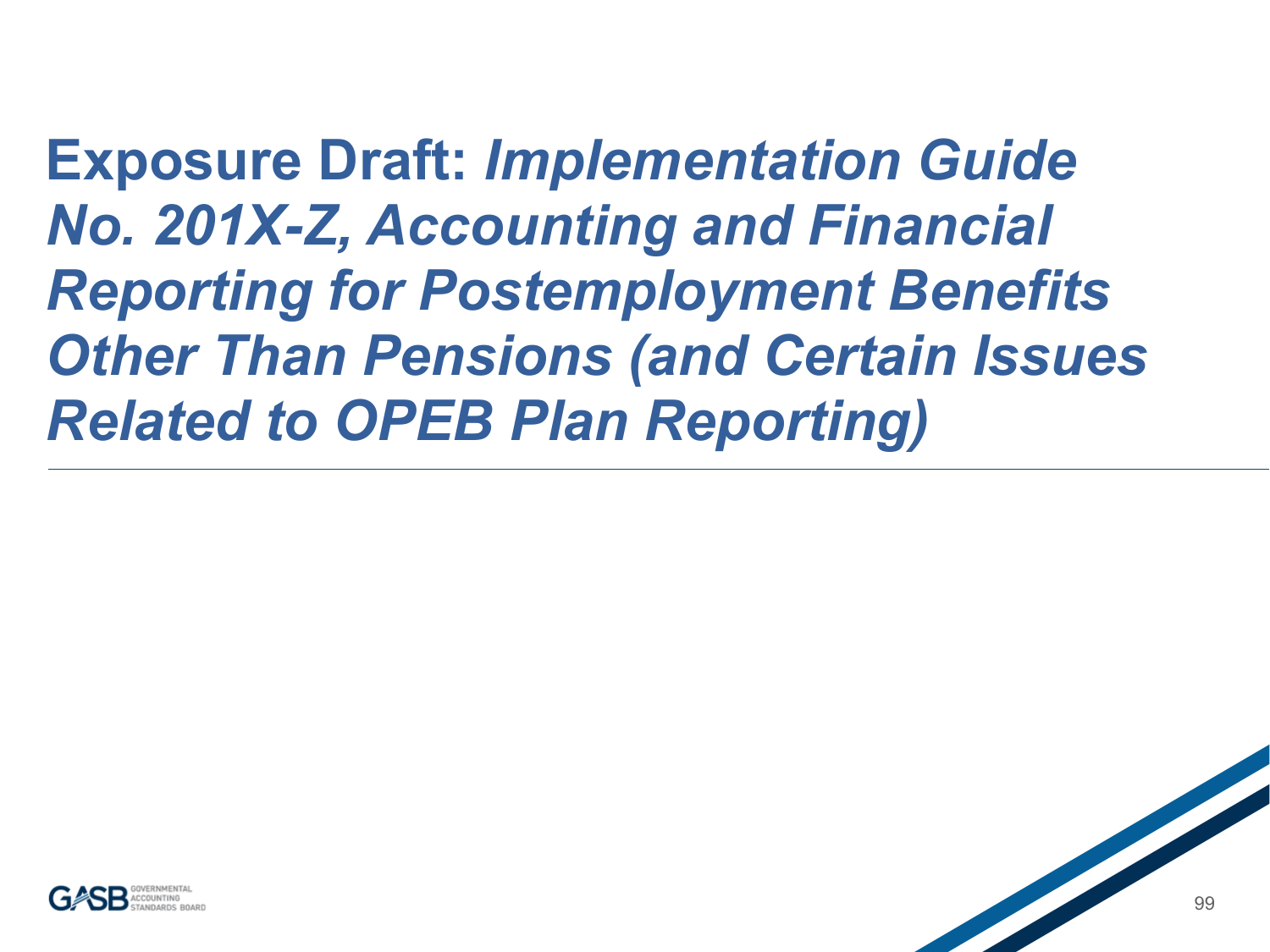#### **OPEB Implementation Guidance**

- **What:** An Exposure Draft of an Implementation Guide for OPEB and certain issues related to OPEB plan reporting was issued for public comment in June.
- **Why:** The effective date for Statement 75 is periods beginning after June 15, 2017. An Implementation Guide to Statement 74 on OPEB plan reporting was published in April 2017.
- **When:** The comment deadline was September 25, 2017.

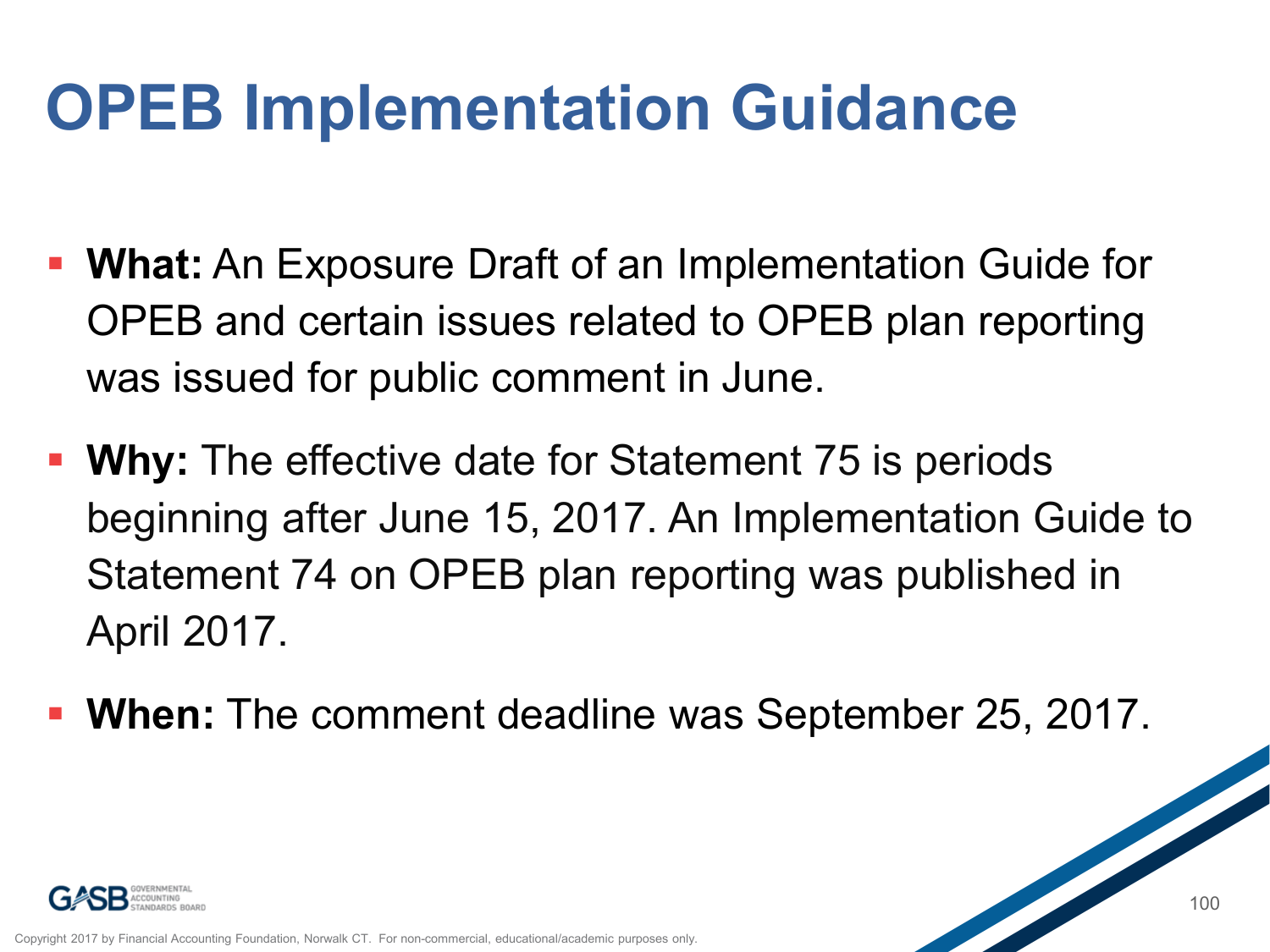#### **Proposed Implementation Guidance**

- **Proposes more than 500 questions and answers related to** employer accounting and financial reporting for OPEB
- **Proposes additional questions and answers related to** OPEB plan reporting (Statement 74)



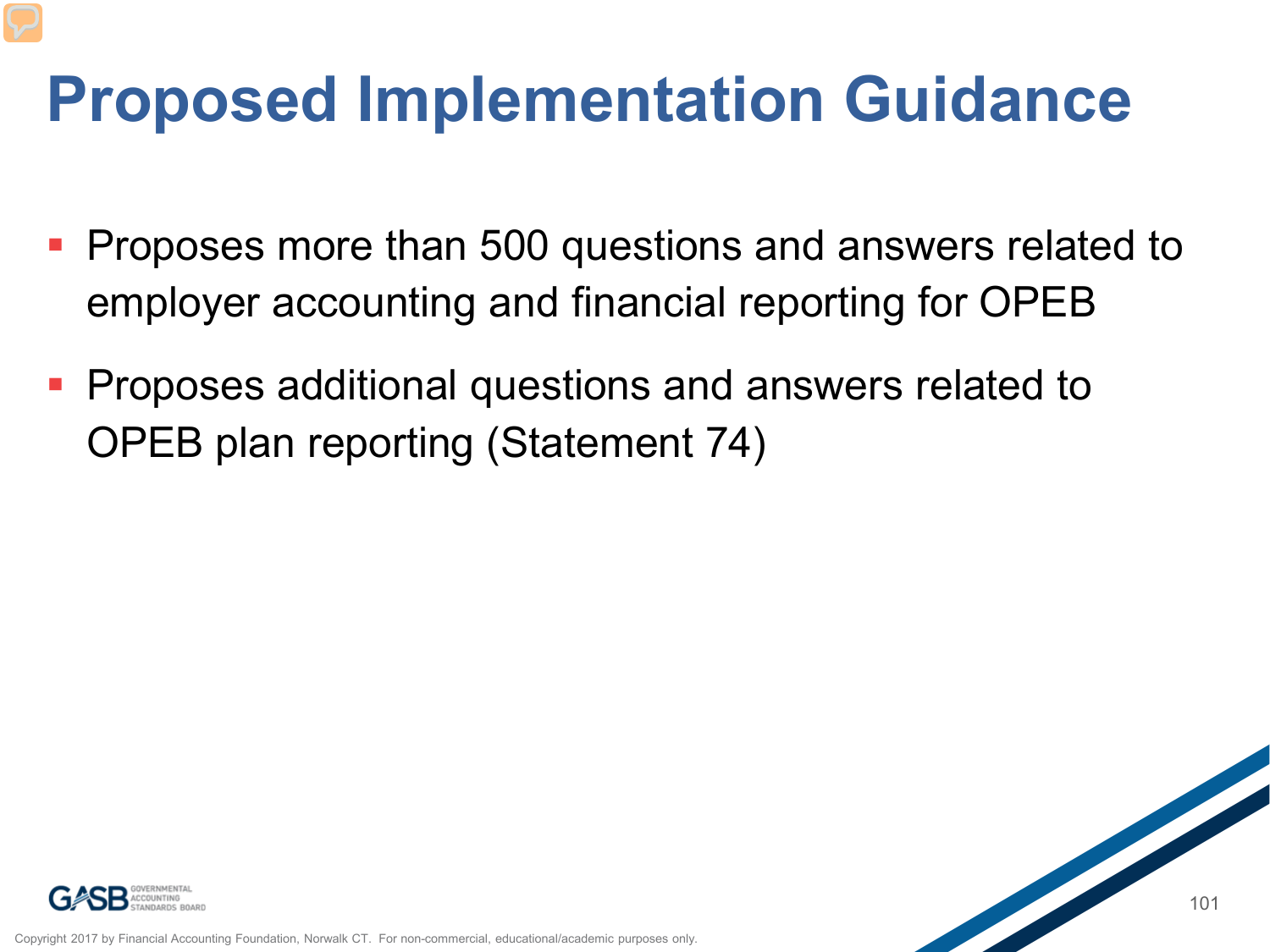### **Illustrations**

- Determination of benefit payments if blended premium rates are stated
- Determination of the discount rate in circumstances in which benefits are paid by the employer with its own resources as they come due and the OPEB plan is administered through a trust that meets the criteria in paragraph 4 of Statement 75
- Determination of certain amounts to be presented in a single or agent employer's required supplementary information (RSI) schedule of contribution-related information
- Note disclosures, RSI, and calculation of certain recognized amounts for a cost-sharing employer

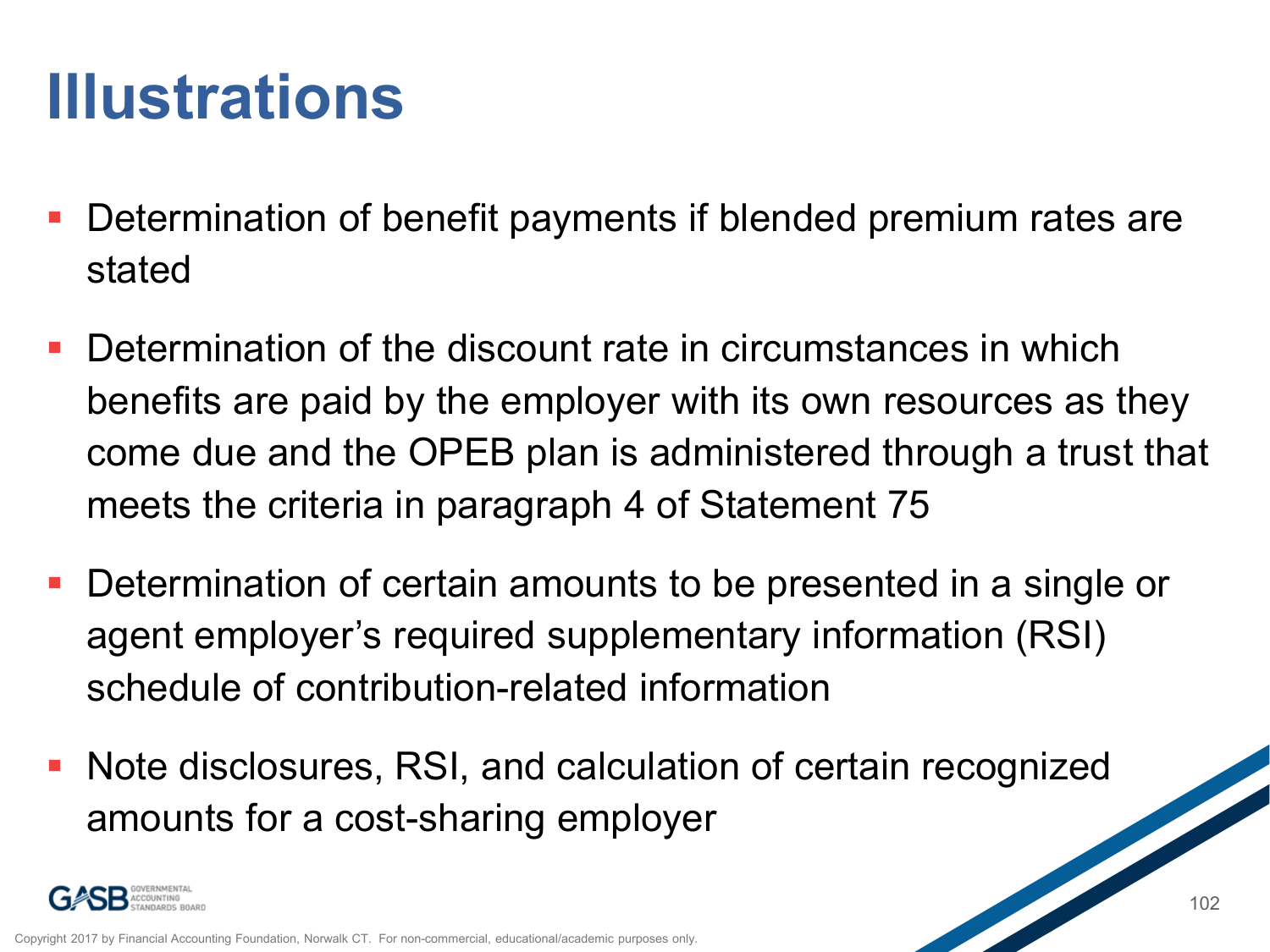#### **Current Technical Agenda Projects**

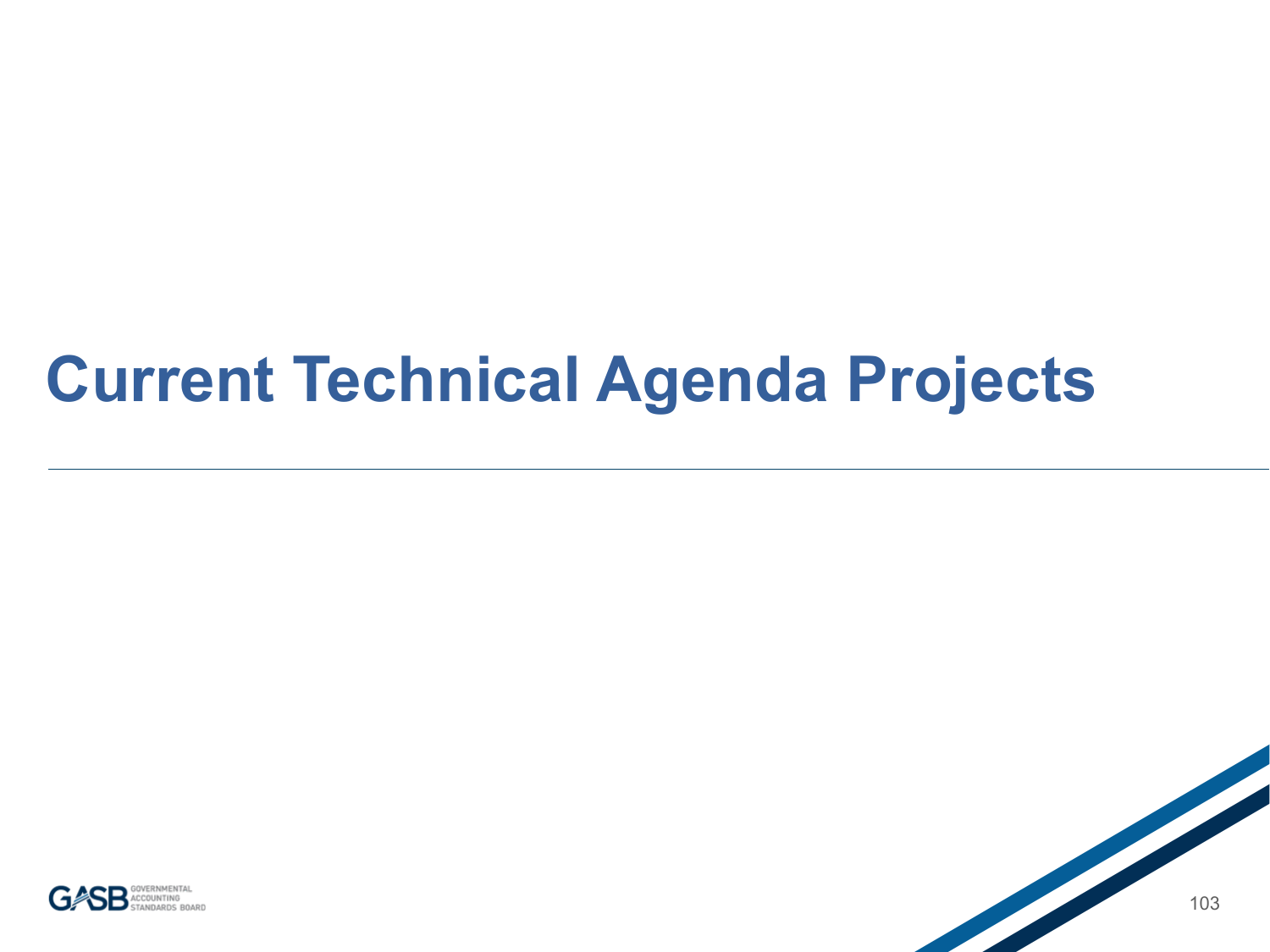#### **Capitalization of Interest Cost**



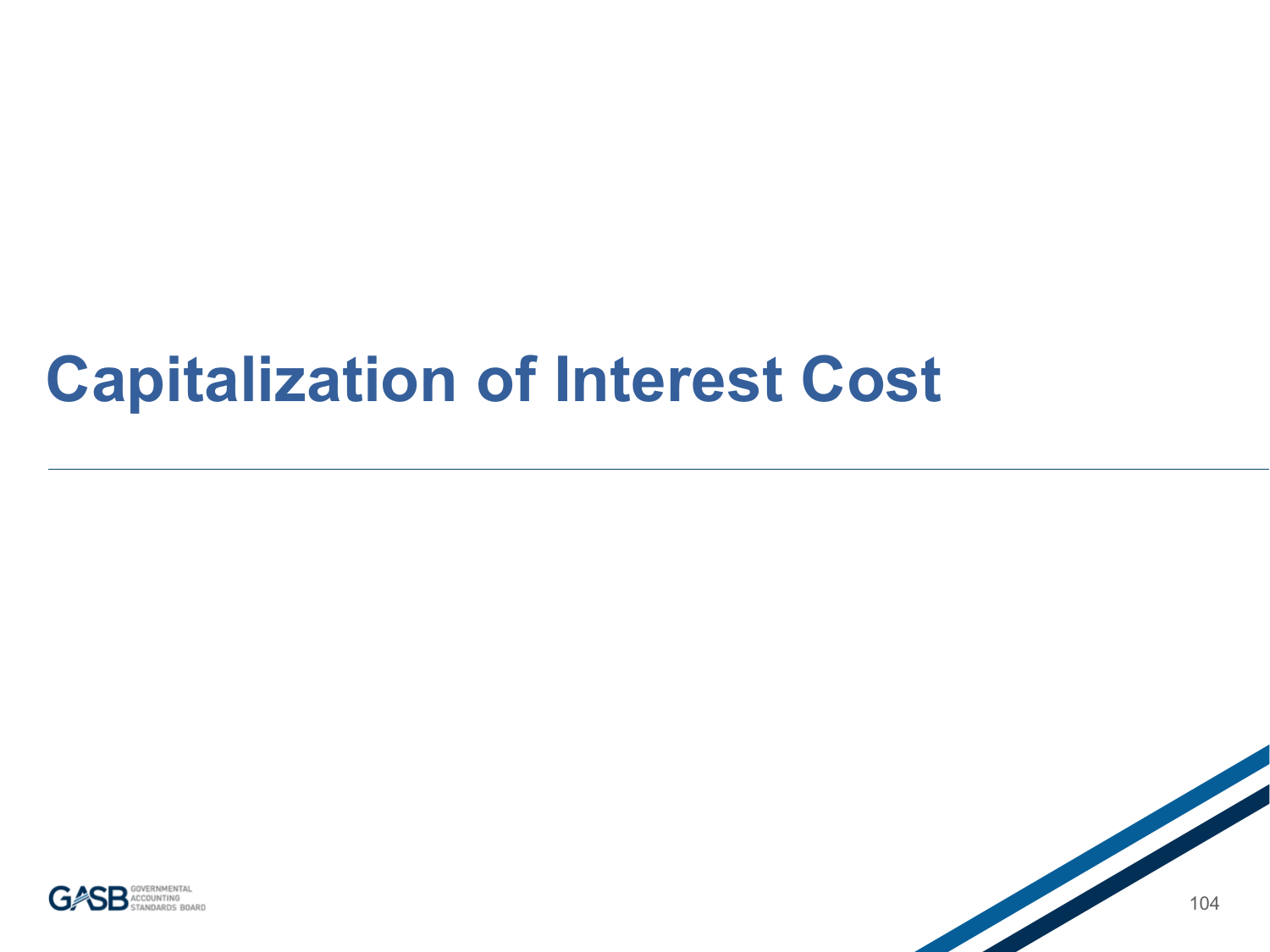## **Capitalization of Interest Cost**

- **What:** The Board will reconsider the accounting and financial reporting standards for capitalization of interest cost, with the goal of enhancing the relevance of capital asset information and potentially simplifying financial reporting.
- **Why:** Accounting guidance historically has been based upon FASB Statements 34 and 62, which were incorporated into the GASB literature by GASB Statement 62 but were not reconsidered in light of the definitions of financial statement elements in GASB Concepts Statement 4.
- **When:** Deliberations began in July 2017.

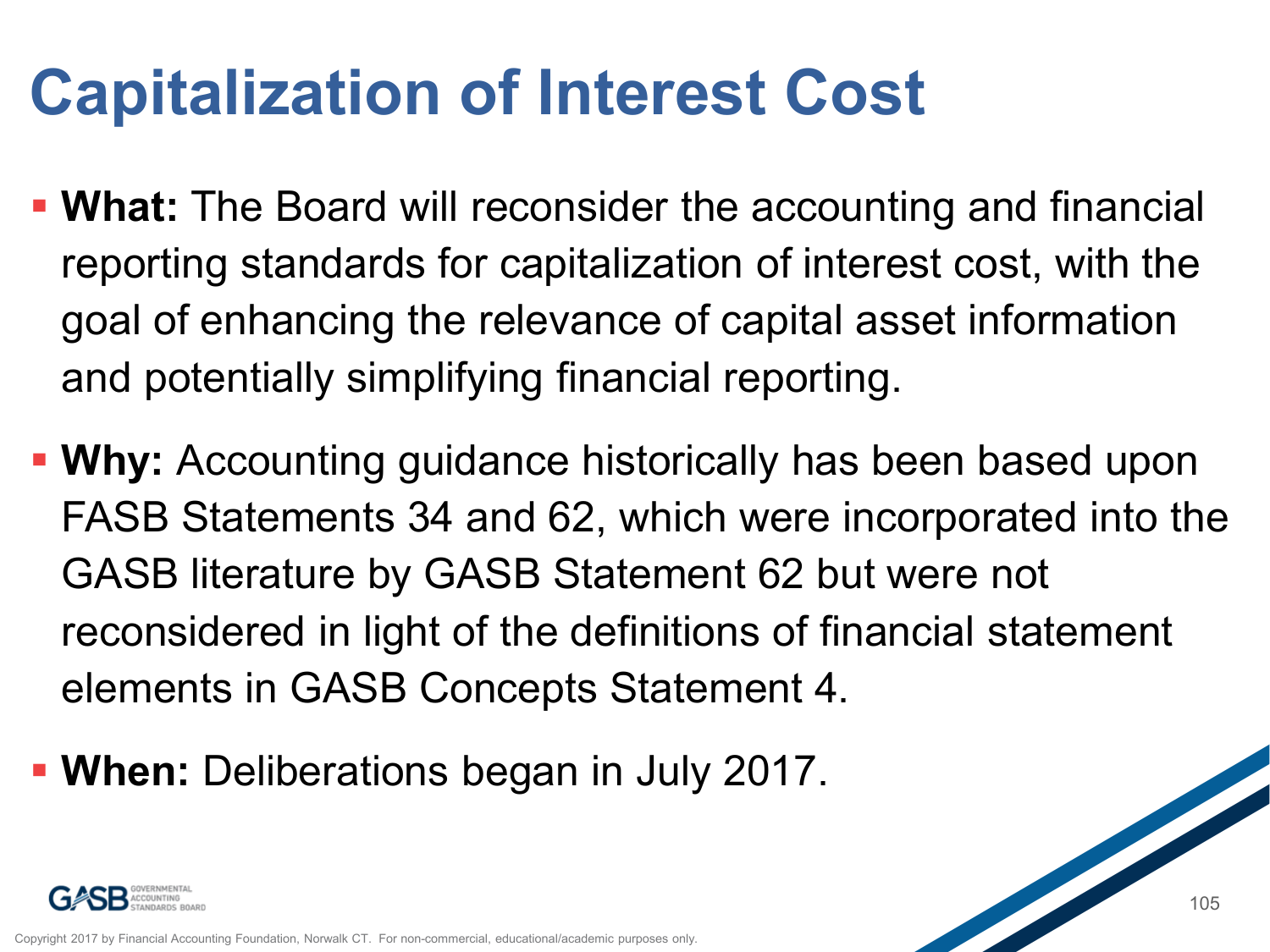### **Tentative Board Decisions**

- Construction-period interest would be recognized as an expense in the period incurred.
- **Proposed requirements would be effective for periods** beginning after December 15, 2018, with earlier application encouraged.
- **Proposed requirements would be applied prospectively.**

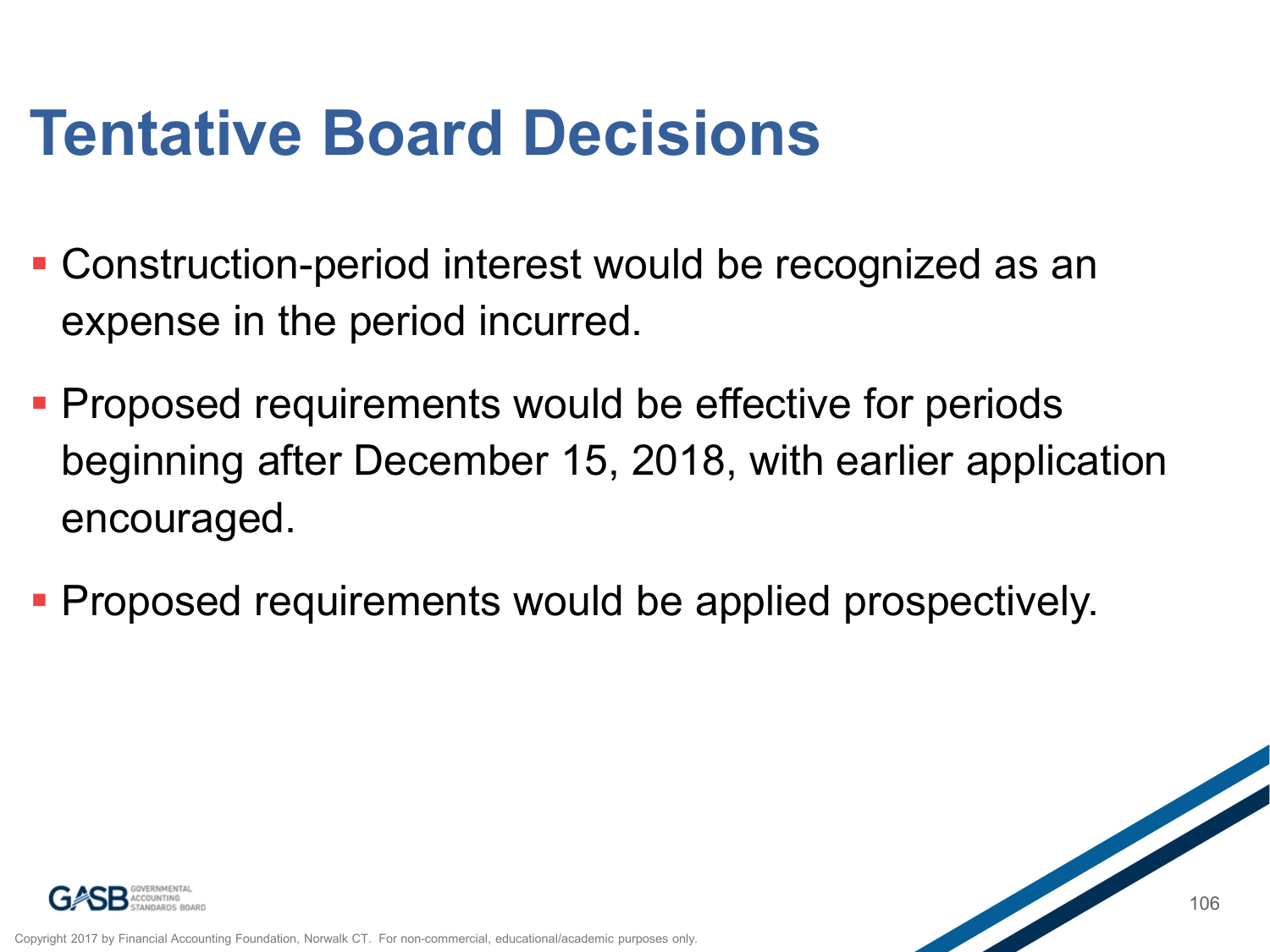## **Project Timeline**

| Added to Current Technical Agenda | December 2016 |  |
|-----------------------------------|---------------|--|
| <b>Exposure Draft Expected</b>    | November 2017 |  |



Copyright 2017 by Financial Accounting Foundation, Norwalk CT. For non-commercial, educational/academic purposes only.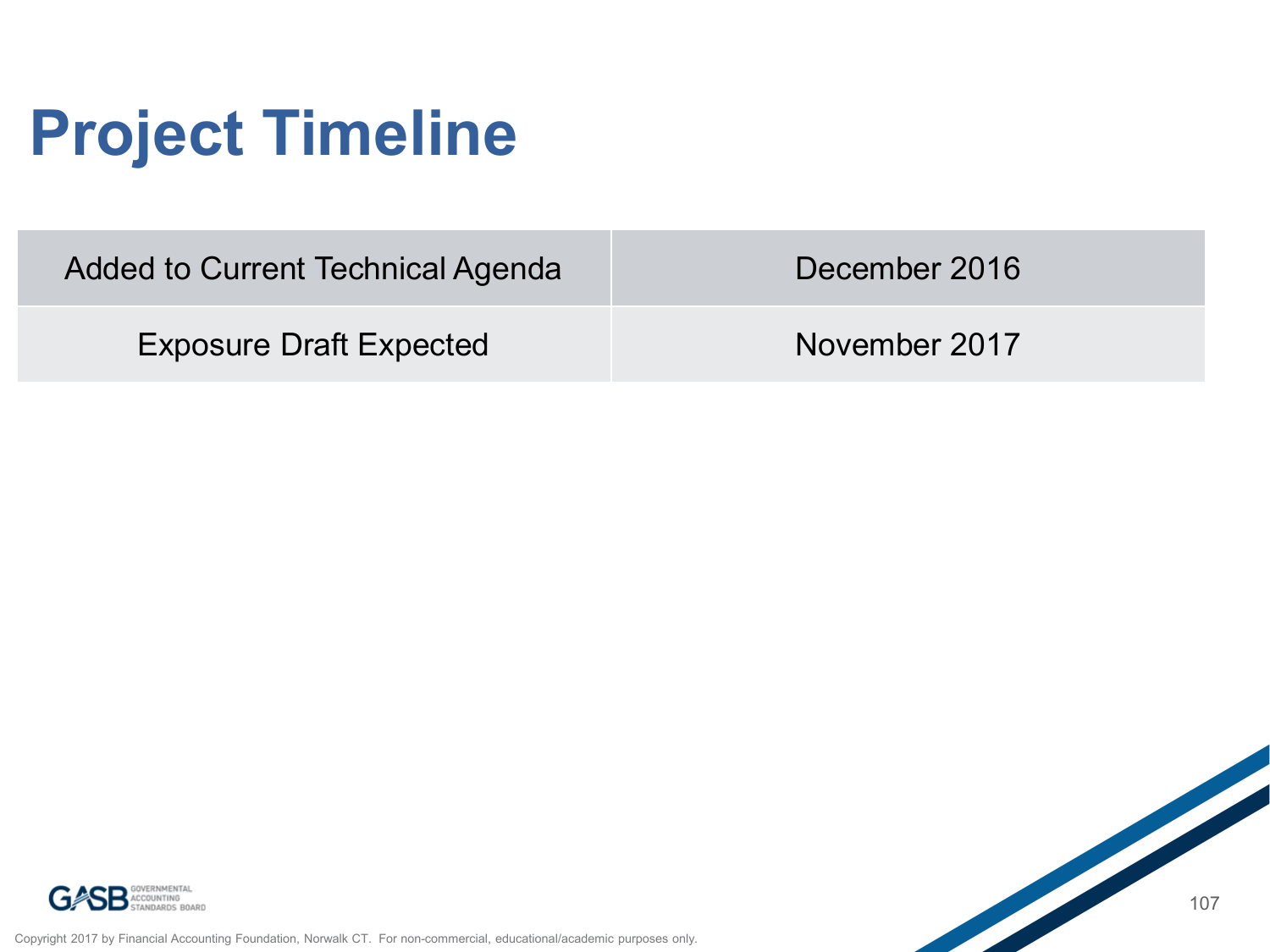#### **Conduit Debt: Reexamination of Interpretation 2**



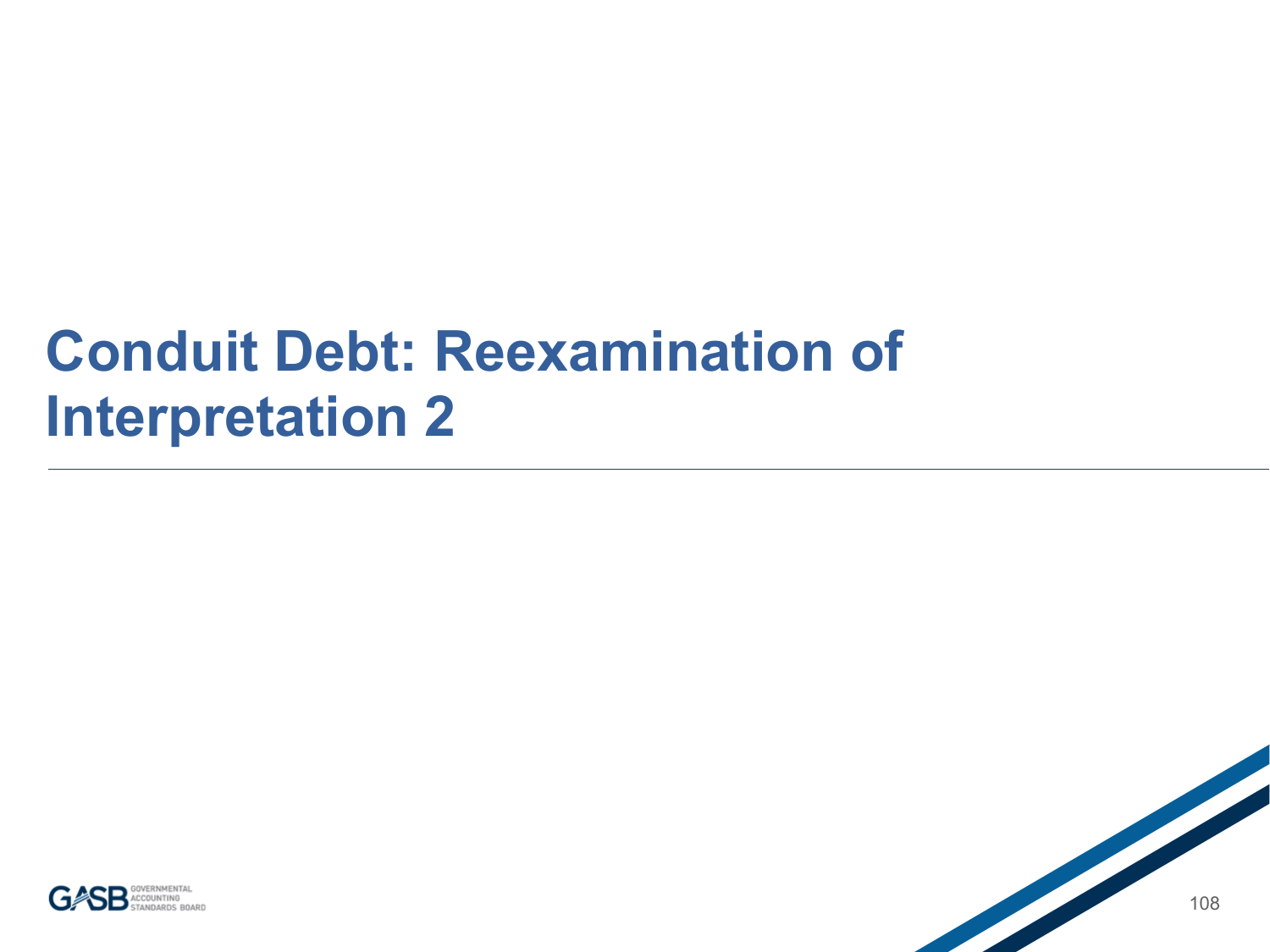# **Conduit Debt**

- **What:** The Board will consider improvements to the existing standards related to conduit debt.
- **Why:** Interpretation 2 had been in effect for 20 years before its effectiveness was evaluated. Based on GASB research, the Board improvements are needed.
- **When:** The Board added the project to the current technical agenda in August 2017.



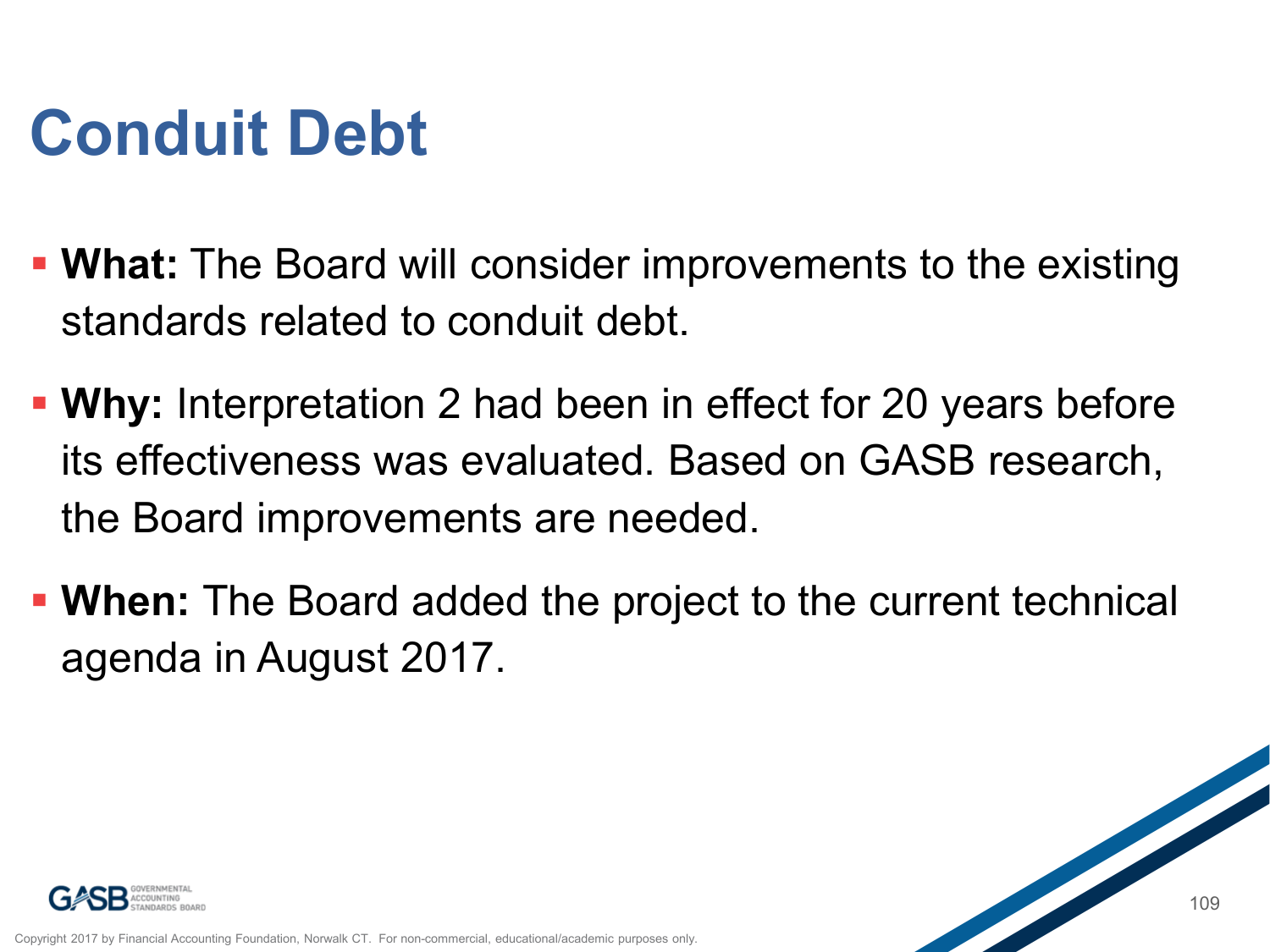## **Major Topics to Be Considered**

- What is the definition of a conduit debt obligation? How do issuer commitments to cover debt service payments or make appropriations affect the definition? How do conduit debt obligations structured as leases affect the definition?
- Given the definition of a liability in Concepts Statement 4, when should a conduit debt obligation be reported as a liability by a government-issuer, if ever?
- Are commitments by third-party borrowers to cover debt service or lease payments assets of government-issuers?
- What information should government-issuers disclose?

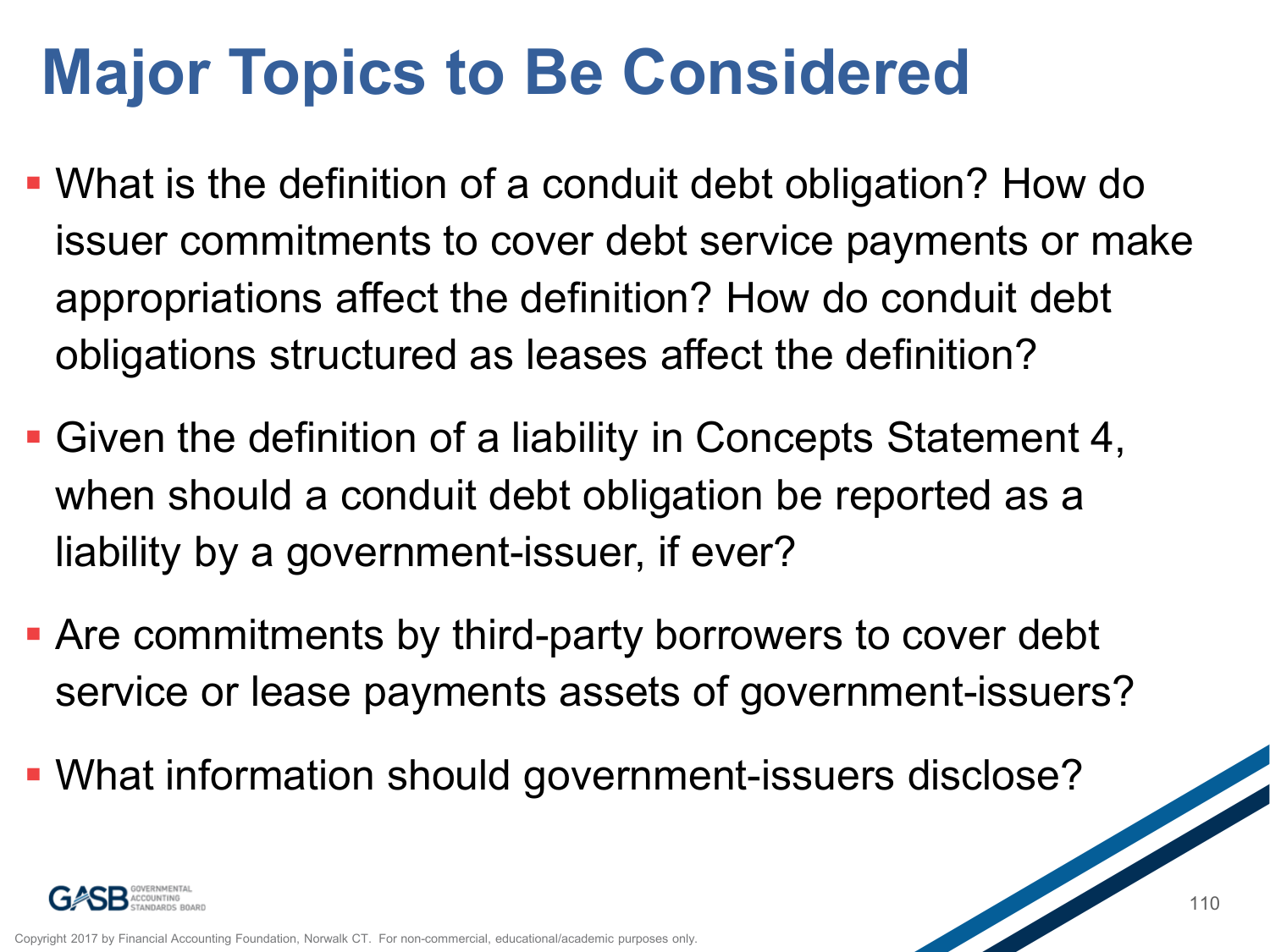# **Project Timeline**

| Added to Current Technical Agenda | August 2017      |
|-----------------------------------|------------------|
| <b>Exposure Draft Expected</b>    | <b>July 2018</b> |

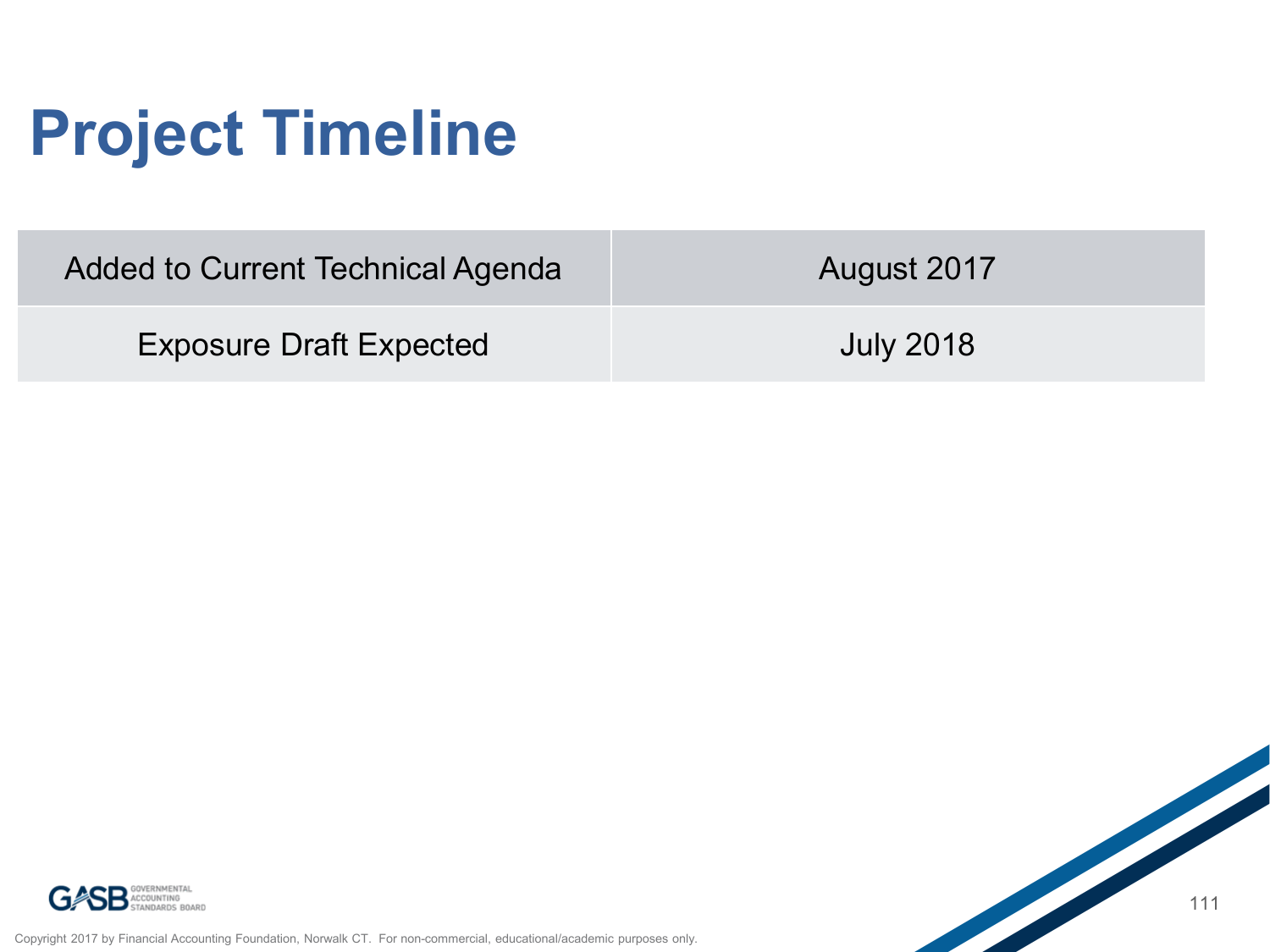### **Equity Interest Ownership Issues**



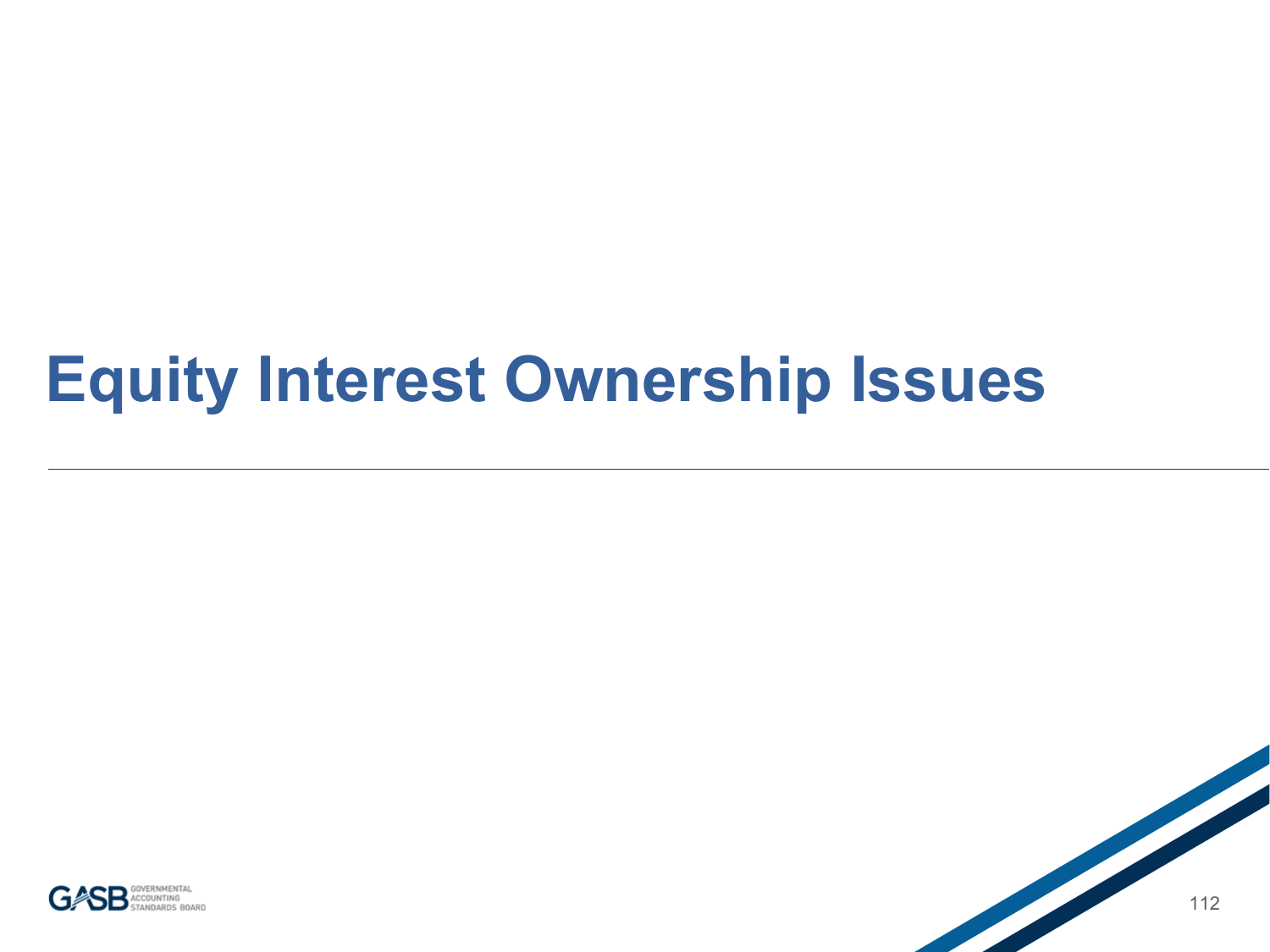## **Equity Interest Ownership Issues**

- **What:** The Board is considering revisions to existing standards to address ownership of an equity interest in a legally separate entity.
- **Why:** Stakeholders requested that the GASB examine diversity in practice and potential conflicts in the existing guidance.
- **When:** The Board added the project in December 2016.

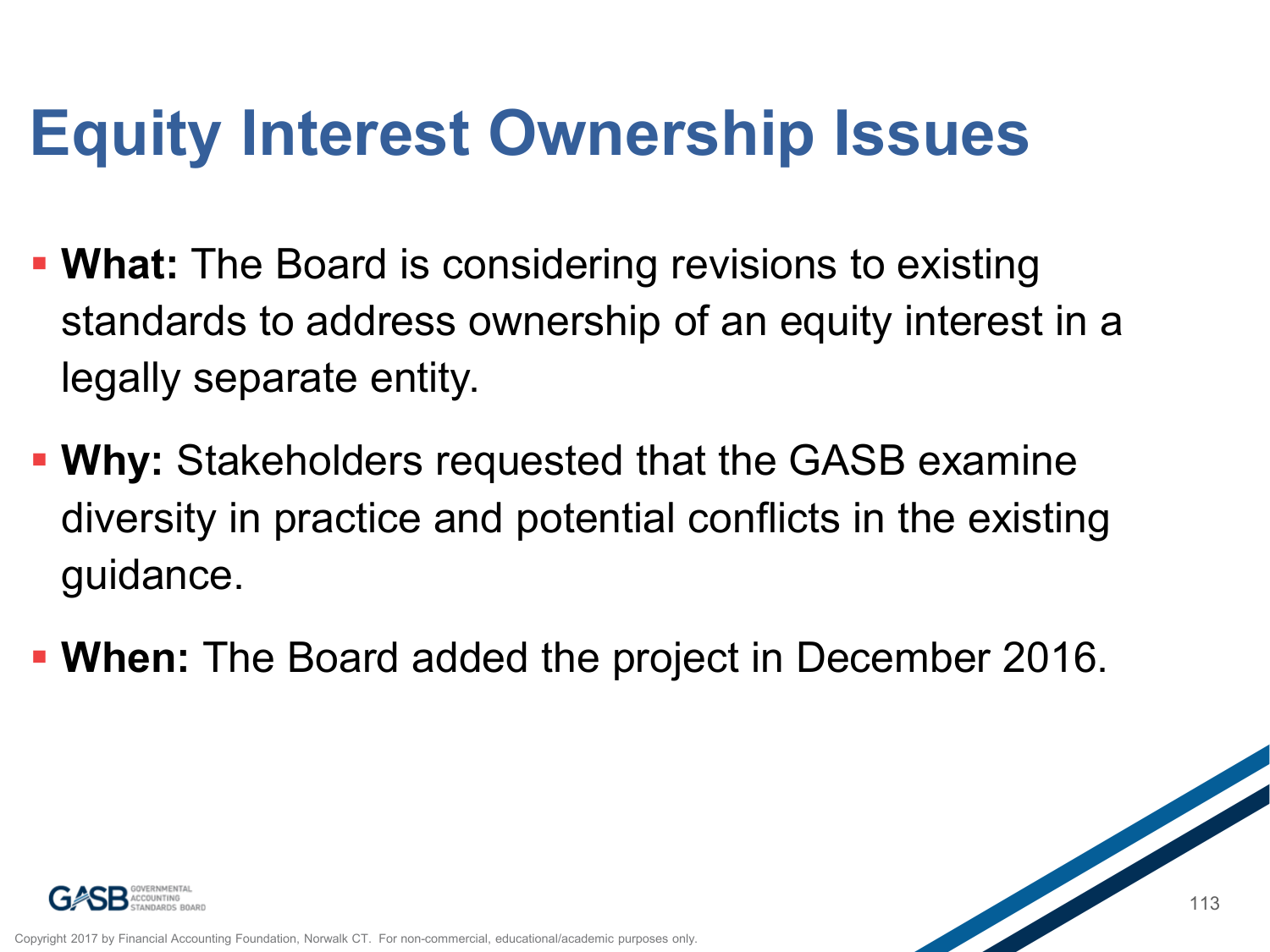# **Background**

- Current reporting is based on whether the intent of ownership is as an investment or to provide service; however, the intent of ownership is not always clear or may have multiple purposes.
	- How should the majority equity ownership in a legally separate entity be reported in the financial statements?
- Acquisition of an entity that ceases to exist is measured differently from the 100 percent acquisition of a legally separate entity that is reported as a component unit.
	- How should a government report the assets, deferred inflows of resources, liabilities, and deferred outflows of resources of a component unit when it is wholly acquired?

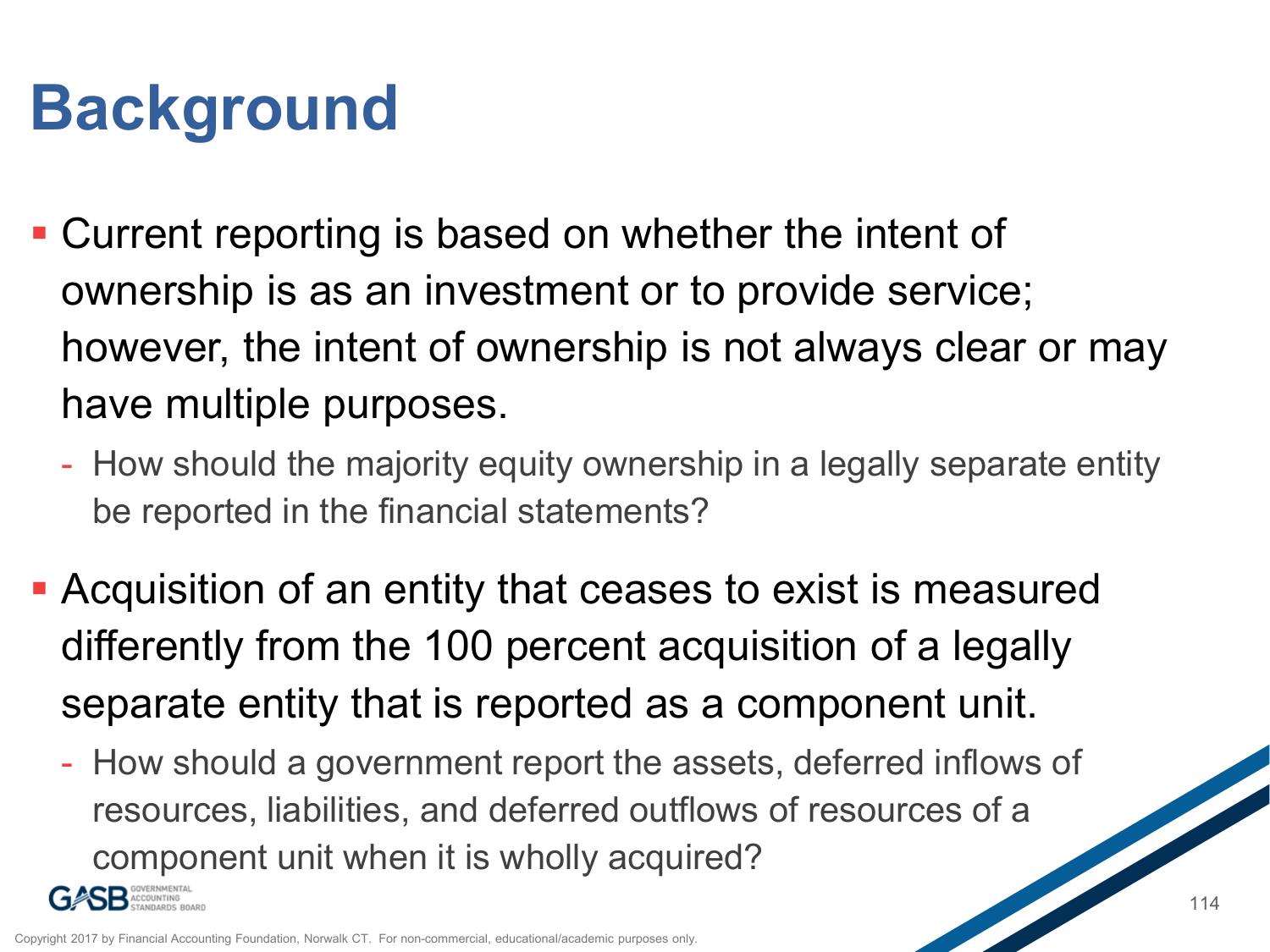# **Tentative Decisions**

- A majority equity interest in a legally-separate entity that meets the definition of an investment should be reported as an investment.
	- Measure by applying the equity method prescribed in Statement 62, paragraphs 205-209, except the following should apply fair value in accordance with Statement 72, paragraph 64:
		- Special-purpose governments engaged only in fiduciary activities
		- Fiduciary funds
		- Endowments (including permanent and term endowments) and permanent funds

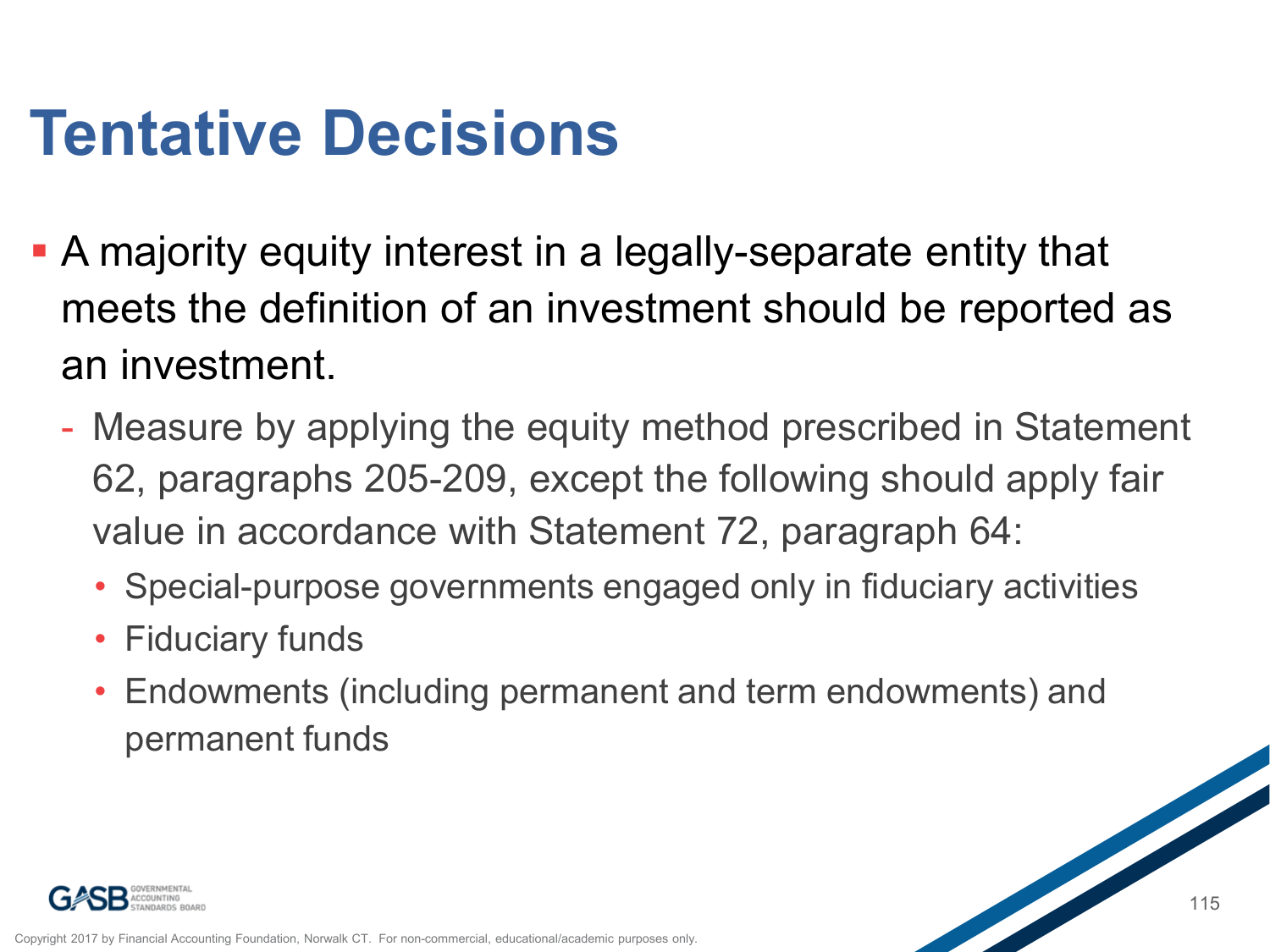# **Tentative Decisions (continued)**

- A majority equity interest in a legally-separate entity that does *not* meet the definition of an investment should be reported using the method specified in Statement 14, paragraphs 73 and 74, as amended.
- A 100 percent equity interest in a legally-separate entity that continues to exist should be reported using acquisition value
	- This provision would be applied prospectively only.

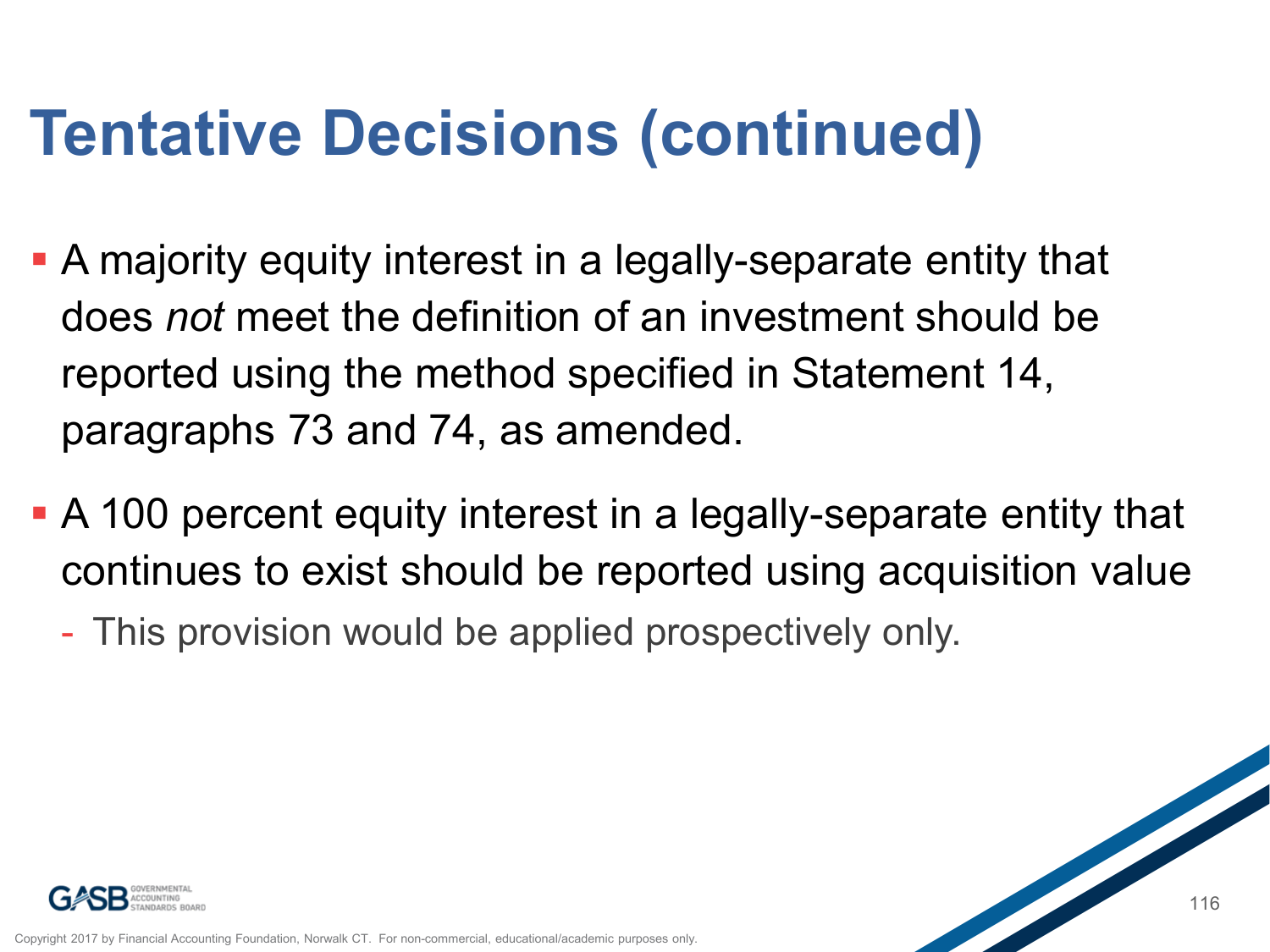# **Project Timeline**

| <b>Pre-Agenda Research Started</b> | <b>April 2016</b> |
|------------------------------------|-------------------|
| Added to Current Technical Agenda  | December 2016     |
| <b>Exposure Draft Expected</b>     | October 2017      |



Copyright 2017 by Financial Accounting Foundation, Norwalk CT. For non-commercial, educational/academic purposes only.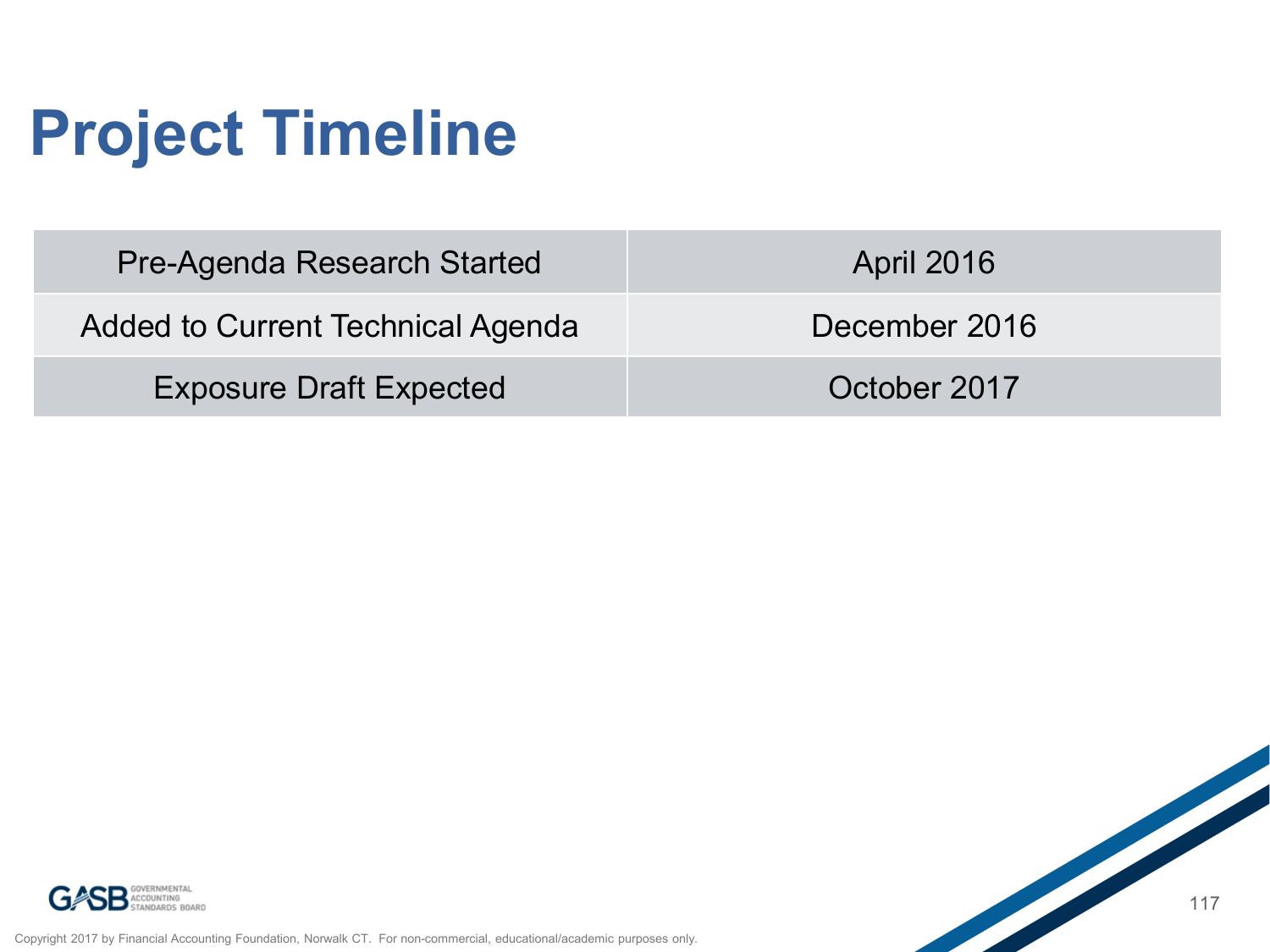### **Financial Reporting Model— Reexamination of Statement 34**

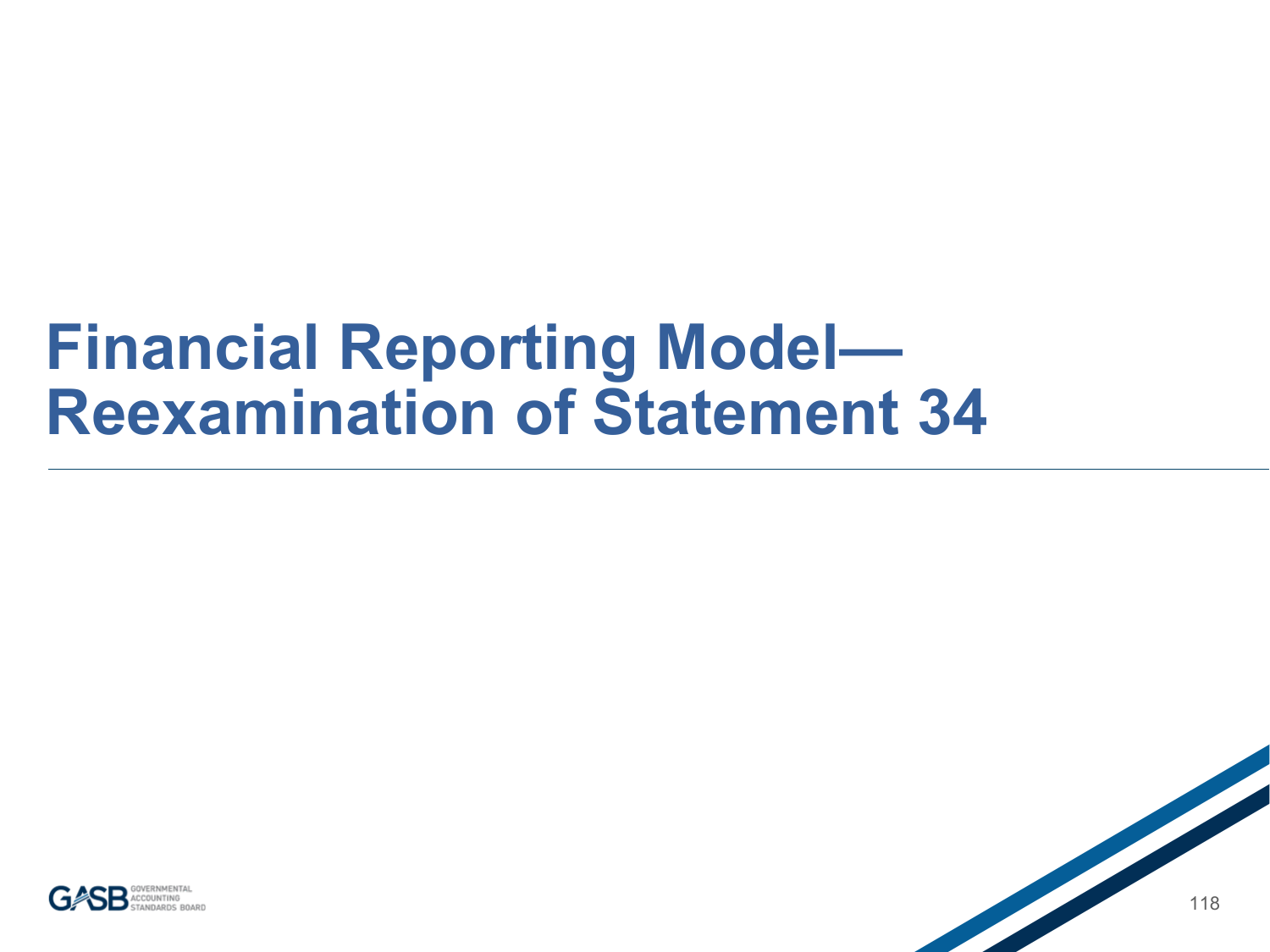### **Financial Reporting Model Reexamination**

- **What:** The Board is redeliberating over comments received in response to the December 2016 Invitation to Comment, the first due process document in the project reexamining the effectiveness of the financial reporting model―Statements 34, 35, 37, 41, and 46, and Interpretation 6.
- **Why:** A review of these standards found that they generally were effective, but that there were aspects that could be significantly improved.
- **When:** A Preliminary Views is planned for September 2018.

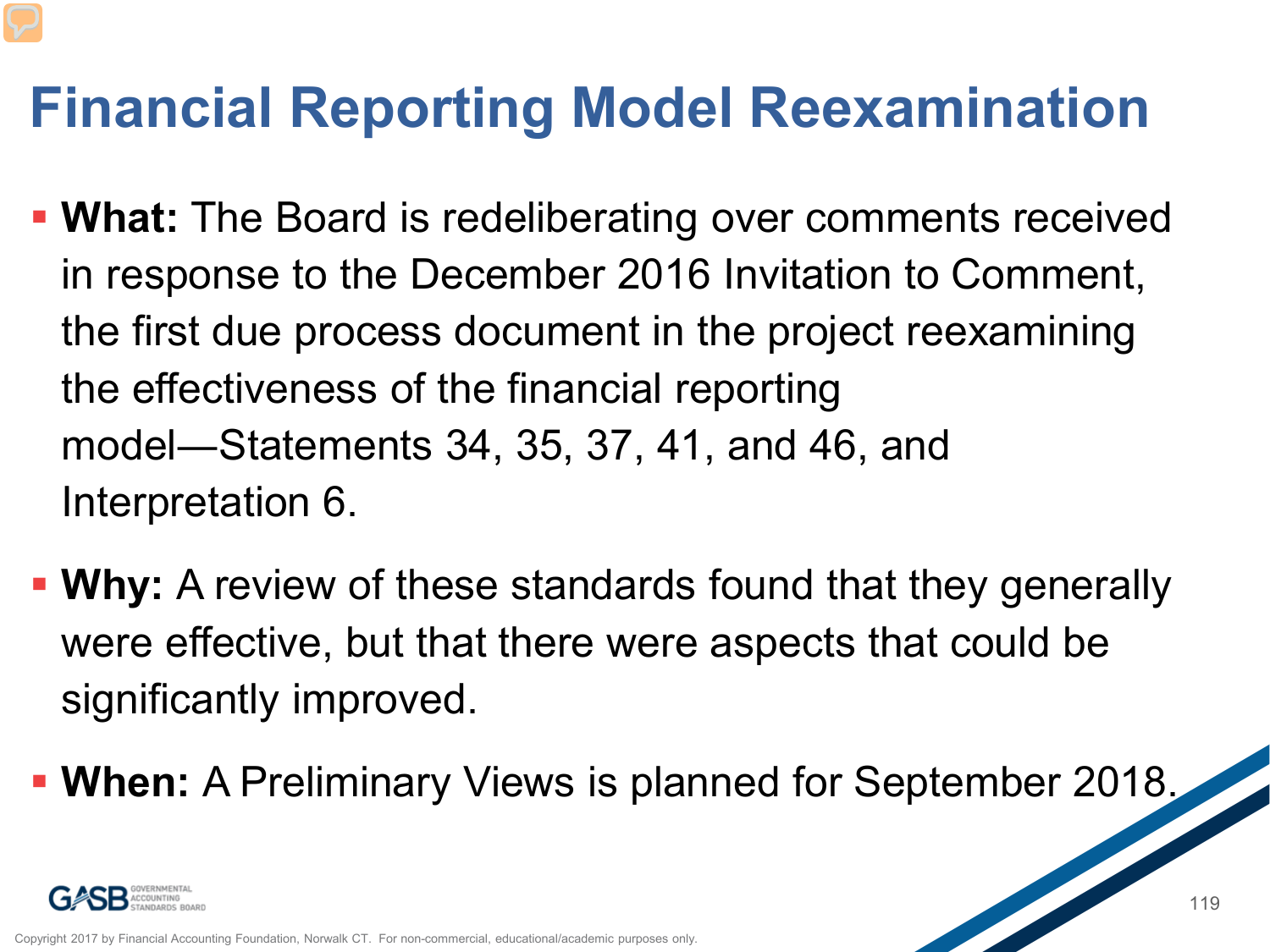### **Concerns with Governmental Funds Financial Statements**

- Lack of conceptual consistency in recognition of assets and liabilities
- Lack of foundation from which to develop standards for complex transactions
- Some consider it ineffective in conveying that the information is related to fiscal accountability (rather than operational accountability)
	- Focus on financial resources, rather than on economic resources
	- Shorter time perspective than information in government-wide financial statements

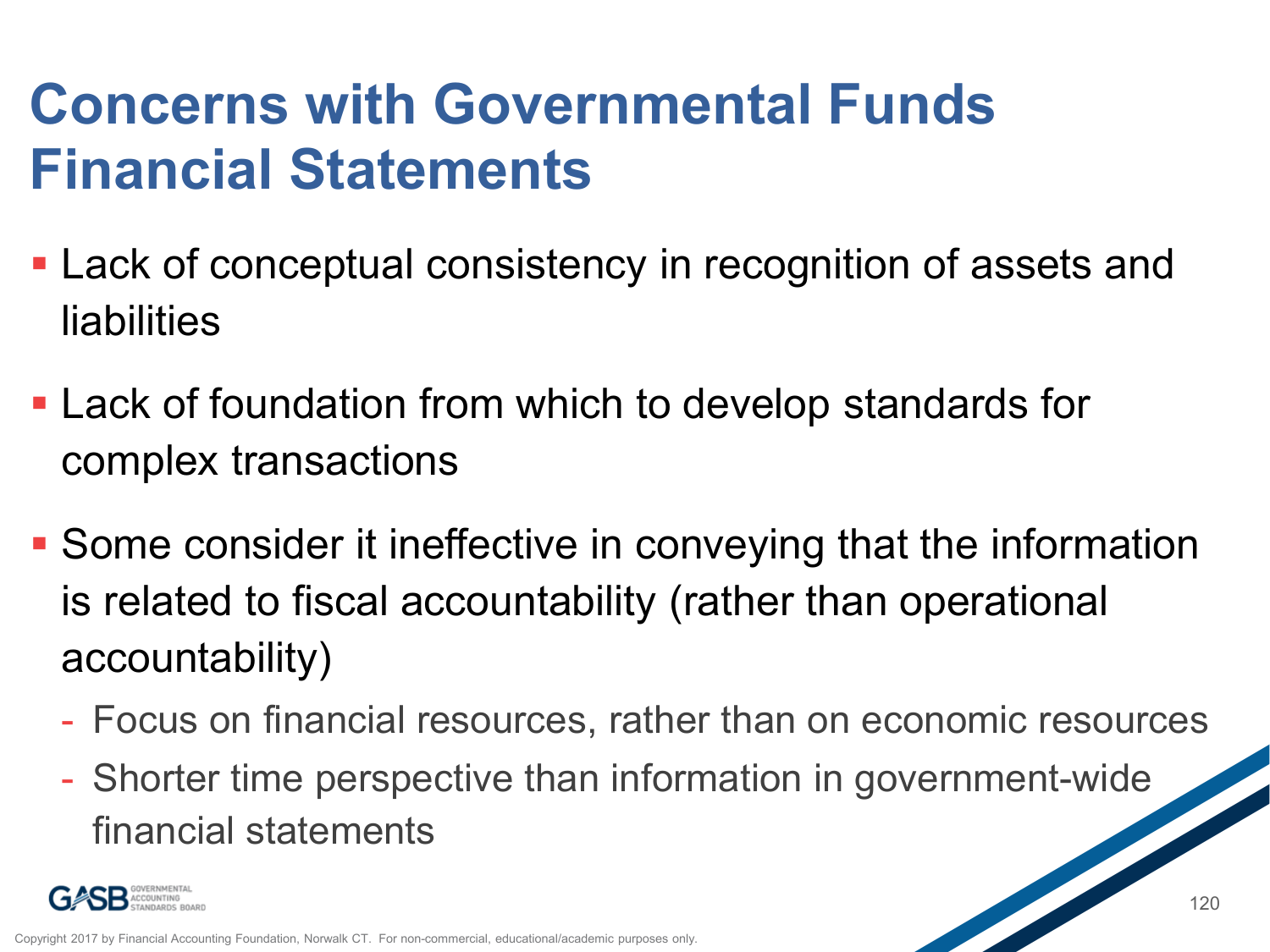### **Topics Covered in the Invitation to Comment**

- **Three possible recognition approaches to replace current** financial resources/modified accrual:
	- Near-term financial resources
	- Short-term financial resources
	- Long-term financial resources
- Format of governmental funds resource flows statement
	- Existing format v. Current and long-term activities format
- Governmental funds cash flows statement
	- Could be needed for short-term and long-term financial resources approaches because the time perspective is not close to cash

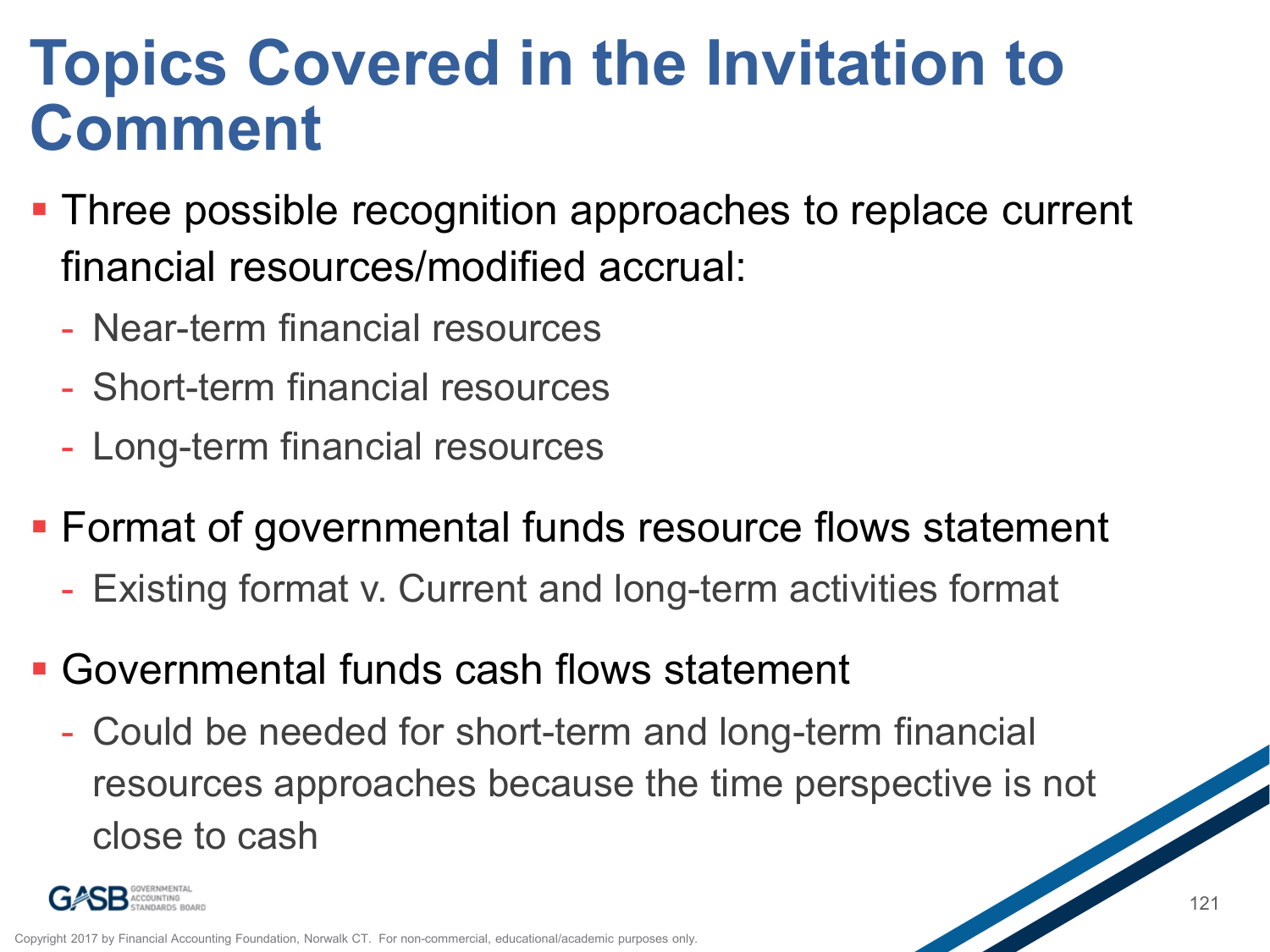### **Messages Conveyed by the Approaches**

|                                      | Near-Term*                                                 | <b>Short-Term</b>                                                                                            | <b>Long-Term</b>                                                                                             |
|--------------------------------------|------------------------------------------------------------|--------------------------------------------------------------------------------------------------------------|--------------------------------------------------------------------------------------------------------------|
| <b>Information</b><br>related to     | Spending and<br>resources<br>available for<br>spending     | Short-term (one year)<br>financial assets and<br>liabilities                                                 | Noncapital financial<br>resources on the<br>accrual basis of<br>accounting                                   |
| Focused<br>on                        | Amount<br>available for<br>spending in the<br>next period  | Government's one-year<br>operating cycle                                                                     | Both shorter and<br>longer time<br>perspectives                                                              |
| <b>Financial</b><br>resources<br>are | <b>Resources</b><br>expected to be<br>converted to<br>cash | Cash; claims to cash,<br>goods, and services;<br>consumable goods;<br>equity securities of<br>another entity | Cash; claims to cash,<br>goods, and services;<br>consumable goods;<br>equity securities of<br>another entity |

\* Length of near-term would be specified (for example, 60–90 days after reporting period)

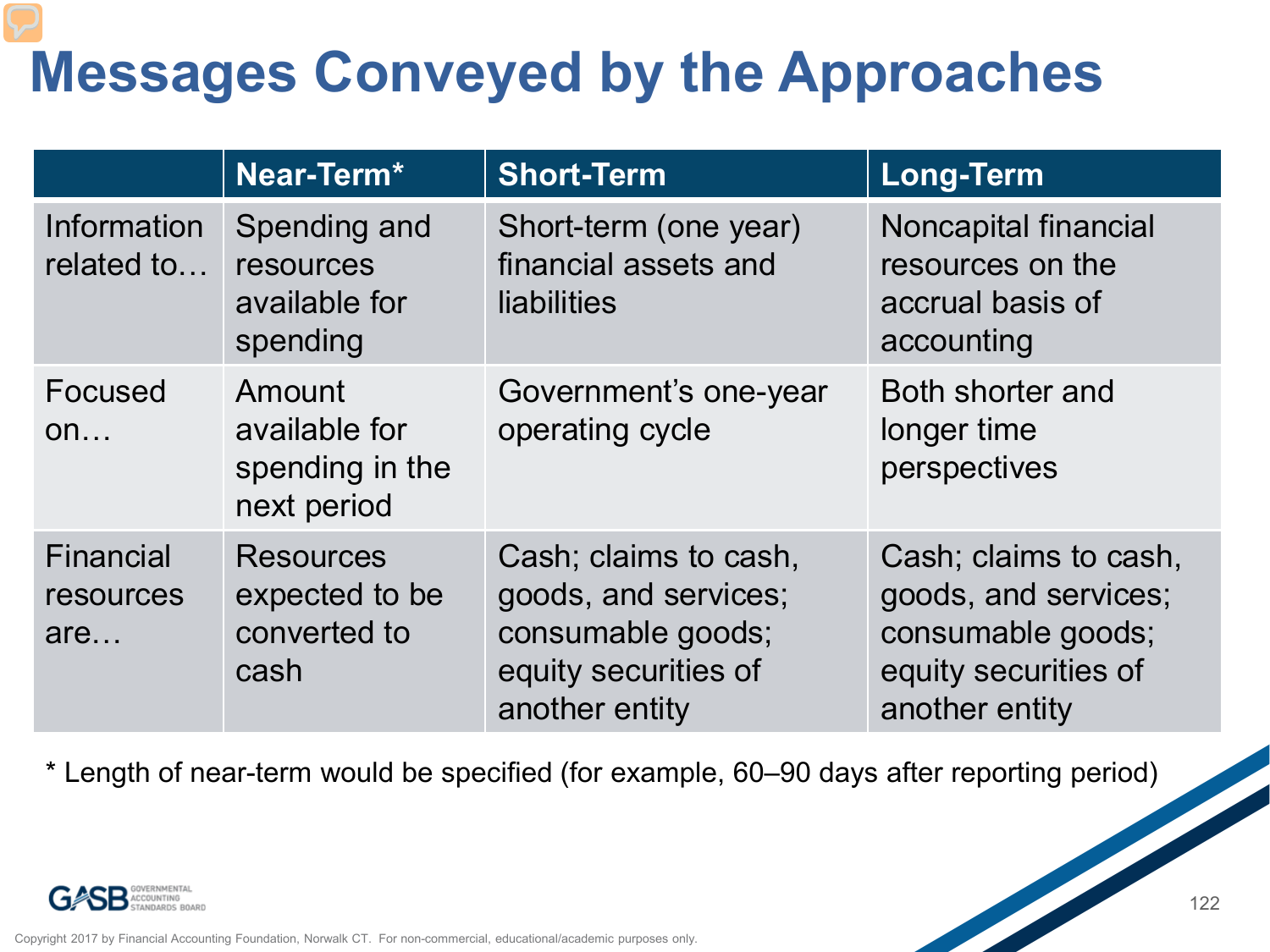### **Tentative Decisions for the Preliminary Views**

- Separate presentation of operating and nonoperating revenues and expenses—in proprietary fund and businesstype activity (BTA) financial statements
	- Operating activities are those other than nonoperating activities
	- Nonoperating activities include
		- Subsidies received and provided
		- Revenues and expenses of financing
		- Resources from the disposal of capital assets and inventory
		- Investment income and expenses

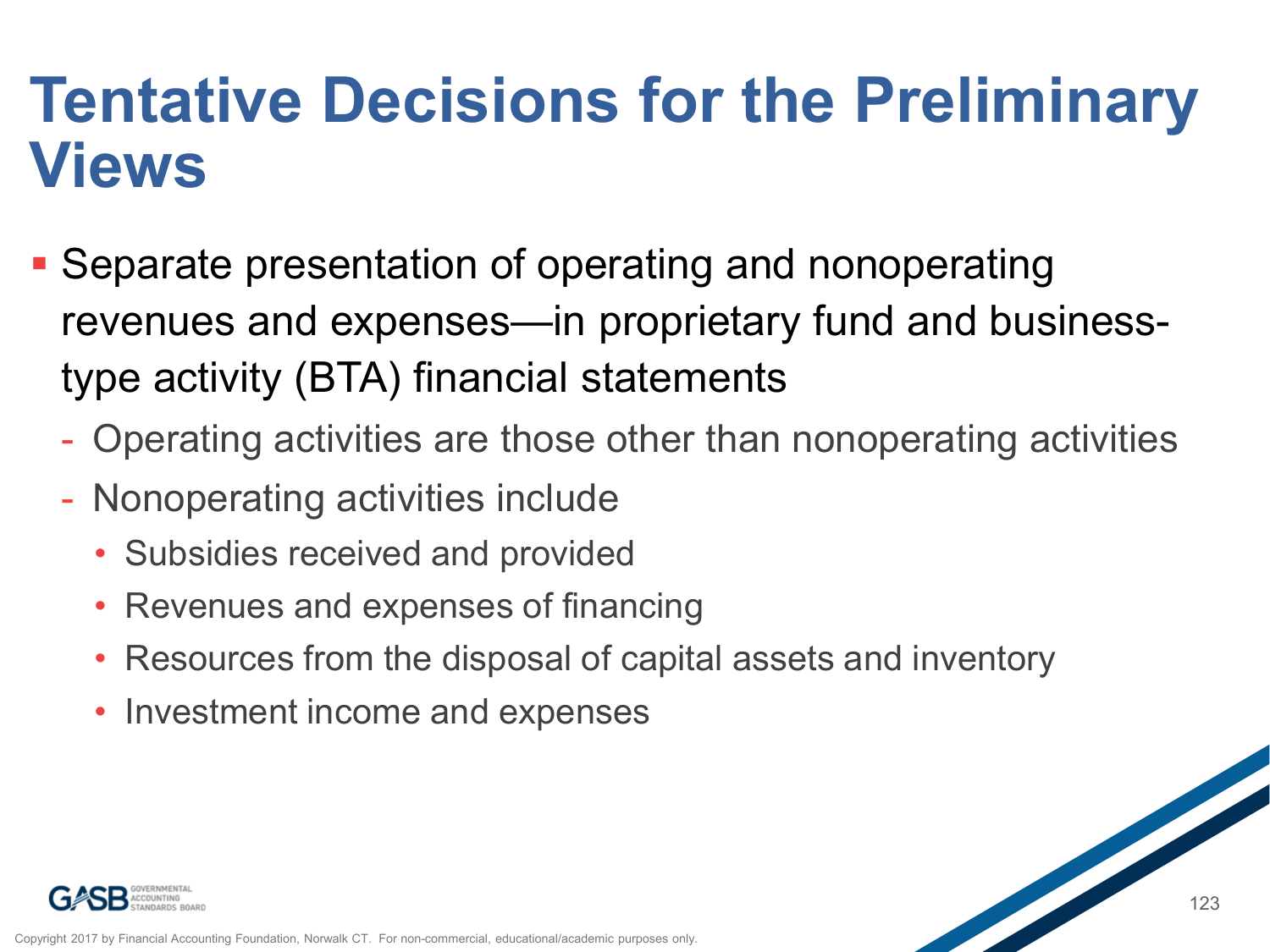### **Tentative Decisions for the Preliminary Views (continued)**

- Separate presentation of operating and nonoperating revenues and expenses (continued)
	- Subsidies are resources provided by another party or fund for the purpose of keeping the rates lower than otherwise would be necessary for the level of goods and services to be provided
		- Includes resources for purchase of capital assets
	- Subtotal for *operating income (loss) and noncapital subsidies*
- **Budgetary comparisons** 
	- Would be presented in required supplementary information (no option for basic statements)
	- Required variances would be final-budget-to-actual and original-budget-to-final-budget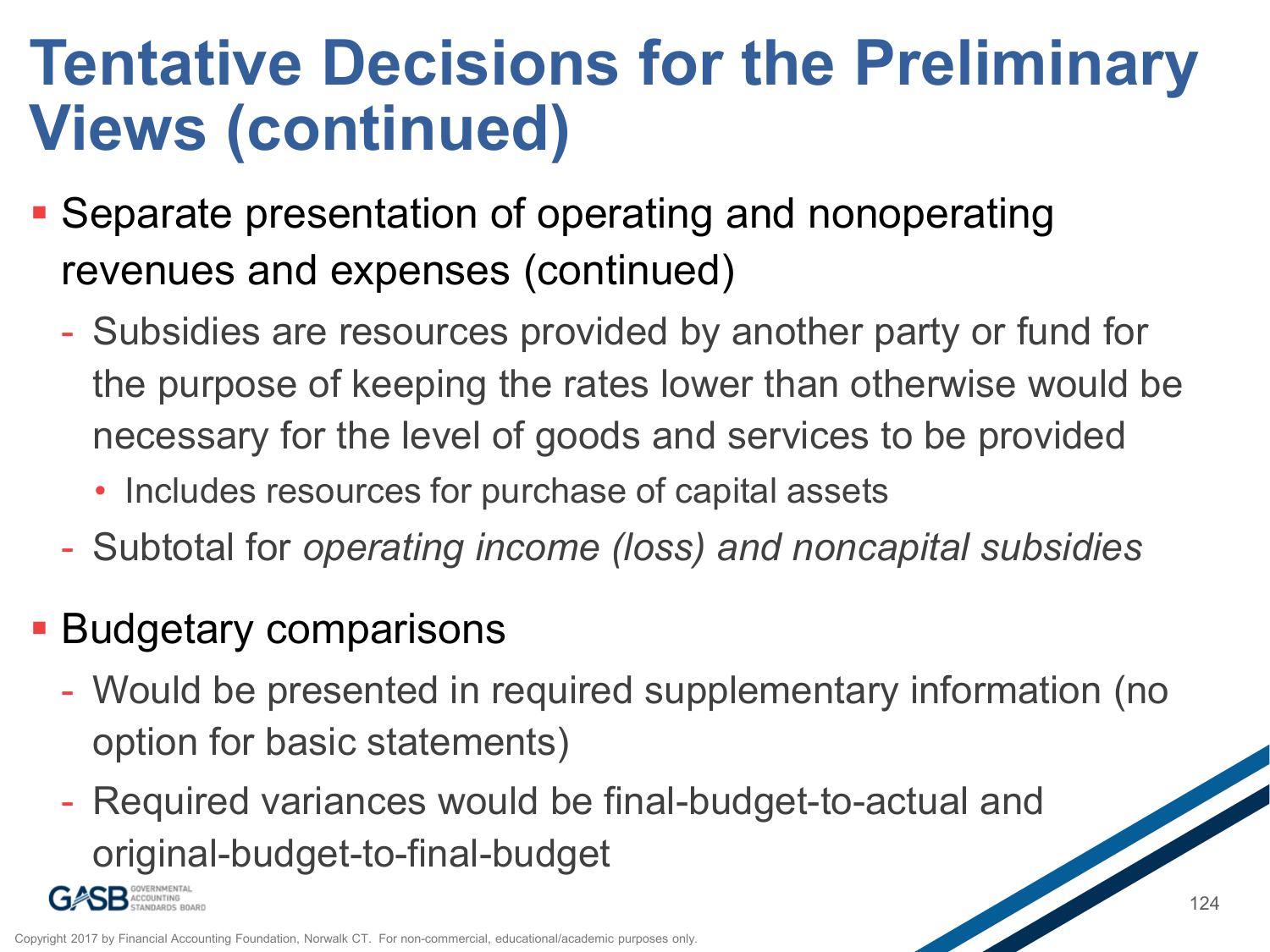### **Other Topics Expected to Be Addressed in the Preliminary Views**

- **Improved format for the government-wide statement of** activities
- **Permanent funds** 
	- Determine recognition approach and presentation for permanent funds when preliminary view for recognition approach in governmental funds is finalized

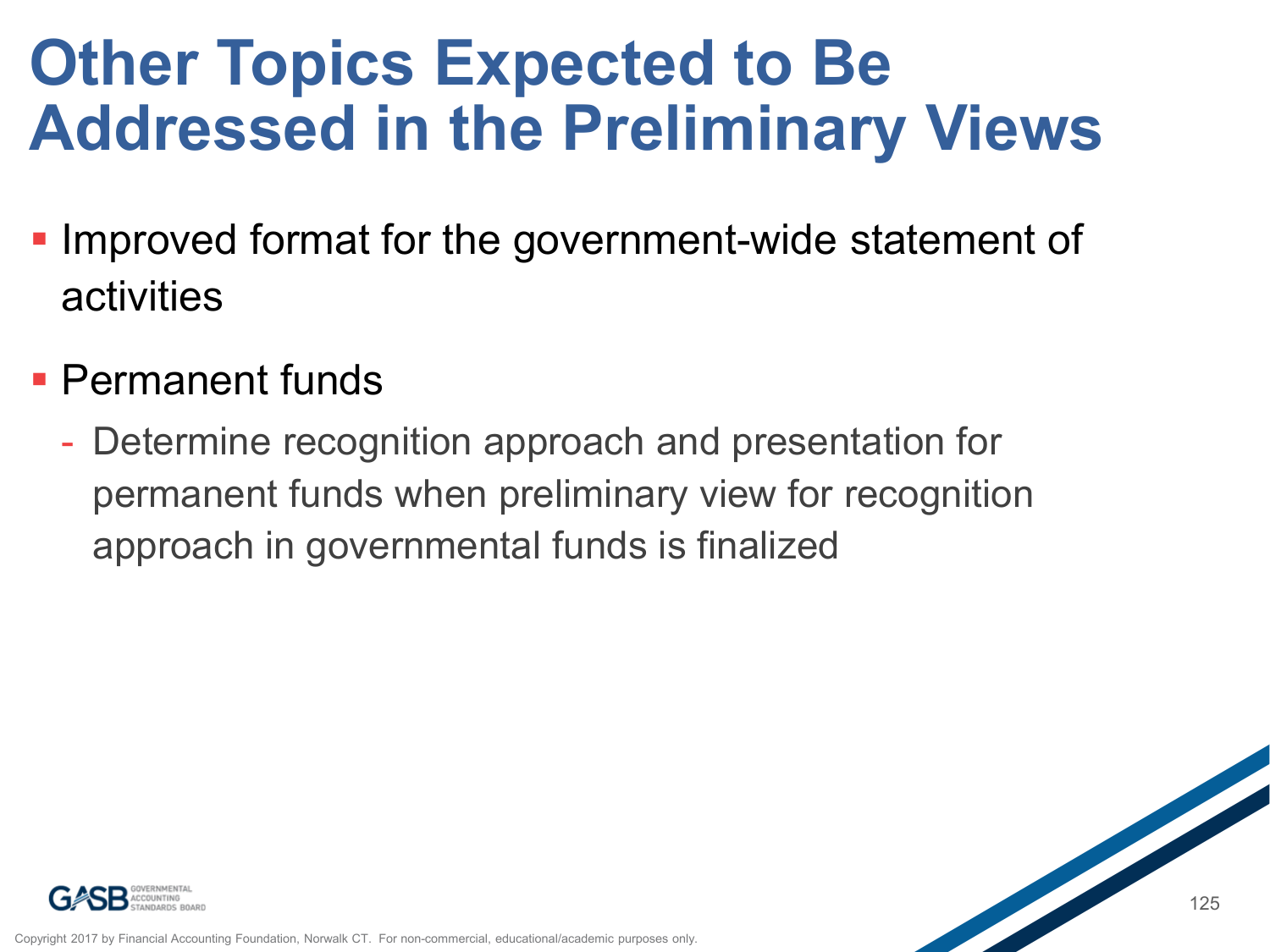### **Topics Expected to Be Addressed in an Exposure Draft**

- Extraordinary and special items—explore options for clarifying the guidance for more consistent reporting
- Management's discussion and analysis (MD&A)
	- Enhance the financial statement analysis component
	- Eliminate boilerplate
	- Clarify guidance for presenting currently known facts, decisions, or conditions
- Debt service funds—explore options for providing additional information, either individually or in aggregate in the financial statements or the notes

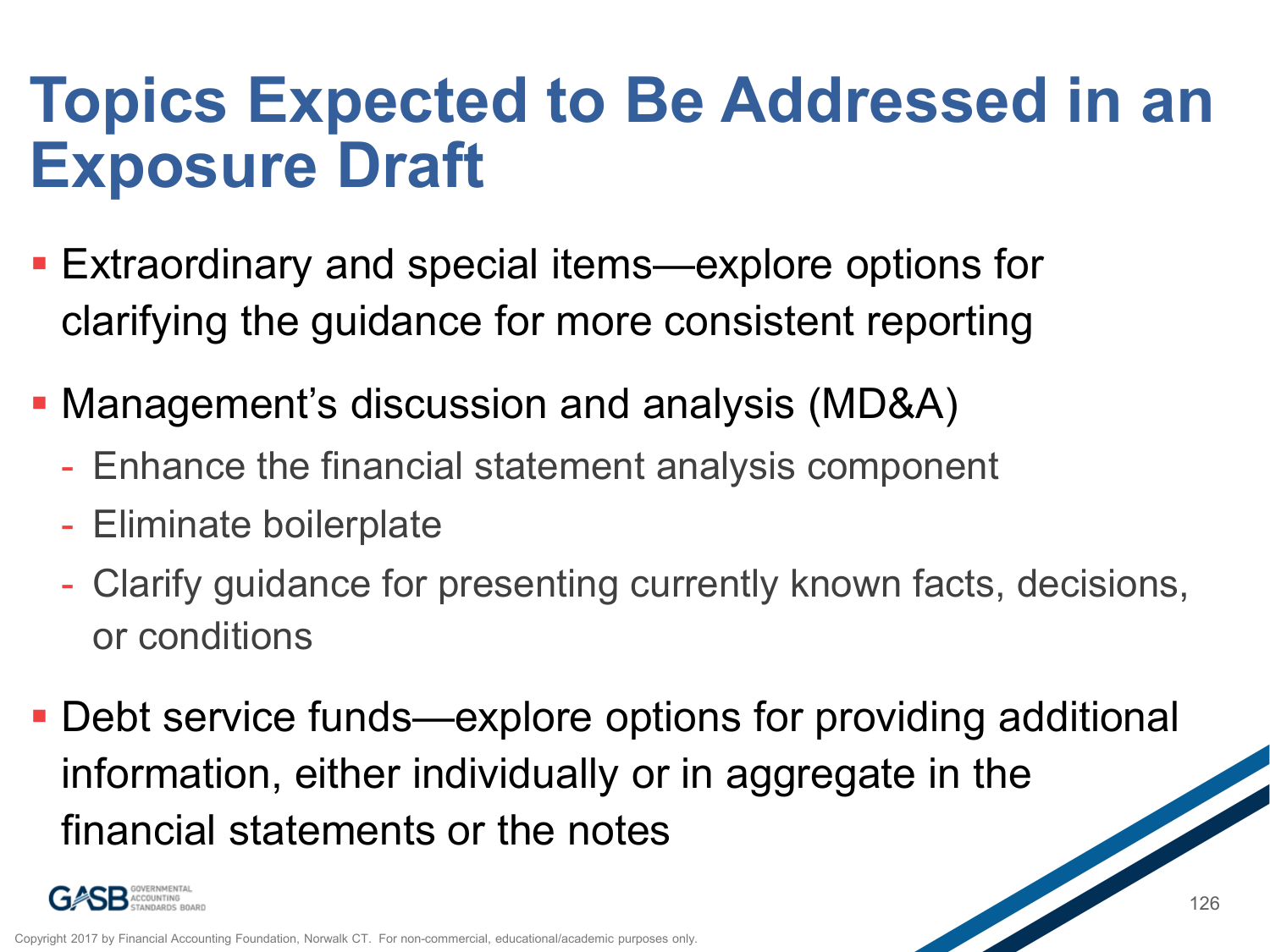# **Project Timeline**

| Pre-Agenda Research Started       | <b>April 2013</b> |
|-----------------------------------|-------------------|
| Added to Current Technical Agenda | September 2015    |
| Invitation to Comment Issued      | December 2016     |
| <b>Preliminary Views Expected</b> | September 2018    |



Copyright 2017 by Financial Accounting Foundation, Norwalk CT. For non-commercial, educational/academic purposes only.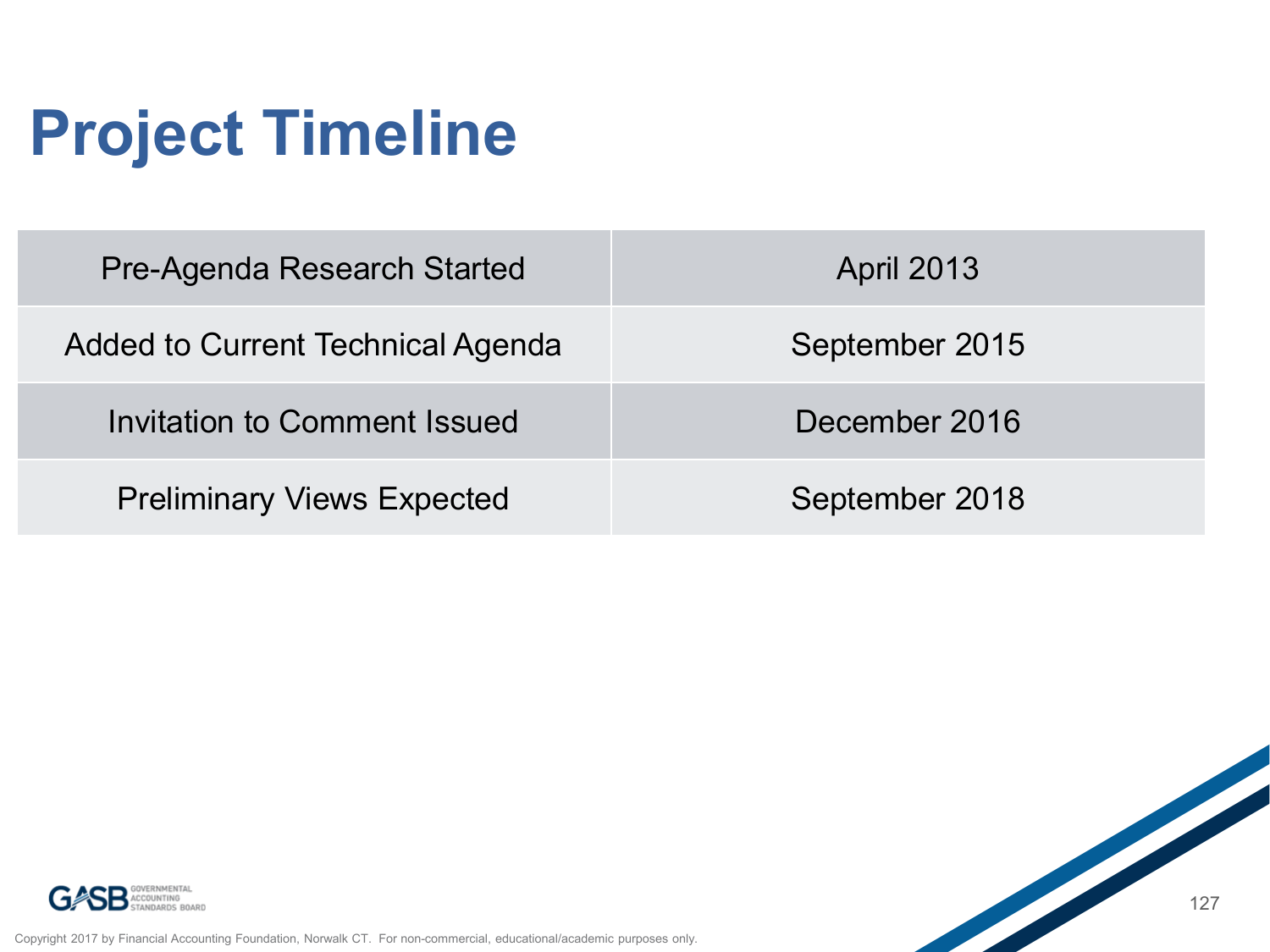### **Revenue and Expense Recognition**



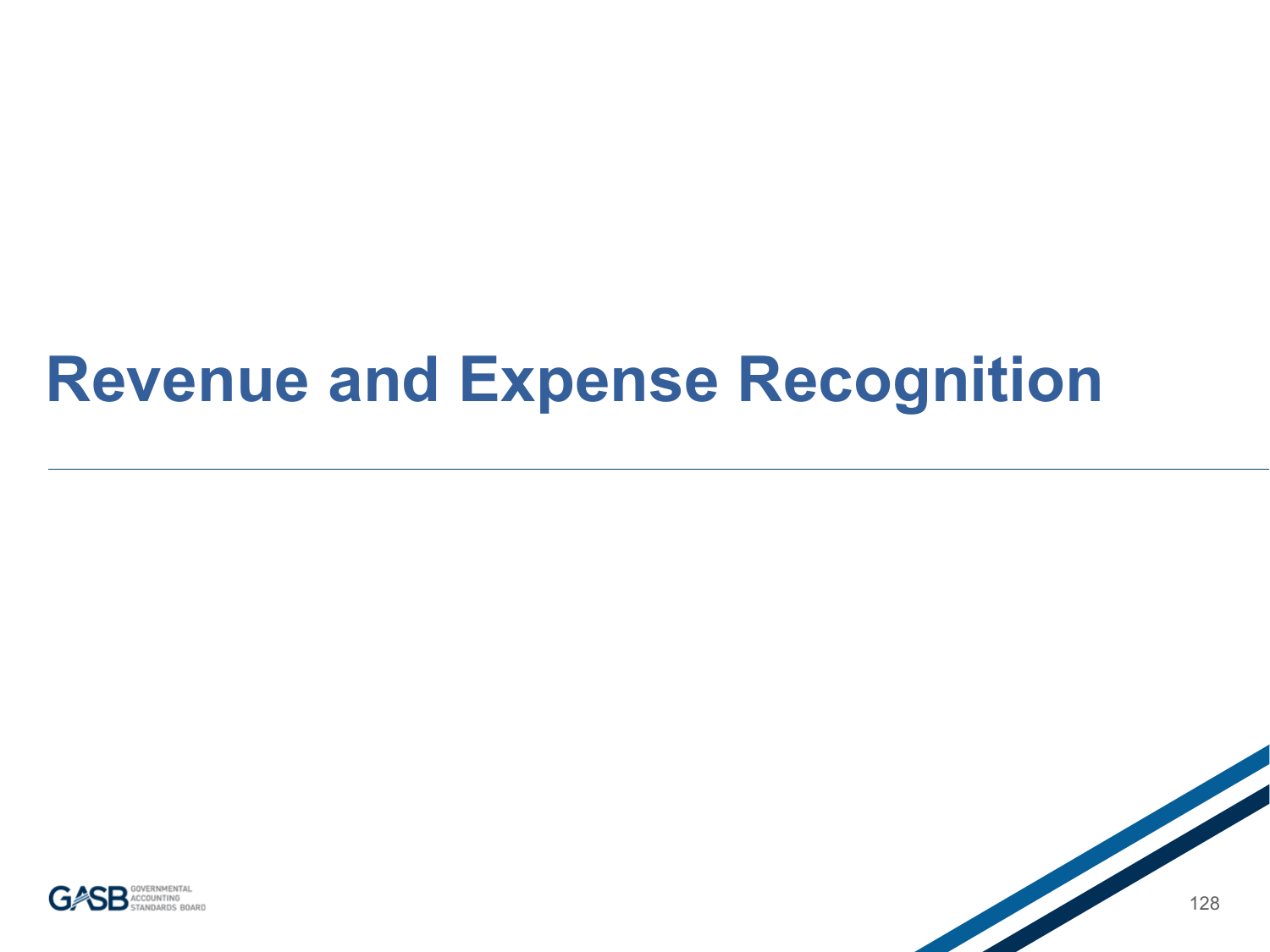### **Revenue and Expense Recognition**

- **What:** The Board is developing a comprehensive application model for recognition of revenues and expenses from all types of transactions.
- **Why:** Stakeholders have raised questions about how to account for revenues from transactions that are neither fully exchange or nonexchange; the revenue recognition standards incorporated in Statement 62 have not been revised for governments in nearly 50 years; current literature does not provide guidance for exchange and exchange-like expenses.
- **When:** The Board added the project in April 2016.

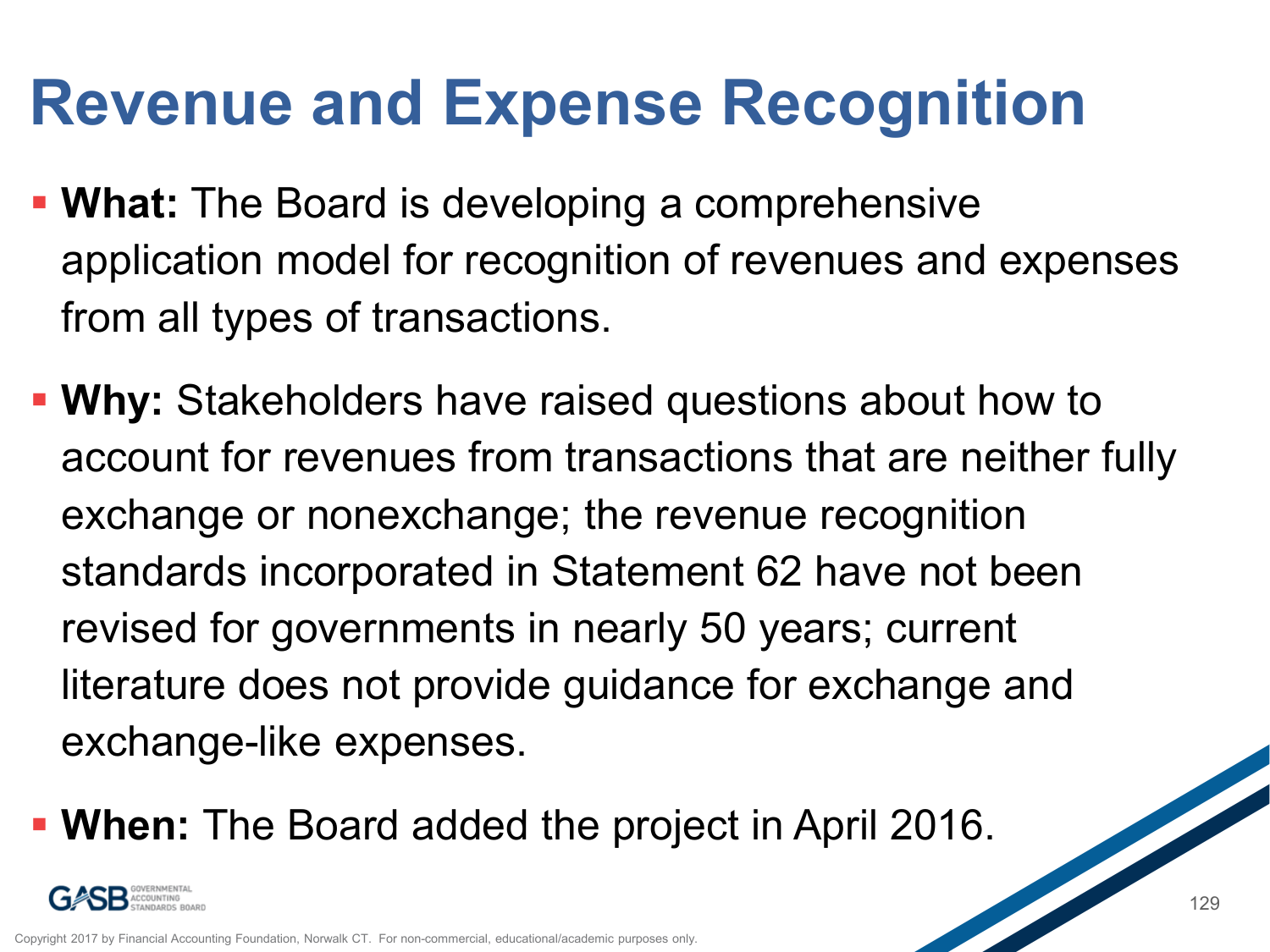# **Topics Being Considered**

- Should revenue recognized at the time of sale or when (or as) the obligation is fulfilled?
- Should a performance obligation approach be used for transactions of a government? If so, for which transactions?
- Should guidance for nonexchange transactions be revised in light of the GASB Concepts Statements?
- Should guidance be developed for exchange expenses that are not in the scope of existing guidance?
- Should additional information be disclosed regarding revenue and expense transactions?



Copyright 2017 by Financial Accounting Foundation, Norwalk CT. For non-commercial, edu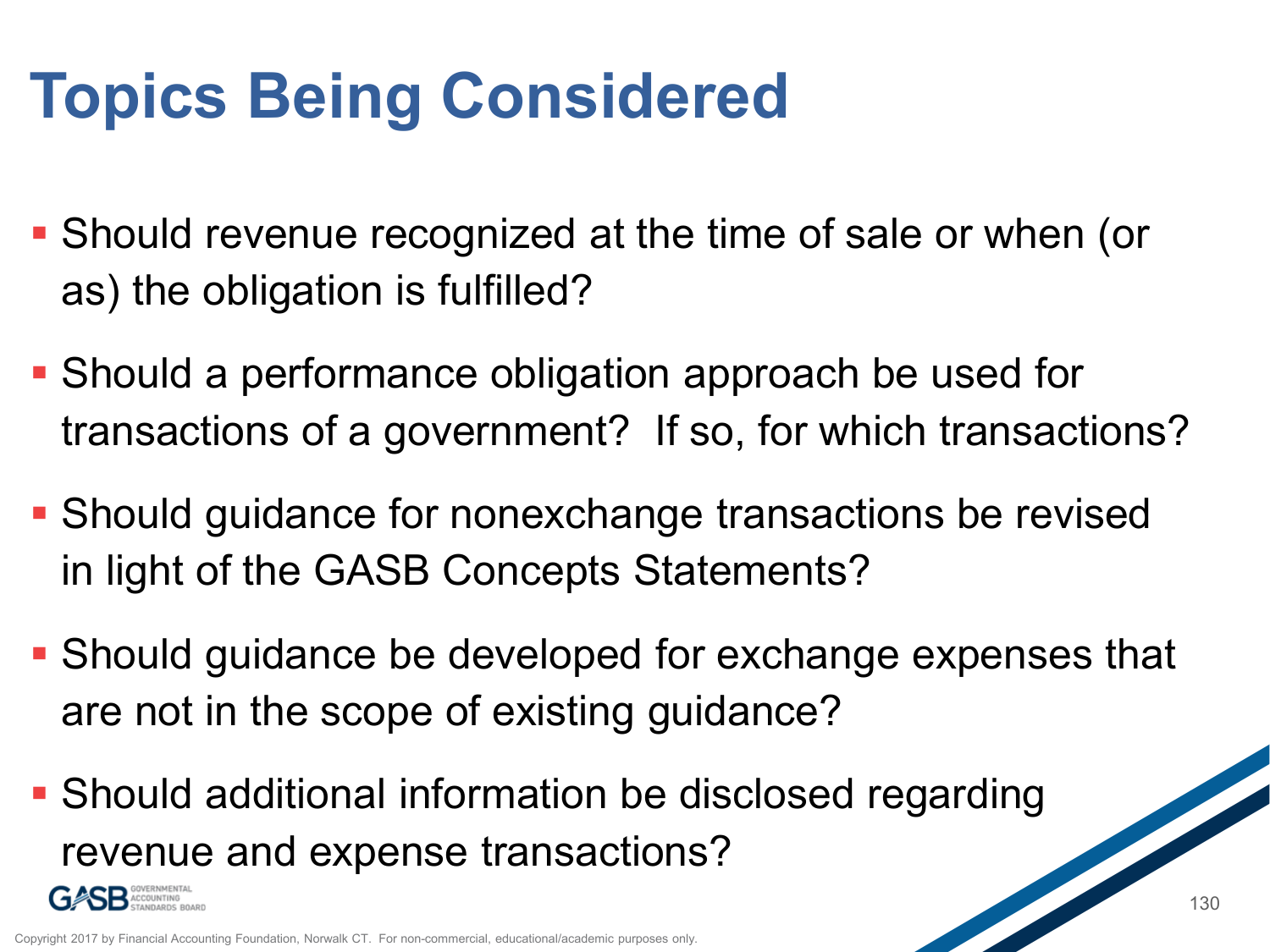## **Tentative Decisions: Project Scope**

- **The project scope broadly encompasses revenue and** expense recognition but excludes the following:
	- Topics with guidance developed considering the current conceptual framework, such as pensions and other postemployment benefits
	- Topics related to financial transactions, such as investments, derivatives, leases, and insurance
	- Topics related to transactions arising from recognition of capital assets or certain liabilities, such as depreciation, asset retirement obligations, and pollution remediation obligations

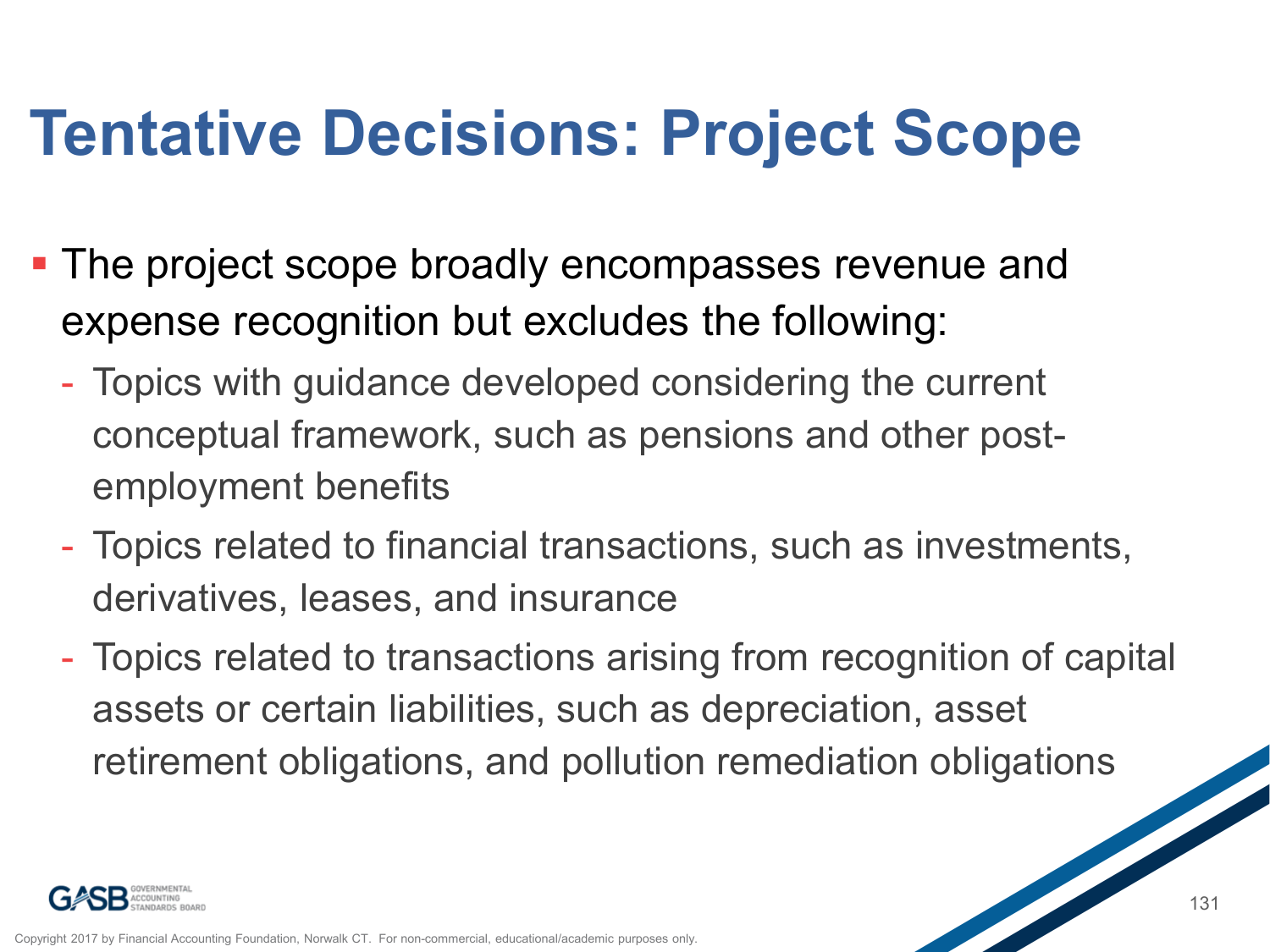### **Tentative Decisions: Revenue and Expense Recognition Models**

- **The Invitation to Comment will present comprehensive** application models for the recognition of revenue and expense.
- Two primary models have been identified for inclusion in the Invitation to Comment:
	- Performance obligation/no performance obligation model
	- Exchange/nonexchange model



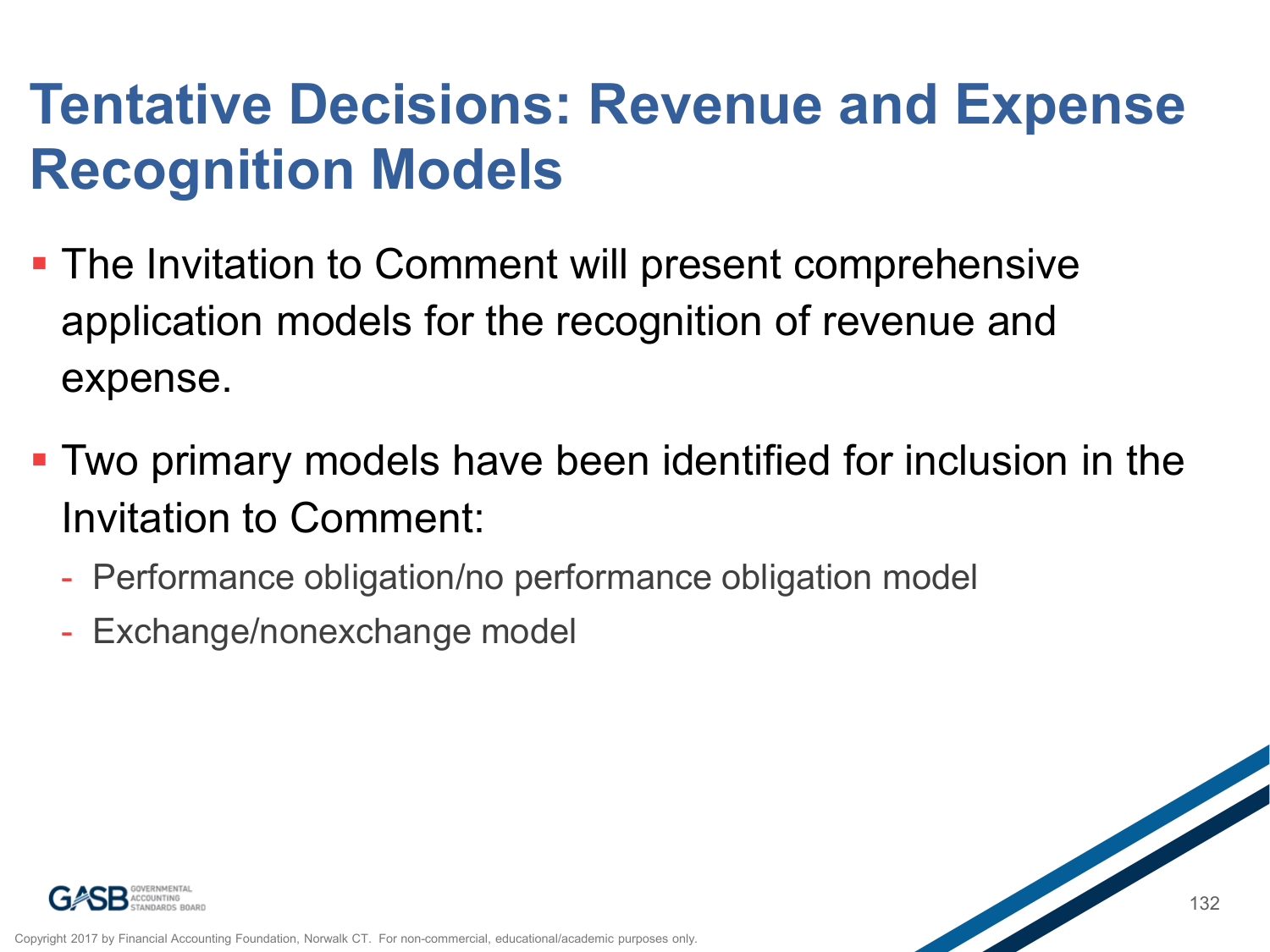### **Tentative Decisions: Performance Obligation**

- A performance obligation is a binding promise with another party to provide a distinct good, service, or other resource (or a bundle of goods, services, or other resources).
- A performance obligation may exist if the transaction involves a specific individual or entity as either the resource provider or as the resource beneficiary.

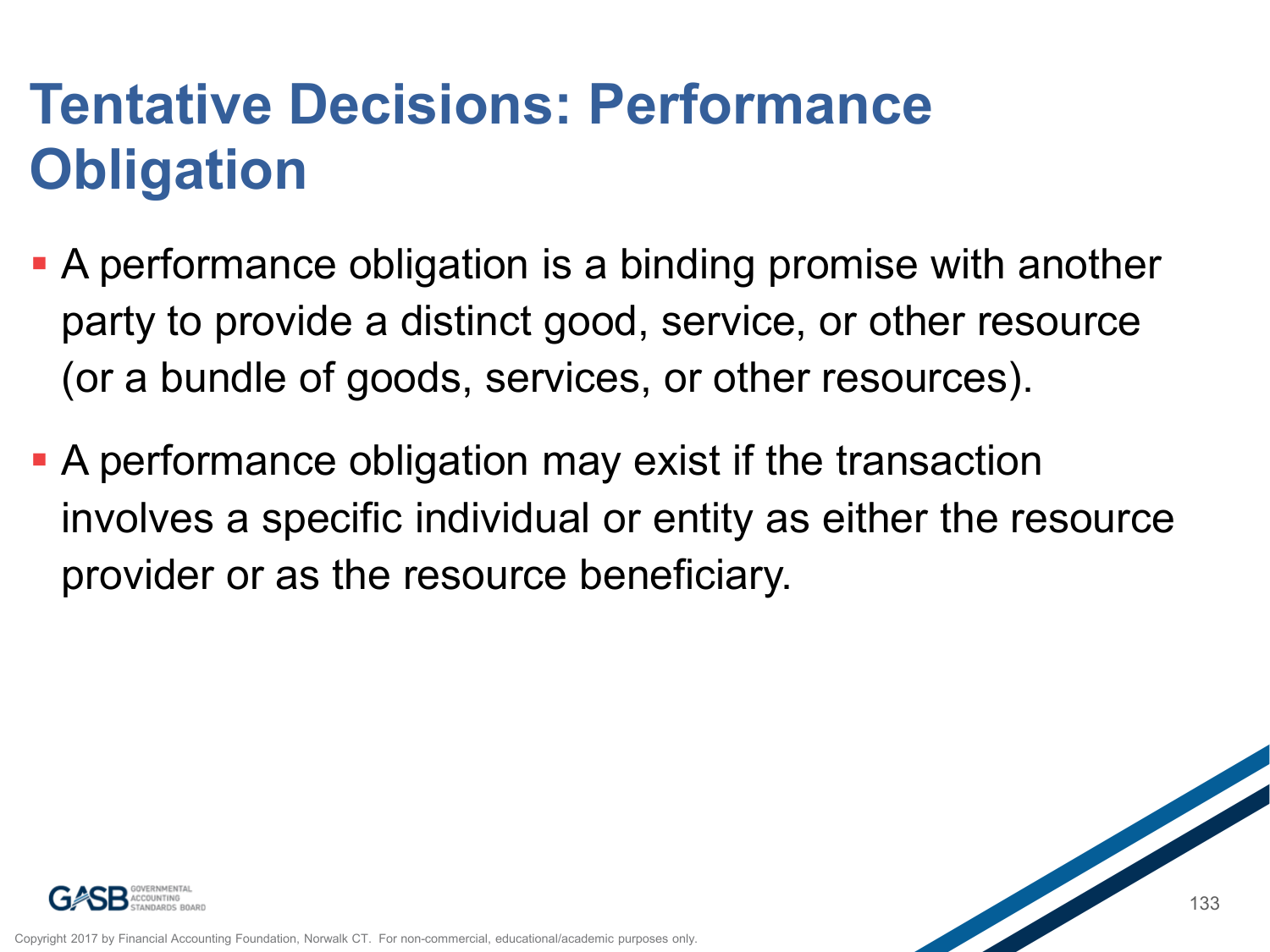#### **Tentative Decisions: Performance Obligation Recognition**

- **For revenue and expense transactions that have a** performance obligation, revenue and expense would be recognized as the performance obligation is satisfied, either at a point in time or over time.
- For transactions that do *not* have a performance obligation, revenue and expense would be recognized with respect to key characteristics of those transactions, many of which are reflected in current guidance for recognition of revenue and expense from nonexchange transactions.

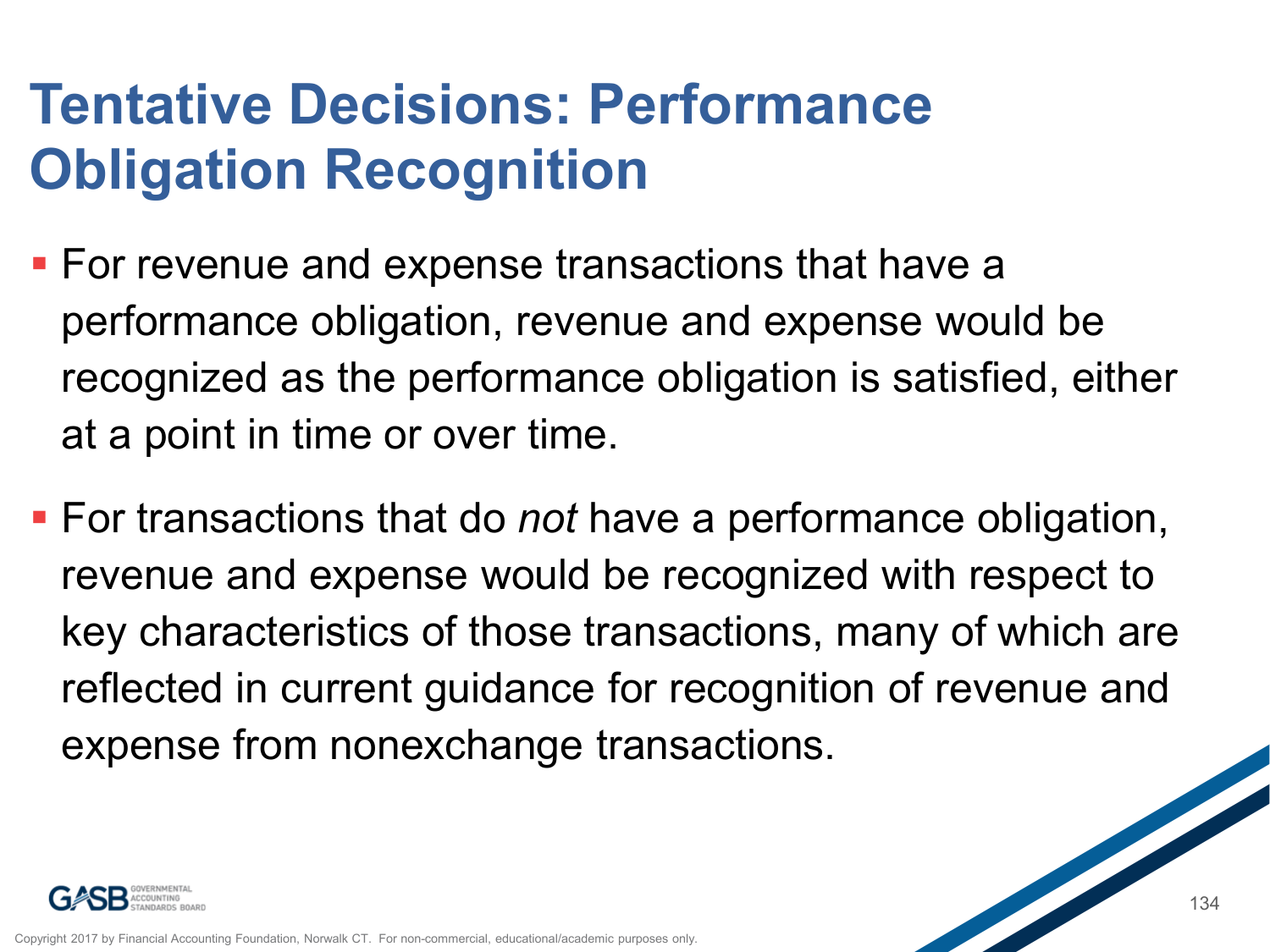### **Tentative Decisions: Exchange/Nonexchange Recognition**

- For transactions classified as *exchange* revenue and expense transactions, the earnings recognition approach would be applied.
	- The government controls an asset or has incurred in a liability, the right of return has expired, and the increase or decrease in net assets is applicable to the reporting period.
- **Transactions classified as** *nonexchange* revenue and expense would be recognized with respect to key characteristics of those transactions, many of which are reflected in current guidance for nonexchange transactions.

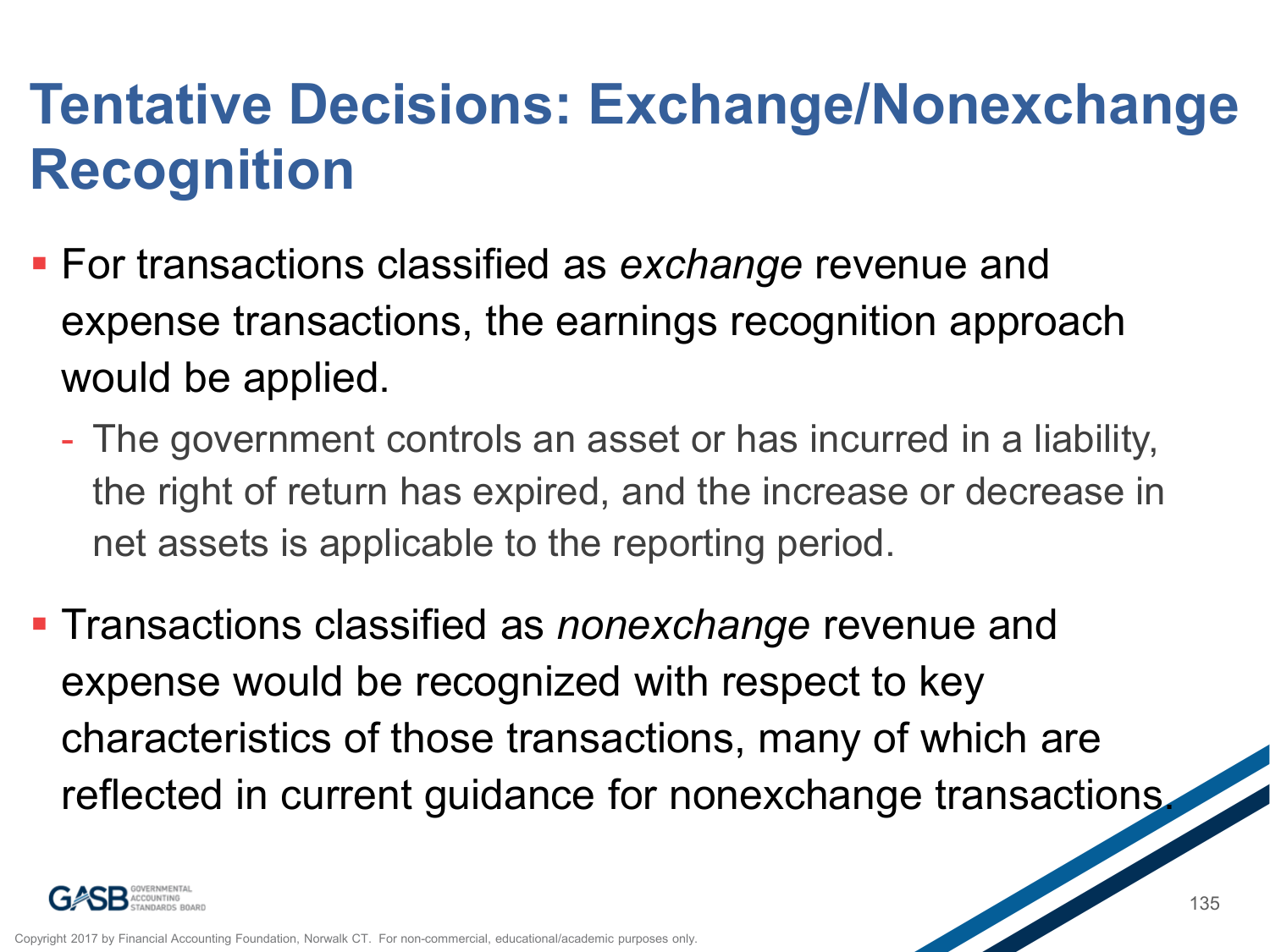# **Project Timeline**

| Pre-Agenda Research Started       | September 2015    |
|-----------------------------------|-------------------|
| Added to Current Technical Agenda | <b>April 2016</b> |
| Invitation to Comment Expected    | January 2018      |



Copyright 2017 by Financial Accounting Foundation, Norwalk CT. For non-commercial, educational/academic purposes only.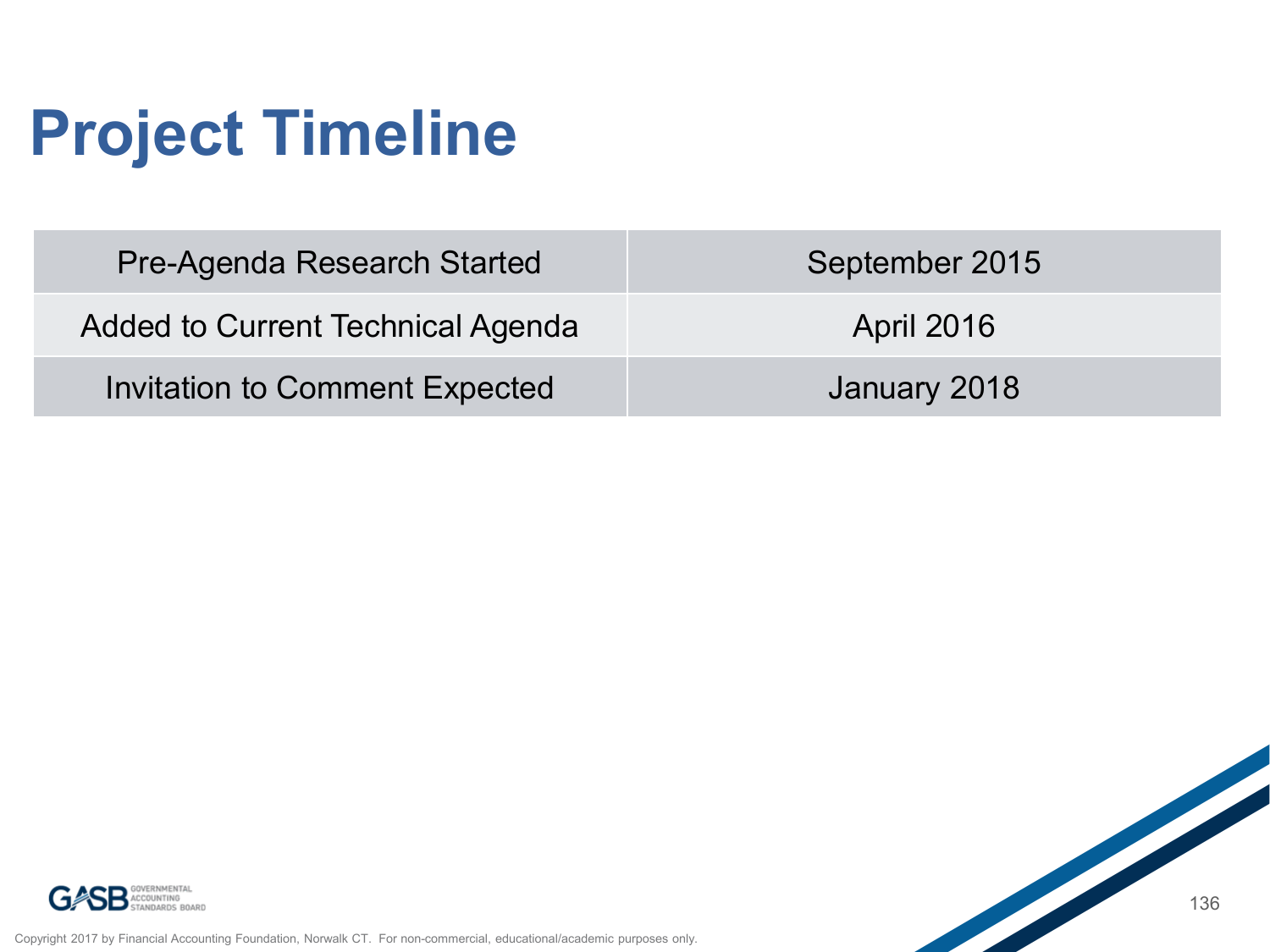### **Questions?**

Visit www.gasb.org



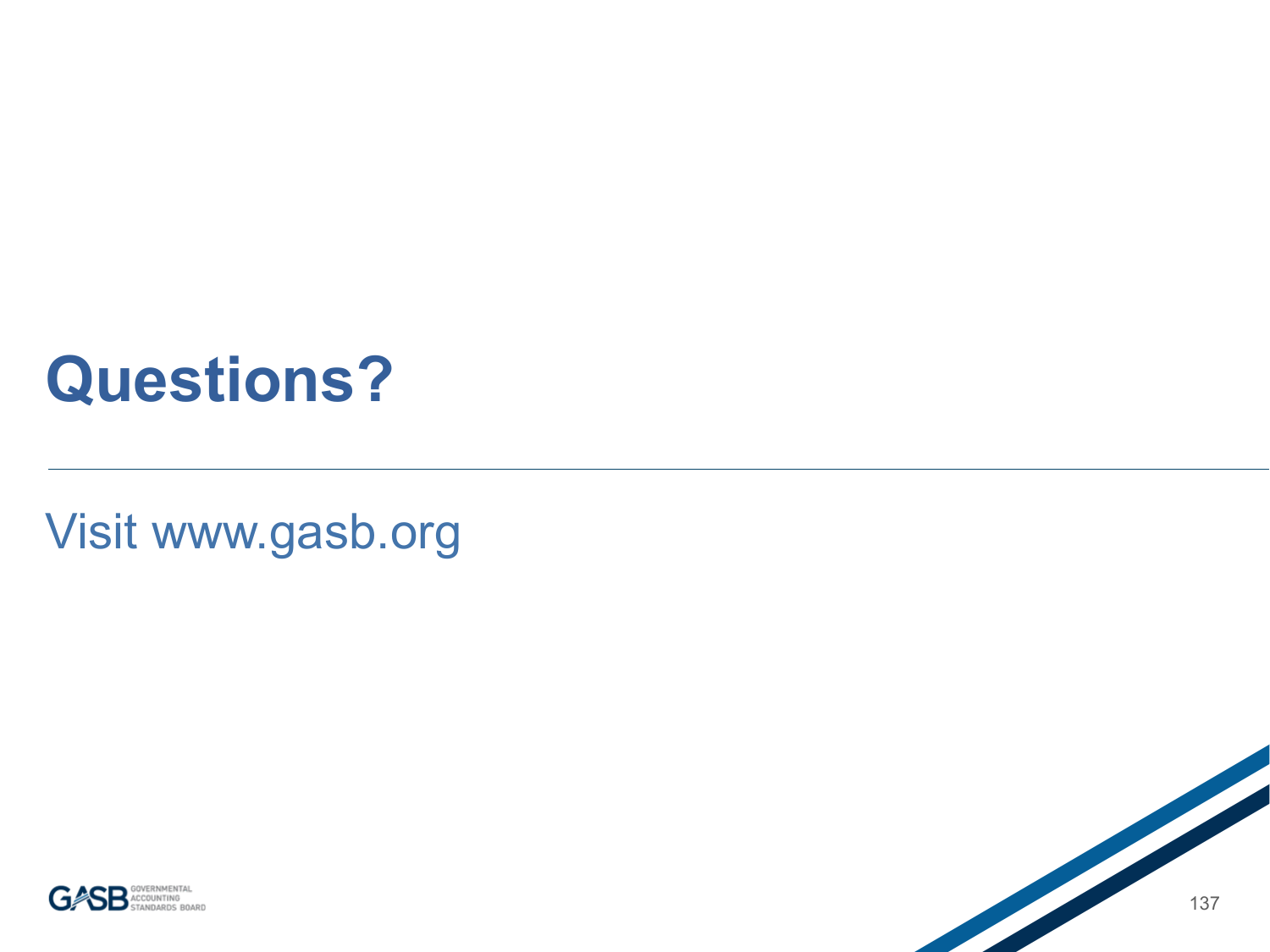## **Pre-Agenda Research Activities**



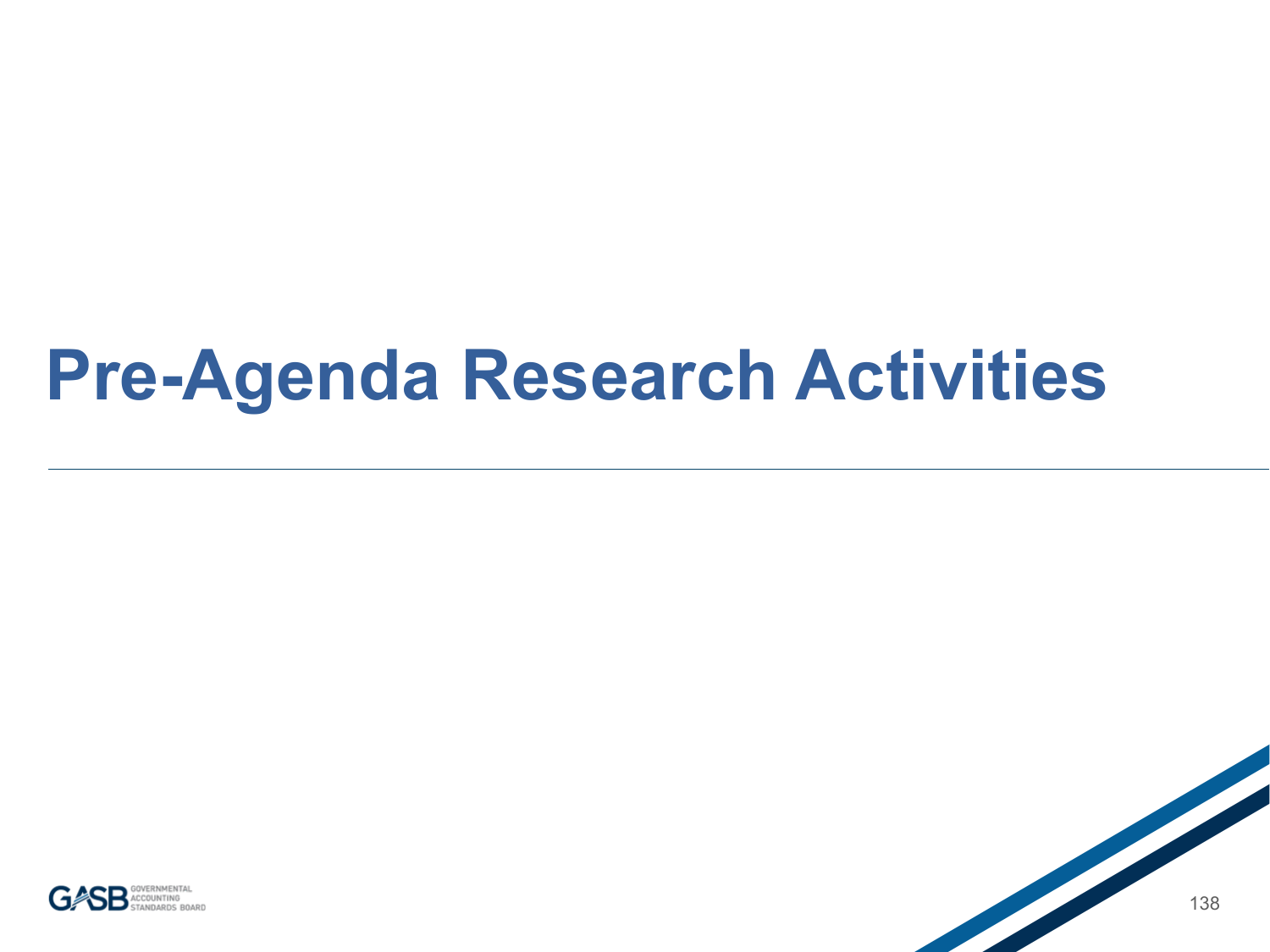#### **Going Concern Disclosures: Reexamination of Statement 56**

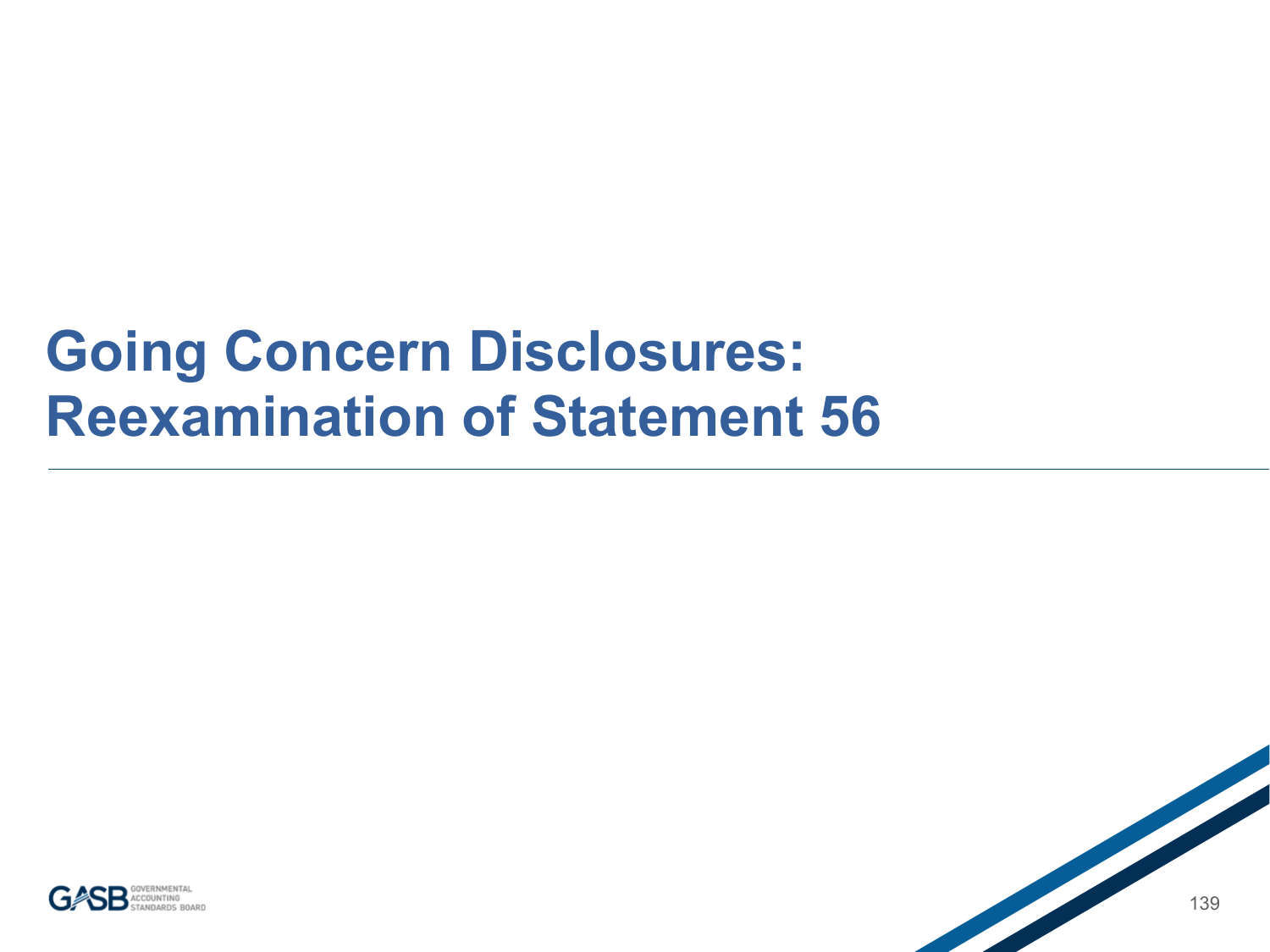## **Going Concern Disclosures**

- **What:** A review of existing standards related to going concern considerations, which were incorporated into GASB literature mostly as-is from the AICPA literature in Statement 56
- **Why:** As it is currently defined, going concern may not be meaningful for governments, which hardly ever go out of business; AICPA and others have asked the GASB to examine the issue
- **When:** The Board added the pre-agenda research in April 2015

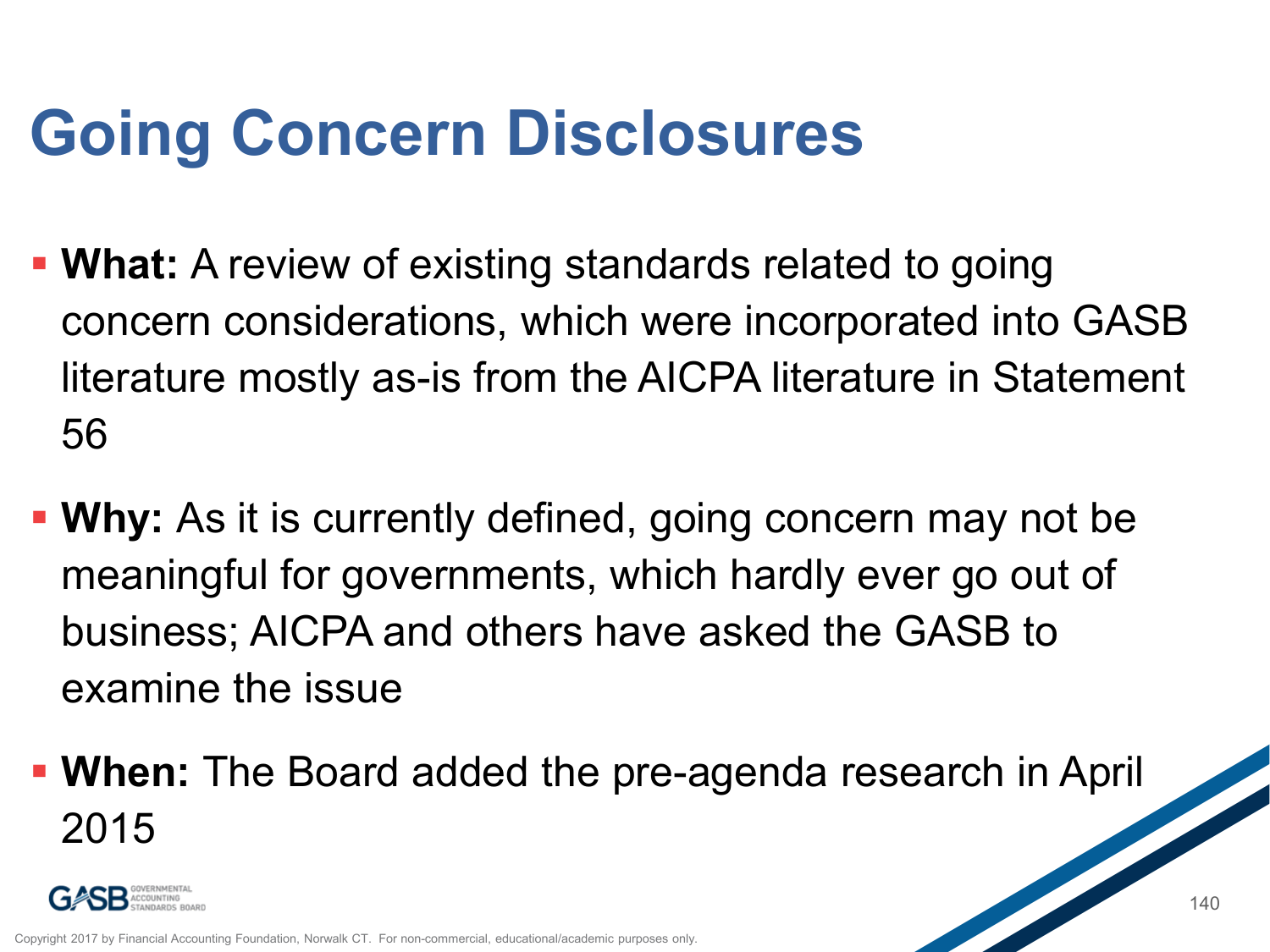## **Topics to Be Considered**

- Are the current going concern indicators presented in note disclosures appropriate for state and local governments, in light of the fact that, even under severe financial stress, few governments cease to operate even when encountering such indicators?
- What other criteria might better achieve the objective of disclosing severe financial stress uncertainties with respect to governments?
- What information do financial statement users need with respect to the disclosure of severe financial stress uncertainties?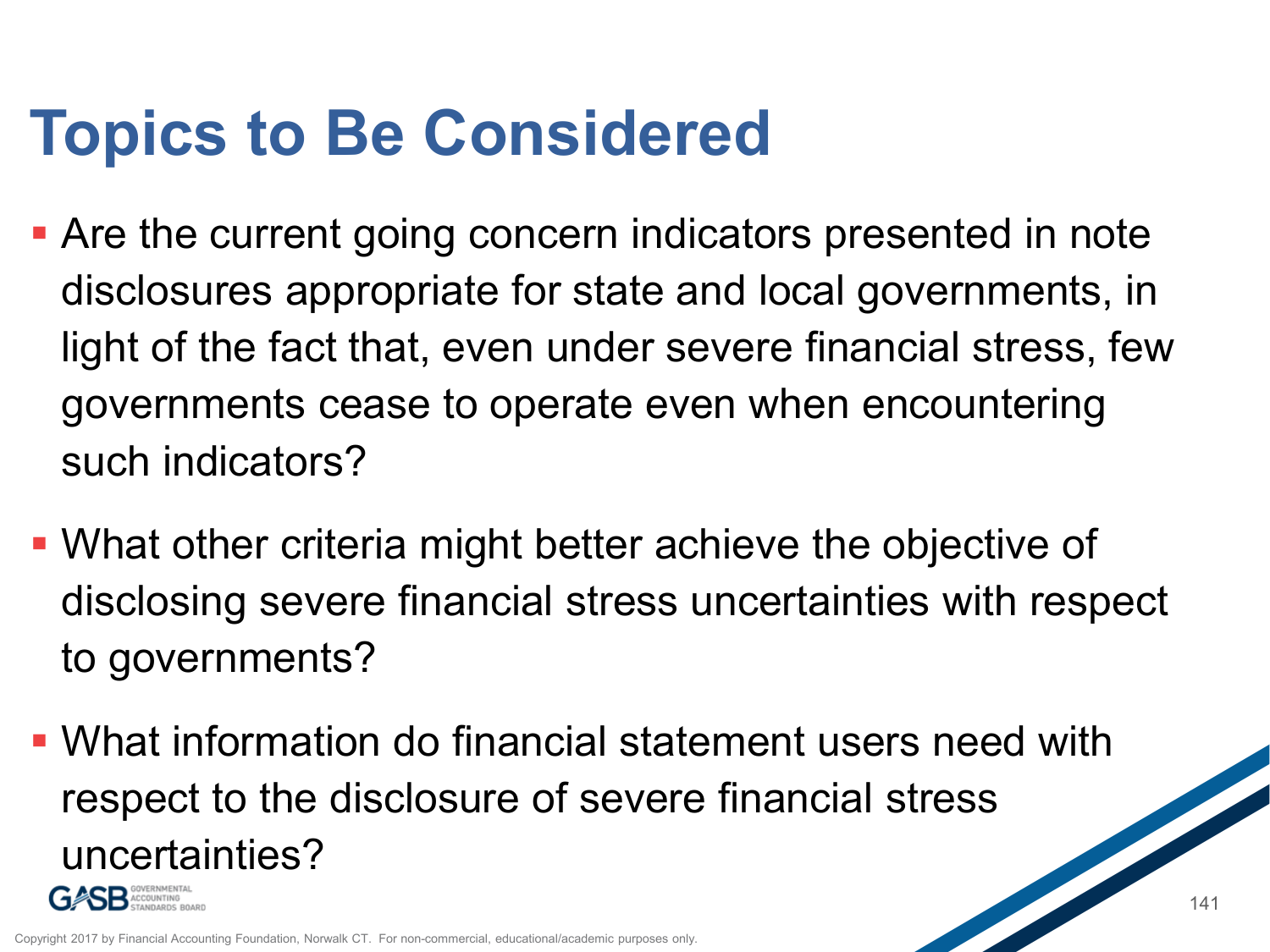#### **Information Technology Arrangements, including Cloud Computing**

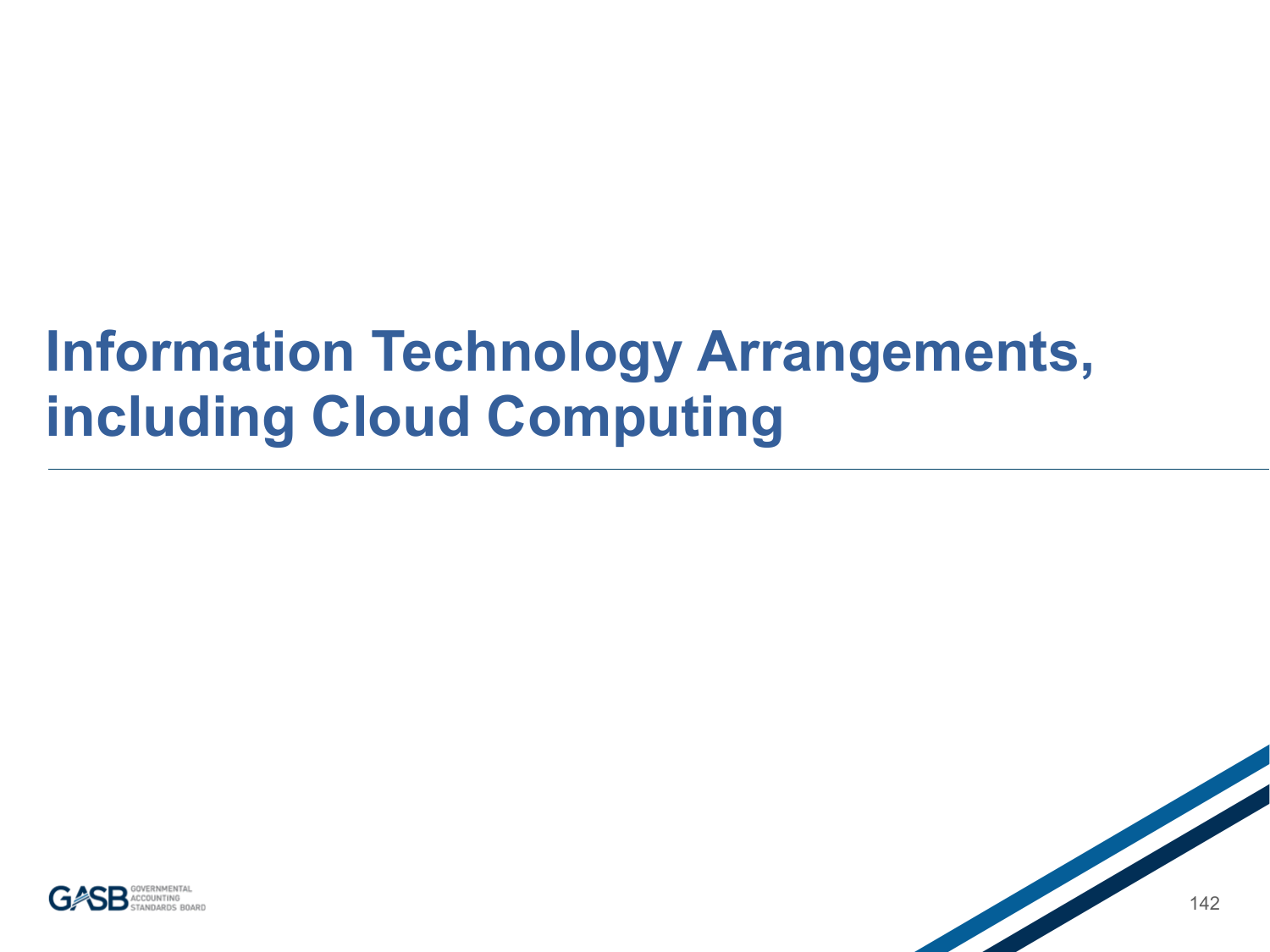# **Information Technology Arrangements**

- **What:** Research current practices with respect to reporting cloud computing contracts and similar information technology (IT) arrangements and identify whether there is a need for specific guidance
- **Why:** Stakeholders are concerned that these transactions may not be covered by the guidance in Statement 51 or the forthcoming leases standards.
- **When:** The Board added the pre-agenda research in April 2017.

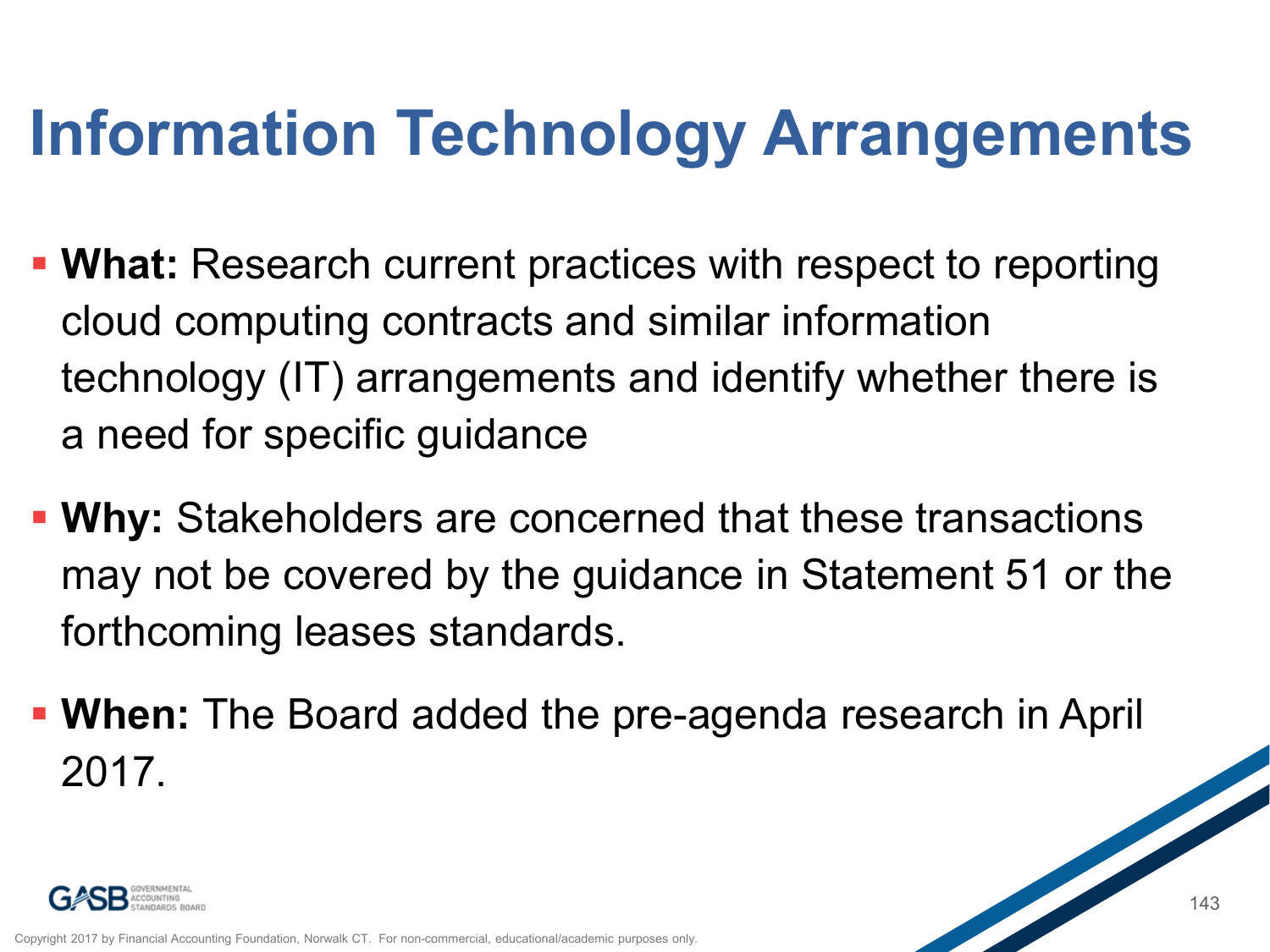### **Topics to Be Considered**

- What are the features of contracts for cloud computing and similar IT arrangements entered into by governments?
	- Do they contain components related to services, hardware, software, or a combination of all three?
- **How are governments accounting for and reporting cloud** computing contracts at present?
- Could existing standards be appropriately applied to these arrangements, or is there a need for specific guidance for cloud computing contracts?
- What information needs do users have, if any, with regard to these arrangements?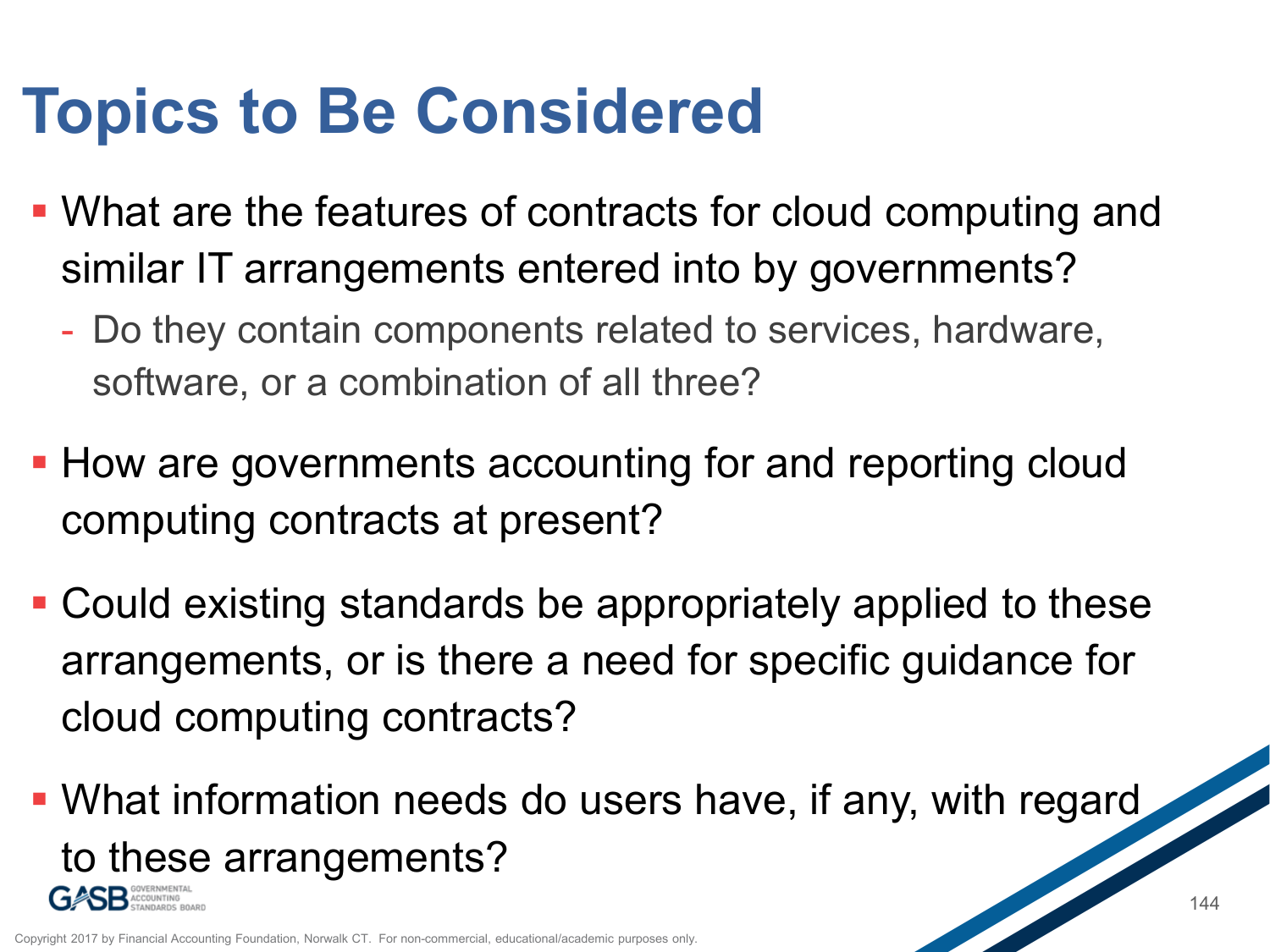### **Note Disclosures Reexamination**

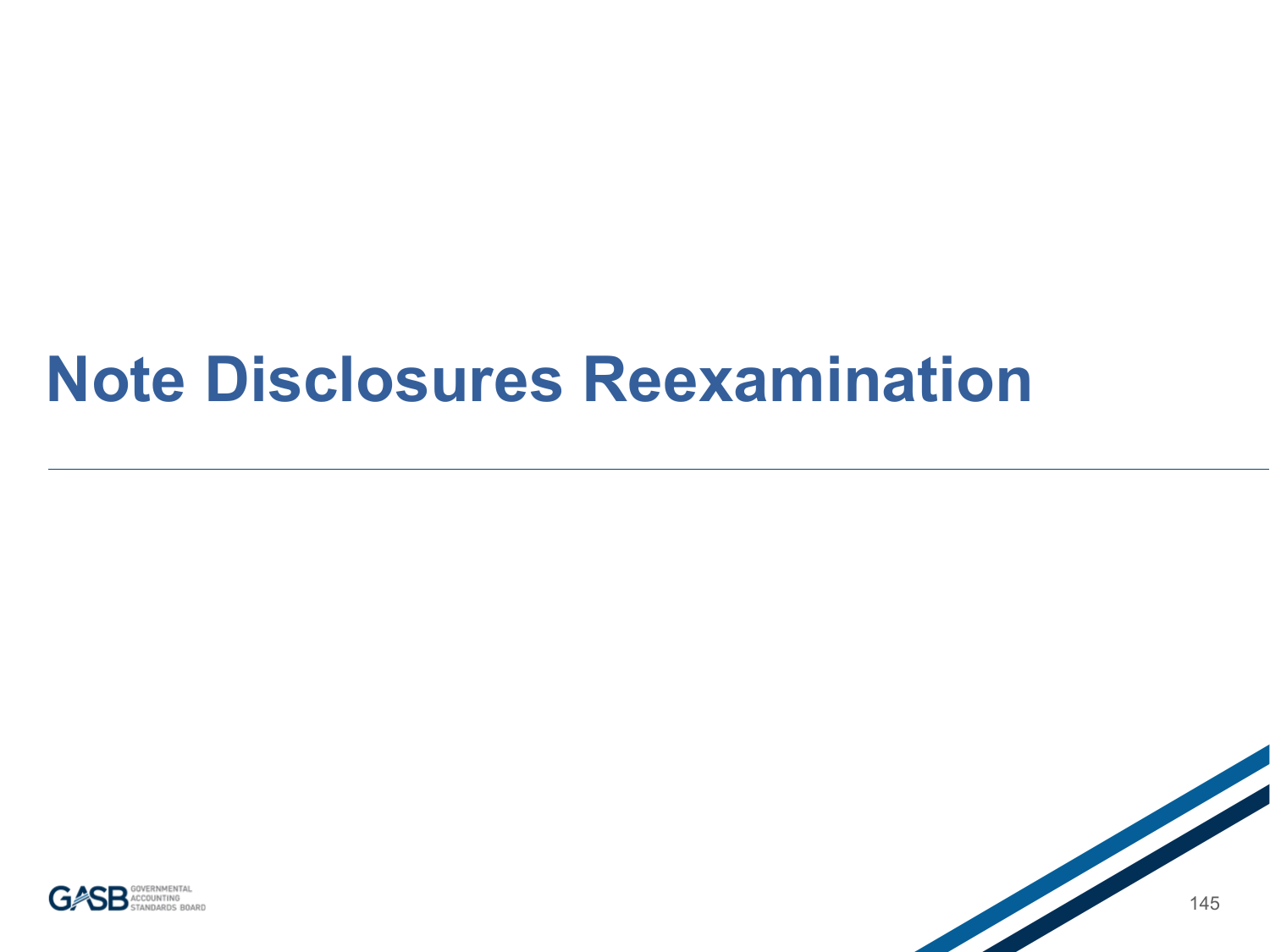# **Note Disclosures**

- **What:** A review of existing standards related to note disclosures except for those (1) required by pronouncements that have not been effective for at least three years, and (2) related to leases, debt extinguishments, outstanding debt, conduit debt, and going concern (which are the subjects of separate projects or research)
- **Why:** A comprehensive review of note disclosures has not been conducted since 1997
- **When:** The Board added the pre-agenda research in April 2016

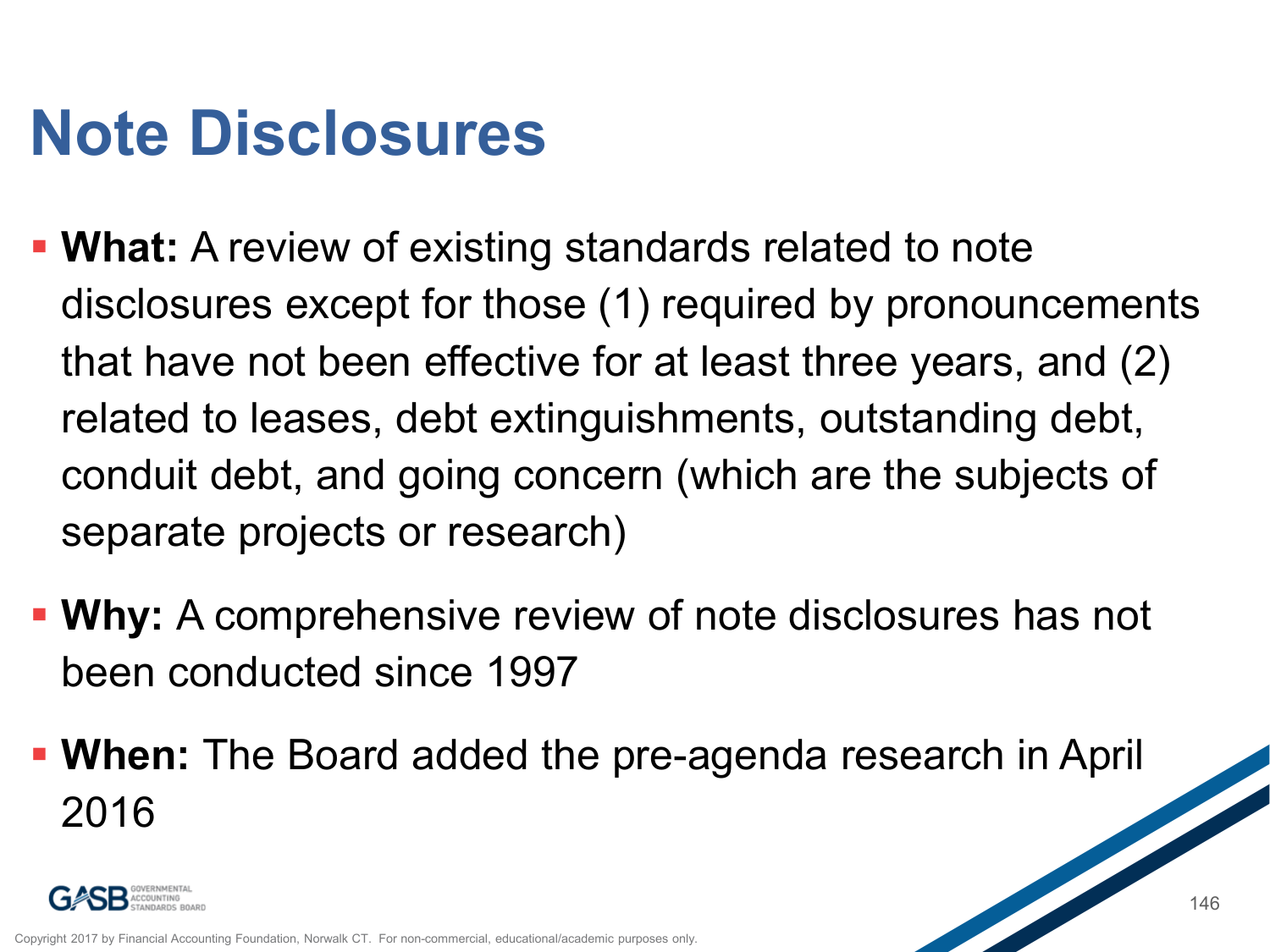## **Topics to Be Considered**

- Does Concepts Statement 3 provide a sufficient framework for establishing disclosure requirements or should additional framework criteria be developed for all disclosures? What approach, if any, would help to reduce repetition within disclosures and the overall length of the notes section?
- Do the required note disclosures meet their intended objectives and continue to provide information that is useful for making decisions and assessing accountability?
- What unmet user needs exist that might require new note disclosures? Alternatively, what existing disclosure requirements do not provide useful information to users of governmental financial reports?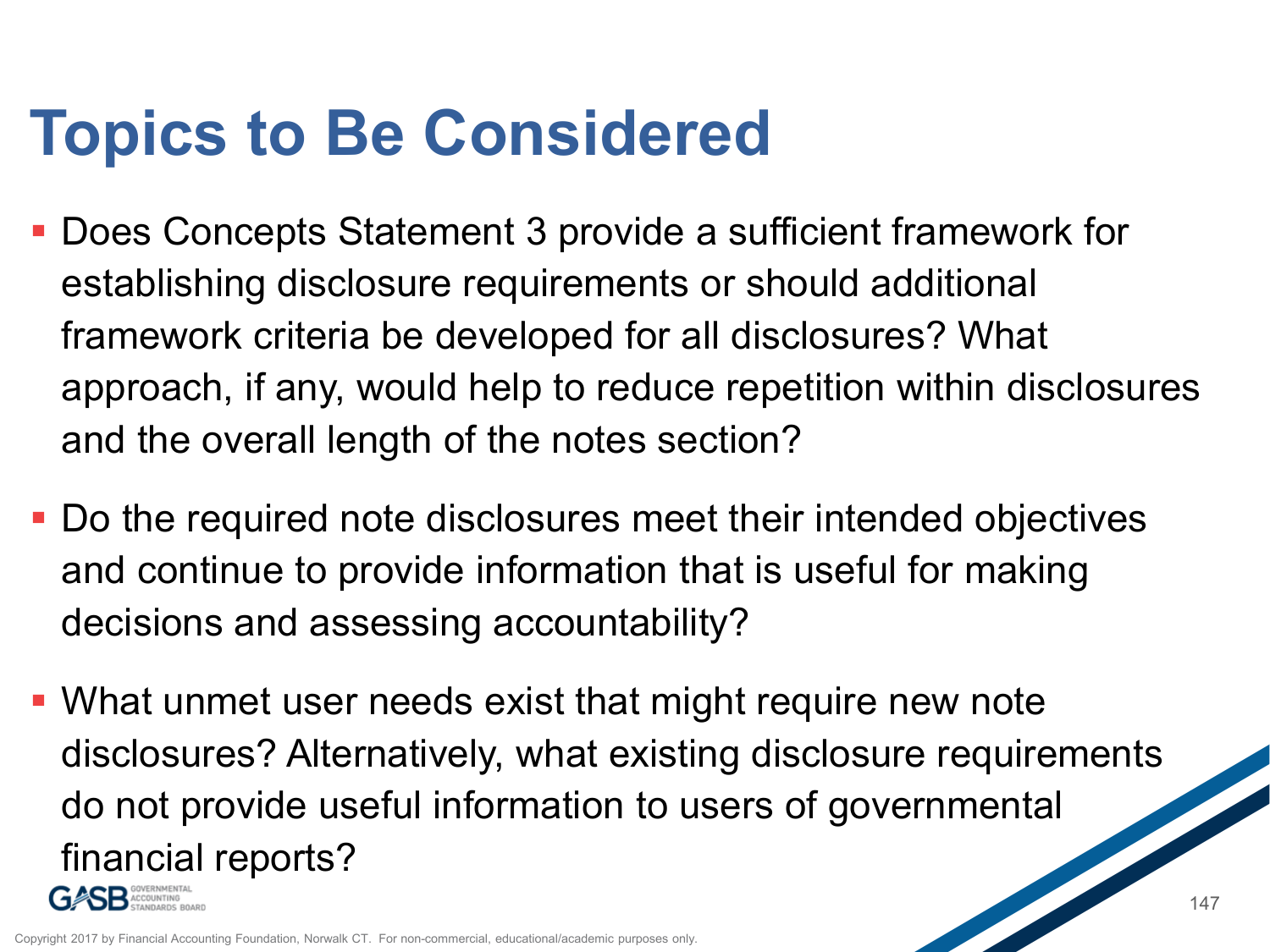# **Topics to Be Considered (continued)**

- What is the nature and extent of disclosures that governments currently include in their financial reports that are not specifically required by existing financial reporting standards?
- **In the analysis is the readily in the sufficient guidance for determining what information** about component units should be included in a primary government's notes? If not, how can the existing guidance be improved?

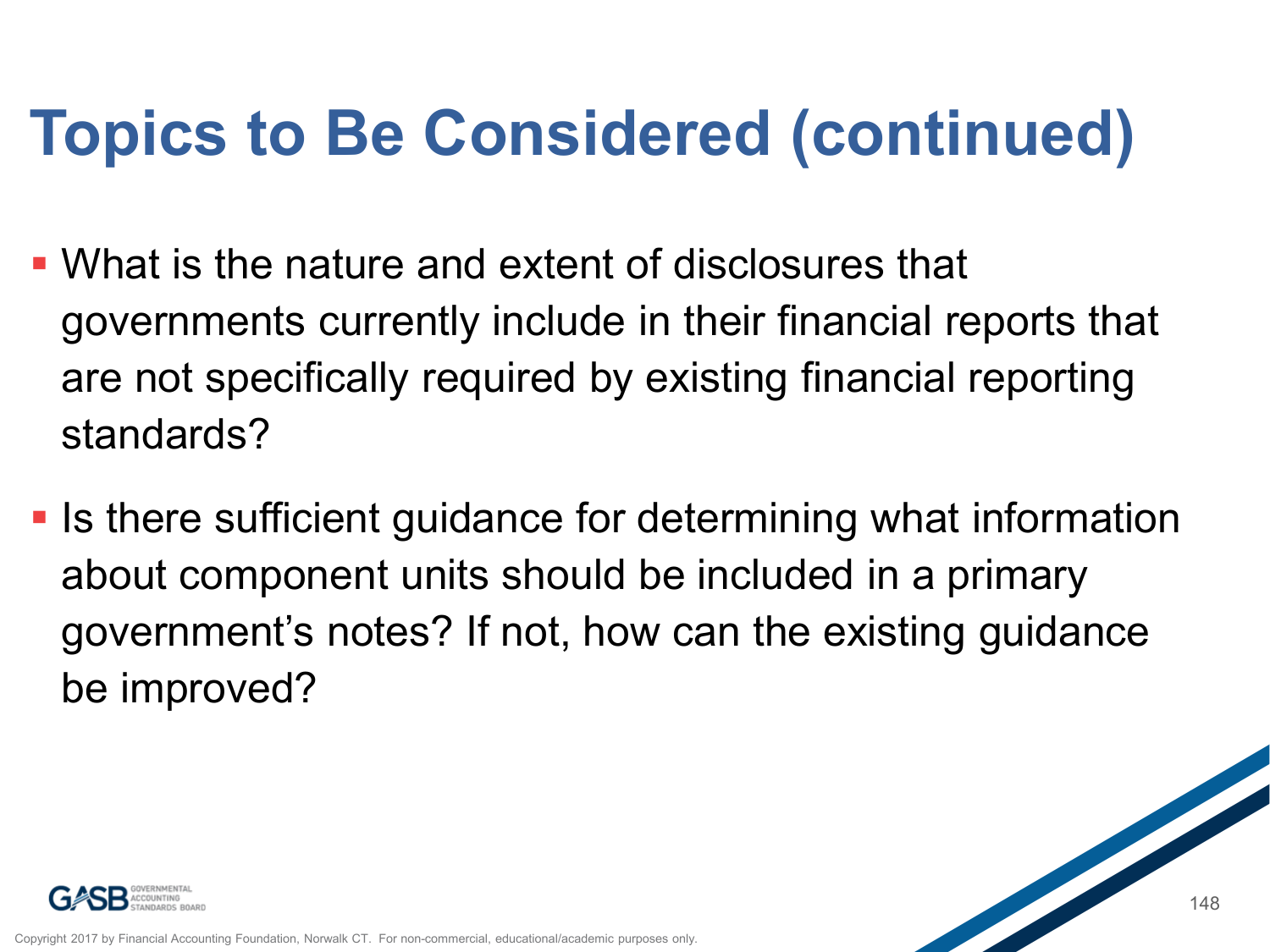#### **Public-Private Partnerships, including Reexamination of Statement 60**

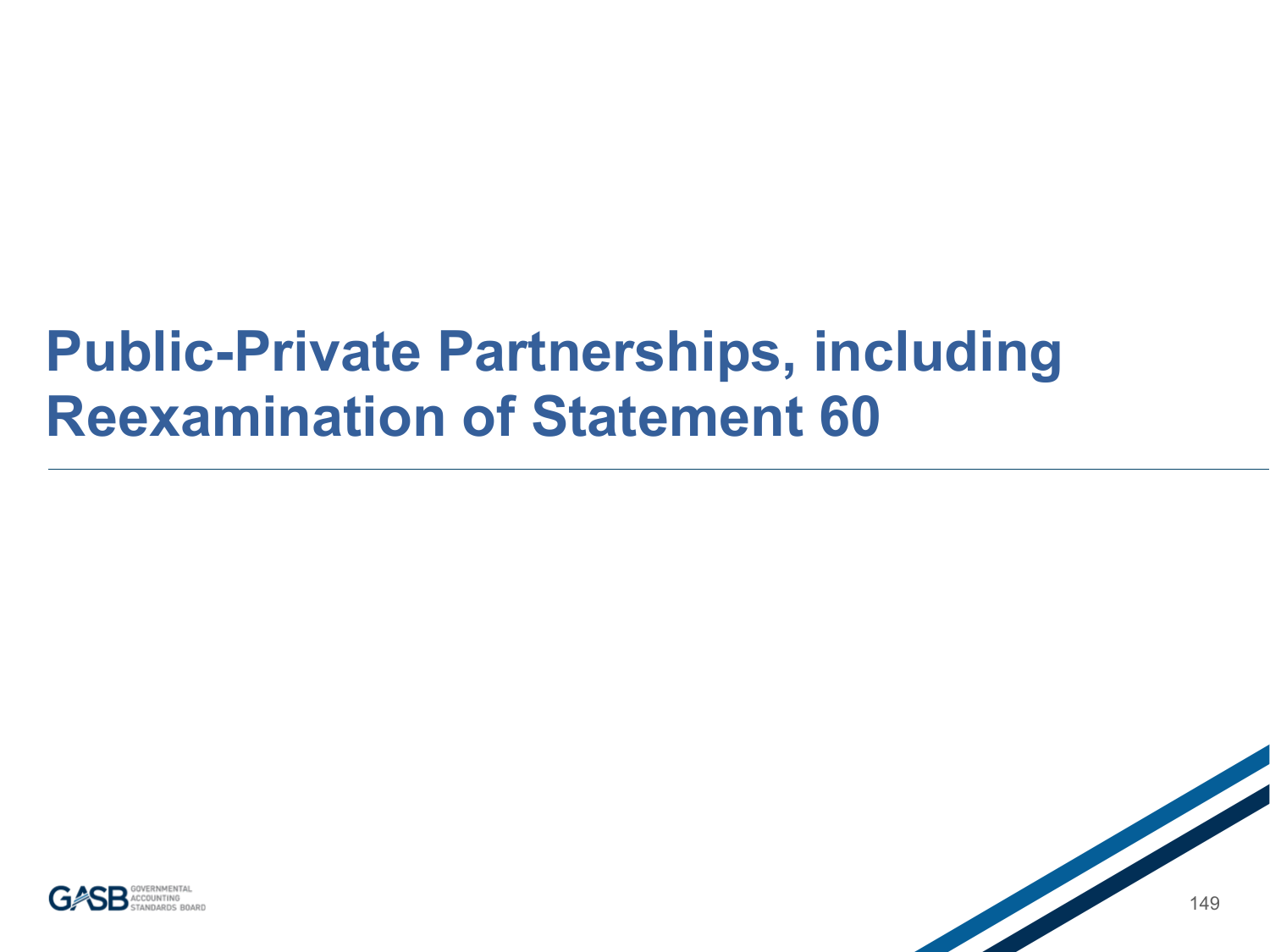### **Public-Private Partnerships**

- **What:** Research to identify public-private partnerships (P3s) that may not be subject to Statement 60 on service concession arrangements or the forthcoming leases standards and to evaluate the effectiveness of Statement 60
- **Why:** The GASB routinely reviews whether existing standards are meeting their intended objectives. In addition, stakeholders are concerned that some P3 transactions outside the scope of Statement 51 also will not be covered by the forthcoming leases standards.
- **When:** The Board added the pre-agenda research in April  $2117$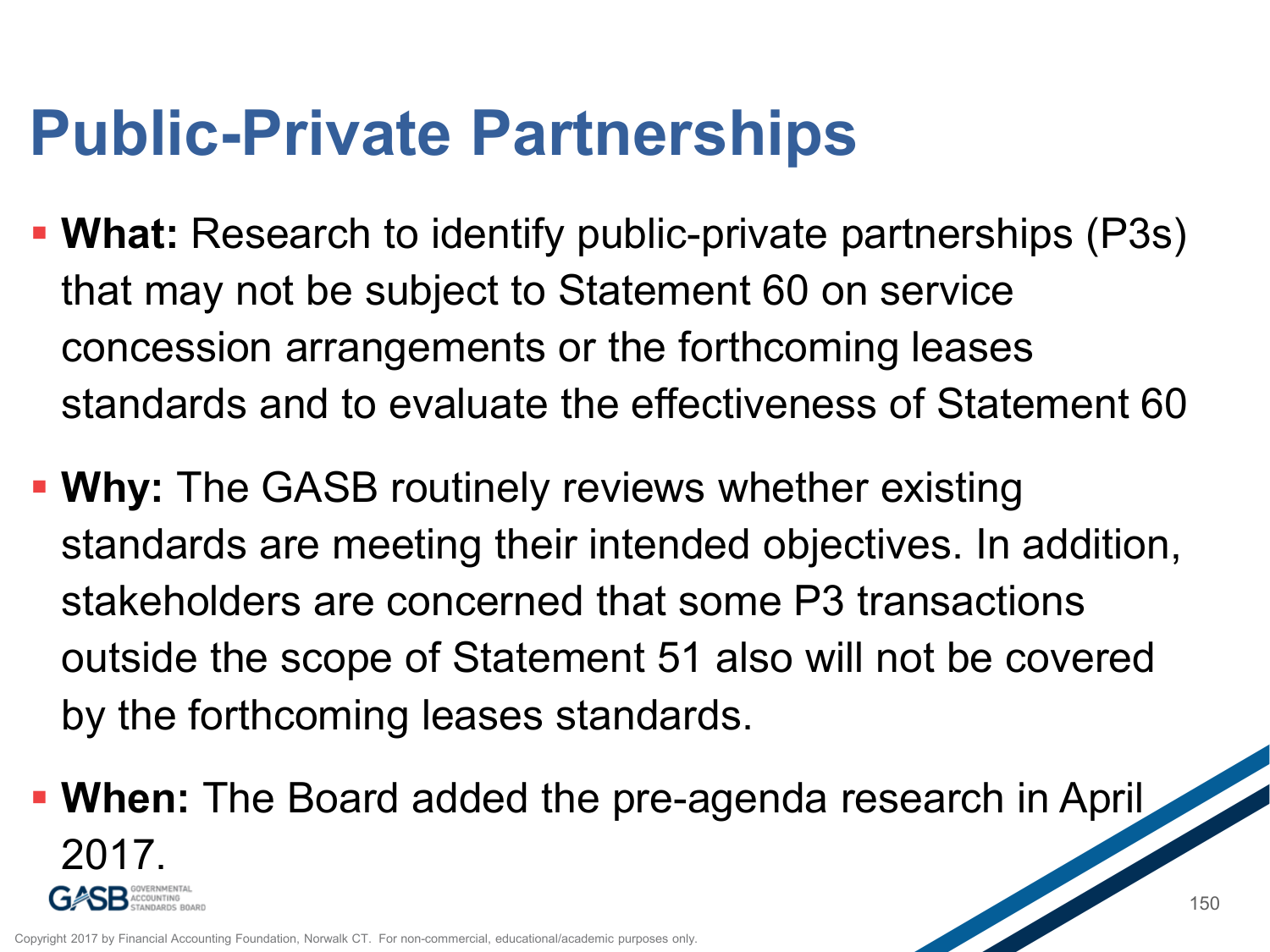### **Topics to Be Considered**

- What transactions, if any, are outside the scope of both Statement 60 and Statement 87 on leases?
	- If so, which standards should be applied to them?
- Do the existing standards continue to appropriately capture the economic substance of SCAs?
- **Have disclosures presented in conformity with the** requirements of Statement 60 sufficiently met user needs?

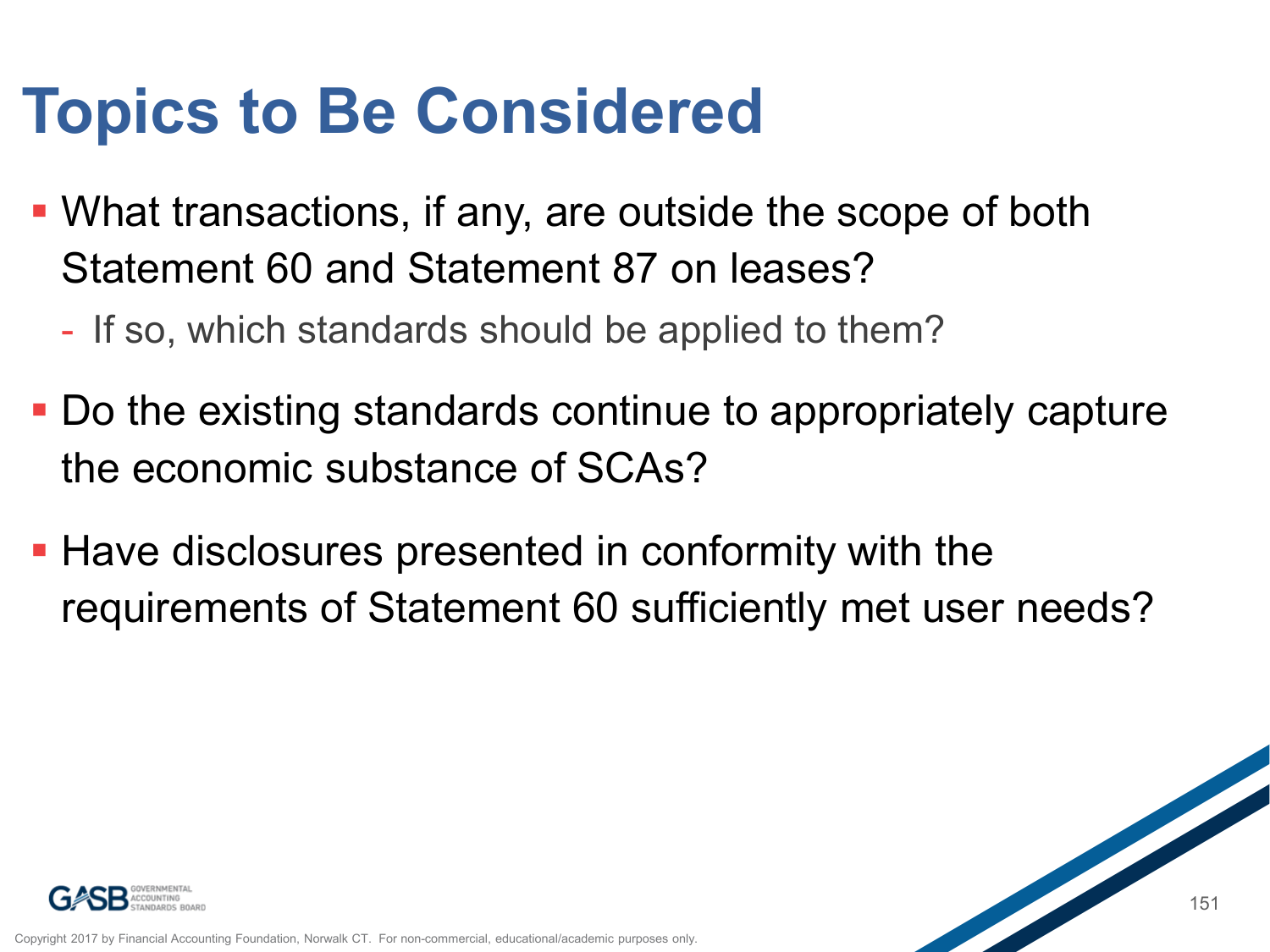### **Social Impact Bonds**



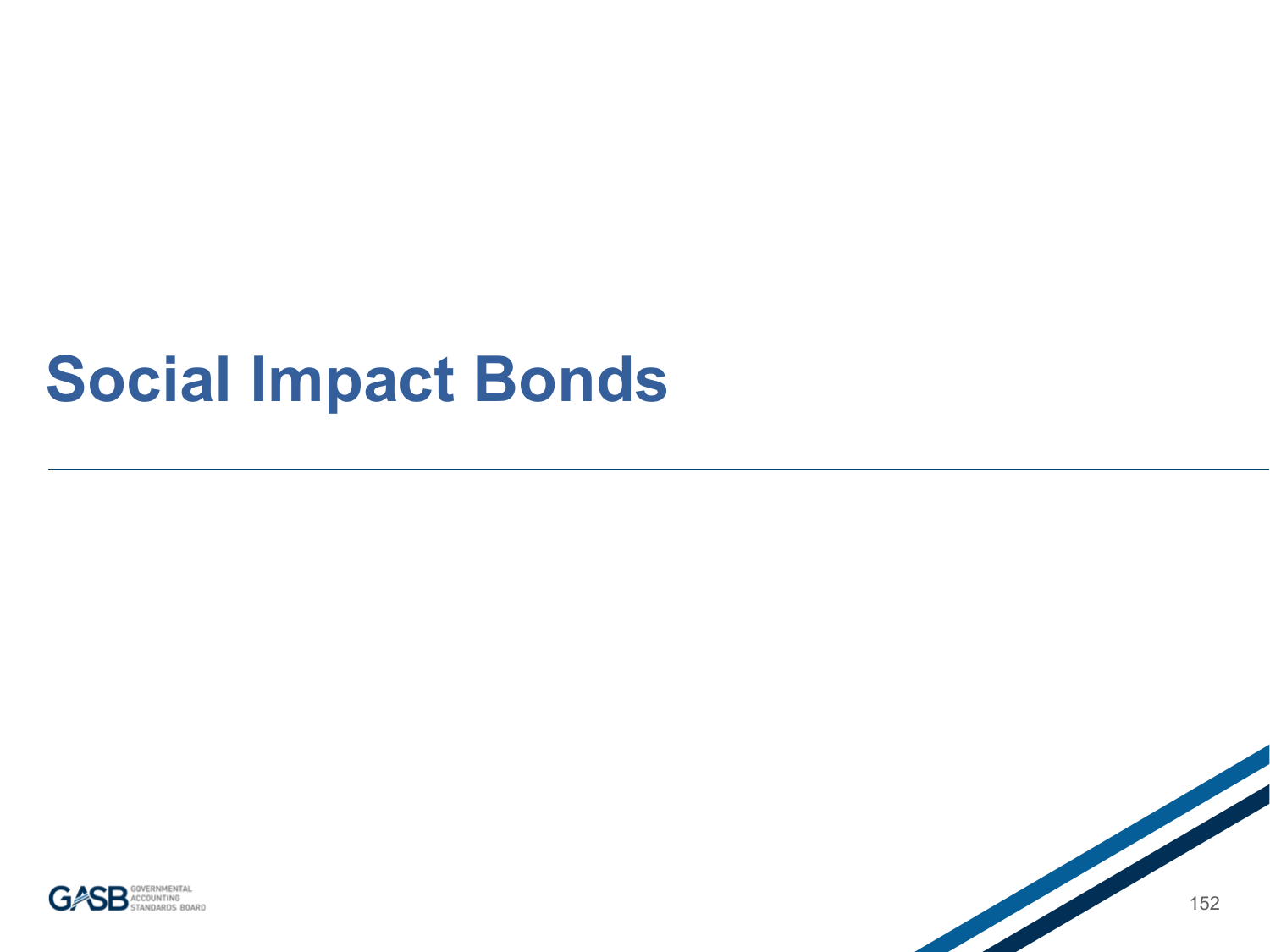# **Social Impact Bonds**

- **What:** An examination of the nature of these emerging transactions and whether existing standards adequately reflect their economic substance.
- **Why:** SIBs (also called social innovation financing and payfor-success financing) are receiving greater attention from governments and could increase in frequency and value.
- **When:** The Board added the pre-agenda research in December 2016

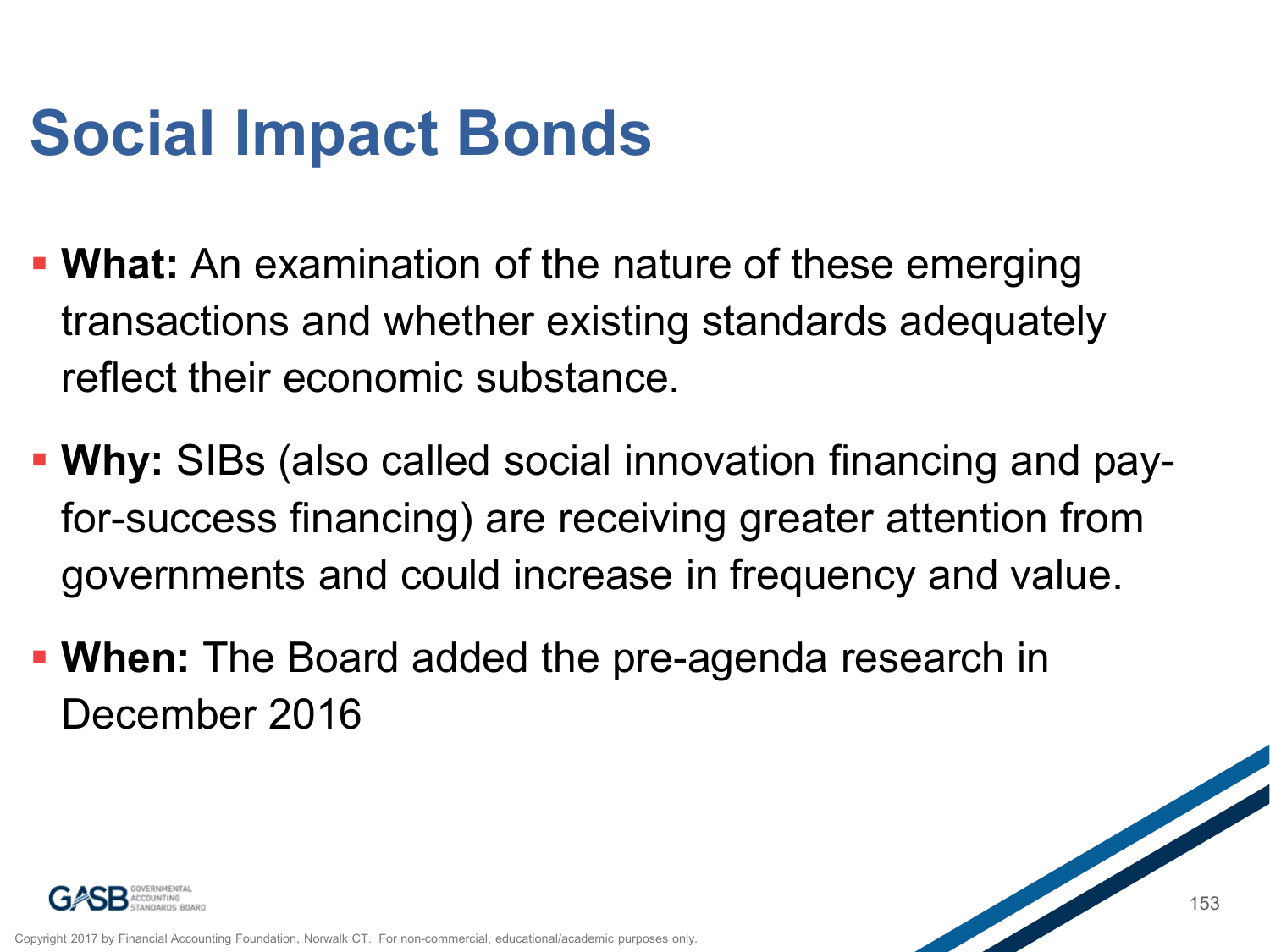# **Topics to Be Considered**

- Do SIBs meet the definition of a liability that should be recognized in the financial statements?
- Are SIBs commitments that should be disclosed in the notes to the financial statements? If so, what criteria should be applied to determine when recognition as a liability should occur?
- What information do financial statement users need regarding these transactions, their payment provisions, and the likelihood that a government will have to make payment?

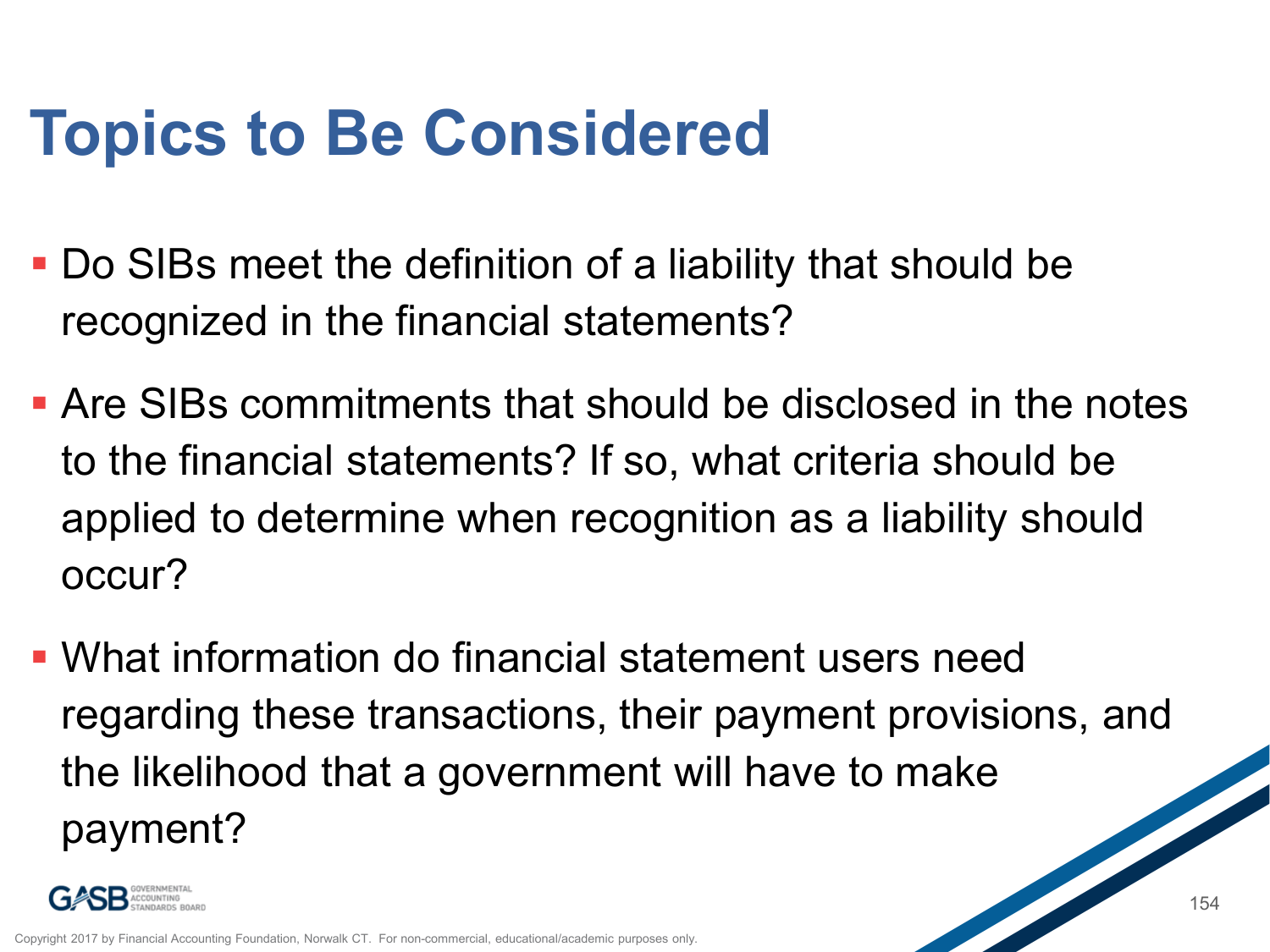### **www.gasb.org**





Copyright 2017 by Financial Accounting Foundation, Norwalk CT. For non-commercial, educational/academic purposes only.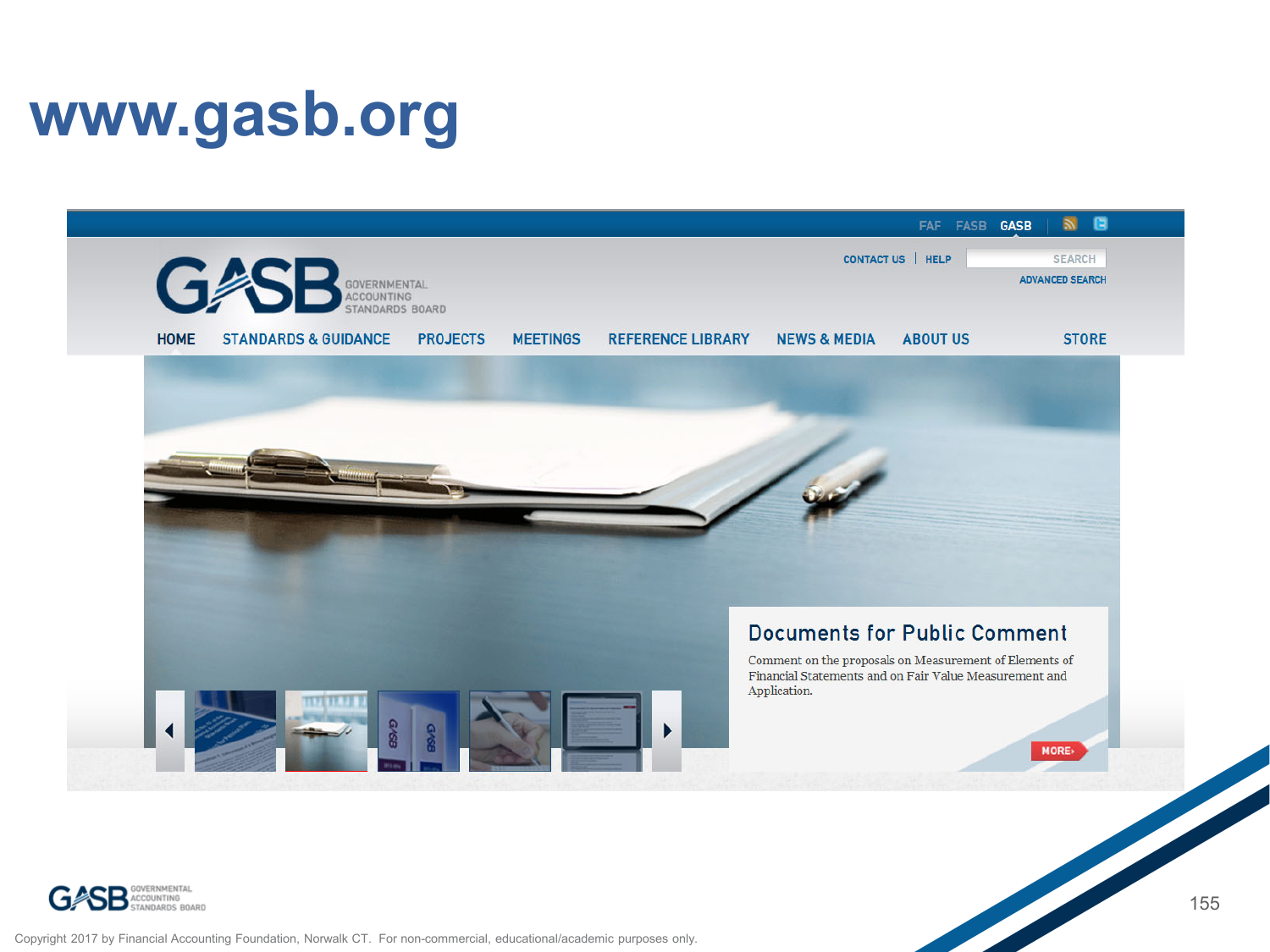### **Website Resources**

- **Free download of Statements, Interpretations, Concepts** Statements and other pronouncements
- **Figure 2** Free access to the basic view of the Codification
- **Free copies of proposals**
- Up-to-date information on current projects
- Articles and Fact Sheets about proposed and final pronouncements
- **Form for submitting technical questions**
- **Educational materials, including podcasts**
- **Resources for financial statement users**



Copyright 2017 by Financial Accounting Foundation, Norwalk CT. For non-commercial, educational